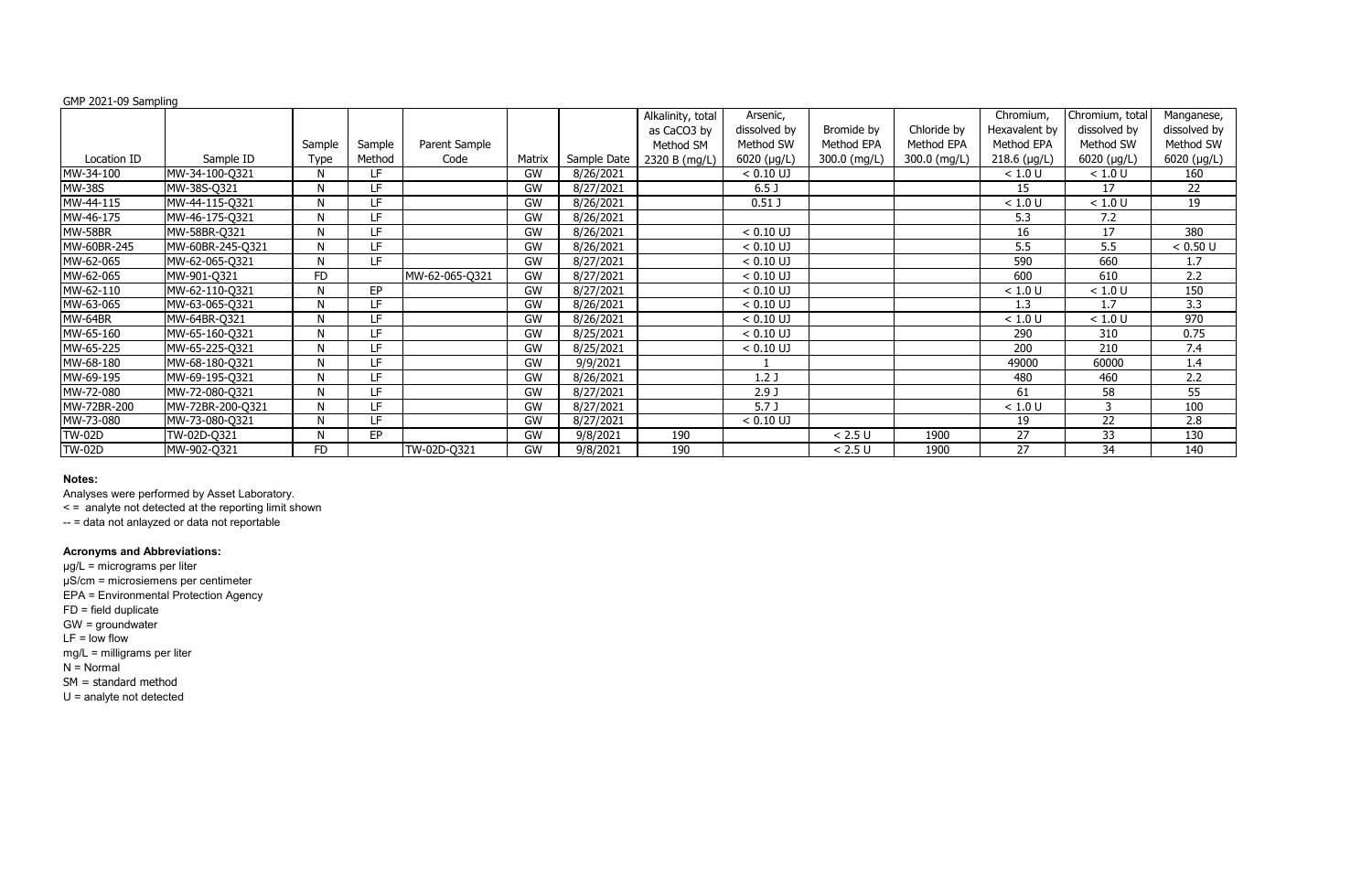# GMP 2021-09 Sampling

| שוווקווושט כט בשטב וויוט |                  |              |           |                |           |             |                     |                 |               |                    |                |              |                 |
|--------------------------|------------------|--------------|-----------|----------------|-----------|-------------|---------------------|-----------------|---------------|--------------------|----------------|--------------|-----------------|
|                          |                  |              |           |                |           |             | Molybdenum,         | Nitrate/Nitrite | Selenium,     | Specific           | Specific       |              | Total dissolved |
|                          |                  |              |           |                |           |             | dissolved by        | as Nitrogen by  | dissolved by  | conductance by     | conductance by | Sulfate by   | solids by       |
|                          |                  | Sample       | Sample    | Parent Sample  |           |             | Method SW           | Method EPA      | Method SW     | Method EPA         | Method FIELD   | Method EPA   | Method SM       |
| Location ID              | Sample ID        | <b>Type</b>  | Method    | Code           | Matrix    | Sample Date | $6020$ ( $\mu$ g/L) | 353.2 (mg/L)    | $6020$ (µg/L) | 120.1 $(\mu S/cm)$ | DATA (µS/cm)   | 300.0 (mg/L) | 2540 C (mg/L)   |
| MW-34-100                | MW-34-100-Q321   | N            | LF.       |                | <b>GW</b> | 8/26/2021   | 65                  | < 0.10 U        | < 0.50 U      | 9000               | 11287          |              |                 |
| <b>MW-38S</b>            | MW-38S-Q321      | N            | LF.       |                | <b>GW</b> | 8/27/2021   | 12                  | 6.1             | 4.4           | 1600               |                |              |                 |
| MW-44-115                | MW-44-115-Q321   | $\mathsf{N}$ | LF.       |                | <b>GW</b> | 8/26/2021   | 77                  | < 0.10 U        | < 0.50 U      | 9200               | 11256          |              |                 |
| MW-46-175                | MW-46-175-Q321   | N            | LF.       |                | <b>GW</b> | 8/26/2021   | 200                 | 0.94            | 0.79          | 15000              | 20241          |              |                 |
| MW-58BR                  | MW-58BR-Q321     | N            | LF.       |                | GW        | 8/26/2021   | 26                  | 0.71            | 2.2           | 6400               | 9038           |              |                 |
| MW-60BR-245              | MW-60BR-245-Q321 | N            | LF.       |                | <b>GW</b> | 8/26/2021   | 64                  | 0.12            | 3.8           | 14000              | 19684          |              |                 |
| MW-62-065                | MW-62-065-Q321   | N            | LF.       |                | GW        | 8/27/2021   | 13                  | 5.2             | 3.9           | 6400               |                |              |                 |
| MW-62-065                | MW-901-Q321      | <b>FD</b>    |           | MW-62-065-Q321 | GW        | 8/27/2021   | 13                  | 4.9             | 3.6           | 6400               |                |              |                 |
| MW-62-110                | MW-62-110-Q321   | N            | <b>EP</b> |                | GW        | 8/27/2021   | 56                  | < 0.10 U        | < 0.50 U      | 12000              | 14398          |              |                 |
| MW-63-065                | MW-63-065-Q321   | $\mathsf{N}$ | LF        |                | <b>GW</b> | 8/26/2021   | 16                  | 1.5             | 1.1           | 6100               | 7566           |              |                 |
| MW-64BR                  | MW-64BR-Q321     | N            | LF.       |                | GW        | 8/26/2021   | 60                  | < 0.10 U        | < 0.50 U      | 11000              | 15290          |              |                 |
| MW-65-160                | MW-65-160-Q321   | N            | LF.       |                | <b>GW</b> | 8/25/2021   | 24                  | 15              | 9.4           | 4100               | 4503           |              |                 |
| MW-65-225                | MW-65-225-Q321   | N            | LF.       |                | <b>GW</b> | 8/25/2021   | 39                  | 3.2             |               | 15000              | 16998          |              |                 |
| MW-68-180                | MW-68-180-Q321   | N            | LF.       |                | GW        | 9/9/2021    | 55                  | 34              | 25            | 5600               | 6008           |              |                 |
| MW-69-195                | MW-69-195-Q321   | N            | LF.       |                | GW        | 8/26/2021   | 62                  | 17              | 11            | 2800               | 3386           |              |                 |
| MW-72-080                | MW-72-080-Q321   | N            | LF.       |                | GW        | 8/27/2021   | 77                  | 1.2             | 1.4           | 15000              |                |              |                 |
| MW-72BR-200              | MW-72BR-200-Q321 | N            | LF.       |                | GW        | 8/27/2021   | 80                  | < 0.10 U        | < 0.50 U      | 15000              |                |              |                 |
| MW-73-080                | MW-73-080-Q321   | N            | LF.       |                | GW        | 8/27/2021   | 35                  | 3.5             | 4.5           | 9400               |                |              |                 |
| <b>TW-02D</b>            | TW-02D-Q321      | N            | <b>EP</b> |                | GW        | 9/8/2021    | 18                  |                 | 0.92          | 6800               | 7130           | 460          | 4200            |
| <b>TW-02D</b>            | MW-902-Q321      | <b>FD</b>    |           | TW-02D-Q321    | <b>GW</b> | 9/8/2021    | 18                  |                 | 0.73          | 6800               |                | 460          | 4200            |

# **Notes:**

Analyses were performed by Asset Laboratory.

< = analyte not detected at the reporting limit shown

-- = data not anlayzed or data not reportable

# **Acronyms and Abbreviations:**

µg/L = micrograms per liter µS/cm = microsiemens per centimeter EPA = Environmental Protection Agency FD = field duplicate GW = groundwater  $LF = low$  flow mg/L = milligrams per liter N = Normal SM = standard method U = analyte not detected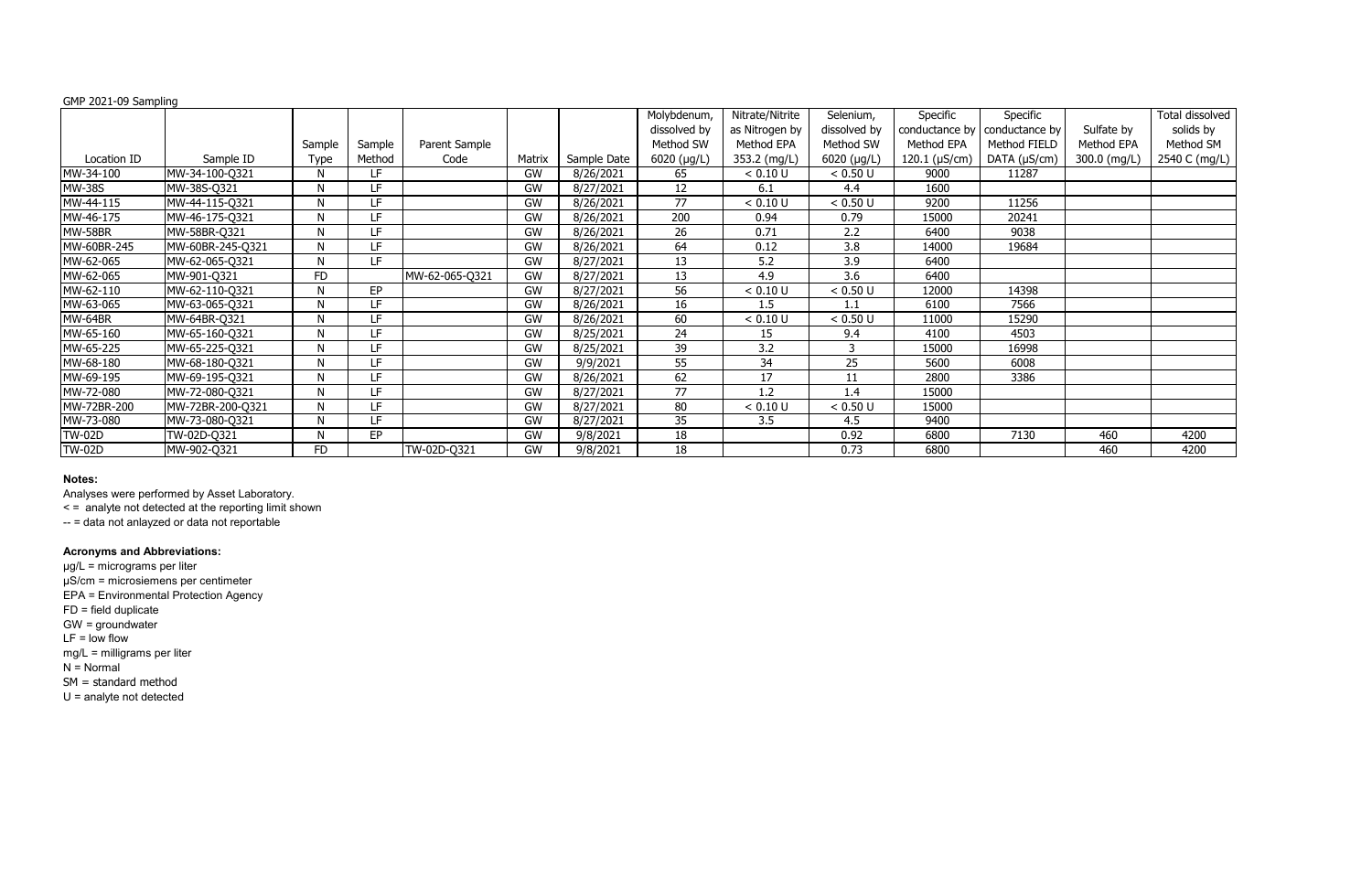|             |                   |             |           |                |           |             | Aluminum,    | Antimony,    | Arsenic,     | Barium,      | Beryllium,   |                  | Cadmium,     |
|-------------|-------------------|-------------|-----------|----------------|-----------|-------------|--------------|--------------|--------------|--------------|--------------|------------------|--------------|
|             |                   |             |           |                |           |             | dissolved by | dissolved by | dissolved by | dissolved by | dissolved by | Boron, dissolved | dissolved by |
|             |                   | Sample      | Sample    | Parent Sample  |           |             | Method SW    | Method SW    | Method SW    | Method SW    | Method SW    | by Method SW     | Method SW    |
| Location ID | Sample ID         | <b>Type</b> | Method    | Code           | Matrix    | Sample Date | 6020A (µg/L) | 6020A (µg/L) | 6020A (µg/L) | 6020A (µg/L) | 6020A (µg/L) | 6020A (mg/L)     | 6020A (µg/L) |
| HNWR-01A    | HNWR-01A-098-Q321 |             | LF.       |                | GW        | 9/21/2021   | < 200 U      | < 1.0 U      | 16.3         | 95           | < 1.0 U      | 0.621            | < 1.0 U      |
| HNWR-01A    | HNWR-01A-174-Q321 | N           | LF        |                | GW        | 9/21/2021   | < 200 U      | < 1.0 U      | 13.9         | 100          | < 1.0 U      | 0.572            | < 1.0 U      |
| MARINA-1    | MARINA-1-Q321     | N           | EP        |                | GW        | 9/20/2021   | < 2000 U     | < 10 U       | < 10 U       | 80.7         | < 10 U       | 2.87             | < 10 U       |
| MTS-1       | MTS-1-Q321        | <b>N</b>    | EP        |                | <b>GW</b> | 9/22/2021   | < 200 U      | < 1.0 U      | 15.3         | 82.6         | < 1.0 U      | 0.996            | < 1.0 U      |
| MTS-2       | MTS-2-Q321        | N.          | EP        |                | <b>GW</b> | 9/22/2021   | < 200 U      | < 1.0 U      | 18.1         | 84.4         | $<1.0$ U     | 0.972            | < 1.0 U      |
| MW-94-030   | MW-94-030-Q321    | N           | LF        |                | GW        | 9/22/2021   | < 200 U      | $<1.0$ U     | 5.16         | 58.1         | $<1.0$ U     | 0.694            | < 1.0 U      |
| MW-94-100   | MW-94-100-Q321    | N           | LF.       |                | GW        | 9/22/2021   | < 200 U      | $<1.0$ U     | 11.6         | 85.5         | < 1.0 U      | 0.622            | $<1.0$ U     |
| MW-94-100   | MW-933-Q321       | <b>FD</b>   |           | MW-94-100-Q321 | GW        | 9/22/2021   | < 200 U      | $<1.0$ U     | 11.5         | 84.2         | < 1.0 U      | 0.592            | $<1.0$ U     |
| MW-94-175   | MW-94-175-Q321    | N           | LF.       |                | GW        | 9/22/2021   | < 200 U      | $<1.0$ U     | 11.6         | 96.7         | < 1.0 U      | 0.505            | $<1.0$ U     |
| MW-99-060   | MW-99-060-Q321    | N           | LF        |                | GW        | 9/23/2021   | < 200 U      | < 1.0 U      | 8.9          | 28.1         | < 1.0 U      | 1.6              | < 1.0 U      |
| MW-99-140   | MW-99-140-Q321    | N           | LF        |                | GW        | 9/23/2021   | < 200 U      | < 1.0 U      | 4.75         | 58.5         | < 1.0 U      | 0.793            | < 1.0 U      |
| PGE-09S     | PGE-09S-Q321      | N           | LF        |                | GW        | 9/21/2021   | < 2000 U     | < 10 U       | 17.1         | 49.3         | < 10 U       | 2.5              | < 10 U       |
| SITE B      | SITE B-165-Q321   | N           | LF        |                | GW        | 9/21/2021   | < 2000 U     | < 10 U       | 16.4         | 111          | < 10 U       | 0.382            | < 10 U       |
|             |                   |             |           |                |           |             | < 200 U      | $<1.0$ U     | 16.6         | 110          | < 1.0 U      |                  | $<1.0$ U     |
| SITE B      | SITE B-220-Q321   | N           | LF        |                | GW        | 9/21/2021   | < 200 U      | < 1.0 U      | 16.5         | 112          | < 1.0 U      | 0.375            | < 1.0 U      |
| SITE B      | SITE B-285-Q321   |             | LF        |                | GW        | 9/21/2021   | < 200 U      | < 1.0 U      | 15.5         | 112          | < 1.0 U      | 0.37             | < 1.0 U      |
| TOPOCK-2    | TOPOCK-2-Q321     | N           | EP        |                | GW        | 9/20/2021   | < 200 U      | < 1.0 U      | 12.1         | 51.9         | < 1.0 U      | 0.557            | < 1.0 U      |
| TOPOCK-3    | TOPOCK-3-Q321     | N           | <b>EP</b> |                | GW        | 9/20/2021   | < 200 U      | < 1.0 U      | 13.4         | 69.3         | < 1.0 U      | 0.508            | < 1.0 U      |

# **Notes:**

Analyses were performed by Emax Laboratory.

< = analyte not detected at the reporting limit shown

-- = data not anlayzed or data not reportable

# **Acronyms and Abbreviations:**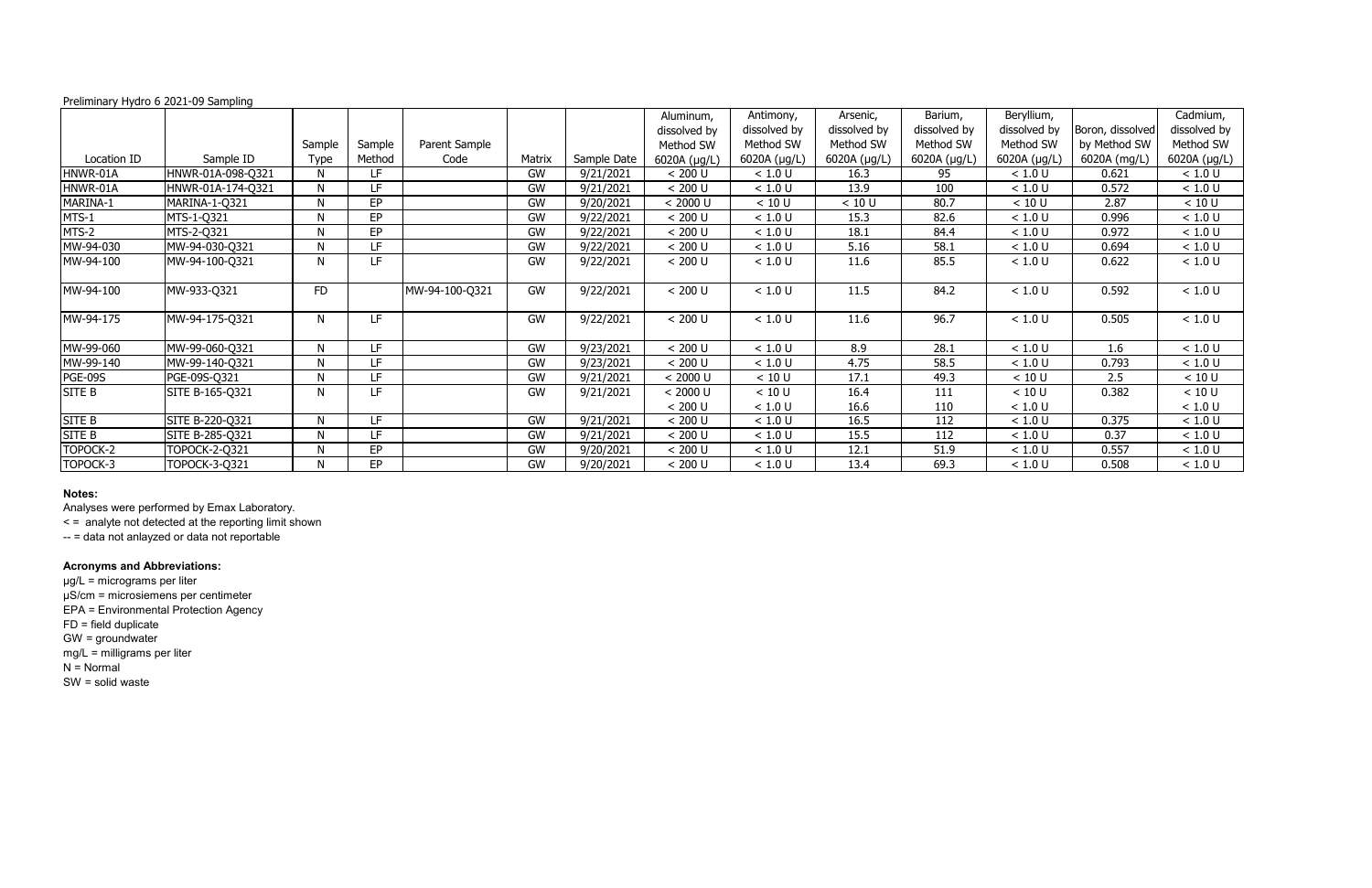|                |                      |              |           |                |           |             | Calcium,     |              | Chromium,     | Chromium, total | Cobalt,      | Copper,      |              |
|----------------|----------------------|--------------|-----------|----------------|-----------|-------------|--------------|--------------|---------------|-----------------|--------------|--------------|--------------|
|                |                      |              |           |                |           |             | dissolved by | Chloride by  | Hexavalent by | dissolved by    | dissolved by | dissolved by | Deuterium by |
|                |                      | Sample       | Sample    | Parent Sample  |           |             | Method SW    | Method EPA   | Method EPA    | Method SW       | Method SW    | Method SW    | Method CFIRM |
| Location ID    | Sample ID            | <b>Type</b>  | Method    | Code           | Matrix    | Sample Date | 6020A (mg/L) | 300.0 (mg/L) | 218.6 (µg/L)  | 6020A (µg/L)    | 6020A (µg/L) | 6020A (µg/L) | (0/00)       |
| HNWR-01A       | HNWR-01A-098-Q321    | N            | LF        |                | GW        | 9/21/2021   | 30           | 629          | 14.5          | 30.1            | < 1.0 U      | < 2.0 U      | $-74.1$      |
| HNWR-01A       | HNWR-01A-174-Q321    | $\mathsf{N}$ | LF        |                | GW        | 9/21/2021   | 28.5         | 561          | 12.7          | 15.3            | < 1.0 U      | < 2.0 U      | $-72.6$      |
| MARINA-1       | MARINA-1-Q321        | $\mathsf{N}$ | <b>EP</b> |                | GW        | 9/20/2021   | 338          | 9580         | 1.28          | < 10 U          | < 10 U       | < 20 U       | $-76.9$      |
| MTS-1          | MTS-1-Q321           | $\mathsf{N}$ | <b>EP</b> |                | GW        | 9/22/2021   | 87.8         | 565          | 2.02          | 3.32            | $<1.0$ U     | $< 2.0 U$    | $-75$        |
| MTS-2          | MTS-2-Q321           | N            | <b>EP</b> |                | GW        | 9/22/2021   | 88           | 586          | 8.5           | 10.3            | $<1.0$ U     | $< 2.0 U$    | $-75$        |
| MW-94-030      | MW-94-030-Q321       | $\mathsf{N}$ | LF.       |                | GW        | 9/22/2021   | 52.3         | 291          | 19.8          | 21.7            | $<1.0$ U     | $< 2.0 U$    | $-72.3$      |
| MW-94-100      | MW-94-100-Q321       | N            | LF.       |                | GW        | 9/22/2021   | 45           | 368          | 9.25          | 11.4            | $<1.0$ U     | $< 2.0 U$    | $-73$        |
|                |                      |              |           |                |           |             | 43.7         |              |               |                 |              |              |              |
| MW-94-100      | MW-933-Q321          | <b>FD</b>    |           | MW-94-100-Q321 | GW        | 9/22/2021   | 42.7         | 370          | 8.92          | 11.3            | < 1.0 U      | $< 2.0 U$    | $-72.8$      |
|                |                      |              |           |                |           |             | 42.6         |              |               |                 |              |              |              |
| MW-94-175      | MW-94-175-Q321       | $\mathsf{N}$ | LF.       |                | <b>GW</b> | 9/22/2021   | 24.4         | 199          | 14.9          | 16.6            | $<1.0$ U     | $< 2.0 U$    | $-74.2$      |
|                |                      |              |           |                |           |             | 23.9         |              |               |                 |              |              |              |
| MW-99-060      | MW-99-060-Q321       | N            | LF.       |                | GW        | 9/23/2021   | 48.6         | 461          | < 0.20 U      | < 1.0 U         | $<1.0$ U     | < 2.0 U      | $-71.8$      |
| MW-99-140      | MW-99-140-Q321       | N            | LF        |                | GW        | 9/23/2021   | 70           | 575          | 0.764         | 1.44            | < 1.0 U      | < 2.0 U      | $-73.3$      |
| <b>PGE-09S</b> | PGE-09S-Q321         | N            | LF.       |                | GW        | 9/21/2021   | 152          | 3360         | < 1.0 U       | < 10 U          | < 10 U       | < 20 U       | $-78.2$      |
| <b>SITE B</b>  | SITE B-165-Q321      | N            | LF        |                | GW        | 9/21/2021   | 35.7         | 318          | 29.9          | 32.9            | < 10 U       | < 20 U       | $-76.3$      |
|                |                      |              |           |                |           |             | 35.3         |              |               | 32              | < 1.0 U      | < 2.0 U      |              |
| SITE B         | SITE B-220-Q321      | N            | LF.       |                | GW        | 9/21/2021   | 36.5         | 325          | 30            | 34.1            | < 1.0 U      | < 2.0 U      | $-75.2$      |
| SITE B         | SITE B-285-Q321      | N            | LF        |                | GW        | 9/21/2021   | 36.6         | 336          | 27.9          | 33.1            | < 1.0 U      | < 2.0 U      | $-74.5$      |
| TOPOCK-2       | TOPOCK-2-Q321        | N            | EP        |                | GW        | 9/20/2021   | 37           | 343          | 11.8          | 13              | < 1.0 U      | 4.67         | $-72.6$      |
| TOPOCK-3       | <b>TOPOCK-3-Q321</b> | N            | EP        |                | GW        | 9/20/2021   | 30.1         | 333          | 14.2          | 14.9            | $<1.0$ U     | 11           | $-72.8$      |

# **Notes:**

Analyses were performed by Emax Laboratory.

< = analyte not detected at the reporting limit shown

-- = data not anlayzed or data not reportable

# **Acronyms and Abbreviations:**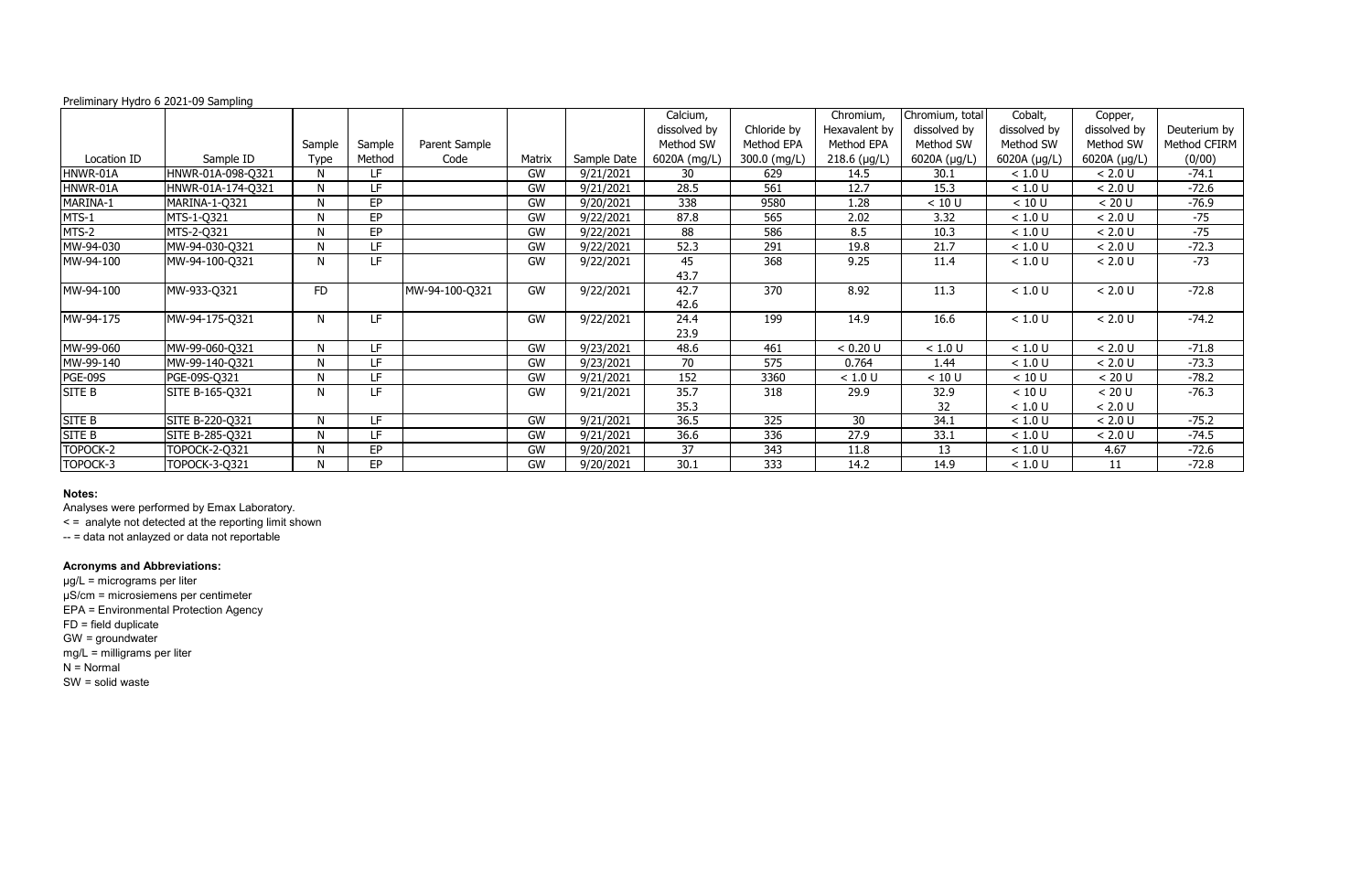|               |                   |              |           |                |           |             |                |                 |                 | Magnesium,   | Manganese,   | Mercury,     | Molybdenum,  |
|---------------|-------------------|--------------|-----------|----------------|-----------|-------------|----------------|-----------------|-----------------|--------------|--------------|--------------|--------------|
|               |                   |              |           |                |           |             | Fluoride by    | Iron, dissolved | Lead, dissolved | dissolved by | dissolved by | dissolved by | dissolved by |
|               |                   | Sample       | Sample    | Parent Sample  |           |             | Method EPA     | by Method SW    | by Method SW    | Method SW    | Method SW    | Method EPA   | Method SW    |
| Location ID   | Sample ID         | Type         | Method    | Code           | Matrix    | Sample Date | 300.0 (mg/L)   | 6020A (µg/L)    | 6020A (µg/L)    | 6020A (mg/L) | 6020A (µg/L) | 7470A (µg/L) | 6020A (µg/L) |
| HNWR-01A      | HNWR-01A-098-Q321 | N            | LF        |                | GW        | 9/21/2021   | 4.45           | 110             | < 1.0 U         | 2.13         | < 10 U       | < 0.50 U     | 15           |
| HNWR-01A      | HNWR-01A-174-Q321 | $\mathsf{N}$ | LF        |                | GW        | 9/21/2021   | 4.48           | < 100 U         | < 1.0 U         | 2.01         | < 10 U       | < 0.50 U     | 15.8         |
| MARINA-1      | MARINA-1-Q321     | $\mathsf{N}$ | EP        |                | GW        | 9/20/2021   | 3.28           | < 1000 U        | < 10 U          | 10.4         | < 100 U      | < 0.50 U     | 61.4         |
| MTS-1         | MTS-1-Q321        | N            | EP        |                | <b>GW</b> | 9/22/2021   | 5.25           | $< 100$ U       | $<1.0$ U        | 2.84         | < 10 U       | < 0.50 U     | 19.5         |
| MTS-2         | MTS-2-Q321        | N            | <b>EP</b> |                | GW        | 9/22/2021   | 5.1            | $< 100$ U       | $<1.0$ U        | 2.82         | < 10 U       | < 0.50 U     | 19.1         |
| MW-94-030     | MW-94-030-Q321    | N            | LF.       |                | GW        | 9/22/2021   | 3.95           | $< 100$ U       | $<1.0$ U        | 11           | < 10 U       | < 0.50 U     | 14.5         |
| MW-94-100     | MW-94-100-Q321    | N            | LF        |                | <b>GW</b> | 9/22/2021   | 3.39           | < 100 U         | $<1.0$ U        | 6.05         | < 10 U       | < 0.50 U     | 20.7         |
|               |                   |              |           |                |           |             |                |                 |                 |              |              |              |              |
| MW-94-100     | MW-933-Q321       | <b>FD</b>    |           | MW-94-100-Q321 | <b>GW</b> | 9/22/2021   | 3.35           | < 100 U         | < 1.0 U         | 6.02         | < 10 U       | < 0.50 U     | 20.3         |
|               |                   |              |           |                |           |             |                |                 |                 |              |              |              |              |
| MW-94-175     | MW-94-175-Q321    | N            | LF.       |                | <b>GW</b> | 9/22/2021   | $\overline{4}$ | $< 100$ U       | < 1.0 U         | 1.45         | < 10 U       | < 0.50 U     | 10.9         |
|               |                   |              |           |                |           |             |                |                 |                 |              |              |              |              |
| MW-99-060     | MW-99-060-Q321    | N            | LF        |                | <b>GW</b> | 9/23/2021   | 2.94           | 136             | < 1.0 U         | 19           | 117          | < 0.50 U     | 34.1         |
| MW-99-140     | MW-99-140-Q321    | N            | LF.       |                | GW        | 9/23/2021   | 3.61           | < 100 U         | < 1.0 U         | 12.1         | 31.2         | < 0.50 U     | 25.7         |
| PGE-09S       | PGE-09S-Q321      | N            | LF.       |                | GW        | 9/21/2021   | 1.7            | 13600           | < 10 U          | 113          | 461          | < 0.50 U     | 30.2         |
| <b>SITE B</b> | SITE B-165-Q321   | N            | LF.       |                | GW        | 9/21/2021   | 4.25           | < 1000 U        | < 10 U          | 6.87         | < 100 U      | < 0.50 U     | < 20 U       |
|               |                   |              |           |                |           |             |                | $< 100$ U       | < 1.0 U         | 6.73         | < 10 U       |              | 13           |
| SITE B        | SITE B-220-Q321   | N            | LF.       |                | GW        | 9/21/2021   | 4.22           | $< 100$ U       | $<1.0$ U        | 6.94         | < 10 U       | < 0.50 U     | 14.3         |
| SITE B        | SITE B-285-Q321   | $\mathsf{N}$ | LF.       |                | GW        | 9/21/2021   | 4.23           | < 100 U         | < 1.0 U         | 7.1          | < 10 U       | < 0.50 U     | 16.3         |
| TOPOCK-2      | TOPOCK-2-Q321     | N            | EP.       |                | GW        | 9/20/2021   | 4.22           | $< 100$ U       | < 1.0 U         | 4.2          | < 10 U       | < 0.50 U     | 19.1         |
| TOPOCK-3      | TOPOCK-3-Q321     | N            | <b>EP</b> |                | <b>GW</b> | 9/20/2021   | 4.21           | < 100 U         | < 1.0 U         | 4.1          | < 10 U       | < 0.50 U     | 16.3         |

# **Notes:**

Analyses were performed by Emax Laboratory.

< = analyte not detected at the reporting limit shown

-- = data not anlayzed or data not reportable

# **Acronyms and Abbreviations:**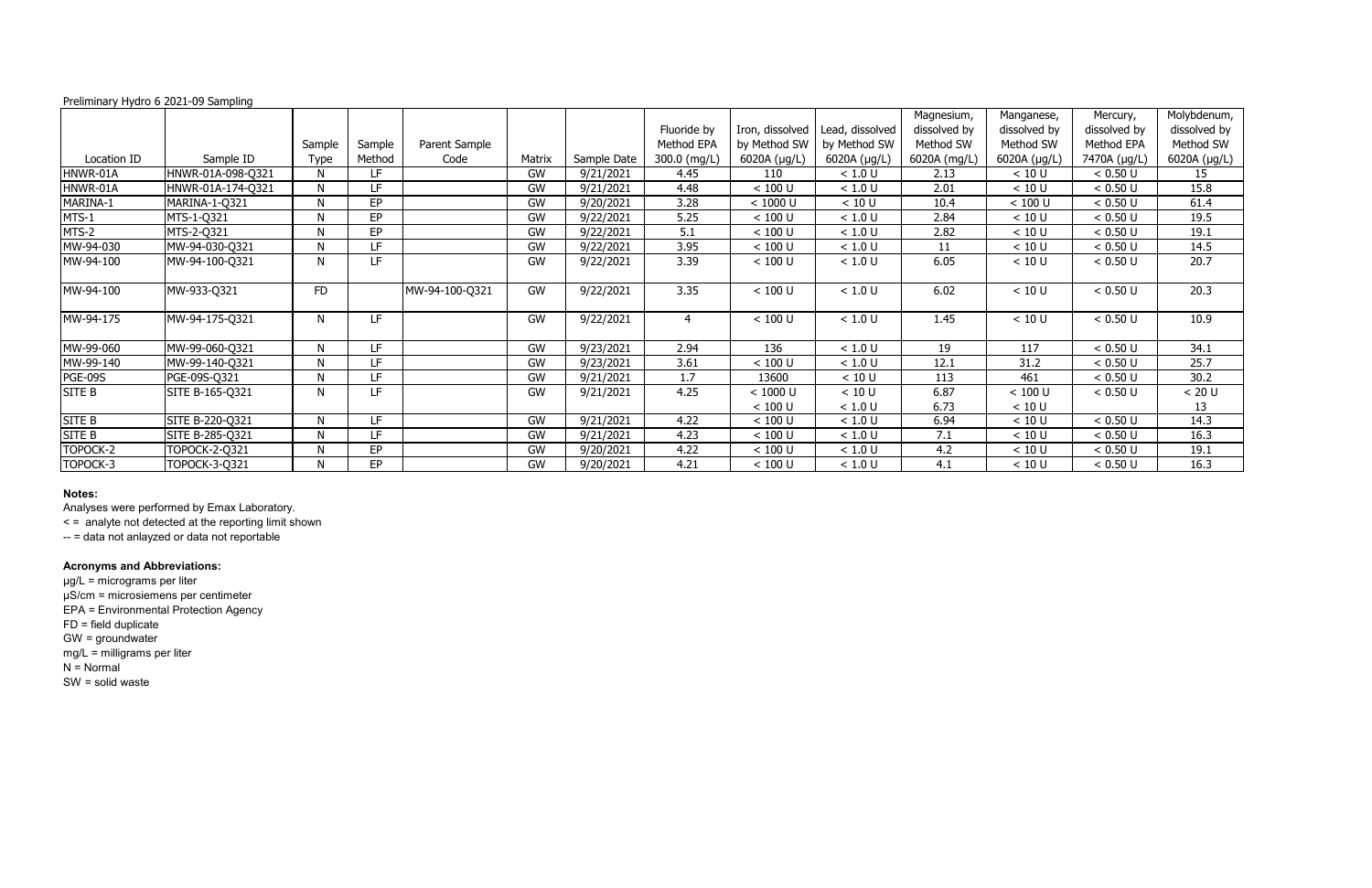|             | $1$ community $11$ y crise to Equate the contributing |             |           |                |        |             |                   |              |              | Potassium,   | Selenium,    |                   | Sodium,      |
|-------------|-------------------------------------------------------|-------------|-----------|----------------|--------|-------------|-------------------|--------------|--------------|--------------|--------------|-------------------|--------------|
|             |                                                       |             |           |                |        |             | Nickel, dissolved | Nitrate by   | Oxygen 18 by | dissolved by | dissolved by | Silver, dissolved | dissolved by |
|             |                                                       | Sample      | Sample    | Parent Sample  |        |             | by Method SW      | Method EPA   | Method CFIRM | Method SW    | Method SW    | by Method SW      | Method SW    |
| Location ID | Sample ID                                             | <b>Type</b> | Method    | Code           | Matrix | Sample Date | 6020A (µg/L)      | 300.0 (mg/L) | (0/00)       | 6020A (mg/L) | 6020A (µg/L) | 6020A (µg/L)      | 6020A (mg/L) |
| HNWR-01A    | HNWR-01A-098-Q321                                     | N           | LF.       |                | GW     | 9/21/2021   | 16.1              | 2.15         | $-10.06$     | 7.1          | < 1.0 U      | < 1.0 U           | 435          |
| HNWR-01A    | HNWR-01A-174-Q321                                     | N           | LF        |                | GW     | 9/21/2021   | 22.3              | 2.19         | $-10.07$     | 6.8          | < 1.0 U      | < 1.0 U           | 396          |
| MARINA-1    | MARINA-1-Q321                                         | N           | <b>EP</b> |                | GW     | 9/20/2021   | < 10 U            | < 2.0 U      | $-10.19$     | 51.3         | < 10 U       | < 10 U            | 5360         |
| MTS-1       | MTS-1-Q321                                            | N           | EP        |                | GW     | 9/22/2021   | < 1.0 U           | 1.75         | $-10.07$     | 7.94         | < 1.0 U      | $<1.0$ U          | 404          |
| MTS-2       | MTS-2-Q321                                            | N           | EP        |                | GW     | 9/22/2021   | < 1.0 U           | 1.76         | $-10.06$     | 7.87         | < 1.0 U      | < 1.0 U           | 400          |
| MW-94-030   | MW-94-030-Q321                                        | <b>N</b>    | LF        |                | GW     | 9/22/2021   | < 1.0 U           | 3.33         | $-9.59$      | 6.45         | 3.72         | $<1.0$ U          | 225          |
| MW-94-100   | MW-94-100-Q321                                        | N           | LF.       |                | GW     | 9/22/2021   | < 1.0 U           | 1.99         | $-9.77$      | 6.9          | $<1.0$ U     | < 1.0 U           | 273          |
| MW-94-100   | MW-933-Q321                                           | <b>FD</b>   |           | MW-94-100-Q321 | GW     | 9/22/2021   | < 1.0 U           | 1.94         | $-9.79$      | 6.74         | < 1.0 U      | $<1.0$ U          | 258          |
| MW-94-175   | MW-94-175-Q321                                        | N           | LF        |                | GW     | 9/22/2021   | < 1.0 U           | 2.32         | $-10.06$     | 5.49         | < 1.0 U      | $<1.0$ U          | 189          |
| MW-99-060   | MW-99-060-Q321                                        | N           | LF        |                | GW     | 9/23/2021   | 2.57              | < 0.10 U     | $-9.62$      | 13.6         | < 1.0 U      | < 1.0 U           | 446 E        |
| MW-99-140   | MW-99-140-Q321                                        | N           | LF        |                | GW     | 9/23/2021   | 2.25              | 1.11         | $-9.88$      | 10.6         | 1.12         | < 1.0 U           | 388 E        |
| PGE-09S     | PGE-09S-Q321                                          | N           | LF.       |                | GW     | 9/21/2021   | < 10 U            | < 1.0 U      | $-10.04$     | 15.1         | < 10 U       | < 10 U            | 2300         |
| SITE B      | SITE B-165-Q321                                       | N           | LF.       |                | GW     | 9/21/2021   | 37.7              | 2.43         | $-10.2$      | 5.65         | < 10 U       | < 10 U            | 227          |
|             |                                                       |             |           |                |        |             | 35.5              |              |              | 5.59         | 1.05         | < 1.0 U           |              |
| SITE B      | SITE B-220-Q321                                       | N           | LF.       |                | GW     | 9/21/2021   | 29.8              | 2.5          | $-10.21$     | 5.72         | 1.12         | < 1.0 U           | 231          |
| SITE B      | SITE B-285-Q321                                       | N           | LF        |                | GW     | 9/21/2021   | 32.4              | 2.37         | $-10.22$     | 5.78         | 1.14         | < 1.0 U           | 234          |
| TOPOCK-2    | TOPOCK-2-Q321                                         | N           | EP        |                | GW     | 9/20/2021   | < 1.0 U           | 2.09         | $-9.83$      | 6.71         | < 1.0 U      | < 1.0 U           | 259          |
| TOPOCK-3    | TOPOCK-3-Q321                                         | N           | <b>EP</b> |                | GW     | 9/20/2021   | < 1.0 U           | 2.25         | $-9.88$      | 5.67         | < 1.0 U      | < 1.0 U           | 203          |

# **Notes:**

Analyses were performed by Emax Laboratory.

< = analyte not detected at the reporting limit shown

-- = data not anlayzed or data not reportable

# **Acronyms and Abbreviations:**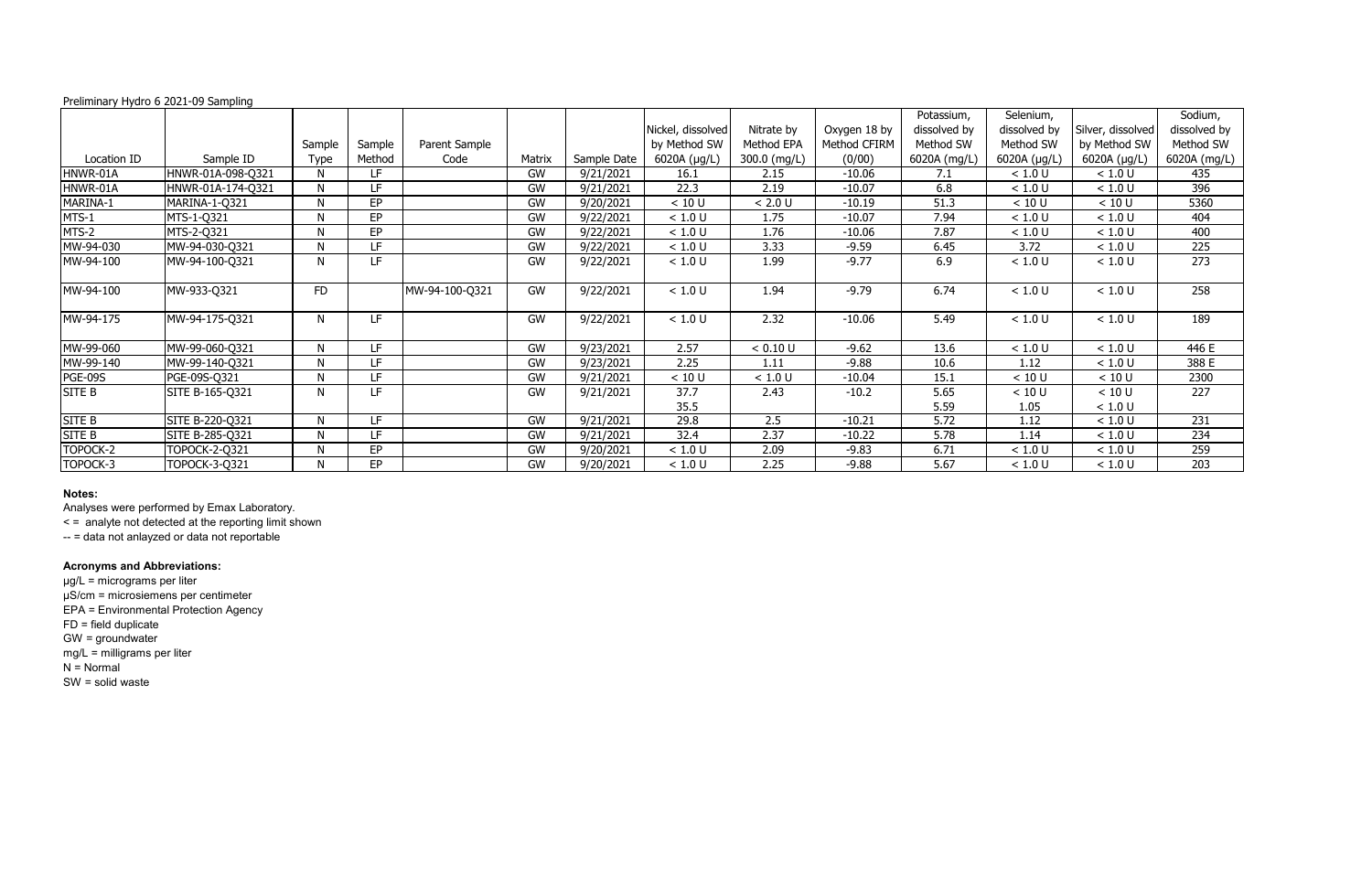#### Location ID Sample ID Sample Type Sample Method<br>LF Parent Sample Matrix Sample Date<br>GW 9/21/2021 Sulfate by Method EPA 300.0 (mg/L)<br>76.8 Thallium, dissolved by Method SW  $\frac{6020A (\mu g/L)}{1.0 \text{ U}}$ Total dissolved solids by Method A2540C  $\frac{(mg/L)}{1120}$ Vanadium, dissolved by Method SW  $\frac{6020A (\mu g/L)}{18.5}$ Zinc  $by<sub>l</sub>$ 602 HNWR-01A HNWR-01A-098-Q321 N LF GW 9/21/2021 76.8 < 1.0 U 1120 18.5 < 20 U HNWR-01A HNWR-01A-174-Q321 N LF GW 9/21/2021 78.3 < 1.0 U 1070 16.2 < 20 U MARINA-1 MARINA-1-Q321 N EP GW 9/20/2021 653 < 10 U 19400 < 10 U < 200 U MTS-1 MTS-1-Q321 N EP GW 9/22/2021 129 < 1.0 U 1090 9.65 20.7 MTS-2 MTS-2-Q321 N EP GW 9/22/2021 124 < 1.0 U 1120 11.8 < 20 U MW-94-030 MW-94-030-Q321 N LF GW 9/22/2021 163 < 1.0 U 793 15.4 < 20 U MW-94-100 |MW-94-100-Q321 | N | LF | | GW | 9/22/2021 | 99.7 | < 1.0 U | 860 | 16.2 | < 20 U MW-94-100 |MW-933-Q321 | FD | |MW-94-100-Q321 | GW | 9/22/2021 | 101 | < 1.0 U | 798 | 16.2 | < 20 U MW-94-175 |MW-94-175-Q321 | N | LF | | GW | 9/22/2021 | 63.1 | < 1.0 U | 521 | 17.3 | < 20 U MW-99-060 MW-99-060-Q321 N LF GW 9/23/2021 183 < 1.0 U 1360 < 1.0 U < 20 U MW-99-140 |MW-99-140-Q321 | N | LF | \_ \_ \_ \_ \_ \_ GW | 9/23/2021 | \_ 138 | \_ < 1.0 U | \_ 1100 | \_ \_ 3.13 | \_ < 20 U PGE-09S PGE-09S-Q321 N LF GW 9/21/2021 983 < 10 U 6300 < 10 U < 200 U SITE B |SITE B-165-Q321 | N | LF | | GW | 9/21/2021 | 73 | < < 1.0 U  $< 10 U$ 699 20.3  $\frac{16}{15.6}$ SITE B |SITE B-220-Q321 | N | LF | GW | 9/21/2021 | 73.9 | <1.0 U | 737 | 15.6 | <20 U SITE B SITE B-285-Q321 N LF GW 9/21/2021 76.5 < 1.0 U 728 14.2 < 20 U TOPOCK-2 |TOPOCK-2-Q321 | N | EP | \_ \_ | GW | 9/20/2021 | 83.9 | < 1.0 U | 765 | 17.9 | 26.9 TOPOCK-3 |TOPOCK-3-Q321 | N | EP | \_ \_ \_ | GW | 9/20/2021 | 72 | < 1.0 U 549 | 18.1 | 34.2

| c, dissolved                                                           |
|------------------------------------------------------------------------|
| Method SW                                                              |
| 20A (µg/L)                                                             |
|                                                                        |
| $\frac{20 \text{ U}}{20 \text{ U}}$                                    |
|                                                                        |
| $\frac{1}{200}$                                                        |
|                                                                        |
| $\frac{20.7}{\times 20 \text{ U}}$ $\frac{20 \text{ U}}{20 \text{ U}}$ |
|                                                                        |
|                                                                        |
|                                                                        |
| < 20 U                                                                 |
|                                                                        |
| $\frac{1}{20}$ U                                                       |
|                                                                        |
| < 20 U                                                                 |
| $\frac{1}{200}$                                                        |
|                                                                        |
| $< 200 U$<br>$< 200 U$                                                 |
|                                                                        |
|                                                                        |
|                                                                        |
| $\frac{20 \text{ U}}{26 \text{ A}}$                                    |
| $\frac{26.9}{34.2}$                                                    |
|                                                                        |
|                                                                        |

### **Notes:**

Analyses were performed by Emax Laboratory.

< = analyte not detected at the reporting limit shown

-- = data not anlayzed or data not reportable

### **Acronyms and Abbreviations:**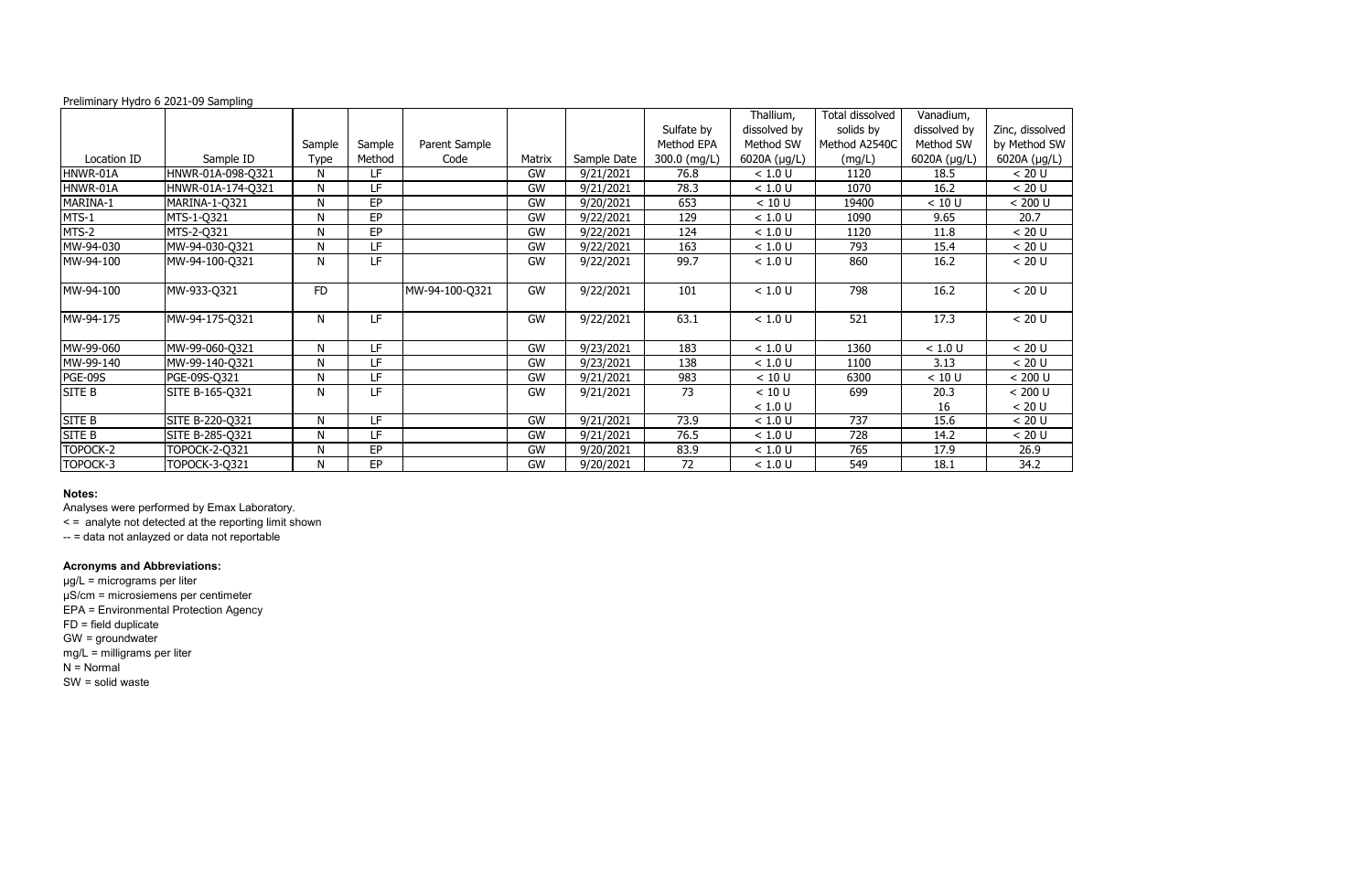PMP 2021-08 Sampling

|               |             |        |        |        |             |                      | Calcium,     |              | Chromium       | Chromium, total |                 | Magnesium,   | Manganese,     | Nitrate/Nitrite |
|---------------|-------------|--------|--------|--------|-------------|----------------------|--------------|--------------|----------------|-----------------|-----------------|--------------|----------------|-----------------|
|               |             |        |        |        |             | Alkalinity, total as | dissolved by | Chloride by  | Hexavalent by  | dissolved by    | Iron, dissolved | dissolved by | dissolved by   | as Nitrogen by  |
|               |             | Sample | Sample |        |             | CaCO3 by Method      | Method EPA   | Method EPA   | Method EPA     | Method EPA      | by Method EPA   | Method EPA   | Method EPA     | Method EPA      |
| Location ID   | Sample ID   | [ype   | Method | Matrix | Sample Date | SM 2320 B (mg/L)     | 200.7 (mg/L) | 300.0 (mg/L) | $218.6$ (µg/L) | $200.8$ (µg/L)  | $200.7$ (µg/L)  | 200.7 (mg/L) | $200.8$ (µg/L) | 353.2 (mg/L)    |
| <b>TW-02D</b> | TW-02D-0821 |        | сn.    | GW     | 8/4/2021    | 160                  |              | 2100         | 350            | 360             | 20 L            |              |                |                 |

### **Notes:**

Analyses were performed by Asset Laboratory.

< = analyte not detected at the reporting limit shown

# **Acronyms and Abbreviations:**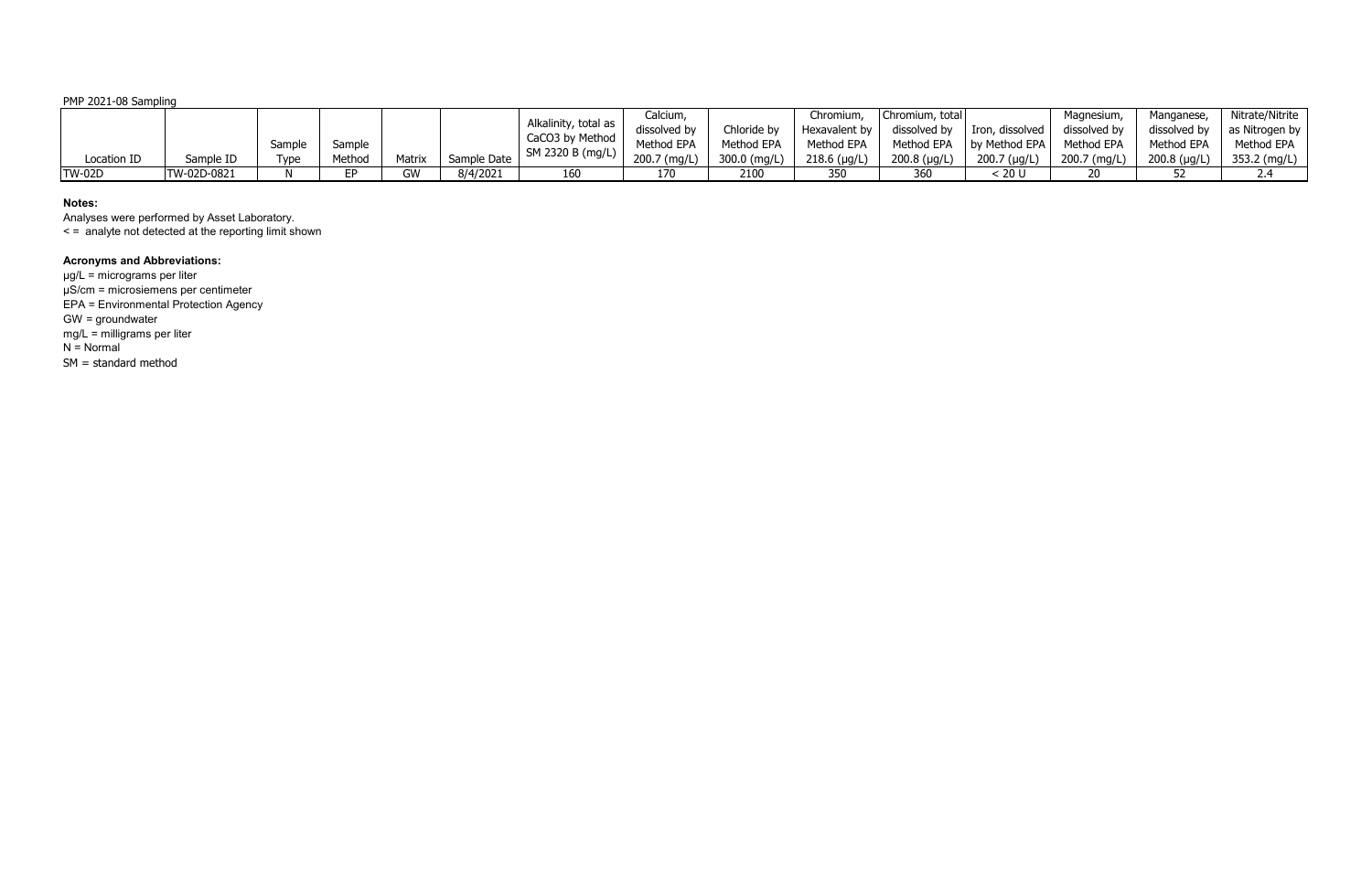PMP 2021-08 Sampling

|               |             |            |        |        |             |              | Sodium,      | Specific              |              | Total dissolved |
|---------------|-------------|------------|--------|--------|-------------|--------------|--------------|-----------------------|--------------|-----------------|
|               |             |            |        |        |             | pH by Method | dissolved by | I conductance by      | Sulfate by   | solids by       |
|               |             | Sample     | Sample |        |             | SM 4500-H+ B | Method EPA   | Method EPA            | Method EPA   | Method SM       |
| Location ID   | Sample ID   | $\tau$ ype | Method | Matrix | Sample Date | (PHUNITS)    | 200.7 (mg/L) | $120.1$ ( $\mu$ S/cm) | 300.0 (mg/L) | 2540 C (mg/L)   |
| <b>TW-02D</b> | TW-02D-0821 | Ν          | EР     | GW     | 8/4/2021    | ے. '         | 1300         | 6500                  | 480          | 4500            |

# **Notes:**

Analyses were performed by Asset Laboratory.

< = analyte not detected at the reporting limit shown

# **Acronyms and Abbreviations:**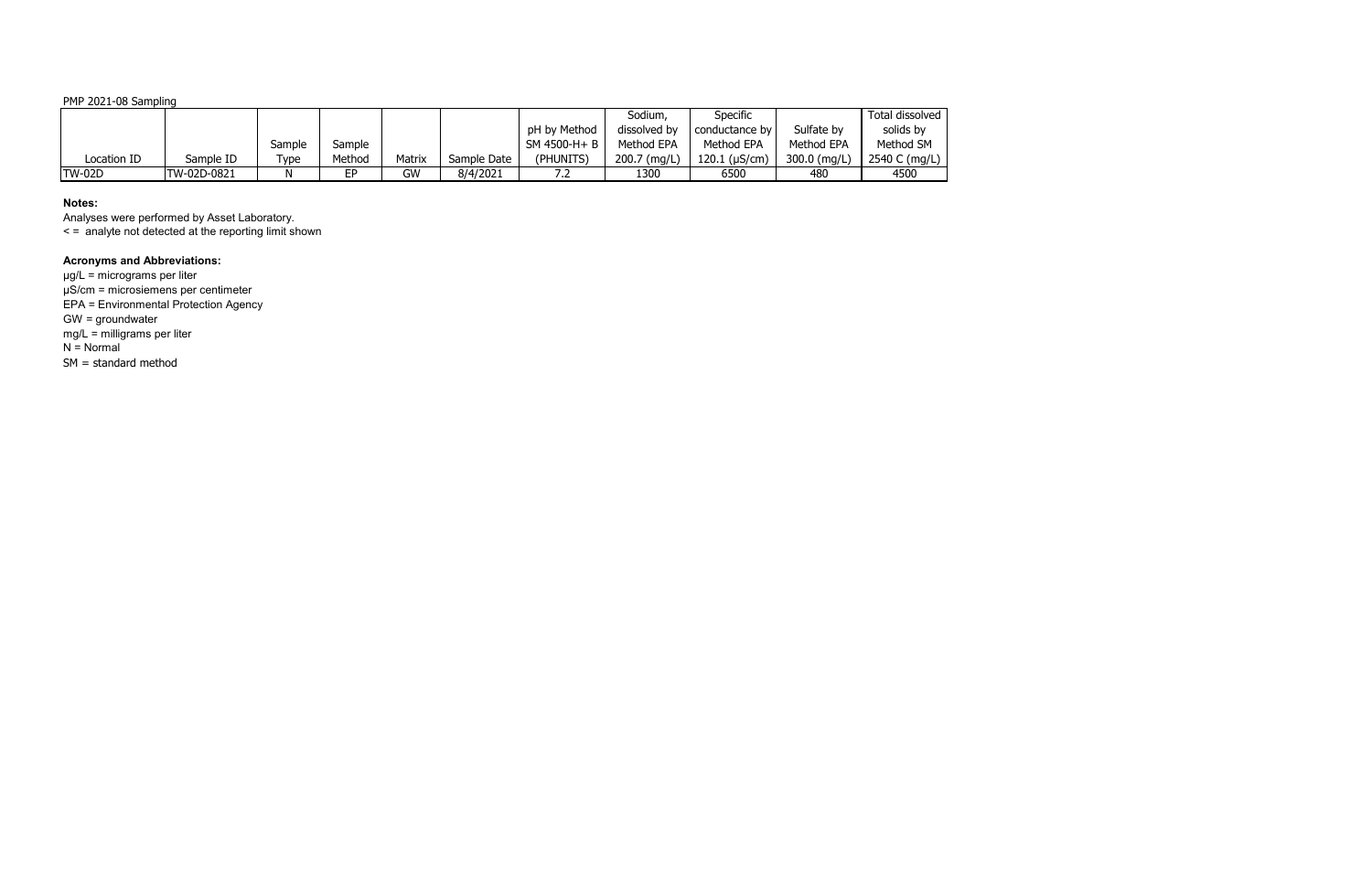PMP 2021-09 Sampling

| Location ID   | Sample ID   | Type | Sample Sample<br>Method | Matrix | Sample Date | Alkalinity, total<br>as CaCO3 by $\parallel$<br>Method SM | Calcium,<br>dissolved by<br>Method EPA | Method EPA | Chloride by $ $ Hexavalent by $ $<br>Method EPA | Chromium,<br>by Method<br>EPA 200.8<br>$(\mu g/L)$ | Chromium, total dissolved Iron, dissolved Magnesium, I<br>by Method<br>EPA 200.7<br>(µg/L | Method EPA<br>$200.7$ (mg/L) | Manganese, Nitrate/Nitrite<br>$\mid$ 200.8 (µg/L)   353.2 (mg/L) | dissolved by $\parallel$ dissolved by $\parallel$ as Nitrogen by $\parallel$ pH by Method<br>  Method EPA   Method EPA   SM 4500-H+ B<br>(PHUNITS) |
|---------------|-------------|------|-------------------------|--------|-------------|-----------------------------------------------------------|----------------------------------------|------------|-------------------------------------------------|----------------------------------------------------|-------------------------------------------------------------------------------------------|------------------------------|------------------------------------------------------------------|----------------------------------------------------------------------------------------------------------------------------------------------------|
| <b>TW-02D</b> | TW-02D-0921 |      | FD.                     | GW     | 9/8/2021    | 200                                                       | 200                                    | 1900       |                                                 | 35                                                 | 20 U                                                                                      | 34 J                         |                                                                  |                                                                                                                                                    |

# **Notes:**

Analyses were performed by Asset Laboratory. < = analyte not detected at the reporting limit shown

# **Acronyms and Abbreviations:**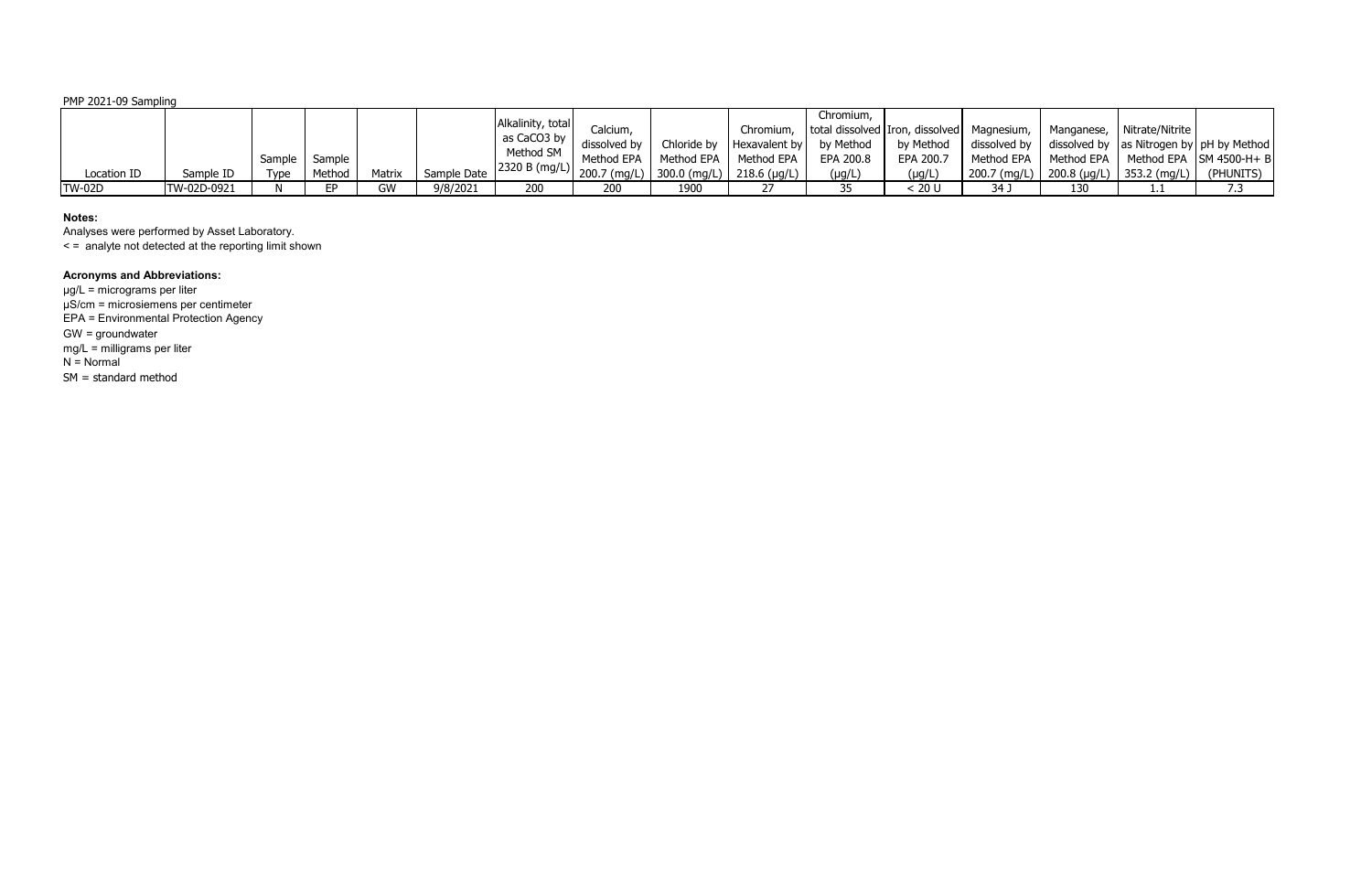PMP 2021-09 Sampling

|               |             |        |        |        |             |              | <b>Specific</b> |            |                            |
|---------------|-------------|--------|--------|--------|-------------|--------------|-----------------|------------|----------------------------|
|               |             |        |        |        |             | Sodium,      | conductance     |            | Total dissolved            |
|               |             |        |        |        |             | dissolved by | by Method       | Sulfate by | solids by                  |
|               |             | Sample | Sample |        |             | Method EPA   | EPA 120.1       | Method EPA | Method SM                  |
| Location ID   | Sample ID   | Type   | Method | Matrix | Sample Date | 200.7 (mg/L) | $(\mu S/cm)$    |            | 300.0 (mg/L) 2540 C (mg/L) |
| <b>TW-02D</b> | TW-02D-0921 | N      | EP     | GW     | 9/8/2021    | 1500         | 6800            | 460        | 4100                       |

### **Notes:**

Analyses were performed by Asset Laboratory. < = analyte not detected at the reporting limit shown

# **Acronyms and Abbreviations:**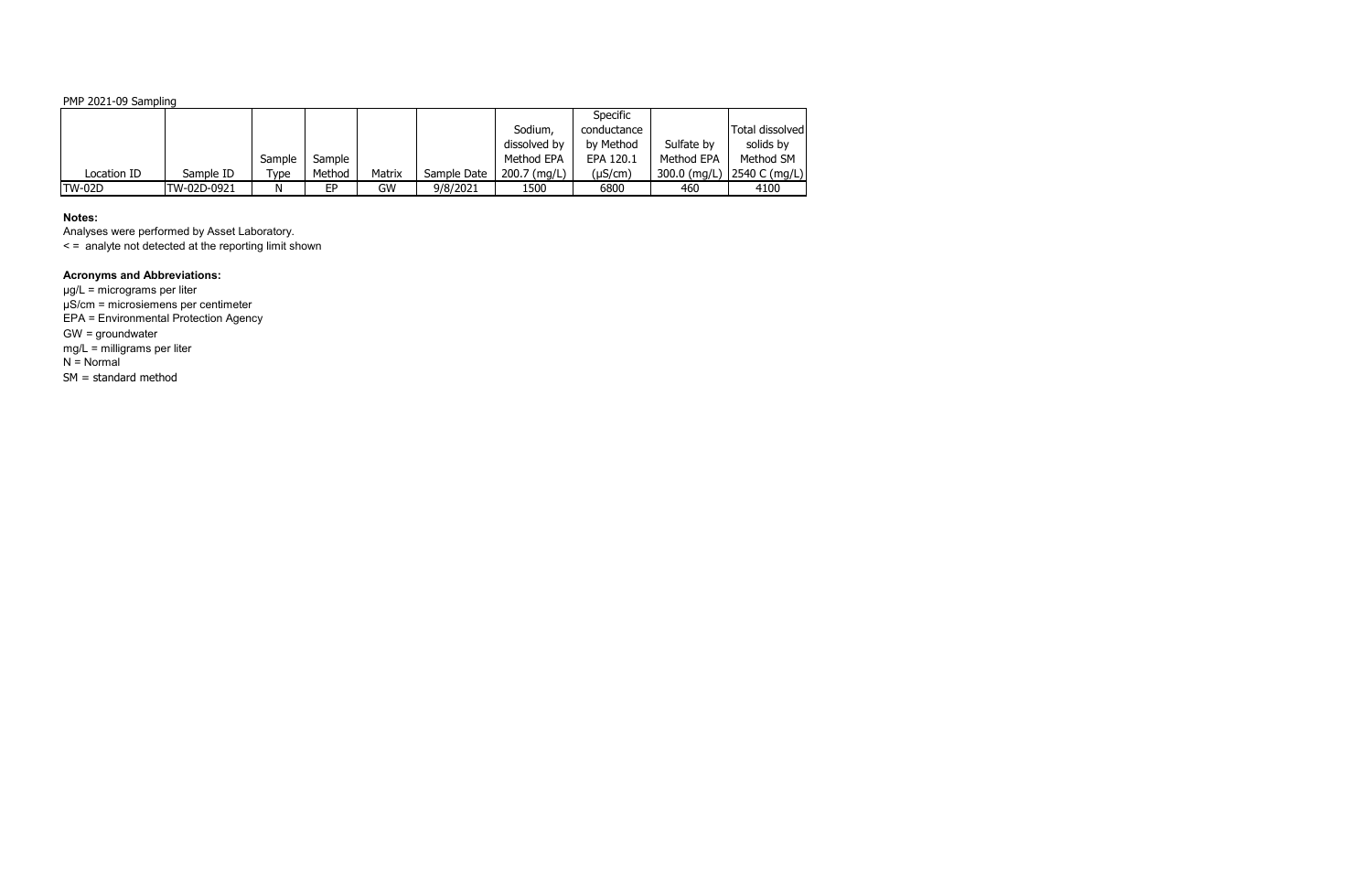PMP 2021-10 Sampling

|               |                     |        |        |        |           | Alkalinity, total                            | Calcium,     |              | Chromium.      | Chromium, total |                                          | Magnesium    | Manganese,           | Nitrate/Nitrite |
|---------------|---------------------|--------|--------|--------|-----------|----------------------------------------------|--------------|--------------|----------------|-----------------|------------------------------------------|--------------|----------------------|-----------------|
|               |                     |        |        |        |           | as CaCO3 by                                  | dissolved by | Chloride by  | Hexavalent by  |                 | dissolved by $\parallel$ Iron, dissolved | dissolved by | dissolved by         | as Nitrogen by  |
|               |                     | Sample | Sample |        |           | Method SM                                    | Method EPA   | Method EPA   | Method EPA     |                 | Method EPA   by Method EPA   Method EPA  |              | Method EPA           | Method EPA      |
| Location ID   | Sample ID           | Type   | Method | Matrix |           | ' Sample Date   2320 B (mg/L)   200.7 (mg/L) |              | 300.0 (mg/L) | $218.6$ (µg/L) | $200.8$ (µg/L)  | $200.7$ (µg/L)                           | 200.7 (mg/L) | $200.8$ ( $\mu$ g/L) | 353.2 (mg/L)    |
| <b>TW-03D</b> | <b>ITW-03D-1021</b> |        |        | GW     | 10/7/2021 | 150                                          | 210          | 2100         | 390            | 380             | : 20 U                                   |              |                      |                 |

# **Notes:**

Analyses were performed by Asset Laboratory.

< = analyte not detected at the reporting limit shown

# **Acronyms and Abbreviations:**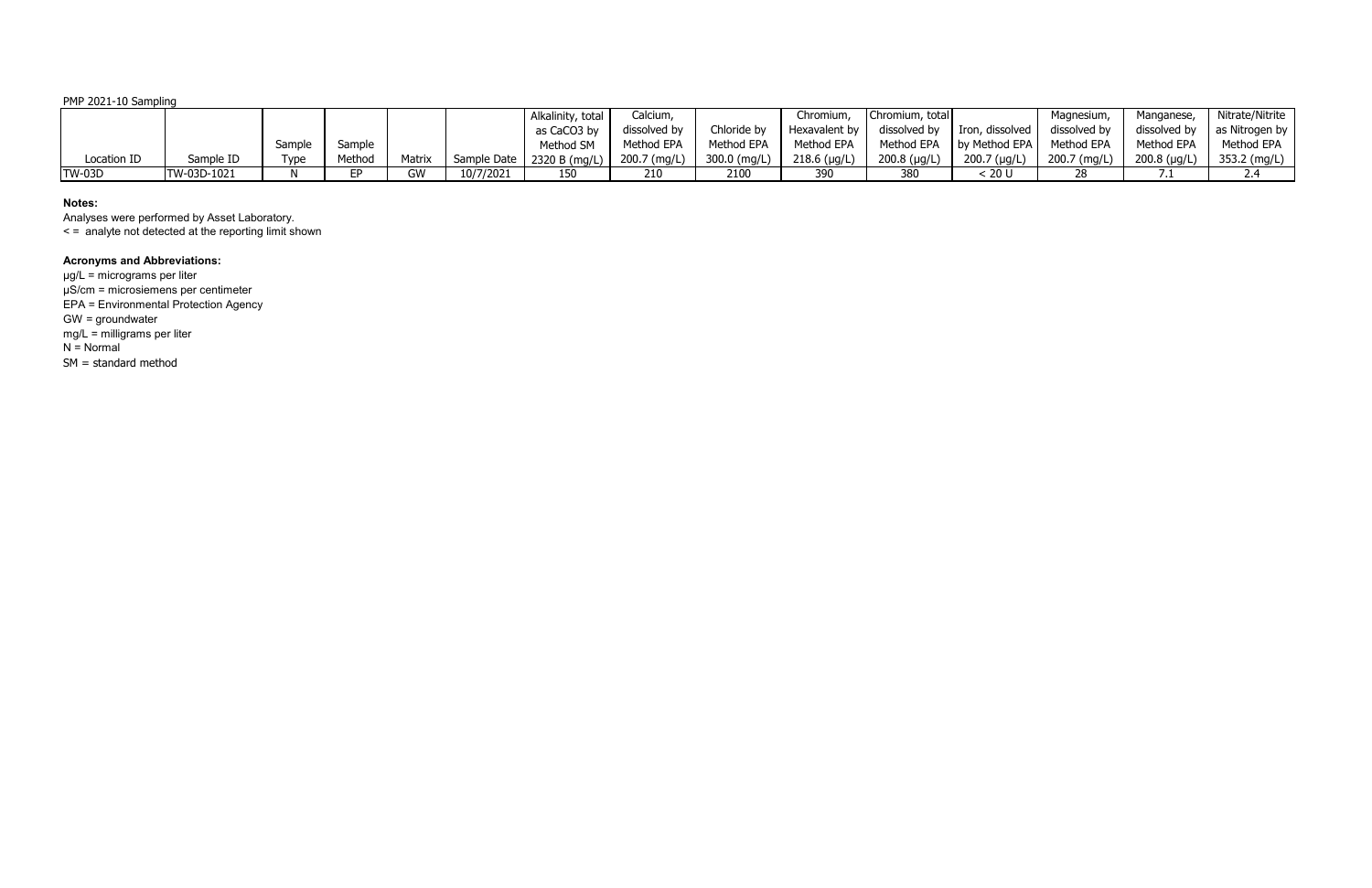PMP 2021-10 Sampling

|               |             |         |        |        |             |               | Sodium,      | Specific              |              | Total dissolved |
|---------------|-------------|---------|--------|--------|-------------|---------------|--------------|-----------------------|--------------|-----------------|
|               |             |         |        |        |             | pH by Method  | dissolved by | conductance by I      | Sulfate by   | solids by       |
|               |             | Sample  | Sample |        |             | $SM$ 4500-H+B | Method EPA   | Method EPA            | Method EPA   | Method SM       |
| Location ID   | Sample ID   | $T$ ype | Method | Matrix | Sample Date | (PHUNITS)     | 200.7 (mg/L) | $120.1$ ( $\mu$ S/cm) | 300.0 (mg/L) | 2540 C (mg/L)   |
| <b>TW-03D</b> | TW-03D-1021 |         | EP     | GW     | 10/7/2021   | ے ،           | ر 1500       | 7300                  | 480          | 4400            |

# **Notes:**

Analyses were performed by Asset Laboratory.

< = analyte not detected at the reporting limit shown

# **Acronyms and Abbreviations:**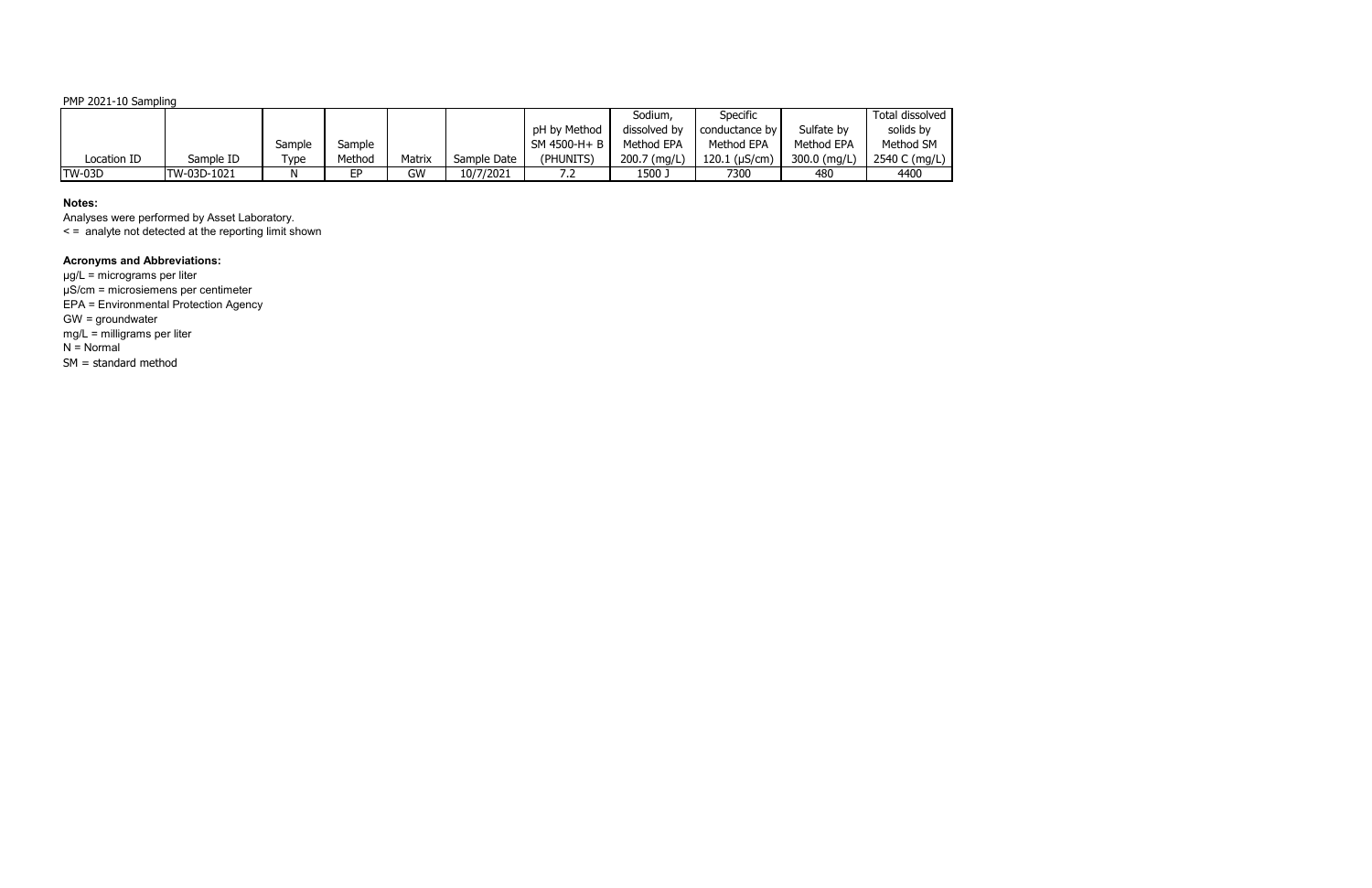### RMP 2021-07 Surface Water Sampling

| Location ID     | Sample ID       | Sample<br><b>Type</b> | Sample<br>Method | Parent Sample<br>Code | Matrix        | Sample Date | Arsenic,<br>dissolved by<br>Method SW<br>6020 (µg/L) | Barium,<br>dissolved by<br>Method SW<br>6020 (µg/L) | Chromium,<br>Hexavalent by<br>Method EPA<br>$218.6$ (µg/L) | Chromium, total<br>dissolved by<br>Method SW<br>6020 (µg/L) | Iron by Method<br>SW 6010B<br>$(\mu g/L)$ | Iron, dissolved<br>by Method SW<br>6010B (µg/L) | Manganese,<br>dissolved by<br>Method SW<br>$6020$ ( $\mu$ g/L) | Molybdenum,<br>dissolved by<br>Method SW<br>6020 (µg/L) | Nitrate/Nitrite<br>as Nitrogen by<br>Method EPA<br>353.2 (mg/L) |
|-----------------|-----------------|-----------------------|------------------|-----------------------|---------------|-------------|------------------------------------------------------|-----------------------------------------------------|------------------------------------------------------------|-------------------------------------------------------------|-------------------------------------------|-------------------------------------------------|----------------------------------------------------------------|---------------------------------------------------------|-----------------------------------------------------------------|
| C-BNS           | C-BNS-Q321      | N                     | D                |                       | Surface Water | 8/18/2021   | $\overline{2.3}$                                     | 100                                                 | < 0.20 U                                                   | < 1.0 U                                                     | 26 J                                      | < 20 U                                          | < 0.50 U                                                       | 4.1                                                     | 0.36                                                            |
| C-CON-D         | C-CON-D-Q321    | N                     | D                |                       | Surface Water | 8/19/2021   | $\overline{z}$                                       | 98                                                  | < 0.20 U                                                   | < 1.0 U                                                     | 25                                        | $< 20$ UJ                                       | < 0.50 U                                                       | 4.1                                                     | 0.37                                                            |
| C-CON-S         | C-CON-S-Q321    | N                     | R                |                       | Surface Water | 8/19/2021   | 2.2                                                  | 100                                                 | < 0.20 U                                                   | < 1.0 U                                                     | 21                                        | $< 20$ UJ                                       | < 0.50 U                                                       | 4.4                                                     | 0.38                                                            |
| $C-I-3-D$       | $C-I-3-D-Q321$  | N                     | D                |                       | Surface Water | 8/18/2021   | 2.1                                                  | 100                                                 | < 0.20 U                                                   | < 1.0 U                                                     | < 20 U                                    | < 20 U                                          | < 0.50 U                                                       | 4.3                                                     | 0.36                                                            |
| $C-I-3-S$       | C-I-3-S-Q321    | N                     | D                |                       | Surface Water | 8/18/2021   | $\overline{2.1}$                                     | 100                                                 | < 0.20 U                                                   | < 1.0 U                                                     | 25J                                       | < 20 U                                          | < 0.50 U                                                       | 4.2                                                     | 0.37                                                            |
| C-MAR-D         | C-MAR-D-Q321    | N                     | D                |                       | Surface Water | 8/19/2021   | 2.1                                                  | 100                                                 | < 0.20 U                                                   | < 1.0 U                                                     | 190                                       | $< 20$ UJ                                       | 3.2                                                            | 4.3                                                     | 0.36                                                            |
| C-MAR-S         | C-MAR-S-Q321    | N                     | D                |                       | Surface Water | 8/19/2021   | $\overline{2.6}$                                     | 100                                                 | < 0.20 U                                                   | < 1.0 U                                                     | 150                                       | $< 20$ UJ                                       | 4.8                                                            | 4.3                                                     | 0.35                                                            |
| C-NR1-D         | C-NR1-D-Q321    | N                     | D                |                       | Surface Water | 8/19/2021   | 1.8                                                  | 100                                                 | < 0.20 U                                                   | < 1.0 U                                                     | < 20 U                                    | $< 20$ UJ                                       | < 0.50 U                                                       | 4.1                                                     | 0.37                                                            |
| $C-NR1-S$       | C-NR1-S-Q321    | N                     | D                |                       | Surface Water | 8/19/2021   | $\overline{1.7}$                                     | 99                                                  | < 0.20 U                                                   | < 1.0 U                                                     | < 20 U                                    | $< 20$ UJ                                       | < 0.50 U                                                       | 4.2                                                     | 0.36                                                            |
| C-NR3-D         | C-NR3-D-Q321    | N                     | D                |                       | Surface Water | 8/19/2021   | $\overline{z}$                                       | 99                                                  | < 0.20 U                                                   | < 1.0 U                                                     | < 20 U                                    | $< 20$ UJ                                       | < 0.50 U                                                       | 4.2                                                     | 0.38                                                            |
| C-NR3-S         | C-NR3-S-Q321    | N                     | D                |                       | Surface Water | 8/19/2021   | 2.4                                                  | 100                                                 | < 0.20 U                                                   | < 1.0 U                                                     | < 20 U                                    | $< 20$ UJ                                       | < 0.50 U                                                       | 4.2                                                     | 0.38                                                            |
| C-NR4-D         | C-NR4-D-Q321    | N                     | D                |                       | Surface Water | 8/19/2021   | 2.4                                                  | 100                                                 | < 0.20 U                                                   | < 1.0 U                                                     | 24                                        | $< 20$ UJ                                       | < 0.50 U                                                       | 4.2                                                     | 0.39                                                            |
| C-NR4-D         | MW-903-Q321     | FD.                   |                  | C-NR4-D-Q321          | Surface Water | 8/19/2021   | $\overline{2}$                                       | 110                                                 | < 0.20 U                                                   | < 1.0 U                                                     | < 20 U                                    | $< 20$ UJ                                       | < 0.50 U                                                       | 4.2                                                     | 0.36                                                            |
| C-NR4-S         | C-NR4-S-Q321    | N                     | R                |                       | Surface Water | 8/19/2021   | $\overline{1.9}$                                     | 99                                                  | < 0.20 U                                                   | < 1.0 U                                                     | < 20 U                                    | $< 20$ UJ                                       | < 0.50 U                                                       | 4.2                                                     | 0.36                                                            |
| C-R22A-D        | C-R22A-D-Q321   | N                     | D                |                       | Surface Water | 8/18/2021   | $\overline{2}$                                       | 100                                                 | < 0.20 U                                                   | < 1.0 U                                                     | 21J                                       | < 20 U                                          | < 0.50 U                                                       | 4.1                                                     | 0.35                                                            |
| $CR22A-S$       | C-R22A-S-0321   | N                     | D                |                       | Surface Water | 8/18/2021   | $\overline{2.2}$                                     | 100                                                 | < 0.20 U                                                   | < 1.0 U                                                     | < 20 U                                    | < 20 U                                          | < 0.50 U                                                       | 4.3                                                     | 0.37                                                            |
| C-R27-D         | C-R27-D-Q321    | N                     | D                |                       | Surface Water | 8/18/2021   | 1.9                                                  | 100                                                 | < 0.20 U                                                   | < 1.0 U                                                     | 23 J                                      | 21                                              | < 0.50 U                                                       | 4.3                                                     | 0.37                                                            |
| C-R27-S         | C-R27-S-Q321    | N                     |                  |                       | Surface Water | 8/18/2021   | $\overline{2}$                                       | 100                                                 | < 0.20 U                                                   | < 1.0 U                                                     | 43 J                                      | < 20 U                                          | < 0.50 U                                                       | 4.3                                                     | 0.36                                                            |
| C-TAZ-D         | C-TAZ-D-Q321    | N                     | D                |                       | Surface Water | 8/18/2021   | $\overline{2}$                                       | 100                                                 | < 0.20 U                                                   | < 1.0 U                                                     | 36J                                       | < 20 U                                          | < 0.50 U                                                       | 4.2                                                     | 0.37                                                            |
| C-TAZ-D         | MW-904-Q321     | FD.                   |                  | C-TAZ-D-Q321          | Surface Water | 8/18/2021   | 2.2                                                  | 98                                                  | < 0.20 U                                                   | < 1.0 U                                                     | 23 J                                      | < 20 U                                          | < 0.50 U                                                       | 4.2                                                     | 0.35                                                            |
| C-TAZ-S         | C-TAZ-S-Q321    | N                     | R                |                       | Surface Water | 8/18/2021   | $\overline{2.2}$                                     | 100                                                 | < 0.20 U                                                   | < 1.0 U                                                     | < 20 U                                    | < 20 U                                          | < 0.50 U                                                       | 4.2                                                     | 0.37                                                            |
| $R-19$          | R-19-Q321       | N                     | D                |                       | Surface Water | 8/19/2021   | $\overline{2.3}$                                     | 100                                                 | < 0.20 U                                                   | < 1.0 U                                                     | 21                                        | $< 20$ UJ                                       | < 0.50 U                                                       |                                                         | 0.36                                                            |
| $R-19$          | MW-905-Q321     | FD.                   |                  | R-19-Q321             | Surface Water | 8/19/2021   | $\overline{2.1}$                                     | 100                                                 | < 0.20 U                                                   | < 1.0 U                                                     | $\overline{22}$                           | $< 20$ UJ                                       | < 0.50 U                                                       | 4.1                                                     | 0.35                                                            |
| $R-28$          | R-28-Q321       | N                     | R                |                       | Surface Water | 8/18/2021   | 2.1                                                  | 100                                                 | < 0.20 U                                                   | < 1.0 U                                                     | $\overline{22J}$                          | < 20 U                                          | < 0.50 U                                                       | 4.3                                                     | 0.35                                                            |
| R63             | R63-Q321        | N                     | D                |                       | Surface Water | 8/18/2021   | $\overline{2}$                                       | 100                                                 | < 0.20 U                                                   | < 1.0 U                                                     | 29 J                                      | < 20 U                                          | 1.7                                                            | 4.1                                                     | 0.35                                                            |
| <b>RRB</b>      | <b>RRB-Q321</b> | N                     | D                |                       | Surface Water | 8/19/2021   | 2.2                                                  | 110                                                 | < 0.20 U                                                   | < 1.0 U                                                     | 57                                        | $< 20$ UJ                                       | 6.4                                                            | 4.3                                                     | 0.23                                                            |
| SW1             | SW1-Q321        | N                     | D                |                       | Surface Water | 8/18/2021   |                                                      |                                                     | < 0.20 U                                                   | < 1.0 U                                                     |                                           |                                                 |                                                                |                                                         |                                                                 |
| SW <sub>2</sub> | SW2-Q321        |                       | D                |                       | Surface Water | 8/18/2021   |                                                      |                                                     | < 0.20 U                                                   | < 1.0 U                                                     |                                           |                                                 |                                                                |                                                         |                                                                 |

### **Notes:**

Analyses were performed by Asset Laboratory.

< = analyte not detected at the reporting limit shown

# **Acronyms and Abbreviations:**

µg/L = micrograms per liter µS/cm = microsiemens per centimeter EPA = Environmental Protection Agency FD = field duplicate GW = groundwater mg/L = milligrams per liter N = Normal SM = standard method SW = solid waste U = analyte not detected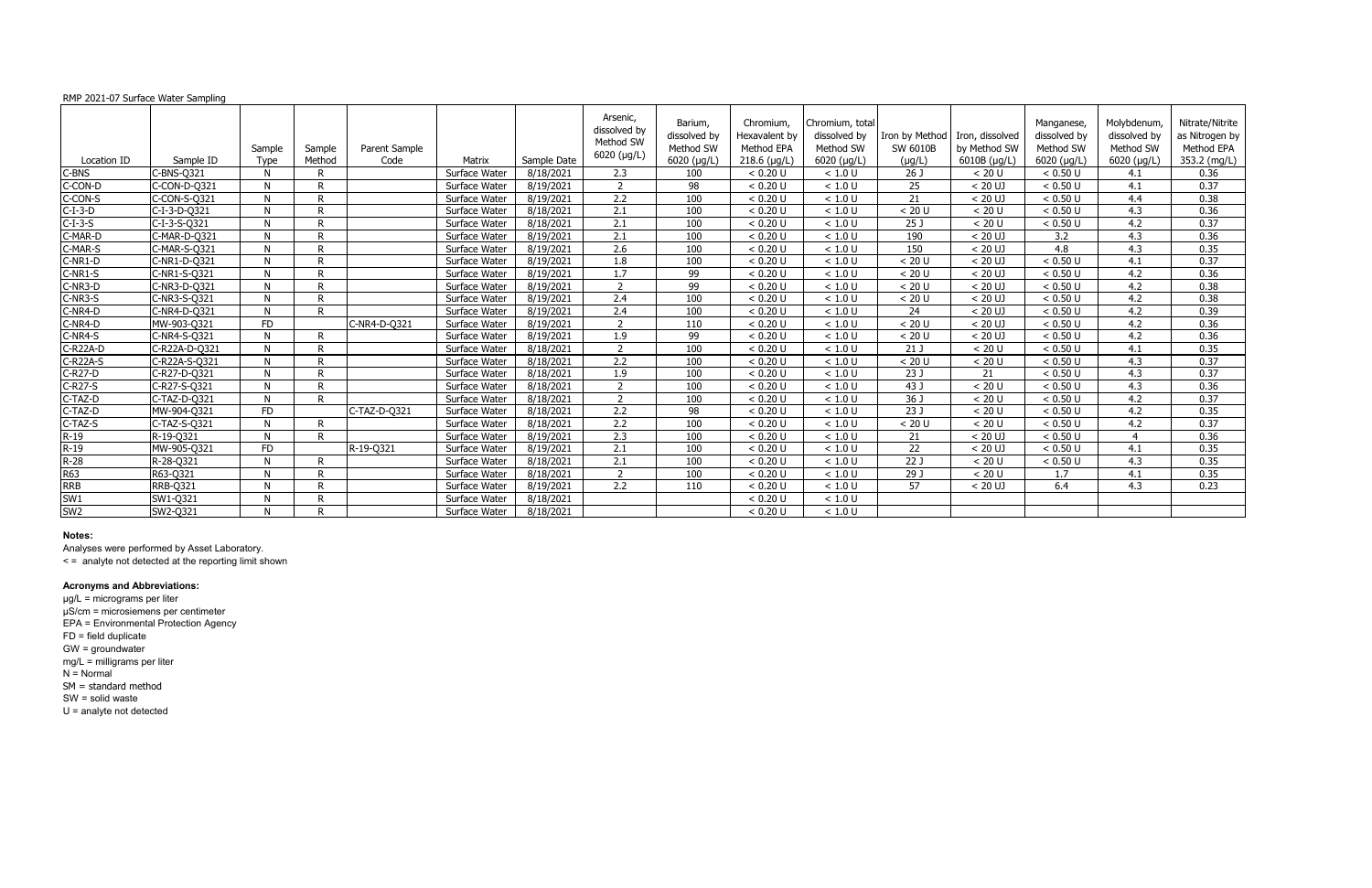### RMP 2021-07 Surface Water Sampling

|                 |                 |           |              |               |               |             |                |              |                     |                  | Total           |
|-----------------|-----------------|-----------|--------------|---------------|---------------|-------------|----------------|--------------|---------------------|------------------|-----------------|
|                 |                 |           |              |               |               |             |                | Selenium,    | Specific            | Specific         | Suspended       |
|                 |                 |           |              |               |               |             | pH by Method   | dissolved by | conductance by      | conductance by   | Solids (TSS) by |
|                 |                 | Sample    | Sample       | Parent Sample |               |             | SM 4500-H+ B   | Method SW    | Method EPA          | Method FIELD     | Method SM       |
| Location ID     | Sample ID       | Type      | Method       | Code          | Matrix        | Sample Date | (PHUNITS)      | 6020 (µg/L)  | 120.1 ( $\mu$ S/cm) | DATA (µS/cm)     | 2540 D (mg/L)   |
| C-BNS           | $C-BNS-Q321$    | N         | R            |               | Surface Water | 8/18/2021   | 8              | 1.4          | 920                 | 920              | < 5.0 U         |
| C-CON-D         | C-CON-D-Q321    | N         | R            |               | Surface Water | 8/19/2021   | 8              | 1.4          | 890                 |                  | 5.5             |
| C-CON-S         | C-CON-S-Q321    | N         | R            |               | Surface Water | 8/19/2021   | 7.8            | 1.4          | 900                 |                  | < 5.0 U         |
| $C-I-3-D$       | C-I-3-D-Q321    | N         | R            |               | Surface Water | 8/18/2021   | 8              | 1.6          | 910                 |                  | < 5.0 U         |
| $C-I-3-S$       | C-I-3-S-Q321    | N         | R.           |               | Surface Water | 8/18/2021   | 8              | 1.4          | 920                 |                  | < 5.0 U         |
| C-MAR-D         | C-MAR-D-Q321    | N         | R            |               | Surface Water | 8/19/2021   | 8.2            | 1.5          | 920                 |                  | 10              |
| C-MAR-S         | C-MAR-S-Q321    | N         | R            |               | Surface Water | 8/19/2021   | 8.2            | 1.5          | 930                 |                  | 8               |
| C-NR1-D         | C-NR1-D-Q321    | N         | R            |               | Surface Water | 8/19/2021   | 8              | 1.5          | 920                 | 918              | < 5.0 U         |
| $C-NR1-S$       | C-NR1-S-Q321    | N         | R            |               | Surface Water | 8/19/2021   | 8              | 1.4          | 920                 | $\overline{920}$ | < 5.0 U         |
| C-NR3-D         | C-NR3-D-Q321    | N         | R            |               | Surface Water | 8/19/2021   | 8.1            | 1.4          | 920                 | 921              | < 5.0 U         |
| C-NR3-S         | C-NR3-S-Q321    | N         | R.           |               | Surface Water | 8/19/2021   | 8.1            | 1.5          | 930                 | 922              | < 5.0 U         |
| C-NR4-D         | C-NR4-D-Q321    | N         | R            |               | Surface Water | 8/19/2021   | 8.1            | 1.3          | 930                 | 919              | < 5.0 U         |
| C-NR4-D         | MW-903-Q321     | <b>FD</b> |              | C-NR4-D-Q321  | Surface Water | 8/19/2021   | 8              | 1.4          | 910                 |                  | < 5.0 U         |
| C-NR4-S         | C-NR4-S-Q321    | N         | R            |               | Surface Water | 8/19/2021   | $\overline{8}$ | 1.6          | 900                 | 922              | < 5.0 U         |
| C-R22A-D        | C-R22A-D-Q321   | N         | R            |               | Surface Water | 8/18/2021   | 8              | 1.2          | 920                 | 919              | < 5.0 U         |
| C-R22A-S        | C-R22A-S-Q321   | N         | R.           |               | Surface Water | 8/18/2021   | 8.1            | 1.3          | 920                 | 921              | < 5.0 U         |
| $C-R27-D$       | C-R27-D-Q321    | N         | R            |               | Surface Water | 8/18/2021   | 8              | 1.5          | 910                 | 920              | < 5.0 U         |
| C-R27-S         | C-R27-S-Q321    | N         | R            |               | Surface Water | 8/18/2021   | 8              | 1.2          | 920                 | 922              | < 5.0 U         |
| C-TAZ-D         | C-TAZ-D-Q321    | N         | R            |               | Surface Water | 8/18/2021   | 8.1            | 1.4          | 910                 |                  | < 5.0 U         |
| C-TAZ-D         | MW-904-Q321     | <b>FD</b> |              | C-TAZ-D-Q321  | Surface Water | 8/18/2021   | 8              | 1.4          | 900                 |                  | < 5.0 U         |
| C-TAZ-S         | C-TAZ-S-Q321    | N         | $\mathsf{R}$ |               | Surface Water | 8/18/2021   | 8              | 1.3          | 920                 |                  | < 5.0 U         |
| $R-19$          | R-19-Q321       | N         | R            |               | Surface Water | 8/19/2021   | 8.2            | 1.5          | 920                 |                  | < 5.0 U         |
| $R-19$          | MW-905-Q321     | <b>FD</b> |              | R-19-Q321     | Surface Water | 8/19/2021   | 8.2            | 1.5          | 920                 |                  | < 5.0 U         |
| $R-28$          | R-28-Q321       | N         | R            |               | Surface Water | 8/18/2021   | 8              | 1.6          | 950                 | 923              | < 5.0 U         |
| <b>R63</b>      | R63-Q321        | N         | R.           |               | Surface Water | 8/18/2021   | 8              | 1.4          | 920                 |                  | < 5.0 U         |
| <b>RRB</b>      | <b>RRB-Q321</b> | N         | R.           |               | Surface Water | 8/19/2021   | 7.7            | 1.3          | 910                 |                  | < 5.0 U         |
| SW1             | SW1-Q321        | N         | $\mathsf{R}$ |               | Surface Water | 8/18/2021   | 7.6            |              | 950                 | 993              |                 |
| SW <sub>2</sub> | SW2-0321        | N         | R            |               | Surface Water | 8/18/2021   | 7.5            |              | 960                 | 980              |                 |

### **Notes:**

Analyses were performed by Asset Laboratory.

< = analyte not detected at the reporting limit shown

# **Acronyms and Abbreviations:**

µg/L = micrograms per liter µS/cm = microsiemens per centimeter EPA = Environmental Protection Agency FD = field duplicate GW = groundwater mg/L = milligrams per liter N = Normal SM = standard method SW = solid waste U = analyte not detected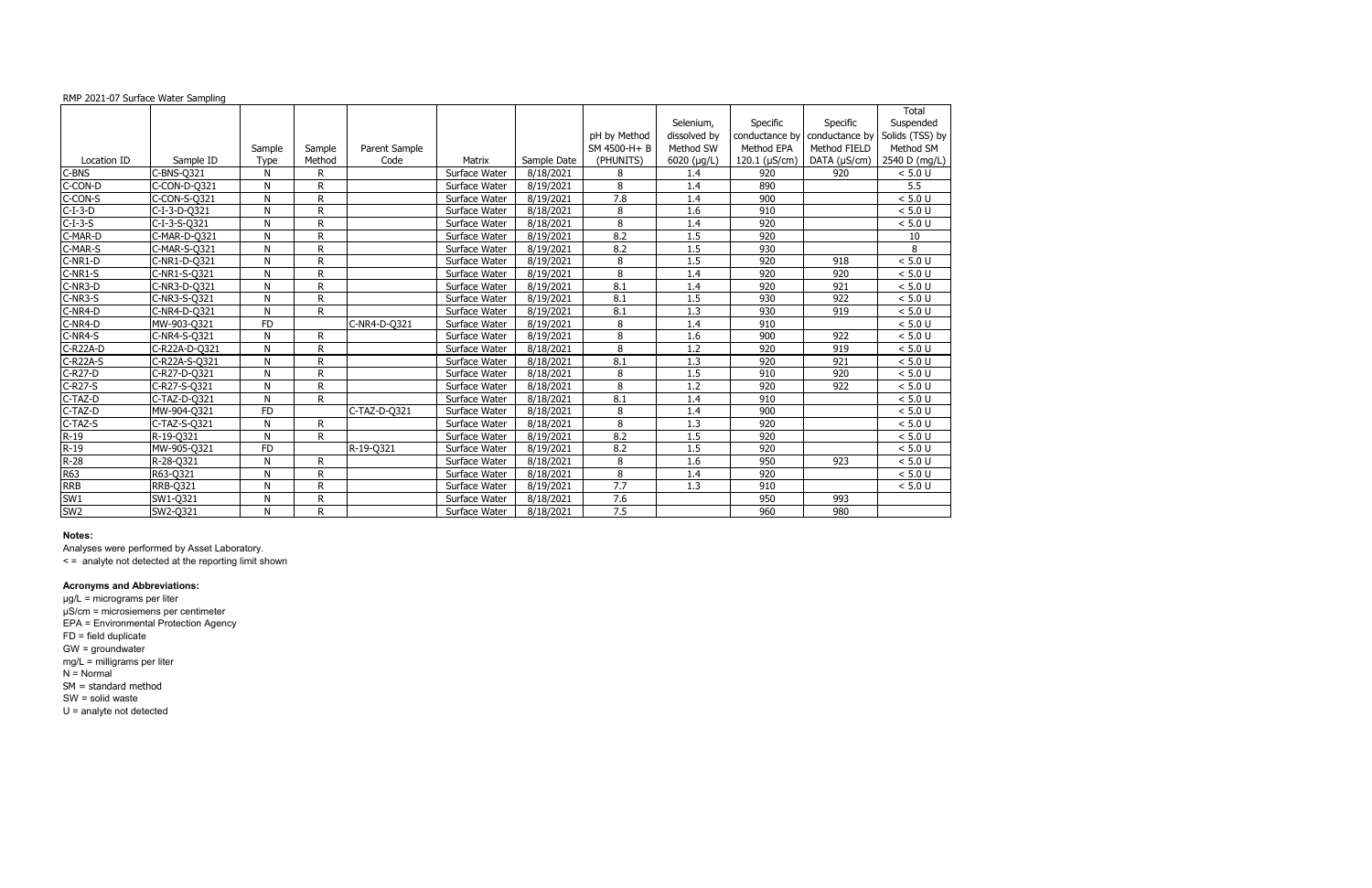| TMP 2021-08 Baseline Sampling |                                  |                |            |                    |          |                        |                   |                       |                      |                      |                      |                      |                      |                      |                 |                   |
|-------------------------------|----------------------------------|----------------|------------|--------------------|----------|------------------------|-------------------|-----------------------|----------------------|----------------------|----------------------|----------------------|----------------------|----------------------|-----------------|-------------------|
|                               |                                  |                |            |                    |          |                        | Alkalinity, total |                       |                      | Ammonia as           |                      |                      |                      |                      |                 |                   |
|                               |                                  |                |            |                    |          |                        | as CaCO3 by       |                       | Aluminum,            | nitrogen by          |                      | Antimony,            |                      | Arsenic,             |                 | Barium,           |
|                               |                                  |                |            |                    |          |                        | Method SM         | Aluminum by           | dissolved by         | Method               | Antimony by          | dissolved by         | Arsenic by           | dissolved by         | Barium by       | dissolved by      |
|                               |                                  | Sample         | Sample     |                    |          |                        | 2320 B (mg/L)     | Method SW             | Method SW            | A4500NH3G            | Method SW            | Method SW            | Method SW            | Method SW            | Method SW       | Method SW         |
| Location ID                   | Sample ID                        | Type           | Method     | Parent Sample Code | Matrix   | Sample Date            |                   | 6010B (µg/L)          | 6010B (µg/L)         | (mg/L)               | $6020$ ( $\mu$ g/L)  | 6020 ( $\mu$ g/L)    | 6020 (µg/L)          | $6020$ ( $\mu$ g/L)  | 6020 (µg/L)     | 6020 (µg/L)       |
| <b>MW-10D</b>                 | MW-10D-0821                      | N              | LF.        |                    | GW       | 8/24/2021              | 120               | < 50 U                | < 50 U               | < 0.20 U             | < 0.50 U             | < 0.50 U             | < 0.10 U             | < 0.10 U             | 49              | 43                |
| <b>MW-11D</b>                 | MW-11D-0821                      | N              | LF         |                    | GW       | 8/24/2021              | 79                | < 50 U                | < 50 U               | < 0.20 U             | < 0.50 U             | < 0.50 U             | < 0.10 U             | < 0.10 U             | 69              | 63                |
| MW-70BR-287                   | MW-70BR-287-0821                 | N              |            |                    | GW       | 8/19/2021              | 34                | < 50 U                | < 50 U               | 0.28                 | 1.7                  | 1.6                  | $< 0.10$ UJ          | < 0.10 U             | 69 J            | 63 J              |
| MW-75-033                     | MW-75-033-0821                   | N              |            |                    | GW       | 8/17/2021              | 83                | $\overline{200}$      | < 50 U               | < 0.20 U             | < 0.50 U             | < 0.50 U             | < 0.10 U             | < 0.10 U             | 75J             | 64                |
| MW-75-117                     | MW-75-117-0821                   | N              |            |                    | GW       | 8/17/2021              | 73                | < 50 U                | < 50 U               | < 0.20 U             | < 0.50 U             | < 0.50 U             | < 0.10 U             | < 0.10 U             | 71 J            | 64                |
| MW-75-202                     | MW-75-202-0821                   | N              |            |                    | GW       | 8/17/2021              | 65                | 50                    | $< 50 U$             | < 0.20 U             | < 0.50 U             | < 0.50 U             | < 0.10 U             | < 0.10 U             | 76 J            | 61                |
| MW-75-202                     | MW-906-Q321                      | <b>FD</b>      |            | MW-75-202-0821     | GW       | 8/17/2021              | 65                | < 50 U                | < 50 U               | < 0.20 U             | < 0.50 U             | < 0.50 U             | < 0.10 U             | < 0.10 U             | 74 J            | 59                |
| MW-75-267                     | MW-75-267-0821                   | N              |            |                    | GW       | 8/17/2021              | 46                | 320                   | < 50 U               | 0.22                 | < 0.50 U             | < 0.50 U             | < 0.10 U             | < 0.10 U             | 72 J            | 59                |
| MW-75-337                     | MW-75-337-0821                   | N              |            |                    | GW       | 8/17/2021              | 44                | 220                   | < 50 U               | 0.2                  | < 0.50 U             | < 0.50 U             | < 0.10 U             | < 0.10 U             | 66 J            | 51                |
| MW-76-039                     | MW-76-039-0821                   | N              | LF.        |                    | GW       | 8/18/2021              | 49                | < 50 U                | < 50 U               | < 0.20 U             | < 0.50 U             | < 0.50 U             | $< 0.10$ UJ          | $< 0.10$ UJ          | 52              | 49                |
| MW-76-156                     | MW-76-156-0821                   | N              | LF.        |                    | GW       | 8/18/2021              | 51                | < 50 U                | < 50 U               | < 0.20 U             | < 0.50 U             | < 0.50 U             | $< 0.10$ UJ          | $< 0.10$ UJ          | 41              | 47                |
| MW-76-181                     | MW-76-181-0821                   | N              | LF.        |                    | GW       | 8/18/2021              | 64                | < 50 U                | < 50 U               | < 0.20 U             | < 0.50 U             | < 0.50 U             | $< 0.10$ UJ          | $< 0.10$ UJ          | 59              | 65                |
| MW-76-218                     | MW-76-218-0821                   | N              | LF.        |                    | GW       | 8/18/2021              | 43                | < 50 U                | < 50 U               | < 0.20 U             | < 0.50 U             | < 0.50 U             | $< 0.10$ UJ          | $< 0.10$ UJ          | 59              | 70                |
| MW-76-218                     | MW-907-Q321                      | <b>FD</b>      |            | MW-76-218-0821     | GW       | 8/18/2021              | 42                | < 50 U                | < 50 U               | < 0.20 U             | < 0.50 U             | < 0.50 U             | $< 0.10$ UJ          | $< 0.10$ UJ          | 63              | $\overline{73}$   |
| MW-77-046                     | MW-77-046-0821                   | N              | LF         |                    | GW       | 8/18/2021              | 320               | 210                   | < 50 U               | 0.78                 | < 0.50 U             | < 0.50 U             | 11 J                 | 1.7J                 | 98              | $\overline{58}$   |
| MW-77-102                     | MW-77-102-0821                   | N              | LF         |                    | GW       | 8/18/2021              | 150               | < 50 U                | $< 50 U$             | < 0.20 U             | < 0.50 U             | < 0.50 U             | $< 0.10$ UJ          | $< 0.10$ UJ          | 34              | 39                |
| MW-77-158                     | MW-77-158-0821                   | N              | LF         |                    | GW       | 8/18/2021              | 55                | $< 250$ U             | < 50 U               | < 0.20 U             | < 0.50 U             | < 0.50 U             | $< 0.10$ UJ          | $< 0.10$ UJ          | 42              | 46                |
| MW-77-187                     | MW-77-187-0821                   | N              | LF.        |                    | GW       | 8/18/2021              | 43                | < 250 U               | < 250 U              | < 0.20 U             | $< 2.5 U$            | < 0.50 U             | $< 0.10$ UJ          | $< 0.10$ UJ          | 50              | 42                |
| MW-78-070                     | MW-78-070-0821                   | N              | LF.        |                    | GW       | 8/19/2021              | 100               | 60                    | < 50 U               | < 0.20 U             | < 0.50 U             | < 0.50 U             | 0.5 <sub>J</sub>     | 0.71                 | 39 J            | 35 J              |
| MW-78-142                     | MW-78-142-0821                   | N              | LF.        |                    | GW       | 8/19/2021              | 98                | 700                   | < 50 U               | < 0.20 U             | < 0.50 U             | < 0.50 U             | $< 0.10$ UJ          | < 0.10 U             | 38J             | $\overline{29}$ J |
| MW-79-058                     | MW-79-058-0821                   | N              | LF.        |                    | GW       | 8/19/2021              | 190               | 79                    | < 50 U               | < 0.20 U             | < 0.50 U             | < 0.50 U             | $< 0.10$ UJ          | < 0.10 U             | 100 J           | 98 J              |
| MW-79-102                     | MW-79-102-0821                   | N              | LF.        |                    | GW       | 8/19/2021              | 170               | 72                    | < 50 U               | < 0.20 U             | < 0.50 U             | < 0.50 U             | 1.2 <sub>J</sub>     | 1.3                  | 35J             | 32 J              |
| MW-80-057                     | MW-80-057-0821                   | N              | LF.        |                    | GW       | 8/19/2021              | 110               | < 50 U                | < 50 U               | < 0.20 U             | < 0.50 U             | < 0.50 U             | 0.8 <sub>0</sub>     | 1.2                  | 50 J            | 50 J              |
| MW-80-082                     | MW-80-082-0821                   | N              | LF.<br>LF. |                    | GW       | 8/19/2021              | 110               | < 50 U                | < 50 U               | < 0.20 U             | < 0.50 U             | < 0.50 U             | $< 0.10$ UJ          | < 0.10 U             | 34 J            | $32$ J            |
| MW-81-043                     | MW-81-043-0821                   | N              | LF.        |                    | GW       | 8/17/2021              | 180               | 120                   | < 50 U<br>< 50 U     | < 0.20 U             | < 0.50 U             | < 0.50 U             |                      | 0.73                 | 120 J<br>84 J   | 93                |
| MW-81-098                     | MW-81-098-0821                   | N              |            |                    | GW       | 8/17/2021              | 170               | $\overline{87}$<br>95 |                      | < 0.20 U             | < 0.50 U             | < 0.50 U             | < 0.10 U             | < 0.10 U             |                 | 65                |
| MW-81-098                     | MW-908-Q321                      | <b>FD</b><br>N | LF.        | MW-81-098-0821     | GW       | 8/17/2021              | 180               |                       | < 50 U               | < 0.20 U             | < 0.50 U             | < 0.50 U             | < 0.10 U             | < 0.10 U             | 79 J            | 63                |
| MW-82-046                     | MW-82-046-0821                   |                | LF.        |                    | GW<br>GW | 8/17/2021              | 1100<br>100       | 150<br>< 50 U         | < 50 U<br>< 50 U     | 6.5<br>< 0.20 U      | < 0.50 U<br>< 0.50 U | < 0.50 U<br>< 0.50 U | 16<br>< 0.10 U       | 13                   | 80 J<br>32 J    | 53<br>29          |
| MW-82-112                     | MW-82-112-0821                   | N              | LF.        |                    |          | 8/17/2021              |                   |                       |                      |                      |                      |                      |                      | < 0.10 U             |                 |                   |
| MW-82-168<br>MW-82-198        | MW-82-168-0821<br>MW-82-198-0821 | N<br>N         | LF.        |                    | GW<br>GW | 8/17/2021<br>8/17/2021 | 78<br>48          | < 50 U<br>110         | < 50 U<br>< 50 U     | < 0.20 U<br>< 0.20 U | < 0.50 U<br>< 0.50 U | < 0.50 U<br>< 0.50 U | < 0.10 U<br>< 0.10 U | < 0.10 U<br>< 0.10 U | 62 J<br>55J     | 49<br>42          |
| MW-83-090                     | MW-83-090-0821                   | N              | LF         |                    | GW       | 8/23/2021              | 96                | 280                   | < 50 U               | < 0.20 U             | < 0.50 U             | < 0.50 U             | < 0.10 U             | < 0.10 U             | 84              | $\overline{78}$   |
| MW-83-180                     | MW-83-180-0821                   | N              | LF.        |                    | GW       | 8/23/2021              | 37                | 300                   | < 50 U               | < 0.20 U             | < 0.50 U             | < 0.50 U             | < 0.10 U             | < 0.10 U             | 47              | 47                |
| MW-83-225                     | MW-83-225-0821                   | N              | LF.        |                    | GW       | 8/23/2021              | 35                | 1100                  | 110                  | < 0.20 U             | < 0.50 U             | < 0.50 U             | < 0.10 U             | < 0.10 U             | 43              | 38                |
| MW-83-245                     | MW-83-245-0821                   | N.             | LF.        |                    | GW       | 8/23/2021              | 89                | 97                    | < 50 U               | 0.21                 | 3.1                  | 3.3                  | < 0.10 U             | < 0.10 U             | 110             | 110               |
| MW-84-057                     | MW-84-057-0821                   | N              | LF         |                    | GW       | 8/20/2021              | $\overline{77}$   | 76                    | < 50 U               | < 0.20 U             | < 0.50 U             | < 0.50 U             | 0.75                 | 1.1                  | 56              | 56                |
| MW-84-095                     | MW-84-095-0821                   | N.             | LF.        |                    | GW       | 8/20/2021              | 52                | 600                   | < 50 U               | < 0.20 U             | < 0.50 U             | < 0.50 U             | < 0.10 U             | < 0.10 U             | 200             | 180               |
| MW-84-132                     | MW-84-132-0821                   | N              | LF.        |                    | GW       | 8/20/2021              | 51                | < 50 U                | < 50 U               | < 0.20 U             | < 0.50 U             | < 0.50 U             | < 0.10 U             | < 0.10 U             | 75              | 76                |
| MW-84-193                     | MW-84-193-0821                   | N              | LF.        |                    | GW       | 8/20/2021              | 47                | < 50 U                | < 50 U               | < 0.20 U             | < 0.50 U             | < 0.50 U             | < 0.10 U             | < 0.10 U             | 42              | 40                |
| MW-85-129                     | MW-85-129-0821                   | N              | LF.        |                    | GW       | 8/20/2021              | 130               | 93                    | < 50 U               | < 0.20 U             | < 0.50 U             | < 0.50 U             | 0.77                 | 0.41                 | 62              | 56                |
| MW-85-217                     | MW-85-217-0821                   | N              | LF.        |                    | GW       | 8/20/2021              | 51                | 800                   | < 50 U               | < 0.20 U             | < 0.50 U             | < 0.50 U             | < 0.10 U             | < 0.10 U             | $\overline{32}$ | $\overline{25}$   |
| MW-85-237                     | MW-85-237-0821                   | N              | LF.        |                    | GW       | 8/20/2021              | 44                | 64                    | < 50 U               | < 0.20 U             | < 0.50 U             | < 0.50 U             | < 0.10 U             | < 0.10 U             | 42              | 44                |
| MW-86-030                     | MW-86-030-0821                   | N              | LF.        |                    | GW       | 8/18/2021              | 310               | < 50 U                | < 50 U               | 0.24                 | < 0.50 U             | < 0.50 U             | 1.8 <sub>J</sub>     | 1.6 <sub>J</sub>     | 77              | 87                |
| MW-86-030                     | MW-909-Q321                      | <b>FD</b>      |            | MW-86-030-0821     | GW       | 8/18/2021              | 320               | < 50 U                | < 50 U               | 0.23                 | < 0.50 U             | < 0.50 U             | 1.5 <sub>J</sub>     | 1.7J                 | 77              | 87                |
| MW-86-066                     | MW-86-066-0821                   | N              | LF.        |                    | GW       | 8/18/2021              | 150               | < 50 U                | < 50 U               | < 0.20 U             | < 0.50 U             | < 0.50 U             | $< 0.10$ UJ          | $< 0.10$ UJ          | 71              | 76                |
| $MW-86-120$                   | MW-86-120-0821                   | N              | LF.        |                    | GW       | 8/18/2021              | 87                | 74                    | < 50 U               | < 0.20 U             | < 0.50 U             | < 0.50 U             | $< 0.10$ UJ          | $< 0.10$ UJ          | 36              | 36                |
| $MW-86-140$                   | MW-86-140-0821                   | N              | LF.        |                    | GW       | 8/18/2021              | 97                | 110                   | < 50 U               | 0.79                 | 2.7                  | 1.1                  | $< 0.10$ UJ          | $< 0.10$ UJ          | 54              | 49                |
| MW-87-109                     | MW-87-109-0821                   | N              | LF.        |                    | GW       | 8/23/2021              | 71                | 200                   | < 50 U               | < 0.20 U             | < 0.50 U             | < 0.50 U             | 0.52                 | < 0.10 U             | 130             | 120               |
| MW-87-139                     | MW-87-139-0821                   | N              | LF.        |                    | GW       | 8/23/2021              | 49                | < 50 U                | < 50 U               | < 0.20 U             | < 0.50 U             | < 0.50 U             | < 0.10 U             | < 0.10 U             | 270             | 260               |
| MW-87-192                     | MW-87-192-0821                   | N              | LF.        |                    | GW       | 8/23/2021              | 48                | < 50 U                | < 50 U               | < 0.20 U             | < 0.50 U             | < 0.50 U             | < 0.10 U             | < 0.10 U             | 76              | 73                |
| MW-87-275                     | MW-87-275-0821                   | N              | LF         |                    | GW       | 8/23/2021              | 47                | < 50 U                | $< 50 \, \mathrm{U}$ | < 0.20 U             | < 0.50 U             | $< 0.50$ U           | < 0.10 U             | < 0.10 U             | 59              | 58                |
| MW-88-107                     | MW-88-107-0821                   | N              | LF.        |                    | GW       | 8/20/2021              | 130               | 89                    | < 50 U               | < 0.20 U             | < 0.50 U             | < 0.50 U             | 1.1 <sub>J</sub>     | 3.8 J                | 52              | 50                |
| MW-88-107                     | MW-910-Q321                      | FD             |            | MW-88-107-0821     | GW       | 8/20/2021              | 120               | 160                   | < 50 U               | $\sqrt{0.20}$ U      | < 0.50 U             | < 0.50 U             | 1.4 J                | 1 J                  | 51              | 50                |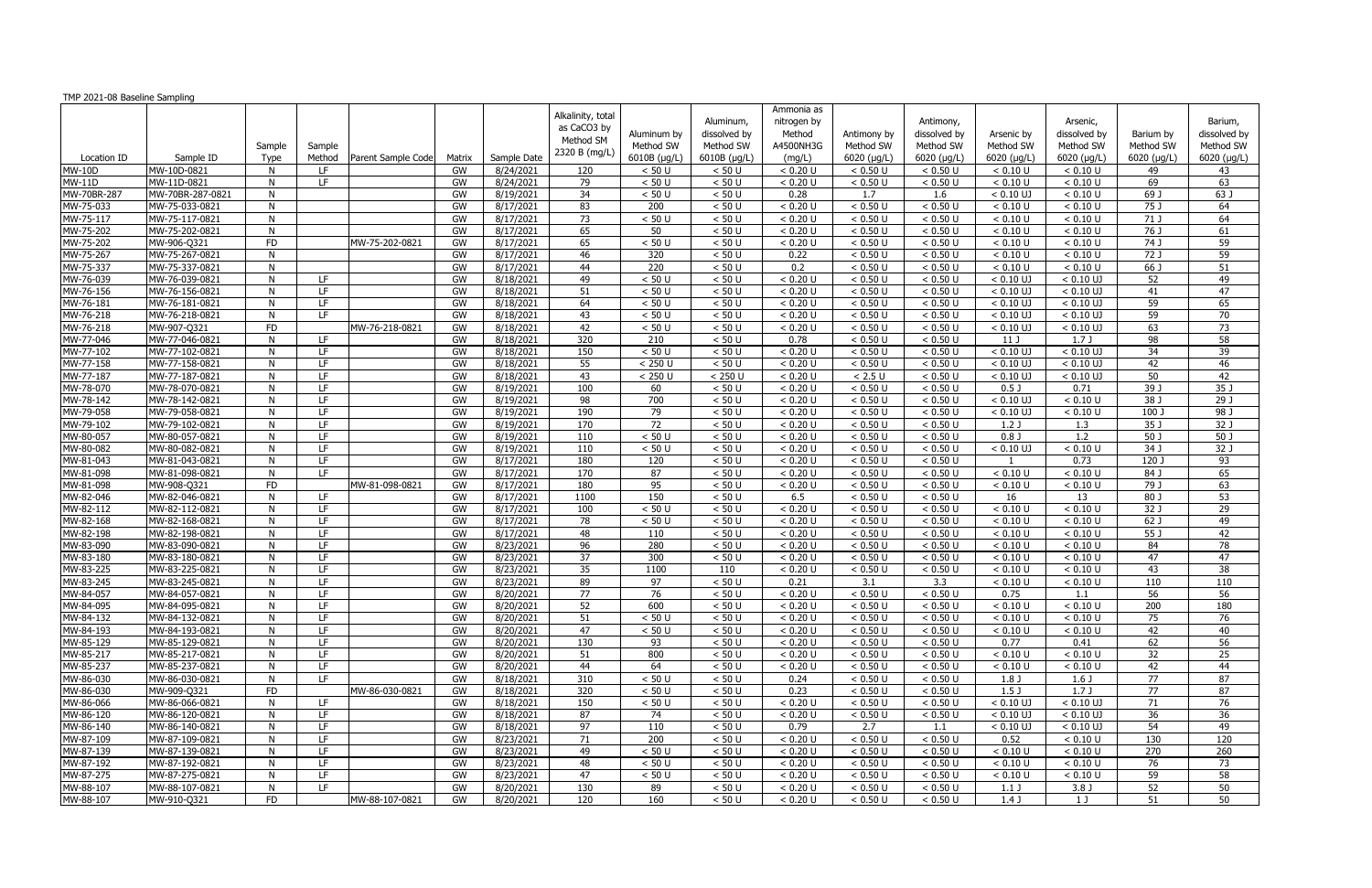| TMP 2021-08 Baseline Sampling |                                  |           |        |                    |          |                        |                            |                            |              |                  |                          |                      |                        |                      |                  |              |
|-------------------------------|----------------------------------|-----------|--------|--------------------|----------|------------------------|----------------------------|----------------------------|--------------|------------------|--------------------------|----------------------|------------------------|----------------------|------------------|--------------|
|                               |                                  |           |        |                    |          |                        |                            |                            |              |                  |                          |                      |                        |                      |                  |              |
|                               |                                  |           |        |                    |          |                        |                            | Beryllium,                 |              |                  |                          |                      | Cadmium,               |                      | Calcium,         |              |
|                               |                                  |           |        |                    |          |                        | Beryllium by               | dissolved by               | Boron by     | Boron, dissolved | Bromide by               | Cadmium by           | dissolved by           | Calcium by           | dissolved by     | Chloride by  |
|                               |                                  | Sample    | Sample |                    |          |                        | Method SW                  | Method SW                  | Method SW    | by Method SW     | Method EPA               | Method SW            | Method SW              | Method SW            | Method SW        | Method EPA   |
| Location ID                   | Sample ID                        | Type      | Method | Parent Sample Code | Matrix   | Sample Date            | 6020 (µg/L)                | 6020 (µg/L)                | 6010B (µg/L) | 6010B (mg/L)     | 300.0 (mg/L)             | 6020 (µg/L)          | 6020 (µg/L)            | 6010B (µg/L)         | 6010B (mg/L)     | 300.0 (mg/L) |
| <b>MW-10D</b>                 | MW-10D-0821                      | N         | LF.    |                    | GW       | 8/24/2021              | < 0.50 U                   | < 0.50 U                   | 1100         | 1.1              | < 5.0 U                  | < 0.50 U             | < 0.50 U               | 140000               | 130              | 920          |
| <b>MW-11D</b>                 | MW-11D-0821                      | N         | LF     |                    | GW       | 8/24/2021              | < 0.50 U                   | < 0.50 U                   | 900          | 0.88             | < 10 U                   | < 0.50 U             | < 0.50 U               | 330000               | 350              | 1600         |
| MW-70BR-287                   | MW-70BR-287-0821                 | N         |        |                    | GW       | 8/19/2021              | $< 0.50$ UJ                | $< 0.50$ UJ                | 1700         | 1.7              | $< 5.0 U$                | < 0.50 U             | < 0.50 U               | 460000 J             | 470 J            | 5100         |
| MW-75-033                     | MW-75-033-0821                   | N         |        |                    | GW       | 8/17/2021              | $< 0.50$ UJ                | $< 0.50$ UJ                | 590          | 0.57             | < 2.5 U                  | < 0.50 U             | < 0.50 U               | 160000 J             | 160              | 1300         |
| MW-75-117                     | MW-75-117-0821                   | N         |        |                    | GW       | 8/17/2021              | $< 0.50$ UJ                | $< 0.50$ UJ                | 780          | 0.88             | $< 5.0 U$                | < 0.50 U             | < 0.50 U               | 220000 J             | $\overline{240}$ | 3700         |
| MW-75-202                     | MW-75-202-0821                   | N         |        |                    | GW       | 8/17/2021              | $< 0.50$ UJ                | $< 0.50$ UJ                | 910          | 0.97             | $< 5.0 U$                | < 0.50 U             | < 0.50 U               | 760000 J             | 750              | 5600         |
| MW-75-202                     | MW-906-Q321                      | <b>FD</b> |        | MW-75-202-0821     | GW       | 8/17/2021              | $< 0.50$ UJ                | $< 0.50$ UJ                | 900          | 0.98             | $< 5.0 U$                | < 0.50 U             | < 0.50 U               | 640000 J             | 620              | 5600         |
| MW-75-267                     | MW-75-267-0821                   | N         |        |                    | GW       | 8/17/2021              | $< 0.50$ UJ                | $< 0.50$ UJ                | 3200         | 1.7              | $< 5.0 U$                | < 0.50 U             | < 0.50 U               | 540000 J             | 350              | 7500         |
| MW-75-337                     | MW-75-337-0821                   | N         |        |                    | GW       | 8/17/2021              | $< 0.50$ UJ                | $< 0.50$ UJ                | 2200         | 2.1              | $< 5.0 U$                | < 0.50 U             | < 0.50 U               | 260000 J             | 240              | 10000        |
| MW-76-039                     | MW-76-039-0821                   | N         | LF.    |                    | GW       | 8/18/2021              | $< 0.50$ UJ                | $< 0.50$ UJ                | 1300         | 1.4              | $< 2.5$ UJ               | < 0.50 U             | < 0.50 U               | 380000 J             | 420 J            | 5200         |
| MW-76-156                     | MW-76-156-0821                   | N         | LF.    |                    | GW       | 8/18/2021              | $< 0.50$ UJ                | $< 0.50$ UJ                | 1400         | 1.4              | $< 5.0$ UJ               | < 0.50 U             | < 0.50 U               | 390000 J             | 410 J            | 5100         |
| MW-76-181                     | MW-76-181-0821                   | N         | LF.    |                    | GW       | 8/18/2021              | $< 0.50$ UJ                | $< 0.50$ UJ                | 1100         | 1.3              | $< 5.0$ UJ               | < 0.50 U             | < 0.50 U               | 550000 J             | 570 J            | 6500         |
| MW-76-218                     | MW-76-218-0821                   | N         | LF.    |                    | GW       | 8/18/2021              | $< 0.50$ UJ                | $< 0.50$ UJ                | 3000J        | $\overline{2}$   | $< 5.0$ UJ               | < 0.50 U             | < 0.50 U               | 370000 J             | 390 J            | 6900         |
| MW-76-218                     | MW-907-Q321                      | <b>FD</b> | LF     | MW-76-218-0821     | GW       | 8/18/2021              | $< 0.50$ UJ                | $< 0.50$ UJ                | 1800 J       | 1.9              | $< 5.0$ UJ               | < 0.50 U             | < 0.50 U               | 360000 J             | 370J             | 7100         |
| MW-77-046                     | MW-77-046-0821<br>MW-77-102-0821 | N         | LF     |                    | GW<br>GW | 8/18/2021              | $< 0.50$ UJ                | $< 0.50$ UJ<br>$< 0.50$ UJ | 1300<br>1200 | 1.3              | $< 5.0$ UJ               | < 0.50 U<br>< 0.50 U | < 0.50 U<br>$< 0.50$ U | 100000 J<br>220000 J | 100 J<br>58 J    | 1700<br>2200 |
| MW-77-102<br>MW-77-158        | MW-77-158-0821                   | N<br>N    | LF     |                    | GW       | 8/18/2021<br>8/18/2021 | $< 0.50$ UJ<br>$< 0.50$ UJ | $< 0.50$ UJ                | 2500         | 1.2<br>2.6       | $< 5.0$ UJ<br>$< 5.0$ UJ | < 0.50 U             | < 0.50 U               | 560000 J             | $580$ J          | 6400         |
| MW-77-187                     | MW-77-187-0821                   | N         | LF.    |                    | GW       | 8/18/2021              | $< 0.50$ UJ                | $< 0.50$ UJ                | 4500         | 4                | $< 5.0$ UJ               | < 2.5 U              | $< 2.5 U$              | 170000 J             | 180 J            | 6700         |
| MW-78-070                     | MW-78-070-0821                   | N         | LF.    |                    | GW       | 8/19/2021              | $< 0.50$ UJ                | $< 0.50$ UJ                | 600          | 0.65             | $< 2.5 U$                | < 0.50 U             | < 0.50 U               | 110000 J             | 110J             | 460          |
| MW-78-142                     | MW-78-142-0821                   | N         | LF.    |                    | GW       | 8/19/2021              | $< 0.50$ UJ                | $< 0.50$ UJ                | 1900         | 2                | $< 5.0 U$                | < 0.50 U             | < 0.50 U               | 280000 J             | 290 J            | 3500         |
| MW-79-058                     | MW-79-058-0821                   | N         | LF.    |                    | GW       | 8/19/2021              | $< 0.50$ UJ                | $< 0.50$ UJ                | 670          | 0.64             | $< 5.0 U$                | < 0.50 U             | < 0.50 U               | 190000 J             | 200 J            | 700          |
| MW-79-102                     | MW-79-102-0821                   | N         | LF.    |                    | GW       | 8/19/2021              | $< 0.50$ UJ                | $< 0.50$ UJ                | 1600         | 1.6              | $< 5.0 U$                | < 0.50 U             | < 0.50 U               | 140000 J             | 140 J            | 1800         |
| MW-80-057                     | MW-80-057-0821                   | N         | LF.    |                    | GW       | 8/19/2021              | $< 0.50$ UJ                | $< 0.50$ UJ                | 700          | 0.82             | $< 2.5 U$                | < 0.50 U             | < 0.50 U               | 97000 J              | 95 J             | 1300         |
| MW-80-082                     | MW-80-082-0821                   | N         | LF.    |                    | GW       | 8/19/2021              | $< 0.50$ UJ                | $< 0.50$ UJ                | 990          |                  | $< 5.0 U$                | < 0.50 U             | < 0.50 U               | 180000 J             | 180 J            | 2200         |
| MW-81-043                     | MW-81-043-0821                   | N         | LF.    |                    | GW       | 8/17/2021              | $< 0.50$ UJ                | $< 0.50$ UJ                | 960          | 0.99             | $< 5.0 U$                | < 0.50 U             | < 0.50 U               | 220000 J             | 230              | 2000         |
| MW-81-098                     | MW-81-098-0821                   | N         | LF.    |                    | GW       | 8/17/2021              | $< 0.50$ UJ                | $< 0.50$ UJ                | 1100         | 1.2              | < 5.0 U                  | < 0.50 U             | < 0.50 U               | 250000 J             | 270              | 2300         |
| MW-81-098                     | MW-908-Q321                      | <b>FD</b> |        | MW-81-098-0821     | GW       | 8/17/2021              | $< 0.50$ UJ                | $< 0.50$ UJ                | 1100         | 1.1              | $< 5.0 U$                | < 0.50 U             | < 0.50 U               | 250000 J             | 250              | 2300         |
| MW-82-046                     | MW-82-046-0821                   | N         | LF.    |                    | GW       | 8/17/2021              | $< 0.50$ UJ                | $< 0.50$ UJ                | 1400         | 1.3              | $< 5.0 U$                | < 0.50 U             | < 0.50 U               | 150000 J             | 140              | 2300         |
| MW-82-112                     | MW-82-112-0821                   | N         | LF.    |                    | GW       | 8/17/2021              | $< 0.50$ UJ                | $< 0.50$ UJ                | 1400         | 1.4              | $< 5.0 U$                | < 0.50 U             | < 0.50 U               | 190000               | 180              | 2300         |
| MW-82-168                     | MW-82-168-0821                   | N         | LF.    |                    | GW       | 8/17/2021              | $< 0.50$ UJ                | $< 0.50$ UJ                | 900          | - 1              | $< 5.0 U$                | < 0.50 U             | < 0.50 U               | 870000 J             | 700              | 6000         |
| MW-82-198                     | MW-82-198-0821                   | N         | LF     |                    | GW       | 8/17/2021              | $< 0.50$ UJ                | $< 0.50$ UJ                | 1500         | 1.6              | < 5.0 U                  | < 0.50 U             | < 0.50 U               | 150000               | 150              | 6100         |
| MW-83-090                     | MW-83-090-0821                   | N         | LF     |                    | GW       | 8/23/2021              | < 0.50 U                   | < 0.50 U                   | 290          | 0.28             | < 2.5 U                  | < 0.50 U             | < 0.50 U               | 140000               | 140              | 550          |
| MW-83-180                     | MW-83-180-0821                   | N         | LF.    |                    | GW       | 8/23/2021              | $< 2.5 U$                  | < 0.50 U                   | 1200         | 1.2              | $< 5.0 U$                | < 0.50 U             | $< 0.50 \, \mathrm{U}$ | 280000               | 270              | 3600         |
| MW-83-225                     | MW-83-225-0821                   | N         | LF.    |                    | GW       | 8/23/2021              | < 2.5 U                    | < 0.50 U                   | 1600         | 1.5              | $< 5.0 U$                | < 0.50 U             | < 0.50 U               | 380000               | 350              | 5100         |
| MW-83-245                     | MW-83-245-0821                   | N.        | LF.    |                    | GW       | 8/23/2021              | < 2.5 U                    | < 2.5 U                    | 1700         | 1.7              | $< 5.0 U$                | < 0.50 U             | < 0.50 U               | 380000               | 370              | 6200         |
| MW-84-057                     | MW-84-057-0821                   | N         | LF     |                    | GW       | 8/20/2021              | < 0.50 U                   | < 0.50 U                   | 380          | 0.37             | < 5.0 U                  | < 0.50 U             | < 0.50 U               | 98000                | $\overline{97}$  | 510          |
| MW-84-095                     | MW-84-095-0821                   | N.        | LF.    |                    | GW       | 8/20/2021              | < 0.50 U                   | < 0.50 U                   | 390          | 0.41             | $< 5.0 U$                | < 0.50 U             | < 0.50 U               | 310000               | 320              | 1700         |
| MW-84-132                     | MW-84-132-0821                   | N         | LF.    |                    | GW       | 8/20/2021              | < 0.50 U                   | < 0.50 U                   | 850          | 0.83             | $< 5.0 U$                | < 0.50 U             | < 0.50 U               | 290000               | 300              | 2600         |
| MW-84-193                     | MW-84-193-0821                   | N         | LF.    |                    | GW       | 8/20/2021              | < 0.50 U                   | < 0.50 U                   | 1500         | 1.5              | $< 5.0 U$                | < 0.50 U             | < 0.50 U               | 180000               | 170              | 3900         |
| MW-85-129                     | MW-85-129-0821                   | N         | LF.    |                    | GW       | 8/20/2021              | < 0.50 U                   | < 0.50 U                   | 440          | 0.43             | < 2.5 U                  | < 0.50 U             | < 0.50 U               | 110000               | 110              | 380          |
| MW-85-217                     | MW-85-217-0821                   | N         | LF.    |                    | GW       | 8/20/2021              | < 0.50 U                   | < 0.50 U                   | 1700         | 1.7              | $< 5.0 U$                | < 0.50 U             | < 0.50 U               | 220000               | 230              | 4000         |
| MW-85-237                     | MW-85-237-0821                   | N         | LF.    |                    | GW       | 8/20/2021              | < 0.50 U                   | < 2.5 U                    | 1900         | 1.9              | $< 5.0 U$                | < 0.50 U             | < 0.50 U               | 290000               | 350              | 5300         |
| MW-86-030                     | MW-86-030-0821                   | N         | LF.    |                    | GW       | 8/18/2021              | $< 0.50$ UJ                | $< 0.50$ UJ                | 390          | 0.28             | $< 2.5$ UJ               | < 0.50 U             | < 0.50 U               | 86000 J              | 84 J             | 120          |
| MW-86-030                     | MW-909-Q321                      | <b>FD</b> |        | MW-86-030-0821     | GW       | 8/18/2021              | $< 0.50$ UJ                | $< 0.50$ UJ                | 410          | 0.28             | $< 2.5 U$                | < 0.50 U             | < 0.50 U               | 88000 J              | 89 J             | 120          |
| MW-86-066                     | MW-86-066-0821                   | N         | LF.    |                    | GW       | 8/18/2021              | $< 0.50$ UJ                | $< 0.50$ UJ                | 850          | 0.83             | $< 5.0$ UJ               | < 0.50 U             | < 0.50 U               | 220000 J             | 230 J            | 2000         |
| MW-86-120                     | MW-86-120-0821                   | N         | LF.    |                    | GW       | 8/18/2021              | $< 0.50$ UJ                | $< 0.50$ UJ                | 880          | 0.93             | $< 5.0$ UJ               | $< 0.50$ U           | $< 0.50$ U             | 260000 J             | 270 J            | 3500         |
| $MW-86-140$                   | MW-86-140-0821                   | N         | LF.    |                    | GW       | 8/18/2021              | $< 0.50$ UJ                | $< 0.50$ UJ                | 980          | $\overline{1}$   | $< 5.0$ UJ               | < 0.50 U             | < 0.50 U               | 310000 J             | 350 J            | 4000         |
| MW-87-109                     | MW-87-109-0821                   | N         | LF.    |                    | GW       | 8/23/2021              | < 0.50 U                   | < 0.50 U                   | 330          | 0.32             | $< 5.0 U$                | < 0.50 U             | < 0.50 U               | 130000               | 120              | 610          |
| MW-87-139                     | MW-87-139-0821                   | N         | LF.    |                    | GW       | 8/23/2021              | < 0.50 U                   | < 0.50 U                   | 460          | 0.44             | $< 5.0 U$                | < 0.50 U             | < 0.50 U               | 540000               | 490              | 2200         |
| MW-87-192                     | MW-87-192-0821                   | N         | LF.    |                    | GW       | 8/23/2021              | < 0.50 U                   | < 0.50 U                   | 910          | 0.97             | $< 5.0 U$                | < 0.50 U             | < 0.50 U               | 250000               | 260              | 2700         |
| MW-87-275                     | MW-87-275-0821                   | N         | LF.    |                    | GW       | 8/23/2021              | < 2.5 U                    | < 0.50 U                   | 1300         | 1.3              | $< 5.0 U$                | $< 0.50$ U           | $< 0.50$ U             | 270000               | 270              | 3700         |
| MW-88-107                     | MW-88-107-0821                   | N         | LF.    |                    | GW       | 8/20/2021              | < 0.50 U                   | < 0.50 U                   | 450          | 0.42             | $< 2.5 U$                | < 0.50 U             | < 0.50 U               | 100000               | 100              | 490          |
| MW-88-107                     | MW-910-Q321                      | FD        |        | MW-88-107-0821     | GW       | 8/20/2021              | < 0.50 U                   | < 0.50 U                   | 410          | 0.42             | $< 2.5 U$                | < 0.50 U             | < 0.50 U               | 100000               | 100              | 490          |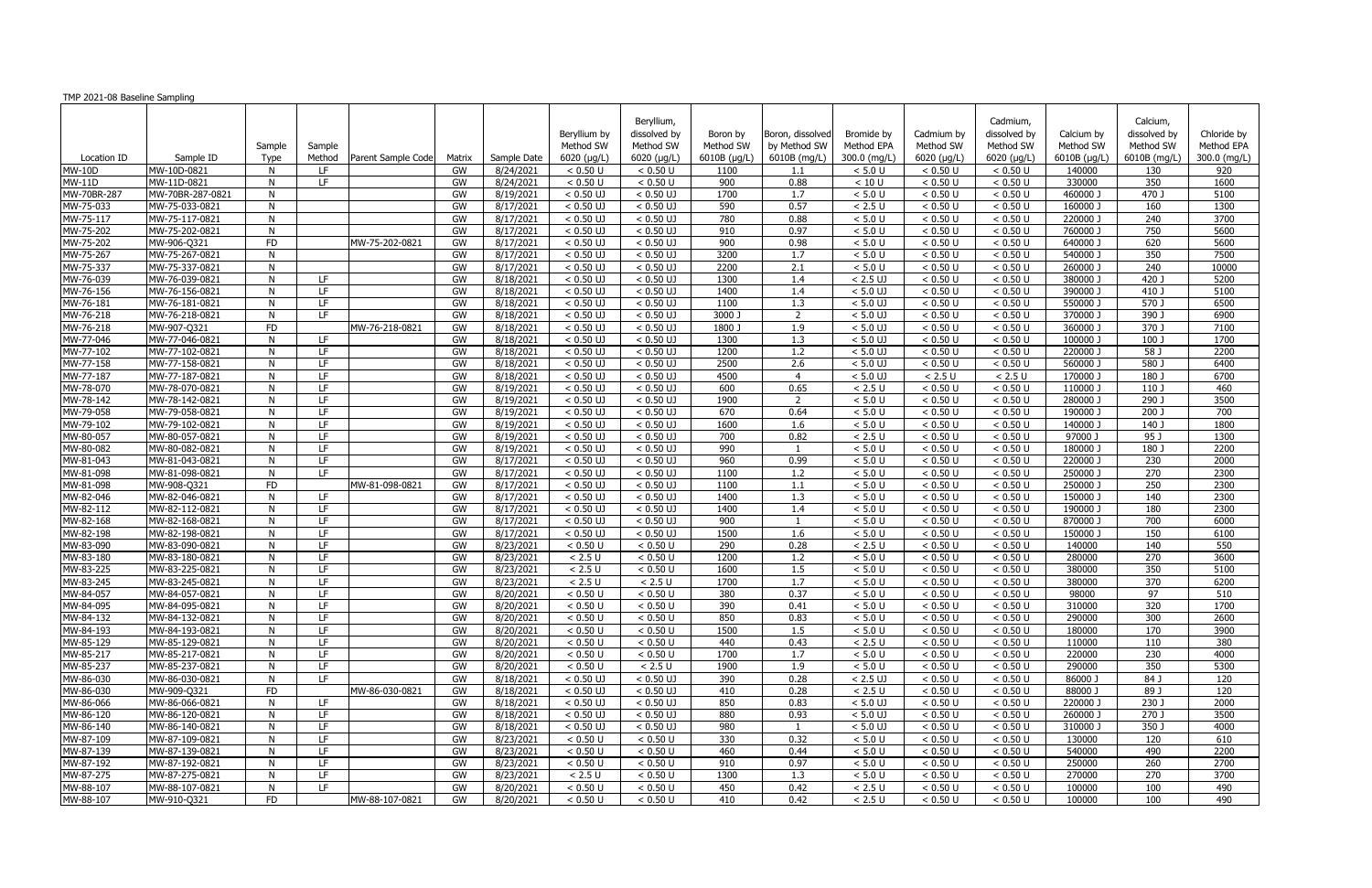| TMP 2021-08 Baseline Sampling |                                  |                |                          |                    |          |                        |                                                                  |                                               |                                                             |                                             |                                                             |                                               |                                                     |                                           |                                           |                                                 |
|-------------------------------|----------------------------------|----------------|--------------------------|--------------------|----------|------------------------|------------------------------------------------------------------|-----------------------------------------------|-------------------------------------------------------------|---------------------------------------------|-------------------------------------------------------------|-----------------------------------------------|-----------------------------------------------------|-------------------------------------------|-------------------------------------------|-------------------------------------------------|
| Location ID                   | Sample ID                        | Sample<br>Type | Sample<br>Method         | Parent Sample Code | Matrix   | Sample Date            | Chromium,<br>Hexavalent by<br>Method EPA<br>$218.6$ ( $\mu$ g/L) | Chromium, tota<br>by Method SW<br>6020 (µg/L) | Chromium, total<br>dissolved by<br>Method SW<br>6020 (µg/L) | Cobalt by<br>Method SW<br>6020 ( $\mu$ g/L) | Cobalt,<br>dissolved by<br>Method SW<br>$6020$ ( $\mu$ g/L) | Copper by<br>Method SW<br>$6020$ ( $\mu$ g/L) | Copper,<br>dissolved by<br>Method SW<br>6020 (µg/L) | Fluoride by<br>Method EPA<br>300.0 (mg/L) | Iron by Method<br>SW 6010B<br>$(\mu g/L)$ | Iron, dissolved<br>by Method SW<br>6010B (µg/L) |
| <b>MW-10D</b>                 | MW-10D-0821                      | N              | LF.                      |                    | GW       | 8/24/2021              | 240                                                              | 280                                           | 270                                                         | < 0.50 U                                    | < 0.50 U                                                    | < 1.0 U                                       | $< 1.0$ UJ                                          | 1.2                                       | 53 J                                      | $< 20$ UJ                                       |
| <b>MW-11D</b>                 | MW-11D-0821                      | N              | LF                       |                    | GW       | 8/24/2021              | 300                                                              | 340                                           | 330                                                         | 0.61                                        | < 0.50 U                                                    | < 1.0 U                                       | $< 1.0$ UJ                                          | $< 2.0 U$                                 | 23 J                                      | $< 20$ UJ                                       |
| MW-70BR-287                   | MW-70BR-287-0821                 | N              |                          |                    | GW       | 8/19/2021              | 280                                                              | 310J                                          | 310                                                         | < 0.50 U                                    | < 0.50 U                                                    | $<1.0$ UJ                                     | < 1.0 U                                             | 3.7                                       | 74 J                                      | < 20 U                                          |
| MW-75-033                     | MW-75-033-0821                   | N              |                          |                    | GW       | 8/17/2021              | $\overline{29}$                                                  | 34                                            | $\overline{28}$                                             | < 0.50 U                                    | < 0.50 U                                                    | 1.7                                           | < 1.0 U                                             | 2.5                                       | 220J                                      | < 20 U                                          |
| MW-75-117                     | MW-75-117-0821                   | N              |                          |                    | GW       | 8/17/2021              | 7.4                                                              | 9.5                                           | $\overline{7}$                                              | < 0.50 U                                    | < 0.50 U                                                    | 2.3                                           | < 1.0 U                                             | 3.1                                       | 33J                                       | < 20 U                                          |
| MW-75-202                     | MW-75-202-0821                   | N              |                          |                    | GW       | 8/17/2021              | < 1.0 U                                                          | 7 J                                           | < 1.0 U                                                     | < 0.50 U                                    | < 0.50 U                                                    | 10                                            | 3.1                                                 | 3.1                                       | 32 J                                      | 22                                              |
| MW-75-202                     | MW-906-Q321                      | <b>FD</b>      |                          | MW-75-202-0821     | GW       | 8/17/2021              | < 1.0 U                                                          | 3.2 <sub>0</sub>                              | < 1.0 U                                                     | < 0.50 U                                    | < 0.50 U                                                    | 8.2                                           | 3.5                                                 | $\overline{3.5}$                          | 32J                                       | $\overline{25}$                                 |
| MW-75-267                     | MW-75-267-0821                   | N              |                          |                    | GW       | 8/17/2021              | < 1.0 U                                                          | 1.7                                           | < 1.0 U                                                     | < 0.50 U                                    | < 0.50 U                                                    | 3.2                                           | < 1.0 U                                             | 3.8                                       | 540 J                                     | 250                                             |
| MW-75-337                     | MW-75-337-0821                   | N              |                          |                    | GW       | 8/17/2021              | < 1.0 U                                                          | 7.6                                           | 1.4                                                         | < 0.50 U                                    | < 0.50 U                                                    | 5.6                                           | 1.9                                                 | 4.4                                       | 450 J                                     | 260                                             |
| MW-76-039                     | MW-76-039-0821                   | N              | LF.                      |                    | GW       | 8/18/2021              | $\overline{3.2}$                                                 | 6.8 <sub>1</sub>                              | $\overline{3.3}$                                            | < 0.50 U                                    | < 0.50 U                                                    | 14J                                           | 11 J                                                | 2.2                                       | $69$ J                                    | 23J                                             |
| MW-76-156                     | MW-76-156-0821                   | N              | LF.                      |                    | GW       | 8/18/2021              | 2.3                                                              | 2.6 <sub>J</sub>                              | 2.6                                                         | < 0.50 U                                    | < 0.50 U                                                    | 1.9J                                          | 1.2J                                                | 3.1                                       | $< 20$ UJ                                 | $< 20$ UJ                                       |
| MW-76-181                     | MW-76-181-0821                   | N              | LF.                      |                    | GW       | 8/18/2021              | 1500                                                             | 1400 J                                        | 1400                                                        | < 0.50 U                                    | < 0.50 U                                                    | 5.5 <sub>J</sub>                              | 1.4J                                                | 2.7                                       | 97 J                                      | $< 20$ UJ                                       |
| MW-76-218                     | MW-76-218-0821                   | N              | LF.                      |                    | GW       | 8/18/2021              | 320                                                              | 310 J                                         | 310                                                         | < 0.50 U                                    | < 0.50 U                                                    | 6.3J                                          | 3.8 <sub>0</sub>                                    | $\overline{4}$                            | 23J                                       | $< 20$ UJ                                       |
| MW-76-218                     | MW-907-Q321                      | <b>FD</b>      |                          | MW-76-218-0821     | GW       | 8/18/2021              | 290                                                              | 310 J                                         | 310                                                         | < 0.50 U                                    | < 0.50 U                                                    | 5.6 <sub>0</sub>                              | $2.6$ J                                             | $\overline{4}$                            | 34J                                       | $< 20$ UJ                                       |
| MW-77-046                     | MW-77-046-0821                   | N              | LF.                      |                    | GW       | 8/18/2021              | < 0.20 U                                                         | $5.4$ J                                       | < 1.0 U                                                     | 0.91                                        | < 0.50 U                                                    | 1.3 J                                         | $< 1.0$ UJ                                          | 6.1                                       | 4800 J                                    | 220J                                            |
| MW-77-102                     | MW-77-102-0821                   | N.             | LF.                      |                    | GW       | 8/18/2021              | 0.55                                                             | 1.3J                                          | < 1.0 U                                                     | < 0.50 U                                    | < 0.50 U                                                    | $< 1.0$ UJ                                    | $< 1.0$ UJ                                          | 3.1                                       | 29J                                       | $< 20$ UJ                                       |
| MW-77-158                     | MW-77-158-0821                   | N              | LF.                      |                    | GW       | 8/18/2021              | 1.8                                                              | 14 J                                          | 3.1                                                         | < 0.50 U                                    | < 0.50 U                                                    | $< 1.0$ UJ                                    | $< 1.0$ UJ                                          | 3.4                                       | 100 J                                     | $\overline{26J}$                                |
| MW-77-187                     | MW-77-187-0821                   | N              | LF.                      |                    | GW       | 8/18/2021              | 1.1                                                              | $8.1$ J                                       | $\overline{3}$                                              | < 0.50 U                                    | < 0.50 U                                                    | $< 1.0$ UJ                                    | $< 1.0$ UJ                                          | 6.6                                       | $< 100$ UJ                                | $< 100$ UJ                                      |
| MW-78-070                     | MW-78-070-0821                   | N              | LF                       |                    | GW       | 8/19/2021              | 3500                                                             | 4500                                          | 4300                                                        | < 0.50 U                                    | < 0.50 U                                                    | $< 1.0$ UJ                                    | < 1.0 U                                             | 1.6                                       | 58 J                                      | < 20 U                                          |
| MW-78-142                     | MW-78-142-0821                   | N              | LF.                      |                    | GW       | 8/19/2021              | 5200                                                             | $6500$ J                                      | 6400                                                        | 0.53                                        | < 0.50 U                                                    | $1.8$ J                                       | < 1.0 U                                             | $\overline{3.2}$                          | 1200 J                                    | 26                                              |
| MW-79-058                     | MW-79-058-0821                   | N              | LF.                      |                    | GW       | 8/19/2021              | 2600                                                             | 3500                                          | 2700                                                        | < 0.50 U                                    | < 0.50 U                                                    | $< 1.0$ UJ                                    | < 1.0 U                                             | $<1.0$ U                                  | 110J                                      | < 20 U                                          |
| MW-79-102                     | MW-79-102-0821                   | N              | LF                       |                    | GW       | 8/19/2021              | 2400                                                             | 3400 J                                        | 2500                                                        | < 0.50 U                                    | < 0.50 U                                                    | $< 1.0$ UJ                                    | < 1.0 U                                             | 2.7                                       | 120 J                                     | < 20 U                                          |
| MW-80-057                     | MW-80-057-0821                   | N              | LF                       |                    | GW       | 8/19/2021              | 680                                                              | 750 J                                         | 760                                                         | < 0.50 U                                    | < 0.50 U                                                    | $< 1.0$ UJ                                    | < 1.0 U                                             | 3.3                                       | 58 J                                      | < 20 U                                          |
| MW-80-082                     | MW-80-082-0821                   | N              | LF.                      |                    | GW       | 8/19/2021              | 1300                                                             | 1900                                          | 1600                                                        | < 0.50 U                                    | < 0.50 U                                                    | $< 1.0$ UJ                                    | < 1.0 U                                             | 2.7                                       | 64 J                                      | < 20 U                                          |
| MW-81-043                     | MW-81-043-0821                   | N              | LF.                      |                    | GW       | 8/17/2021              | 7.3                                                              | 15                                            | 7.7                                                         | < 0.50 U                                    | < 0.50 U                                                    | < 1.0 U                                       | < 1.0 U                                             | $\overline{3.8}$                          | 350J                                      | 79                                              |
| MW-81-098                     | MW-81-098-0821                   | N.             | IF.                      |                    | GW       | 8/17/2021              | 0.56<br>0.59                                                     | 8.2                                           | < 1.0 U                                                     | < 0.50 U                                    | < 0.50 U                                                    | 1.5                                           | < 1.0 U                                             | 2.4                                       | $320$ J                                   | 25                                              |
| MW-81-098                     | MW-908-Q321                      | <b>FD</b>      |                          | MW-81-098-0821     | GW       | 8/17/2021              |                                                                  | 6.9                                           | < 1.0 U                                                     | < 0.50 U                                    | < 0.50 U                                                    | 1.1                                           | < 1.0 U                                             | 2.6                                       | $270$ J                                   | $\overline{36}$                                 |
| MW-82-046                     | MW-82-046-0821                   | N              | LF.                      |                    | GW       | 8/17/2021              | < 0.20 U                                                         | 7.4                                           | < 1.0 U                                                     | 0.98                                        | < 0.50 U                                                    | 1.4                                           | < 1.0 U                                             | 2.6                                       | 3700 J                                    | 3000                                            |
| MW-82-112                     | MW-82-112-0821                   | N<br>N         | LF.<br>LF.               |                    | GW       | 8/17/2021              | 0.28                                                             | 2.8                                           | < 1.0 U                                                     | < 0.50 U                                    | < 0.50 U                                                    | 1.3<br>$\overline{3}$                         | < 1.0 U                                             | 2.8<br>2.7                                | 51 J                                      | < 20 U                                          |
| MW-82-168<br>MW-82-198        | MW-82-168-0821<br>MW-82-198-0821 | N              | LF                       |                    | GW<br>GW | 8/17/2021<br>8/17/2021 | < 1.0 U<br>< 1.0 U                                               | 63<br>6                                       | < 1.0 U<br>< 1.0 U                                          | 0.85<br>< 0.50 U                            | < 0.50 U<br>< 0.50 U                                        | 1.4                                           | < 1.0 U<br>< 1.0 U                                  | $\overline{4}$                            | 270 J<br>$230$ J                          | 28<br>$\overline{20}$                           |
| MW-83-090                     | MW-83-090-0821                   | N              | LF.                      |                    | GW       | 8/23/2021              | 52                                                               | 61                                            | 55                                                          | < 0.50 U                                    | < 0.50 U                                                    | < 1.0 U                                       | < 1.0 U                                             | 1.3                                       | 420 J                                     | 32J                                             |
| MW-83-180                     | MW-83-180-0821                   | N <sub>N</sub> | LF.                      |                    | GW       | 8/23/2021              | 3.9                                                              | 24                                            | 7.3                                                         | < 0.50 U                                    | < 0.50 U                                                    | < 1.0 U                                       | < 1.0 U                                             | 4.1                                       | 380 J                                     | 90 J                                            |
| MW-83-225                     | MW-83-225-0821                   | N              | LF.                      |                    | GW       | 8/23/2021              | 370                                                              | 440                                           | 420                                                         | 0.74                                        | < 0.50 U                                                    | 4.8                                           | < 1.0 U                                             | 4.2                                       | 1100 J                                    | 82 J                                            |
| MW-83-245                     | MW-83-245-0821                   | N              | LF                       |                    | GW       | 8/23/2021              | 17                                                               | 25                                            | 17                                                          | < 0.50 U                                    | < 0.50 U                                                    | 1.5                                           | < 1.0 U                                             | $\overline{4}$                            | 110J                                      | 21 <sub>1</sub>                                 |
| MW-84-057                     | MW-84-057-0821                   | N              | $\overline{\mathsf{LF}}$ |                    | GW       | 8/20/2021              | 23                                                               | 26J                                           | 26                                                          | < 0.50 U                                    | < 0.50 U                                                    | < 1.0 U                                       | < 1.0 U                                             | $\overline{2}$                            | 76 J                                      | 20J                                             |
| MW-84-095                     | MW-84-095-0821                   | N              | LF.                      |                    | GW       | 8/20/2021              | 2.6                                                              | 6.3J                                          | 3.5                                                         | < 0.50 U                                    | < 0.50 U                                                    | 1.3                                           | < 1.0 U                                             | 2.8                                       | 760 J                                     | $< 20$ UJ                                       |
| MW-84-132                     | MW-84-132-0821                   | N.             | LF.                      |                    | GW       | 8/20/2021              | 2.6                                                              | 4 J                                           | 3.6                                                         | < 0.50 U                                    | < 0.50 U                                                    | 1.7                                           | < 1.0 U                                             | 3.4                                       | 47 J                                      | 26 J                                            |
| MW-84-193                     | MW-84-193-0821                   | N              | LF.                      |                    | GW       | 8/20/2021              | 23                                                               | 27 J                                          | 25                                                          | < 0.50 U                                    | < 0.50 U                                                    | 5.9                                           | 3.7                                                 | 3.7                                       | 57 J                                      | 21J                                             |
| MW-85-129                     | MW-85-129-0821                   | N <sub>N</sub> | LF                       |                    | GW       | 8/20/2021              | 130                                                              | 150 J                                         | 130                                                         | 0.59                                        | < 0.50 U                                                    | < 1.0 U                                       | < 1.0 U                                             | 0.56                                      | 160 J                                     | 35 J                                            |
| MW-85-217                     | MW-85-217-0821                   | N.             | LF.                      |                    | GW       | 8/20/2021              | 520                                                              | $670$ J                                       | 580                                                         |                                             | < 0.50 U                                                    | 5.6                                           | < 1.0 U                                             | 4.3                                       | 1100 J                                    | $32$ J                                          |
| MW-85-237                     | MW-85-237-0821                   | N              | LF.                      |                    | GW       | 8/20/2021              | 1400                                                             | $940$ J                                       | 1500                                                        | < 0.50 U                                    | < 0.50 U                                                    | $\overline{3.8}$                              | 1.4                                                 | 4.5                                       | 97 J                                      | 36 J                                            |
| MW-86-030                     | MW-86-030-0821                   | N              | LF.                      |                    | GW       | 8/18/2021              | < 0.20 U                                                         | $< 1.0$ UJ                                    | < 1.0 U                                                     | < 0.50 U                                    | < 0.50 U                                                    | $< 1.0$ UJ                                    | $< 1.0$ UJ                                          | 1.4                                       | 150 J                                     | 42 J                                            |
| MW-86-030                     | MW-909-Q321                      | <b>FD</b>      |                          | MW-86-030-0821     | GW       | 8/18/2021              | < 0.20 U                                                         | $< 1.0$ UJ                                    | < 1.0 U                                                     | < 0.50 U                                    | < 0.50 U                                                    | $1.1$ J                                       | $< 1.0$ UJ                                          | 1.4                                       | 59 J                                      | 45 J                                            |
| MW-86-066                     | MW-86-066-0821                   | N.             | LF.                      |                    | GW       | 8/18/2021              | < 0.20 U                                                         | 3.2 <sub>J</sub>                              | < 1.0 U                                                     | < 0.50 U                                    | < 0.50 U                                                    | $< 1.0$ UJ                                    | $< 1.0$ UJ                                          | 2                                         | 34 J                                      | 21J                                             |
| MW-86-120                     | MW-86-120-0821                   | N              | LF.                      |                    | GW       | 8/18/2021              | < 1.0 U                                                          | 11 J                                          | < 1.0 U                                                     | < 0.50 U                                    | < 0.50 U                                                    | $< 1.0$ UJ                                    | $< 1.0$ UJ                                          | 3.1                                       | 210 J                                     | 58 J                                            |
| MW-86-140                     | MW-86-140-0821                   | N              | LF.                      |                    | GW       | 8/18/2021              | < 1.0 U                                                          | 6.1 <sub>J</sub>                              | < 1.0 U                                                     | 0.63                                        | < 0.50 U                                                    | 1.8 J                                         | $< 1.0$ UJ                                          | 3.1                                       | 1200 J                                    | 530 J                                           |
| MW-87-109                     | MW-87-109-0821                   | N              | LF.                      |                    | GW       | 8/23/2021              | 27                                                               | 29                                            | 28                                                          | < 0.50 U                                    | < 0.50 U                                                    | < 1.0 U                                       | < 1.0 U                                             | 2.3                                       | 240 J                                     | 39 J                                            |
| MW-87-139                     | MW-87-139-0821                   | N              | LF.                      |                    | GW       | 8/23/2021              | 11                                                               | 12                                            | 11                                                          | < 0.50 U                                    | < 0.50 U                                                    | < 1.0 U                                       | < 1.0 U                                             | 2.4                                       | 140 J                                     | 26 J                                            |
| MW-87-192                     | MW-87-192-0821                   | <b>N</b>       | LF.                      |                    | GW       | 8/23/2021              | 1.4                                                              | 3.3                                           | 2.1                                                         | < 0.50 U                                    | < 0.50 U                                                    | < 1.0 U                                       | < 1.0 U                                             | 3.5                                       | 61 J                                      | 45 J                                            |
| MW-87-275                     | MW-87-275-0821                   | N              | LF.                      |                    | GW       | 8/23/2021              | < 1.0 U                                                          | 2.1                                           | 1.5                                                         | < 0.50 U                                    | < 0.50 U                                                    | < 1.0 U                                       | < 1.0 U                                             | 4.1                                       | 210 J                                     | 25 J                                            |
| MW-88-107                     | MW-88-107-0821                   | N              | LF.                      |                    | GW       | 8/20/2021              | 120                                                              | 140 J                                         | 130                                                         | 0.51                                        | < 0.50 U                                                    | < 1.0 U                                       | < 1.0 U                                             | -1                                        | 170 J                                     | 24 J                                            |
| MW-88-107                     | MW-910-Q321                      | FD             |                          | MW-88-107-0821     | GW       | 8/20/2021              | 120                                                              | 140 J                                         | 130                                                         | < 0.50 U                                    | < 0.50 U                                                    | < 1.0 U                                       | $<1.0$ U                                            | -1                                        | 220 J                                     | 72J                                             |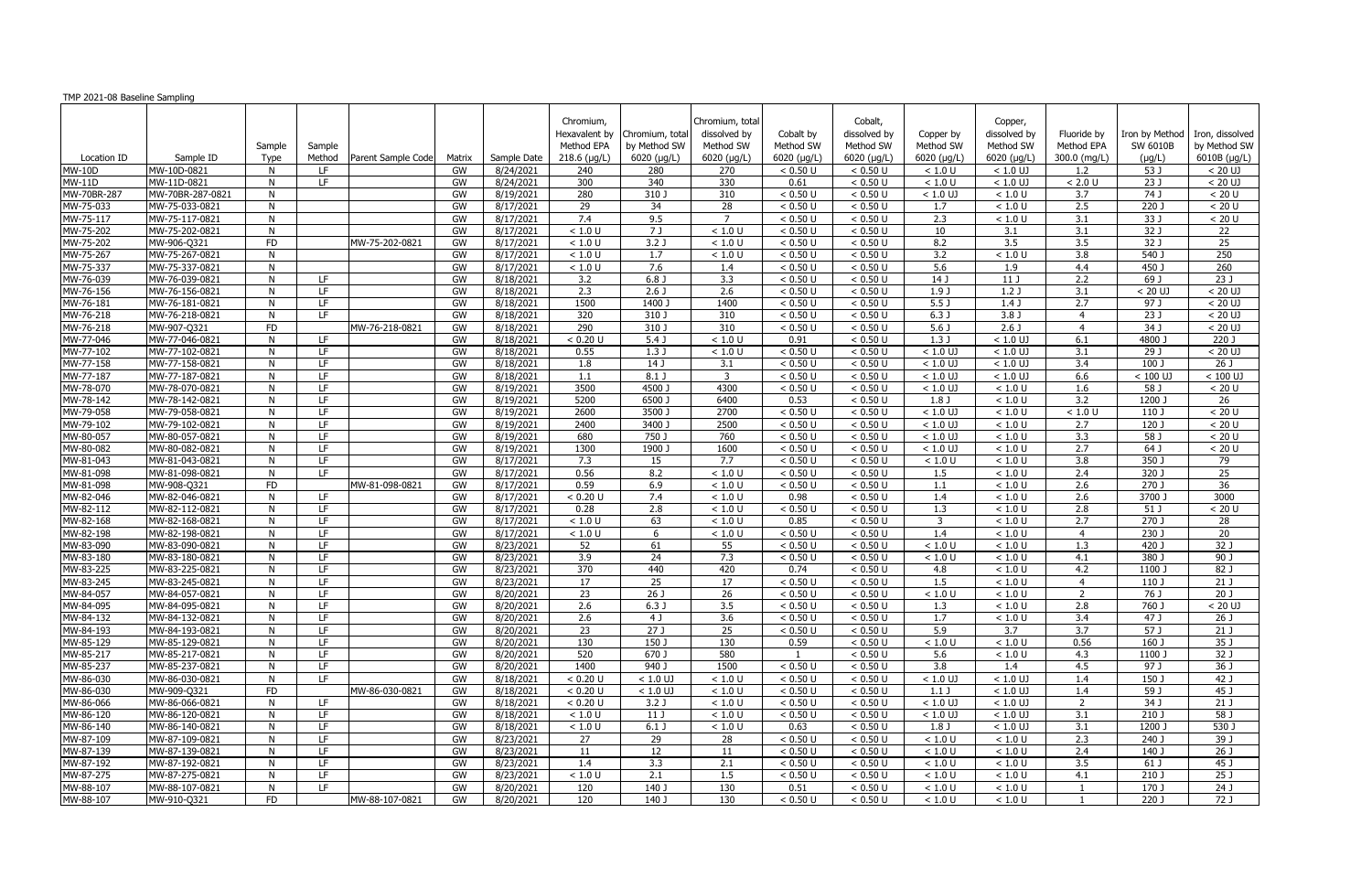| TMP 2021-08 Baseline Sampling |                                  |                |            |                    |          |                        |                    |                                 |                           |                                         |                           |                                         |                          |                                        |                            |                                          |
|-------------------------------|----------------------------------|----------------|------------|--------------------|----------|------------------------|--------------------|---------------------------------|---------------------------|-----------------------------------------|---------------------------|-----------------------------------------|--------------------------|----------------------------------------|----------------------------|------------------------------------------|
|                               |                                  | Sample         | Sample     |                    |          |                        | Lead by Method     | Lead, dissolved<br>by Method SW | Magnesium by<br>Method SW | Magnesium,<br>dissolved by<br>Method SW | Manganese by<br>Method SW | Manganese,<br>dissolved by<br>Method SW | Mercury by<br>Method EPA | Mercury,<br>dissolved by<br>Method EPA | Molybdenum by<br>Method SW | Molybdenum,<br>dissolved by<br>Method SW |
| Location ID                   | Sample ID                        | Type           | Method     | Parent Sample Code | Matrix   | Sample Date            | SW 6020 (µg/L)     | 6020 (µg/L)                     | 6010B (µg/L)              | 6010B (mg/L)                            | $6020$ (µg/L)             | $6020$ ( $\mu$ g/L)                     | 7470A (µg/L)             | 7470A (µg/L)                           | 6020 (µg/L)                | 6020 (µg/L)                              |
| <b>MW-10D</b>                 | MW-10D-0821                      | N              | LF.        |                    | GW       | 8/24/2021              | < 1.0 U            | < 1.0 U                         | 27000                     | 28                                      | 10                        | $< 0.50$ UJ                             | < 0.20 U                 | < 0.20 U                               | $1.5\,$                    | 1.4                                      |
| <b>MW-11D</b>                 | MW-11D-0821                      | N              | LF.        |                    | GW       | 8/24/2021              | < 1.0 U            | < 1.0 U                         | 56000                     | 64                                      | < 0.50 U                  | $< 0.50$ UJ                             | < 0.20 U                 | < 0.20 U                               | 4.2                        | 4.1                                      |
| MW-70BR-287                   | MW-70BR-287-0821                 | N              |            |                    | GW       | 8/19/2021              | < 1.0 U            | < 1.0 U                         | 2500 J                    | 2J                                      | 5.7                       | 1.1                                     | < 0.20 U                 | < 0.20 U                               | 52                         | 52                                       |
| MW-75-033                     | MW-75-033-0821                   | N              |            |                    | GW       | 8/17/2021              | < 1.0 U            | < 1.0 U                         | 31000 J                   | $31$ J                                  | $\overline{33}$           | 11                                      | < 0.20 U                 | $< 0.20$ UJ                            | 8.8                        | 8.1                                      |
| MW-75-117                     | MW-75-117-0821                   | N              |            |                    | GW       | 8/17/2021              | < 1.0 U            | < 1.0 U                         | 52000 J                   | 55 J                                    | 230                       | 150                                     | < 0.20 U                 | $< 0.20$ UJ                            | 38                         | 33                                       |
| MW-75-202<br>MW-75-202        | MW-75-202-0821                   | N              |            | MW-75-202-0821     | GW<br>GW | 8/17/2021              | < 1.0 U            | < 1.0 U<br>< 1.0 U              | 53000 J<br>52000 J        | 54 J<br>54 J                            | 1600<br>1600              | 1500<br>1500                            | < 0.20 U<br>< 0.20 U     | $< 0.20$ UJ<br>$< 0.20$ UJ             | 54<br>52                   | 45<br>44                                 |
| MW-75-267                     | MW-906-Q321<br>MW-75-267-0821    | <b>FD</b><br>N |            |                    | GW       | 8/17/2021<br>8/17/2021 | < 1.0 U<br>< 1.0 U | < 25U                           | 25000 J                   | 15 <sub>J</sub>                         | 1700                      | 1500                                    | < 0.20 U                 | $< 0.20$ UJ                            | 78                         | 67                                       |
| MW-75-337                     | MW-75-337-0821                   | N              |            |                    | GW       | 8/17/2021              | < 1.0 U            | < 5.0 U                         | 4200 J                    | 4.4 <sub>J</sub>                        | 480                       | 470                                     | < 0.20 U                 | $< 0.20$ UJ                            | 240                        | 230                                      |
| MW-76-039                     | MW-76-039-0821                   | N              | LF.        |                    | GW       | 8/18/2021              | < 1.0 U            | < 1.0 U                         | 26000 J                   | $\overline{25J}$                        | 120                       | 110                                     | < 0.20 U                 | < 0.20 U                               | 25                         | 28                                       |
| MW-76-156                     | MW-76-156-0821                   | N              | LF.        |                    | GW       | 8/18/2021              | < 1.0 U            | < 1.0 U                         | 29000 J                   | 27 J                                    | 110                       | 110                                     | < 0.20 U                 | < 0.20 U                               | 27                         | 28                                       |
| MW-76-181                     | MW-76-181-0821                   | N              | LF.        |                    | GW       | 8/18/2021              | < 1.0 U            | < 1.0 U                         | 57000 J                   | 63 J                                    | 160                       | 120                                     | < 0.20 U                 | < 0.20 U                               | 27                         | 25                                       |
| MW-76-218                     | MW-76-218-0821                   | N              | LF.        |                    | GW       | 8/18/2021              | < 1.0 U            | < 1.0 U                         | 16000 J                   | 15 <sub>J</sub>                         | 410                       | 380                                     | < 0.20 U                 | < 0.20 U                               | 44                         | 47                                       |
| MW-76-218                     | MW-907-Q321                      | <b>FD</b>      |            | MW-76-218-0821     | GW       | 8/18/2021              | 1.2                | < 1.0 U                         | 16000 J                   | 15J                                     | 410                       | 390                                     | < 0.20 U                 | < 0.20 U                               | 47                         | 48                                       |
| MW-77-046                     | MW-77-046-0821                   | N              | LF         |                    | GW       | 8/18/2021              | $\overline{2.8}$   | < 1.0 U                         | 58000 J                   | 58J                                     | 510                       | 440                                     | < 0.20 U                 | < 0.20 U                               | 120                        | 120                                      |
| MW-77-102                     | MW-77-102-0821                   | N              | LF         |                    | GW       | 8/18/2021              | < 1.0 U            | < 1.0 U                         | 29000                     | 9 J                                     | 30                        | 28                                      | < 0.20 U                 | < 0.20 U                               | 4.1                        | 4.2                                      |
| MW-77-158                     | MW-77-158-0821                   | N              | LF         |                    | GW       | $\sqrt{8/18/2021}$     | < 1.0 U            | < 1.0 U                         | 28000 J                   | 31 J                                    | 85                        | 79                                      | < 0.20 U                 | < 0.20 U                               | 33                         | $\overline{34}$                          |
| MW-77-187                     | MW-77-187-0821                   | N              | LF.        |                    | GW       | 8/18/2021              | < 1.0 U            | < 5.0 U                         | 6600 J                    | 6.6 <sub>J</sub>                        | 69                        | 65                                      | < 0.20 U                 | < 0.20 U                               | 180                        | 210                                      |
| MW-78-070                     | MW-78-070-0821                   | N              | LF.        |                    | GW       | 8/19/2021              | < 1.0 U            | < 1.0 U                         | 22000 J                   | 22 J                                    | 1.9                       | < 0.50 U                                | < 0.20 U                 | < 0.20 U                               | 9                          | 8.7                                      |
| MW-78-142                     | MW-78-142-0821                   | N              | LF.        |                    | GW       | 8/19/2021              | < 1.0 U            | < 1.0 U                         | 19000 J                   | 18 J                                    | $\overline{27}$           | 8.2                                     | < 0.20 U                 | < 0.20 U                               | $\overline{22}$            | 21                                       |
| MW-79-058                     | MW-79-058-0821                   | N              | LF.        |                    | GW       | 8/19/2021              | < 1.0 U            | < 1.0 U                         | 44000 J                   | 45 J                                    | 3.4                       | < 0.50 U                                | < 0.20 U                 | < 0.20 U                               | 9.7                        | 10                                       |
| MW-79-102                     | MW-79-102-0821                   | N              | LF.        |                    | GW       | 8/19/2021              | < 1.0 U            | < 1.0 U                         | 19000 J                   | 17 J                                    | 20                        | 17                                      | < 0.20 U                 | < 0.20 U                               | 28                         | 28                                       |
| MW-80-057                     | MW-80-057-0821                   | N              | LF.        |                    | GW       | 8/19/2021              | < 1.0 U            | < 1.0 U                         | 15000 J                   | 13 J                                    | 4.4                       | 1.8                                     | < 0.20 U                 | < 0.20 U                               | 34                         | 34                                       |
| MW-80-082                     | MW-80-082-0821                   | N              | LF.        |                    | GW       | 8/19/2021              | < 1.0 U            | < 1.0 U                         | 20000 J                   | 18 J                                    | 1.9                       | < 0.50 U                                | < 0.20 U                 | < 0.20 U                               | 25                         | 24                                       |
| MW-81-043                     | MW-81-043-0821                   | N              | LF.        |                    | GW       | 8/17/2021              | < 1.0 U            | < 1.0 U                         | $50000$ J                 | 52 J                                    | 230                       | 180                                     | < 0.20 U                 | $< 0.20$ UJ                            | 24                         | 21                                       |
| MW-81-098                     | MW-81-098-0821                   | N              | TE.        |                    | GW       | 8/17/2021              | < 1.0 U            | < 1.0 U                         | 40000 J                   | 39J                                     | 130                       | 110                                     | < 0.20 U                 | $< 0.20$ UJ                            | 4.5                        | 3.8                                      |
| MW-81-098                     | MW-908-Q321                      | <b>FD</b>      |            | MW-81-098-0821     | GW       | 8/17/2021              | < 1.0 U            | < 1.0 U                         | 39000 J                   | 36J                                     | 130                       | 110                                     | < 0.20 U                 | $< 0.20$ UJ                            | 4.4                        | 3.5                                      |
| MW-82-046                     | MW-82-046-0821                   | N              | LF.        |                    | GW       | 8/17/2021              | < 1.0 U            | < 1.0 U                         | 200000 J                  | 190 J                                   | 230                       | 160                                     | < 0.20 U                 | $< 0.20$ UJ                            | 17                         | 15                                       |
| MW-82-112                     | MW-82-112-0821                   | N              | LF.        |                    | GW       | 8/17/2021              | < 1.0 U            | < 1.0 U                         | 16000 J                   | 15 J                                    | 26                        | 23                                      | < 0.20 U                 | $< 0.20$ UJ                            | 9.1                        | 8.3                                      |
| MW-82-168<br>MW-82-198        | MW-82-168-0821<br>MW-82-198-0821 | N<br>N         | LF.<br>LF. |                    | GW<br>GW | 8/17/2021<br>8/17/2021 | < 1.0 U<br>< 1.0 U | < 1.0 U<br>< 1.0 U              | 57000 J<br>4500 J         | 67 J<br>$4.8$ J                         | 380<br>260                | 320<br>210                              | < 0.20 U<br>< 0.20 U     | $< 0.20$ UJ<br>$< 0.20$ UJ             | 24<br>83                   | 18<br>75                                 |
| MW-83-090                     | MW-83-090-0821                   | N              | LF         |                    | GW       | 8/23/2021              | < 1.0 U            | < 1.0 U                         | 26000                     | 25 J                                    | 26                        | < 0.50 U                                | < 0.20 U                 | < 0.20 U                               | $\overline{3.3}$           | 2.9                                      |
| MW-83-180                     | MW-83-180-0821                   | N              | LF.        |                    | GW       | 8/23/2021              | < 1.0 U            | < 1.0 U                         | 17000                     | 16 J                                    | 6.4                       | < 0.50 U                                | < 0.20 U                 | < 0.20 U                               | 31                         | 30                                       |
| MW-83-225                     | MW-83-225-0821                   | N              | LF.        |                    | GW       | 8/23/2021              | < 1.0 U            | < 1.0 U                         | 17000                     | 15 J                                    | 35                        | 3.8                                     | < 0.20 U                 | < 0.20 U                               | 49                         | 45                                       |
| MW-83-245                     | MW-83-245-0821                   | N.             | LF.        |                    | GW       | 8/23/2021              | < 1.0 U            | < 1.0 U                         | 4800                      | $3.1$ J                                 | 30                        | 1.9                                     | < 0.20 U                 | < 0.20 U                               | 67                         | 60                                       |
| MW-84-057                     | MW-84-057-0821                   | N              | LF         |                    | GW       | 8/20/2021              | < 1.0 U            | < 1.0 U                         | 17000                     | 16J                                     | 1.3                       | < 0.50 U                                | < 0.20 U                 | < 0.20 U                               | $\overline{12}$            | $\overline{12}$                          |
| MW-84-095                     | MW-84-095-0821                   | N.             | LF.        |                    | GW       | 8/20/2021              | < 1.0 U            | < 1.0 U                         | 53000                     | 54 J                                    | 25                        | < 0.50 U                                | < 0.20 U                 | < 0.20 U                               | 5.7                        | 5.4                                      |
| MW-84-132                     | MW-84-132-0821                   | N              | LF.        |                    | GW       | 8/20/2021              | < 1.0 U            | < 1.0 U                         | 34000                     | 33 J                                    | 0.85                      | < 0.50 U                                | 0.26                     | < 0.20 U                               | 18                         | 18                                       |
| MW-84-193                     | MW-84-193-0821                   | N              | LF.        |                    | GW       | 8/20/2021              | < 1.0 U            | < 1.0 U                         | 6600                      | 6.3J                                    | 6                         | 1.2                                     | < 0.20 U                 | < 0.20 U                               | 51                         | 50                                       |
| MW-85-129                     | MW-85-129-0821                   | N              | LF.        |                    | GW       | 8/20/2021              | < 1.0 U            | < 1.0 U                         | 22000                     | 21 J                                    | 4.4                       | < 0.50 U                                | < 0.20 U                 | < 0.20 U                               | 4.9                        | 4.2                                      |
| MW-85-217                     | MW-85-217-0821                   | N              | LF.        |                    | GW       | 8/20/2021              | < 1.0 U            | < 1.0 U                         | 9000                      | 8.7J                                    | 62                        | 2.2                                     | < 0.20 U                 | < 0.20 U                               | 89                         | 81                                       |
| MW-85-237                     | MW-85-237-0821                   | N              | LF.        |                    | GW       | 8/20/2021              | < 1.0 U            | < 1.0 U                         | 9800                      | 10 <sub>J</sub>                         | 23                        | 15                                      | < 0.20 U                 | < 0.20 U                               | 84                         | 76                                       |
| MW-86-030                     | MW-86-030-0821                   | N              | LF.        |                    | GW       | 8/18/2021              | < 1.0 U            | < 1.0 U                         | 30000 J                   | 29 J                                    | 59                        | 63                                      | < 0.20 U                 | < 0.20 U                               | 10                         | 10                                       |
| MW-86-030                     | MW-909-Q321                      | <b>FD</b>      |            | MW-86-030-0821     | GW       | 8/18/2021              | < 1.0 U            | < 1.0 U                         | 27000 J                   | 30 J                                    | 59                        | 72                                      | < 0.20 U                 | < 0.20 U                               | 9.9                        | 10                                       |
| MW-86-066                     | MW-86-066-0821                   | N              | LF.        |                    | GW       | 8/18/2021              | < 1.0 U            | < 1.0 U                         | 42000 J                   | 42 J                                    | 750                       | 720                                     | < 0.20 U                 | < 0.20 U                               | 21                         | 22                                       |
| MW-86-120                     | MW-86-120-0821                   | N              | LF.        |                    | GW       | 8/18/2021              | < 1.0 U            | < 1.0 U                         | 55000 J                   | 52 J                                    | 300                       | 260                                     | < 0.20 U                 | < 0.20 U                               | 32                         | 33                                       |
| $MW-86-140$                   | MW-86-140-0821                   | N              | LF.        |                    | GW       | 8/18/2021              | < 1.0 U            | < 1.0 U                         | 40000 J                   | 41 J                                    | 860                       | 870                                     | < 0.20 U                 | < 0.20 U                               | 32                         | 31                                       |
| MW-87-109                     | MW-87-109-0821                   | N              | LF.        |                    | GW       | 8/23/2021              | < 1.0 U            | < 1.0 U                         | 19000                     | 17 J                                    | 19                        | 0.92                                    | < 0.20 U                 | < 0.20 U                               | 8.1                        | 6.8                                      |
| MW-87-139                     | MW-87-139-0821                   | N              | LF.        |                    | GW       | 8/23/2021              | < 1.0 U            | < 1.0 U                         | 81000                     | 74 J                                    | 35                        | 3.2                                     | < 0.20 U                 | < 0.20 U                               | 3.4                        | 3.9                                      |
| MW-87-192                     | MW-87-192-0821                   | N              | LF.        |                    | GW       | 8/23/2021              | < 1.0 U            | < 1.0 U                         | 25000                     | 25 J                                    | 1.5                       | < 0.50 U                                | < 0.20 U                 | < 0.20 U                               | 22                         | 20                                       |
| MW-87-275<br>MW-88-107        | MW-87-275-0821<br>MW-88-107-0821 | N<br>N         | LF<br>LF.  |                    | GW<br>GW | 8/23/2021<br>8/20/2021 | < 1.0 U<br>< 1.0 U | < 1.0 U<br>< 1.0 U              | 18000<br>14000            | 19 J<br>14 J                            | 29<br>3.2                 | 28<br>< 0.50 U                          | < 0.20 U<br>< 0.20 U     | < 0.20 U<br>< 0.20 U                   | 44<br>9.6                  | 41<br>9.4                                |
| MW-88-107                     | MW-910-Q321                      | FD             |            | MW-88-107-0821     | GW       | 8/20/2021              | < 1.0 U            | $<1.0$ U                        | 14000                     | 14 J                                    | 3.2                       | < 0.50 U                                | < 0.20 U                 | < 0.20 U                               | 9.8                        | 9.3                                      |
|                               |                                  |                |            |                    |          |                        |                    |                                 |                           |                                         |                           |                                         |                          |                                        |                            |                                          |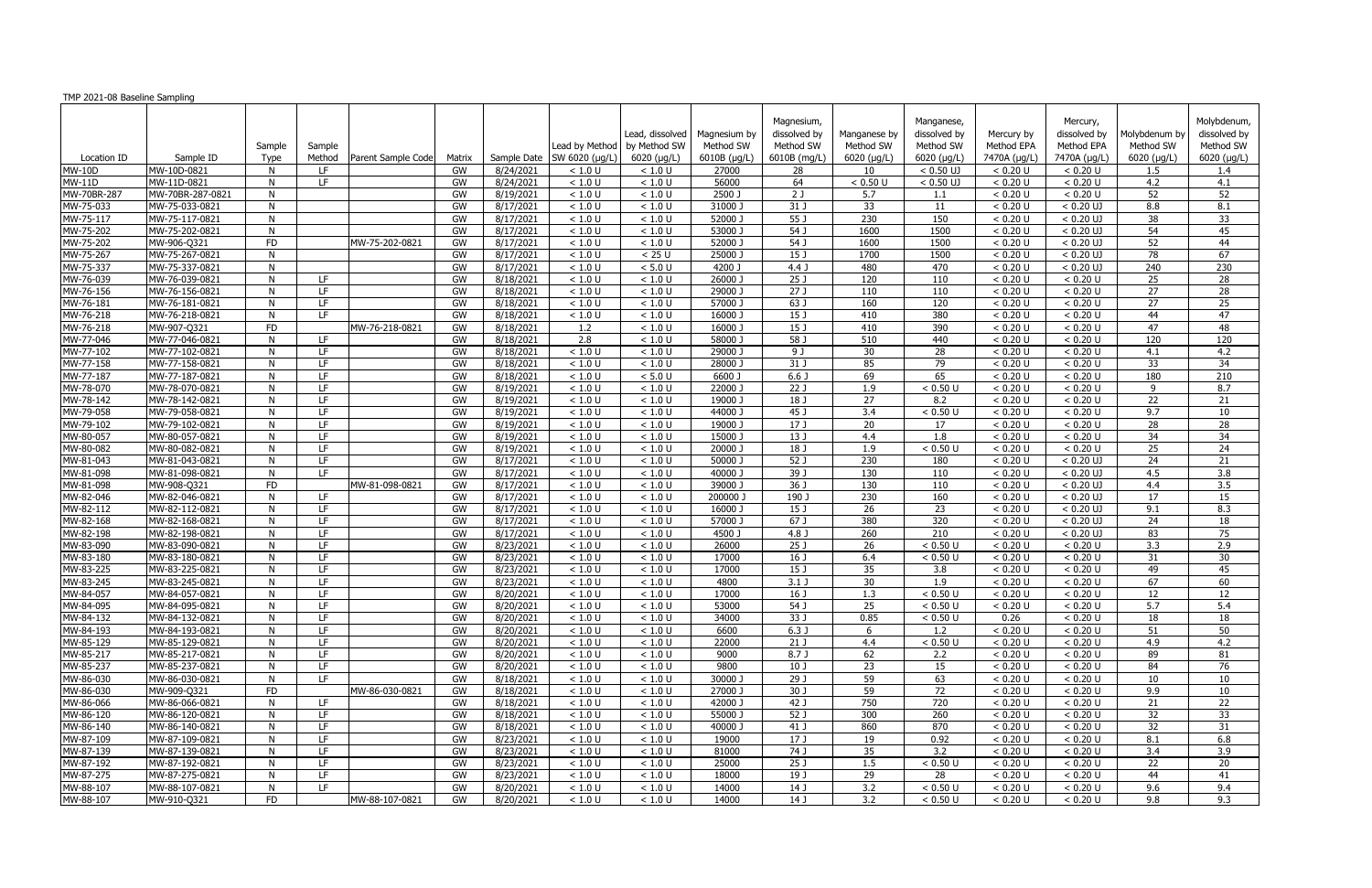| TMP 2021-08 Baseline Sampling |                                  |           |            |                    |          |                        |                          |                                   |                                                 |                                   |                                         |                          |                                        |                        |                                   |                                      |
|-------------------------------|----------------------------------|-----------|------------|--------------------|----------|------------------------|--------------------------|-----------------------------------|-------------------------------------------------|-----------------------------------|-----------------------------------------|--------------------------|----------------------------------------|------------------------|-----------------------------------|--------------------------------------|
|                               |                                  | Sample    | Sample     |                    |          |                        | Nickel by<br>Method SW   | Nickel, dissolved<br>by Method SW | Nitrate/Nitrite<br>as Nitrogen by<br>Method EPA | pH by Method<br><b>FIELD DATA</b> | Potassium,<br>dissolved by<br>Method SW | Selenium by<br>Method SW | Selenium,<br>dissolved by<br>Method SW | Silver by<br>Method SW | Silver, dissolved<br>by Method SW | Sodium,<br>dissolved by<br>Method SW |
| Location ID                   | Sample ID                        | Type      | Method     | Parent Sample Code | Matrix   | Sample Date            | 6020 (µg/L)              | 6020 (µg/L)                       | 353.2 (mg/L)                                    | (PHUNITS)                         | 6010B (mg/L)                            | $6020$ ( $\mu$ g/L)      | 6020 (µg/L)                            | 6020 (µg/L)            | $6020$ ( $\mu$ g/L)               | 6010B (mg/L)                         |
| <b>MW-10D</b>                 | MW-10D-0821                      | N         | LF.        |                    | GW       | 8/24/2021              | $< 1.0$ UJ               | $< 1.0$ UJ                        | 11                                              | 7.44                              | 18 J                                    | 6.3                      | 6.6                                    | < 0.50 U               | < 0.50 U                          | 630                                  |
| <b>MW-11D</b>                 | MW-11D-0821                      | N         | LF.        |                    | GW       | 8/24/2021              | $< 1.0$ UJ               | $< 1.0$ UJ                        | 5.3 <sub>1</sub>                                | 7.15                              | 23 J                                    |                          | 4.1                                    | < 0.50 U               | < 0.50 U                          | 820                                  |
| MW-70BR-287                   | MW-70BR-287-0821                 | N         |            |                    | GW       | 8/19/2021              | $< 1.0$ UJ               | $< 1.0$ UJ                        | 1.3                                             |                                   | 38                                      | 1.2                      | $\mathbf{1}$                           | < 0.50 U               | < 0.50 U                          | 3800 J                               |
| MW-75-033                     | MW-75-033-0821                   | N         |            |                    | GW       | 8/17/2021              | $< 1.0$ UJ               | $< 1.0$ UJ                        | 2.2                                             |                                   | 9.3 <sub>0</sub>                        | 2.2                      | 1.9                                    | < 0.50 U               | < 0.50 U                          | 730J                                 |
| MW-75-117                     | MW-75-117-0821                   | N         |            |                    | GW       | 8/17/2021              | $< 1.0$ UJ               | $< 1.0$ UJ                        | 2.3                                             |                                   | $\overline{24J}$                        | 1.5                      | 1.4                                    | < 0.50 U               | < 0.50 U                          | 2800 J                               |
| MW-75-202                     | MW-75-202-0821                   | N         |            |                    | GW       | 8/17/2021              | $< 1.0$ UJ               | $< 1.0$ UJ                        | 0.9                                             |                                   | 30J                                     | 0.62                     | < 0.50 U                               | < 0.50 U               | < 0.50 U                          | 3800 J                               |
| MW-75-202                     | MW-906-Q321                      | <b>FD</b> |            | MW-75-202-0821     | GW       | 8/17/2021              | $< 1.0$ UJ               | $< 1.0$ UJ                        | 0.89                                            |                                   | $\overline{27J}$                        | < 0.50 U                 | < 0.50 U                               | < 0.50 U               | < 0.50 U                          | 3900 J                               |
| MW-75-267                     | MW-75-267-0821                   | N         |            |                    | GW       | 8/17/2021              | $< 1.0$ UJ               | $< 1.0$ UJ                        | < 0.10 U                                        |                                   | 54 J                                    | 0.5                      | < 0.50 U                               | < 0.50 U               | < 0.50 U                          | 4200 J                               |
| MW-75-337                     | MW-75-337-0821                   | N         |            |                    | GW       | 8/17/2021              | $< 1.0$ UJ               | $< 1.0$ UJ                        | < 0.10 U                                        |                                   | $69$ J                                  | < 0.50 U                 | 0.52 <sub>0</sub>                      | < 0.50 U               | < 0.50 U                          | 8000 J                               |
| MW-76-039                     | MW-76-039-0821                   | N         | LF.        |                    | GW       | 8/18/2021              | $< 5.0$ UJ               | $< 5.0$ UJ                        | 1.8                                             | 7.31                              | $\overline{25}$                         | 0.99 J                   | $\mathbf{1}$                           | < 0.50 U               | < 0.50 U                          | 3800 J                               |
| MW-76-156                     | MW-76-156-0821                   | N         | LF.        |                    | GW       | 8/18/2021              | $< 1.0$ UJ               | $< 1.0$ UJ                        | 1.8                                             | 7.65                              | 25                                      | 1 J                      | $\overline{1}$                         | < 0.50 U               | < 0.50 U                          | 4800 J                               |
| MW-76-181                     | MW-76-181-0821                   | N         | LF.        |                    | GW       | 8/18/2021              | $< 1.0 \overline{U}$     | $< 1.0$ UJ                        | 2.3                                             | 7.43                              | 30                                      | 1.8 <sub>J</sub>         | 1.8                                    | < 0.50 U               | < 0.50 U                          | 5100 J                               |
| MW-76-218                     | MW-76-218-0821                   | N         | LF.        |                    | GW       | 8/18/2021              | $< 1.0$ UJ               | $< 1.0$ UJ                        | 1.5                                             | 8.2                               | 45                                      | 1.3J                     | 1.3                                    | < 0.50 U               | < 0.50 U                          | 5600 J                               |
| MW-76-218                     | MW-907-Q321                      | <b>FD</b> |            | MW-76-218-0821     | GW       | 8/18/2021              | $< 1.0$ UJ               | $< 1.0$ UJ                        | 1.5                                             |                                   | 45                                      | 1.8J                     | 1.2                                    | < 0.50 U               | < 0.50 U                          | $5600$ J                             |
| MW-77-046                     | MW-77-046-0821                   | N         | LF         |                    | GW       | 8/18/2021              | $< 1.0$ UJ               | $< 1.0$ UJ                        | < 0.10 U                                        | 7.43                              | $\overline{17}$                         | $1.6$ J                  | < 0.50 U                               | < 0.50 U               | < 0.50 U                          | $1500$ J                             |
| MW-77-102                     | MW-77-102-0821                   | N         | LF         |                    | GW       | 8/18/2021              | $< 1.0$ UJ               | $< 1.0$ UJ                        | 0.52                                            | 7.22                              | 15                                      | < 0.50 U                 | $< 0.50$ U                             | < 0.50 U               | < 0.50 U                          | 1600 J                               |
| MW-77-158                     | MW-77-158-0821                   | N         | LF         |                    | GW       | 8/18/2021              | $< 1.0$ UJ               | $< 1.0$ UJ                        | 0.82                                            | 7.58                              | 38                                      | < 0.50 U                 | < 0.50 U                               | < 0.50 U               | < 0.50 U                          | 4900 J                               |
| MW-77-187                     | MW-77-187-0821                   | N         | LF.        |                    | GW       | 8/18/2021              | $< 1.0$ UJ               | $< 1.0$ UJ                        | 1.4                                             | 8.24                              | 41                                      | $0.58$ J                 | 0.81                                   | $< 2.5 U$              | $< 2.5 \text{ U}$                 | 6300 J                               |
| MW-78-070                     | MW-78-070-0821                   | N         | LF.        |                    | GW       | 8/19/2021              | $< 1.0$ UJ               | $< 1.0$ UJ                        | 11                                              | 7.54                              | 8                                       | 9.5                      | 8.8                                    | < 0.50 U               | < 0.50 U                          | 340 J                                |
| MW-78-142                     | MW-78-142-0821                   | N         | LF.        |                    | GW       | 8/19/2021              | $< 25$ UJ                | $< 25 \text{ U}$                  | 10                                              | 7.38                              | 28                                      | 36                       | 38                                     | < 0.50 U               | < 0.50 U                          | $2700$ J                             |
| MW-79-058                     | MW-79-058-0821                   | N         | LF.        |                    | GW       | 8/19/2021              | $< 1.0$ UJ               | $< 1.0$ UJ                        | 10                                              | 7.49                              | 13                                      | 8.6                      | 10                                     | < 0.50 U               | < 0.50 U                          | 350 J                                |
| MW-79-102                     | MW-79-102-0821                   | N         | LF.        |                    | GW       | 8/19/2021              | $< 1.0$ UJ               | $< 1.0$ UJ                        | 15                                              | 7.52                              | 16                                      | 57                       | 67                                     | < 0.50 U               | < 0.50 U                          | 1900 J                               |
| MW-80-057                     | MW-80-057-0821                   | N         | LF.        |                    | GW       | 8/19/2021              | $< 1.0$ UJ               | $< 1.0$ UJ                        | 16                                              | 7.67                              | 9.5                                     | 32                       | 41                                     | < 0.50 U               | < 0.50 U                          | 1300 J                               |
| MW-80-082<br>MW-81-043        | MW-80-082-0821<br>MW-81-043-0821 | N<br>N    | LF.<br>LF. |                    | GW<br>GW | 8/19/2021<br>8/17/2021 | $< 1.0$ UJ<br>$< 1.0$ UJ | $< 1.0$ UJ<br>$< 1.0$ UJ          | 14<br>0.53                                      | 7.54<br>7.43                      | 19<br>15J                               | 25<br>1.4                | 29<br>1.3                              | < 0.50 U<br>< 0.50 U   | < 0.50 U<br>< 0.50 U              | 1800 J<br>1300 J                     |
| MW-81-098                     | MW-81-098-0821                   | N         | LF.        |                    | GW       | 8/17/2021              | $< 1.0$ UJ               | $< 1.0$ UJ                        | 0.53                                            | 7.19                              | $18$ J                                  | < 0.50 U                 | < 0.50 U                               | < 0.50 U               | < 0.50 U                          | $1500$ J                             |
| MW-81-098                     | MW-908-Q321                      | <b>FD</b> |            | MW-81-098-0821     | GW       | 8/17/2021              | $< 1.0 \overline{U}$     | $< 1.0$ UJ                        | 0.45                                            |                                   | 15 J                                    | < 0.50 U                 | < 0.50 U                               | < 0.50 U               | < 0.50 U                          | 1500 J                               |
| MW-82-046                     | MW-82-046-0821                   | N         | LF.        |                    | GW       | 8/17/2021              | $< 5.0$ UJ               | $< 1.0$ UJ                        | < 0.10 U                                        | 7.37                              | 18 J                                    | 1.7                      | 1.7                                    | < 0.50 U               | < 0.50 U                          | 2000 J                               |
| MW-82-112                     | MW-82-112-0821                   | N         | LF.        |                    | GW       | 8/17/2021              | $< 1.0$ UJ               | $< 1.0$ UJ                        | 0.62                                            | 7.59                              | 15 J                                    | < 0.50 U                 | < 0.50 U                               | < 0.50 U               | < 0.50 U                          | 1600 J                               |
| MW-82-168                     | MW-82-168-0821                   | N         | LF.        |                    | GW       | 8/17/2021              | $< 1.0$ UJ               | $< 1.0$ UJ                        | 0.77                                            |                                   | 37 J                                    | 0.57                     | < 0.50 U                               | < 0.50 U               | < 0.50 U                          | 4200 J                               |
| MW-82-198                     | MW-82-198-0821                   | N         | LF.        |                    | GW       | 8/17/2021              | $< 1.0$ UJ               | $< 1.0$ UJ                        | 1.1                                             |                                   | $41$ J                                  | < 0.50 U                 | 0.87                                   | < 0.50 U               | < 0.50 U                          | $5200$ J                             |
| MW-83-090                     | MW-83-090-0821                   | N         | LF         |                    | GW       | 8/23/2021              | < 1.0 U                  | < 1.0 U                           | 4.5                                             | 7.57                              | $9.2$ J                                 | 3.5                      | 1.9                                    | < 0.50 U               | < 0.50 U                          | 230                                  |
| MW-83-180                     | MW-83-180-0821                   | N         | LF.        |                    | GW       | 8/23/2021              | < 1.0 U                  | < 1.0 U                           | 0.6                                             | 7.66                              | 30 J                                    | 0.65                     | 0.66                                   | < 0.50 U               | < 0.50 U                          | 2200                                 |
| MW-83-225                     | MW-83-225-0821                   | N         | LF.        |                    | GW       | 8/23/2021              | < 1.0 U                  | < 1.0 U                           | 0.72                                            | 7.95                              | 28 J                                    | 0.56                     | 1.6                                    | < 0.50 U               | < 0.50 U                          | 3400                                 |
| MW-83-245                     | MW-83-245-0821                   | N.        | LF.        |                    | GW       | 8/23/2021              | < 1.0 U                  | < 1.0 U                           | < 0.10 U                                        | 8.12                              | 87 J                                    | < 0.50 U                 | < 0.50 U                               | < 0.50 U               | < 0.50 U                          | 4400                                 |
| MW-84-057                     | MW-84-057-0821                   | N         | LF         |                    | GW       | 8/20/2021              | < 1.0 U                  | < 1.0 U                           | 7.4                                             | 7.7                               | 8J                                      | 3.6                      | 3.4                                    | < 0.50 U               | < 0.50 U                          | 300 J                                |
| MW-84-095                     | MW-84-095-0821                   | N.        | LF.        |                    | GW       | 8/20/2021              | < 1.0 U                  | < 1.0 U                           | 1.3                                             | 7.46                              | 16 <sub>J</sub>                         | 1.1                      | 0.9                                    | < 0.50 U               | < 0.50 U                          | 600 J                                |
| MW-84-132                     | MW-84-132-0821                   | N         | LF.        |                    | GW       | 8/20/2021              | < 1.0 U                  | < 1.0 U                           | 1.1                                             | 7.45                              | 18 J                                    | 1.4                      | 0.84                                   | < 0.50 U               | < 0.50 U                          | 1500 J                               |
| MW-84-193                     | MW-84-193-0821                   | N         | LF.        |                    | GW       | 8/20/2021              | < 1.0 U                  | < 1.0 U                           | 0.84                                            | 7.83                              | 28 J                                    | 1.1                      | 0.95                                   | < 0.50 U               | < 0.50 U                          | 2400 J                               |
| MW-85-129                     | MW-85-129-0821                   | N         | LF.        |                    | GW       | 8/20/2021              | 2.9                      | < 1.0 U                           | 16                                              |                                   | 10 <sub>J</sub>                         | 9.9                      | 8.2                                    | < 0.50 U               | < 0.50 U                          | 250 J                                |
| MW-85-217                     | MW-85-217-0821                   | N         | LF         |                    | GW       | 8/20/2021              | < 1.0 U                  | < 1.0 U                           | 4.5                                             |                                   | 27J                                     | 4.4                      | 3.9                                    | < 0.50 U               | < 0.50 U                          | 3000 J                               |
| MW-85-237                     | MW-85-237-0821                   | N         | LF.        |                    | GW       | 8/20/2021              | < 1.0 U                  | < 1.0 U                           | $\overline{3}$                                  |                                   | 34J                                     | 2.6                      | 3                                      | < 0.50 U               | < 0.50 U                          | 3900 J                               |
| MW-86-030                     | MW-86-030-0821                   | N         | LF.        |                    | GW       | 8/18/2021              | $< 1.0$ UJ               | $< 1.0$ UJ                        | < 0.10 U                                        | 7.44                              | $\overline{4}$                          | 0.74J                    | 1.1                                    | < 0.50 U               | < 0.50 U                          | 220 J                                |
| MW-86-030                     | MW-909-Q321                      | <b>FD</b> |            | MW-86-030-0821     | GW       | 8/18/2021              | $< 1.0$ UJ               | $< 1.0$ UJ                        | < 0.10 U                                        |                                   | 4.1                                     | 0.78J                    | 0.69                                   | < 0.50 U               | < 0.50 U                          | 190 J                                |
| MW-86-066                     | MW-86-066-0821                   | N         | LF.        |                    | GW       | 8/18/2021              | $< 1.0$ UJ               | $< 1.0$ UJ                        | < 0.10 U                                        |                                   | 12                                      | < 0.50 U                 | < 0.50 U                               | < 0.50 U               | < 0.50 U                          | 1300 J                               |
| $MW-86-120$                   | MW-86-120-0821                   | N         | LF.        |                    | GW       | 8/18/2021              | $< 1.0$ UJ               | $< 1.0$ UJ                        | 0.67                                            |                                   | 16                                      | < 0.50 U                 | $< 0.50$ U                             | < 0.50 U               | < 0.50 U                          | 2600 J                               |
| MW-86-140                     | MW-86-140-0821                   | N         | LF.        |                    | GW       | 8/18/2021              | $< 1.0$ UJ               | $< 1.0$ UJ                        | 0.15                                            |                                   | 23                                      | < 0.50 U                 | < 0.50 U                               | < 0.50 U               | < 0.50 U                          | 2700 J                               |
| MW-87-109                     | MW-87-109-0821                   | N         | LF.        |                    | GW       | 8/23/2021              | < 1.0 U                  | < 1.0 U                           | 8.5                                             | 7.49                              | 10 <sub>J</sub>                         | 5                        | 4.1                                    | < 0.50 U               | < 0.50 U                          | 290                                  |
| MW-87-139                     | MW-87-139-0821                   | N         | LF.        |                    | GW       | 8/23/2021              | < 1.0 U                  | < 1.0 U                           | 1.3                                             | 7.35                              | 19 J                                    | 0.95                     | 0.71                                   | < 0.50 U               | < 0.50 U                          | 680                                  |
| MW-87-192                     | MW-87-192-0821                   | N         | LF.        |                    | GW       | 8/23/2021              | < 1.0 U                  | < 1.0 U                           | $\overline{1}$                                  | 7.39                              | 21J                                     | 1.2                      | 2.6                                    | < 0.50 U               | < 0.50 U                          | 1500                                 |
| MW-87-275                     | MW-87-275-0821                   | N         | LF         |                    | GW       | 8/23/2021              | < 1.0 U                  | < 1.0 U                           | 0.76                                            | 7.47                              | 19 J                                    | 0.82                     | 0.72                                   | < 0.50 U               | < 0.50 U                          | 1800                                 |
| MW-88-107                     | MW-88-107-0821                   | N         | LF.        |                    | GW       | 8/20/2021              | < 1.0 U                  | < 1.0 U                           | 12                                              | 7.36                              | 13 J                                    | $4.1$ J                  | 3.8                                    | < 0.50 U               | < 0.50 U                          | 330 J                                |
| MW-88-107                     | MW-910-Q321                      | FD        |            | MW-88-107-0821     | GW       | 8/20/2021              | < 1.0 U                  | $<1.0$ U                          | 12                                              |                                   | 14 J                                    | 5.4 <sub>0</sub>         | 4.4                                    | < 0.50 U               | < 0.50 U                          | 270J                                 |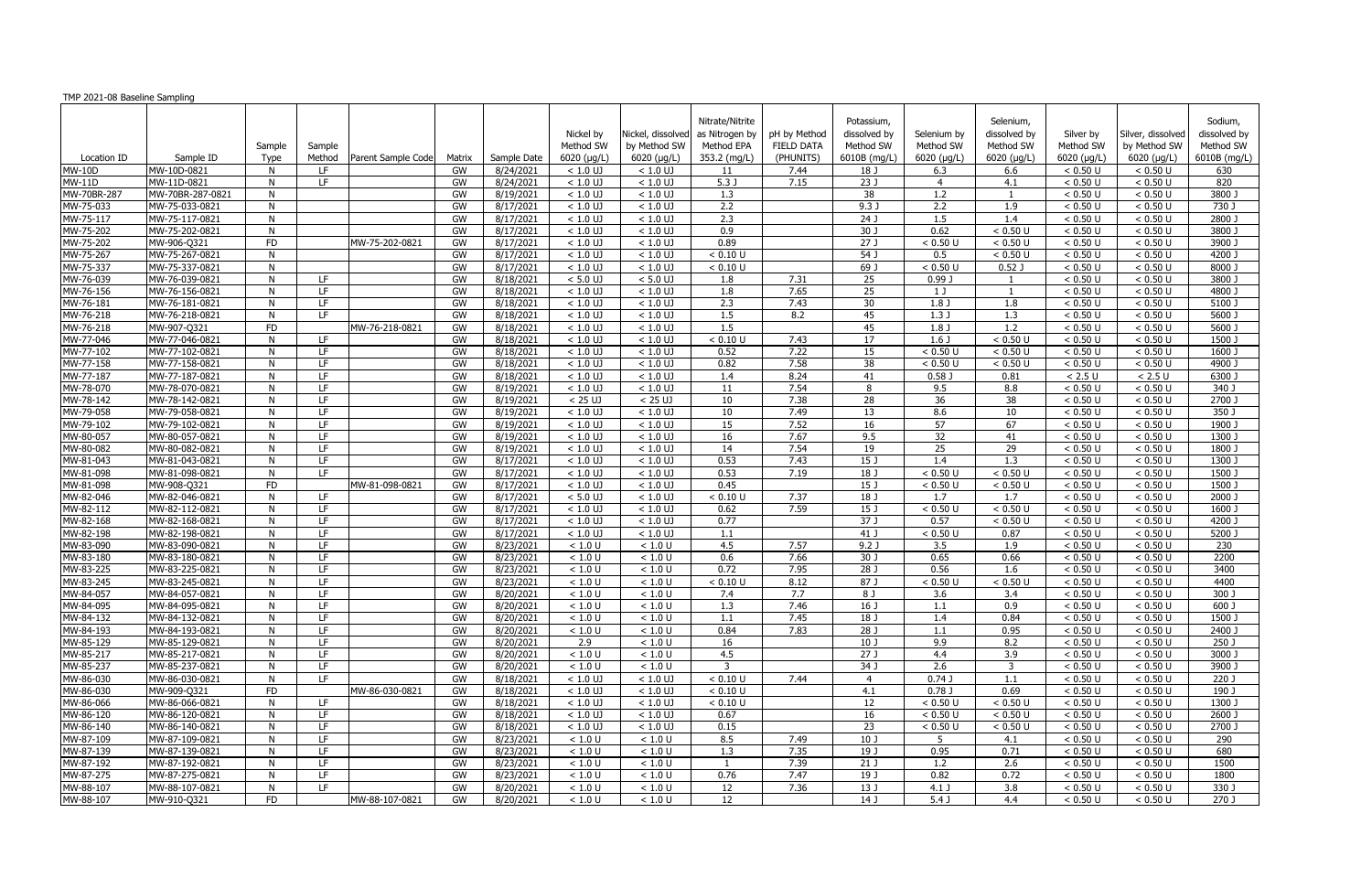| TMP 2021-08 Baseline Sampling |                  |              |                  |                    |        |             |              |             |                     |                        |                             |                  |                  |                     |                               |
|-------------------------------|------------------|--------------|------------------|--------------------|--------|-------------|--------------|-------------|---------------------|------------------------|-----------------------------|------------------|------------------|---------------------|-------------------------------|
|                               |                  |              |                  |                    |        |             |              |             | Thallium,           | <b>Total dissolved</b> | Total organic               |                  | Vanadium,        |                     |                               |
|                               |                  |              |                  |                    |        |             | Sulfate by   | Thallium by | dissolved by        | solids by              | carbon by                   | Vanadium by      | dissolved by     |                     | Zinc, dissolved               |
|                               |                  | Sample       |                  |                    |        |             | Method EPA   | Method SW   | Method SW           | Method SM              | Method SM                   | Method SW        | Method SW        |                     | Zinc by Method   by Method SW |
| Location ID                   | Sample ID        | Type         | Sample<br>Method | Parent Sample Code | Matrix | Sample Date | 300.0 (mg/L) | 6020 (µg/L) | $6020$ ( $\mu$ g/L) |                        | 2540 C (mg/L) 5310 C (mg/L) | 6020 (µg/L)      | 6020 (µg/L)      | SW 6020 (µg/L)      | 6020 (µg/L)                   |
| <b>MW-10D</b>                 | MW-10D-0821      | N            | LF.              |                    | GW     | 8/24/2021   | 370          | < 0.50 U    | < 0.50 U            | 2200                   | < 1.0 U                     | 15               | 14               | < 10 U              | < 10 U                        |
| $MW-11D$                      | MW-11D-0821      | N            | LF.              |                    | GW     | 8/24/2021   | 360          | < 0.50 U    | < 0.50 U            | 4100                   | < 1.0 U                     | 6.3              | 5.9              | < 10 U              | < 10 U                        |
| MW-70BR-287                   | MW-70BR-287-0821 | N            |                  |                    | GW     | 8/19/2021   | 800          | < 0.50 U    | < 0.50 U            | 11000                  | < 1.0 U                     | 2.2              | 1.7              | $< 10$ UJ           | $< 10$ UJ                     |
| MW-75-033                     | MW-75-033-0821   | N            |                  |                    | GW     | 8/17/2021   | 240          | < 0.50 U    | < 0.50 U            | 3000                   | < 1.0 U                     | 4.3              | 2.8              | $< 10$ UJ           | < 10 U                        |
| MW-75-117                     | MW-75-117-0821   | N            |                  |                    | GW     | 8/17/2021   | 540          | < 0.50 U    | < 0.50 U            | 7500                   | < 1.0 U                     | $\overline{2}$   | 1.8              | $< 10$ UJ           | < 10 U                        |
| MW-75-202                     | MW-75-202-0821   | N            |                  |                    | GW     | 8/17/2021   | 1000         | < 0.50 U    | < 0.50 U            | 13000                  | < 1.0 U                     | 1.4              | 1.4              | $< 10$ UJ           | < 10 U                        |
| MW-75-202                     | MW-906-Q321      | <b>FD</b>    |                  | MW-75-202-0821     | GW     | 8/17/2021   | 1100         | < 0.50 U    | < 0.50 U            | 12000                  | < 1.0 U                     | 1.3              | 1.2              | $< 10$ UJ           | < 10 U                        |
| MW-75-267                     | MW-75-267-0821   | N            |                  |                    | GW     | 8/17/2021   | 1200         | < 0.50 U    | < 12 U              | 14000                  | < 1.0 U                     | < 1.0 U          | < 1.0 U          | $< 10 \overline{U}$ | < 10 U                        |
| MW-75-337                     | MW-75-337-0821   | N            |                  |                    | GW     | 8/17/2021   | 1600         | < 0.50 U    | < 2.5 U             | 18000                  | < 1.0 U                     | 1.5              | < 1.0 U          | $< 10$ UJ           | < 10 U                        |
| MW-76-039                     | MW-76-039-0821   | N            | LF.              |                    | GW     | 8/18/2021   | 770          | < 0.50 U    | < 0.50 U            | 11000                  | < 20 U                      | 4.7              | 4.3              | $< 10$ UJ           | $< 10$ UJ                     |
| MW-76-156                     | MW-76-156-0821   | N            | LF               |                    | GW     | 8/18/2021   | 770          | < 0.50 U    | < 0.50 U            | 11000                  | < 1.0 U                     | 4.7              | 4.6              | $< 10$ UJ           | $< 10$ UJ                     |
| MW-76-181                     | MW-76-181-0821   | N            | LF.              |                    | GW     | 8/18/2021   | 870          | < 0.50 U    | < 0.50 U            | 14000                  | < 1.0 U                     | 2.7              | $\overline{2}$   | $< 10 \overline{U}$ | $< 10$ UJ                     |
| MW-76-218                     | MW-76-218-0821   | N            | TF.              |                    | GW     | 8/18/2021   | 890          | < 0.50 U    | < 0.50 U            | 13000                  | < 1.0 U                     | 2.8              | 3.2              | $< 10$ UJ           | $< 10$ UJ                     |
| MW-76-218                     | MW-907-Q321      | FD           |                  | MW-76-218-0821     | GW     | 8/18/2021   | 920          | < 0.50 U    | < 0.50 U            | 13000 J                | < 1.0 U                     | $\overline{3.2}$ | 2.9              | $< 10$ UJ           | $< 10$ UJ                     |
| MW-77-046                     | MW-77-046-0821   | N            | LF.              |                    | GW     | 8/18/2021   | 510          | < 0.50 U    | < 0.50 U            | 3900                   | < 1.0 U                     | 11               | 4.1              | $< 10$ UJ           | $< 10$ UJ                     |
| MW-77-102                     | MW-77-102-0821   | N            | LF               |                    | GW     | 8/18/2021   | 550          | < 0.50 U    | < 0.50 U            | 4700                   | < 1.0 U                     | 6.1              | 5.6              | $< 10$ UJ           | $< 10$ UJ                     |
| MW-77-158                     | MW-77-158-0821   | N            | LF.              |                    | GW     | 8/18/2021   | 1100         | < 0.50 U    | < 0.50 U            | 13000                  | < 1.0 U                     | 4.4              | 3.4              | $< 10 \overline{U}$ | $< 10$ UJ                     |
| MW-77-187                     | MW-77-187-0821   | N            | LF.              |                    | GW     | 8/18/2021   | 920          | < 0.50 U    | $< 2.5 U$           | 12000                  | < 1.0 U                     | 4.2              | 3.5              | $< 10$ UJ           | $< 10$ UJ                     |
| MW-78-070                     | MW-78-070-0821   | N            | LF               |                    | GW     | 8/19/2021   | 320          | < 0.50 U    | < 0.50 U            | 1400                   | < 1.0 U                     | 7.5              | 6.1              | $< 10$ UJ           | $< 10$ UJ                     |
| $\overline{MW-78-1}42$        | MW-78-142-0821   | N            | LF.              |                    | GW     | 8/19/2021   | 870          | < 0.50 U    | < 0.50 U            | 7700                   | < 20 U                      | $\overline{4}$   | 1.9              | $< 10$ UJ           | $< 10$ UJ                     |
| MW-79-058                     | MW-79-058-0821   | N            | LF               |                    | GW     | 8/19/2021   | 410          | < 0.50 U    | < 0.50 U            | 2000                   | < 1.0 U                     | 4.3              | $\overline{3.7}$ | $< 10$ UJ           | $< 10$ UJ                     |
| MW-79-102                     | MW-79-102-0821   | N            | LF               |                    | GW     | 8/19/2021   | 860          | < 0.50 U    | < 0.50 U            | 4400                   | < 1.0 U                     | 4.1              | 3.4              | $< 10 \overline{U}$ | $< 10$ UJ                     |
| MW-80-057                     | MW-80-057-0821   | N            | LF.              |                    | GW     | 8/19/2021   | 490          | < 0.50 U    | < 0.50 U            | 3200                   | < 1.0 U                     | 5                | 4.3              | $< 10$ UJ           | $< 10$ UJ                     |
| MW-80-082                     | MW-80-082-0821   | N            | LF               |                    | GW     | 8/19/2021   | 530          | < 0.50 U    | < 0.50 U            | 4800                   | < 1.0 U                     | 2.1              | 1.5              | $< 10$ UJ           | $< 10$ UJ                     |
| MW-81-043                     | MW-81-043-0821   | N            | LF.              |                    | GW     | 8/17/2021   | 480          | < 0.50 U    | < 0.50 U            | 4400                   | < 1.0 U                     | 13               | 10               | $< 10$ UJ           | < 10 U                        |
| MW-81-098                     | MW-81-098-0821   | N            | <b>IF</b>        |                    | GW     | 8/17/2021   | 580          | < 0.50 U    | < 0.50 U            | 5000                   | < 1.0 U                     | 6.5              | 4.4              | $< 10$ UJ           | < 10 U                        |
| MW-81-098                     | MW-908-Q321      | FD           |                  | MW-81-098-0821     | GW     | 8/17/2021   | 570          | < 0.50 U    | < 0.50 U            | 5200                   | < 1.0 U                     | 6.3              | 4.1              | $< 10$ UJ           | < 10 U                        |
| MW-82-046                     | MW-82-046-0821   | N            | LF.              |                    | GW     | 8/17/2021   | 1500         | < 0.50 U    | < 0.50 U            | 7100                   | < 20 U                      | 3.8              | 1.8              | $< 10$ UJ           | < 10 U                        |
| MW-82-112                     | MW-82-112-0821   | N            | LF               |                    | GW     | 8/17/2021   | 590          | < 0.50 U    | < 0.50 U            | 4900                   | < 1.0 U                     | 7.7              | 6.6              | $< 10$ UJ           | < 10 U                        |
| MW-82-168                     | MW-82-168-0821   | N            | LF.              |                    | GW     | 8/17/2021   | 990          | < 0.50 U    | < 0.50 U            | 13000                  | < 1.0 U                     | 2.5              | 2                | $< 10$ UJ           | < 10 U                        |
| MW-82-198                     | MW-82-198-0821   | $\mathsf{N}$ | LF               |                    | GW     | 8/17/2021   | 1000         | < 0.50 U    | < 0.50 U            | 12000                  | < 1.0 U                     | 3.3              | 2.7              | $< 10$ UJ           | < 10 U                        |
| MW-83-090                     | MW-83-090-0821   | N            | LF               |                    | GW     | 8/23/2021   | 150          | < 0.50 U    | < 0.50 U            | 1600                   | < 1.0 U                     | $\overline{3.7}$ | 3                | < 10 U              | < 10 U                        |
| MW-83-180                     | MW-83-180-0821   | N            | LF.              |                    | GW     | 8/23/2021   | 490          | < 0.50 U    | < 0.50 U            | 7400                   | < 1.0 U                     | 11               | 9.9              | < 10 U              | < 10 U                        |
| MW-83-225                     | MW-83-225-0821   | N            | LF               |                    | GW     | 8/23/2021   | 710          | < 0.50 U    | < 0.50 U            | 10000                  | < 1.0 U                     | 8.9              | 6.6              | < 10 U              | 12                            |
| MW-83-245                     | MW-83-245-0821   | N            | LF.              |                    | GW     | 8/23/2021   | 630          | < 0.50 U    | < 0.50 U            | 12000                  | < 1.0 U                     | 4.6              | 5.1              | < 10 U              | < 10 U                        |
| MW-84-057                     | MW-84-057-0821   | N            | $\overline{LF}$  |                    | GW     | 8/20/2021   | 170          | < 0.50 U    | < 0.50 U            | 1200                   | $<1.0$ U                    | 8.7              | 8.6              | < 10 U              | < 10 U                        |
| MW-84-095                     | MW-84-095-0821   | N            | LF.              |                    | GW     | 8/20/2021   | 230          | 0.61        | 0.59                | 3900                   | < 1.0 U                     | 7.1              | 5.1              | < 10 U              | < 10 U                        |
| MW-84-132                     | MW-84-132-0821   | N            | LF.              |                    | GW     | 8/20/2021   | 330          | < 0.50 U    | < 0.50 U            | 5600                   | < 1.0 U                     | 8.1              | 8.2              | < 10 U              | < 10 U                        |
| MW-84-193                     | MW-84-193-0821   | N            | LF.              |                    | GW     | 8/20/2021   | 530          | < 0.50 U    | < 0.50 U            | 7700                   | < 1.0 U                     | 11               | 11               | < 10 U              | < 10 U                        |
| MW-85-129                     | MW-85-129-0821   | N            | LF.              |                    | GW     | 8/20/2021   | 220          | < 0.50 U    | < 0.50 U            | 1200                   | $< 5.0 U$                   | 8.3              | 7.5              | < 10 U              | < 10 U                        |
| MW-85-217                     | MW-85-217-0821   | N            | LF.              |                    | GW     | 8/20/2021   | 830          | < 0.50 U    | < 0.50 U            | 7800                   | < 1.0 U                     | 9.7              | 6.7              | < 10 U              | < 10 U                        |
| MW-85-237                     | MW-85-237-0821   | N            | LF.              |                    | GW     | 8/20/2021   | 820          | < 0.50 U    | < 0.50 U            | 10000                  | < 1.0 U                     | 6.5              | 5.3              | < 10 U              | < 10 U                        |
| MW-86-030                     | MW-86-030-0821   | N            | LF.              |                    | GW     | 8/18/2021   | 240          | < 0.50 U    | < 0.50 U            | 870                    | 1.9                         | 1                | < 1.0 U          | $< 10$ UJ           | $< 10$ UJ                     |
| MW-86-030                     | MW-909-Q321      | FD.          |                  | MW-86-030-0821     | GW     | 8/18/2021   | 250          | < 0.50 U    | < 0.50 U            | 860                    | 2.1                         | $1.1\,$          | < 1.0 U          | $< 10$ UJ           | $< 10$ UJ                     |
| MW-86-066                     | MW-86-066-0821   | N            | LF.              |                    | GW     | 8/18/2021   | 430          | < 0.50 U    | < 0.50 U            | 4600                   | < 1.0 U                     | 1.6              | 1.6              | $< 10$ UJ           | $< 10$ UJ                     |
| MW-86-120                     | MW-86-120-0821   | N            | LF.              |                    | GW     | 8/18/2021   | 1000         | < 0.50 U    | < 0.50 U            | 8200                   | < 1.0 U                     | 2.5              | 1.7              | $< 10$ UJ           | $< 10$ UJ                     |
| MW-86-140                     | MW-86-140-0821   | N            | LF.              |                    | GW     | 8/18/2021   | 840          | < 0.50 U    | < 0.50 U            | 8600                   | < 1.0 U                     | 2.4              | 1.3              | $< 10$ UJ           | $< 10$ UJ                     |
| MW-87-109                     | MW-87-109-0821   | N            | LF.              |                    | GW     | 8/23/2021   | 170          | < 0.50 U    | < 0.50 U            | 1600                   | < 1.0 U                     | 3.8              | 3.5              | < 10 U              | < 10 U                        |
| MW-87-139                     | MW-87-139-0821   | N            | LF.              |                    | GW     | 8/23/2021   | 360          | < 0.50 U    | < 0.50 U            | 5400                   | < 1.0 U                     | 3.3              | 3.7              | < 10 U              | < 10 U                        |
| MW-87-192                     | MW-87-192-0821   | N            | LF.              |                    | GW     | 8/23/2021   | 330          | < 0.50 U    | < 0.50 U            | 5700                   | < 1.0 U                     | 7.3              | 8.2              | < 10 U              | < 10 U                        |
| MW-87-275                     | MW-87-275-0821   | N            | LF.              |                    | GW     | 8/23/2021   | 460          | < 0.50 U    | < 0.50 U            | 7500                   | < 1.0 U                     | 4.3              | 5.1              | < 10 U              | < 10 U                        |
| MW-88-107                     | MW-88-107-0821   | N            | LF               |                    | GW     | 8/20/2021   | 200          | < 0.50 U    | < 0.50 U            | 1300                   | < 1.0 U                     | 14               | 14               | < 10 U              | < 10 U                        |
| MW-88-107                     | MW-910-Q321      | <b>FD</b>    |                  | MW-88-107-0821     | GW     | 8/20/2021   | 200          | < 0.50 U    | < 0.50 U            | 1300                   | < 1.0 U                     | 14               | 13               | < 10 U              | < 10 U                        |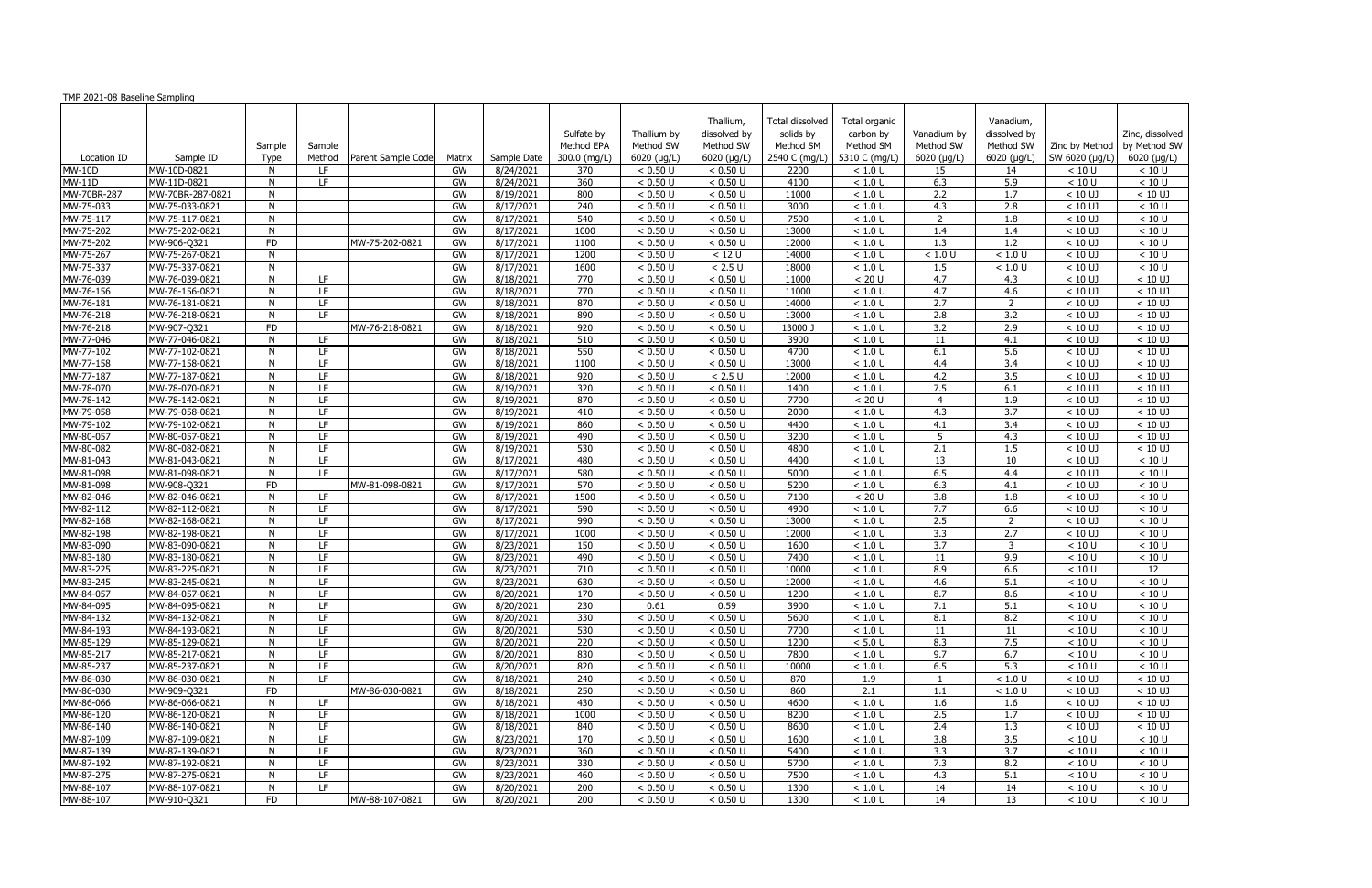| TMP 2021-08 Baseline Sampling |                |                |                  |                    |        |             |                                                                |                                                  |                                                                |                                                            |                                                 |                                                               |                                                |                                                      |                                               |                                                     |
|-------------------------------|----------------|----------------|------------------|--------------------|--------|-------------|----------------------------------------------------------------|--------------------------------------------------|----------------------------------------------------------------|------------------------------------------------------------|-------------------------------------------------|---------------------------------------------------------------|------------------------------------------------|------------------------------------------------------|-----------------------------------------------|-----------------------------------------------------|
| Location ID                   | Sample ID      | Sample<br>Type | Sample<br>Method | Parent Sample Code | Matrix | Sample Date | Alkalinity, total<br>as CaCO3 by<br>Method SM<br>2320 B (mg/L) | Aluminum by<br>Method SW<br>$6010B$ ( $\mu$ g/L) | Aluminum.<br>dissolved by<br>Method SW<br>$6010B$ ( $\mu$ g/L) | Ammonia as<br>nitrogen by<br>Method<br>A4500NH3G<br>(mq/L) | Antimony by<br>Method SW<br>$6020$ ( $\mu$ g/L) | Antimony,<br>dissolved by<br>Method SW<br>$6020$ ( $\mu$ g/L) | Arsenic by<br>Method SW<br>$6020$ ( $\mu$ g/L) | Arsenic,<br>dissolved by<br>Method SW<br>6020 (µg/L) | Barium by<br>Method SW<br>$6020$ ( $\mu$ g/L) | Barium,<br>dissolved by<br>Method SW<br>6020 (µg/L) |
| MW-89-183                     | MW-89-183-0821 | N.             | LF.              |                    | GW     | 8/25/2021   | 50                                                             | 300                                              | < 50 U                                                         | < 0.20 U                                                   | < 0.50 U                                        | < 0.50 U                                                      | < 0.10 U                                       | < 0.10 U                                             | 140                                           | 130                                                 |
| MW-89-273                     | MW-89-273-0821 | N.             | TE.              |                    | GW     | 8/25/2021   | 59                                                             | 54                                               | < 50 U                                                         | < 0.20 U                                                   | < 0.50 U                                        | < 0.50 U                                                      | 1.6                                            | 1.2                                                  | 34                                            | 32                                                  |
| MW-90-031                     | MW-90-031-0821 | N.             | TE.              |                    | GW     | 8/18/2021   | 820                                                            | $< 50$ U                                         | < 50 U                                                         | 9.2                                                        | < 0.50 U                                        | < 0.50 U                                                      | $< 0.10$ UJ                                    | $< 0.10$ UJ                                          | 72                                            | 73                                                  |
| MW-91-045                     | MW-91-045-0821 | N.             | LF               |                    | GW     | 8/24/2021   | 150                                                            | 61                                               | < 50 U                                                         | < 0.20 U                                                   | < 0.50 U                                        | < 0.50 U                                                      | 5.7                                            | 5.1                                                  | 120                                           | 110                                                 |
| MW-91-120                     | MW-91-120-0821 | N.             | IF.              |                    | GW     | 8/24/2021   | 150                                                            | < 50 U                                           | < 50 U                                                         | < 0.20 U                                                   | < 0.50 U                                        | < 0.50 U                                                      | < 0.10 U                                       | < 0.10 U                                             | 37                                            | 33                                                  |
| MW-91-170                     | MW-91-170-0821 | N.             | IF.              |                    | GW     | 8/24/2021   | 55                                                             | 120                                              | < 50 U                                                         | < 0.20 U                                                   | < 0.50 U                                        | < 0.50 U                                                      | < 0.10 U                                       | < 0.10 U                                             | 96                                            | 55                                                  |
| MW-91-320                     | MW-91-320-0821 | N <sub>N</sub> | TE.              |                    | GW     | 8/24/2021   | 66                                                             | < 50 U                                           | < 50 U                                                         | 0.27                                                       | < 0.50 U                                        | < 0.50 U                                                      | < 0.10 U                                       | < 0.10 U                                             | 81                                            | 77                                                  |
| MW-92-037                     | MW-92-037-0821 | N              | IF.              |                    | GW     | 8/24/2021   | 140                                                            | < 50 U                                           | < 50 U                                                         | 0.24                                                       | < 0.50 U                                        | < 0.50 U                                                      | 19                                             | 19                                                   | 47                                            | 45                                                  |
| MW-92-072                     | MW-92-072-0821 | N              | LF               |                    | GW     | 8/24/2021   | 120                                                            | < 50 U                                           | < 50 U                                                         | < 0.20 U                                                   | < 0.50 U                                        | < 0.50 U                                                      | 16                                             | 16                                                   | 76                                            | 72                                                  |
| MW-92-102                     | MW-92-102-0821 | N.             | TE.              |                    | GW     | 8/24/2021   | 110                                                            | < 50 U                                           | < 50 U                                                         | < 0.20 U                                                   | < 0.50 U                                        | < 0.50 U                                                      | 15                                             | 0.55                                                 | 94                                            | 4.8 J                                               |
| MW-92-102                     | MW-911-Q321    | <b>FD</b>      |                  | MW-92-102-0821     | GW     | 8/24/2021   | 130                                                            | < 50U                                            | < 50 U                                                         | < 0.20 U                                                   | < 0.50 U                                        | < 0.50 U                                                      | 15                                             | 14 <sub>1</sub>                                      | 91                                            | 85 J                                                |
| MW-92-122                     | MW-92-122-0821 | N              | TE.              |                    | GW     | 8/24/2021   | 110                                                            | $< 50$ U                                         | < 50 U                                                         | 0.2                                                        | < 0.50 U                                        | < 0.50 U                                                      | < 0.10 U                                       | < 0.10 U                                             | 110                                           | 100                                                 |
| MW-93-050                     | MW-93-050-0821 | N.             | LF               |                    | GW     | 8/19/2021   | 100                                                            | 170                                              | < 50 U                                                         | < 0.20 U                                                   | < 0.50 U                                        | < 0.50 U                                                      | $< 0.10$ UJ                                    | < 0.10 U                                             | 63 J                                          | 58 <sub>1</sub>                                     |
| MW-93-213                     | MW-93-213-0821 | N.             | IF.              |                    | GW     | 8/19/2021   | 60                                                             | 61                                               | < 50 U                                                         | < 0.20 U                                                   | < 0.50 U                                        | < 0.50 U                                                      | $< 0.10$ UJ                                    | < 0.10 U                                             | 62 J                                          | 55 J                                                |
| MW-94-030                     | MW-94-030-0821 | N              | TE.              |                    | GW     | 8/19/2021   | 95                                                             | 120                                              | < 50 U                                                         | < 0.20 U                                                   | < 0.50 U                                        | < 0.50 U                                                      | $4.1$ J                                        |                                                      | 61 J                                          | 56 J                                                |
| MW-94-100                     | MW-94-100-0821 | N.             | IE.              |                    | GW     | 8/19/2021   | 85                                                             | 990                                              | < 50 U                                                         | < 0.20 U                                                   | < 0.50 U                                        | < 0.50 U                                                      | 11 <sub>J</sub>                                | 9.7                                                  | 130 J                                         | 84 J                                                |
| MW-94-175                     | MW-94-175-0821 | N.             | IF.              |                    | GW     | 8/19/2021   | 110                                                            | 350                                              | < 50 U                                                         | < 0.20 U                                                   | < 0.50 U                                        | < 0.50 U                                                      | 10 <sub>J</sub>                                | 9.9                                                  | 100 J                                         | 92 J                                                |
| MW-95-113                     | MW-95-113-0821 | N <sub>N</sub> | LF               |                    | GW     | 8/25/2021   | 92                                                             | 370                                              | < 50 U                                                         | < 0.20 U                                                   | 0.59                                            | < 0.50 U                                                      | 1.3                                            | 0.97                                                 | 51                                            | 44                                                  |
| MW-95-157                     | MW-95-157-0821 | N.             | IF.              |                    | GW     | 8/25/2021   | 69                                                             | < 50 U                                           | < 50 U                                                         | < 0.20 U                                                   | < 0.50 U                                        | < 0.50 U                                                      | < 0.10 U                                       | < 0.10 U                                             | 82                                            | 75                                                  |
| MW-96-045                     | MW-96-045-0821 | N              | IF.              |                    | GW     | 8/19/2021   | 240                                                            | 380                                              | < 50 U                                                         | < 0.20 U                                                   | < 0.50 U                                        | < 0.50 U                                                      | $< 0.10$ UJ                                    | < 0.10 U                                             | 57 J                                          | 47 J                                                |
| MW-96-217                     | MW-96-217-0821 | N <sub>N</sub> | LF               |                    | GW     | 8/19/2021   | 50                                                             | < 50 U                                           | < 50 U                                                         | < 0.20 U                                                   | < 0.50 U                                        | < 0.50 U                                                      | $< 0.10$ UJ                                    | < 0.10 U                                             | 49 J                                          | 47 J                                                |
| MW-97-042                     | MW-97-042-0821 | N              | TE.              |                    | GW     | 8/17/2021   | 110                                                            | 160                                              | < 50 U                                                         | < 0.20 U                                                   | < 0.50 U                                        | < 0.50 U                                                      | 2.6                                            | 1.6                                                  | 70 J                                          | 61                                                  |
| MW-97-202                     | MW-97-202-0821 | N.             | TE.              |                    | GW     | 8/17/2021   | 97                                                             | $< 50$ U                                         | < 50 U                                                         | 0.31                                                       | < 0.50 U                                        | < 0.50 U                                                      | < 0.10 U                                       | < 0.10 U                                             | 140 J                                         | 120                                                 |
| MW-97-202                     | MW-912-Q321    | <b>FD</b>      |                  | MW-97-202-0821     | GW     | 8/17/2021   | 94                                                             | < 50 U                                           | < 50 U                                                         | 0.26                                                       | < 0.50 U                                        | < 0.50 U                                                      | < 0.10 U                                       | < 0.10 U                                             | 130 J                                         | 120                                                 |
| MW-98-055                     | MW-98-055-0821 | N              | IF.              |                    | GW     | 8/20/2021   | 100                                                            | 130                                              | < 50 U                                                         | < 0.20 U                                                   | < 0.50 U                                        | < 0.50 U                                                      | 1.4                                            | < 0.10 U                                             | $\overline{56}$                               | $\overline{56}$                                     |
| MW-98-077                     | MW-98-077-0821 | N              | I F              |                    | GW     | 8/20/2021   | 100                                                            | 68                                               | < 50 U                                                         | < 0.20 U                                                   | < 0.50 U                                        | < 0.50 U                                                      | 4.1                                            | 4.3                                                  | 39                                            | 38                                                  |

All analyses were performed by Asset Laboratory except for Ammonia (analyzed by BC Laboratories, Inc.).

< = analyte not detected at the reporting limit shown

### **Acronyms and Abbreviations:**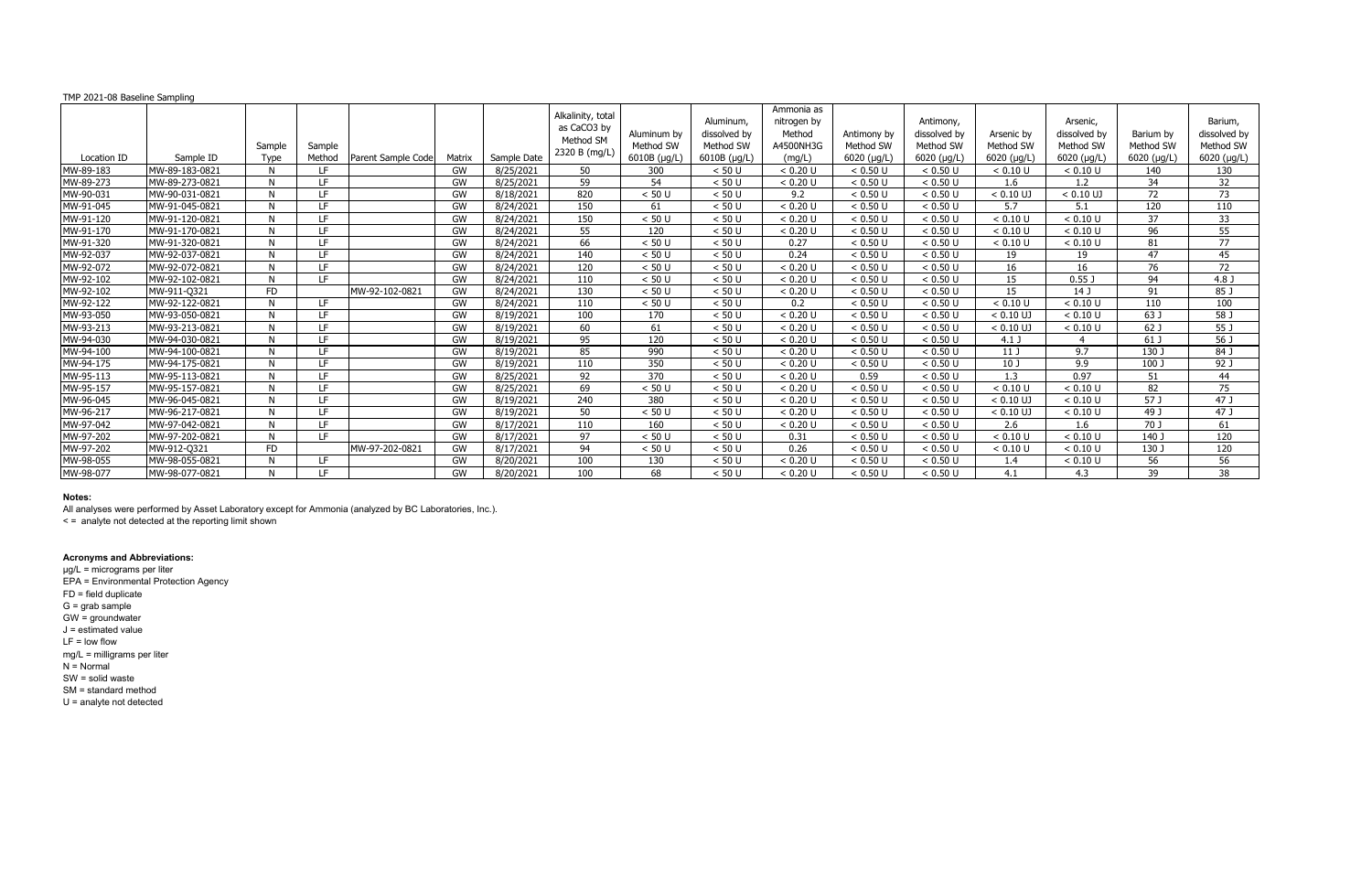All analyses were performed by Asset Laboratory except for Ammonia (analyzed by BC Laboratories, Inc.).

< = analyte not detected at the reporting limit shown

### **Acronyms and Abbreviations:**

| TMP 2021-08 Baseline Sampling |                |                |                  |                    |           |             |                                                  |                                                                |                                               |                                                  |                                          |                                                |                                                              |                                                 |                                                       |                                           |
|-------------------------------|----------------|----------------|------------------|--------------------|-----------|-------------|--------------------------------------------------|----------------------------------------------------------------|-----------------------------------------------|--------------------------------------------------|------------------------------------------|------------------------------------------------|--------------------------------------------------------------|-------------------------------------------------|-------------------------------------------------------|-------------------------------------------|
| Location ID                   | Sample ID      | Sample<br>Type | Sample<br>Method | Parent Sample Code | Matrix    | Sample Date | Beryllium by<br>Method SW<br>$6020$ ( $\mu$ g/L) | Beryllium,<br>dissolved by<br>Method SW<br>$6020$ ( $\mu$ g/L) | Boron by<br>Method SW<br>$6010B$ ( $\mu$ g/L) | Boron, dissolved<br>by Method SW<br>6010B (mg/L) | Bromide by<br>Method EPA<br>300.0 (mg/L) | Cadmium by<br>Method SW<br>$6020$ ( $\mu$ g/L) | Cadmium,<br>dissolved by<br>Method SW<br>$6020$ ( $\mu$ g/L) | Calcium by<br>Method SW<br>$6010B$ ( $\mu$ g/L) | Calcium,<br>dissolved by<br>Method SW<br>6010B (mg/L) | Chloride by<br>Method EPA<br>300.0 (mg/L) |
| MW-89-183                     | MW-89-183-0821 | N.             | LF.              |                    | GW        | 8/25/2021   | < 0.50 U                                         | < 0.50 U                                                       | 630                                           | 0.63                                             | < 5.0 U                                  | < 0.50 U                                       | < 0.50 U                                                     | 340000                                          | 310                                                   | 2100                                      |
| MW-89-273                     | MW-89-273-0821 | N.             | IF.              |                    | GW        | 8/25/2021   | < 0.50 U                                         | < 0.50 U                                                       | 930                                           | 0.92                                             | < 5.0 U                                  | < 0.50 U                                       | < 0.50 U                                                     | 130000                                          | 120                                                   | 2100                                      |
| MW-90-031                     | MW-90-031-0821 | N.             | LE.              |                    | GW        | 8/18/2021   | $< 0.50$ UJ                                      | $< 0.50$ UJ                                                    | 1600                                          | 1.7                                              | $< 5.0$ UJ                               | < 0.50 U                                       | < 0.50 U                                                     | 290000                                          | 350 J                                                 | 3300                                      |
| MW-91-045                     | MW-91-045-0821 | N.             | LF               |                    | GW        | 8/24/2021   | < 0.50 U                                         | < 0.50 U                                                       | 480                                           | 0.44                                             | < 5.0 U                                  | < 0.50 U                                       | < 0.50 U                                                     | 39000                                           | 36                                                    | 360                                       |
| MW-91-120                     | MW-91-120-0821 | N.             | IF.              |                    | GW        | 8/24/2021   | < 0.50 U                                         | < 0.50 U                                                       | 1000                                          | 0.94                                             | < 5.0 U                                  | < 0.50 U                                       | < 0.50 U                                                     | 200000                                          | 190                                                   | 2600                                      |
| MW-91-170                     | MW-91-170-0821 | N <sub>N</sub> | IF.              |                    | GW        | 8/24/2021   | < 0.50 U                                         | < 0.50 U                                                       | 1000                                          |                                                  | < 5.0 U                                  | < 0.50 U                                       | < 0.50 U                                                     | 150000                                          | 150                                                   | 3500                                      |
| MW-91-320                     | MW-91-320-0821 | N.             | IF.              |                    | GW        | 8/24/2021   | < 2.5 U                                          | < 2.5 U                                                        | 2700                                          | 2.5                                              | < 5.0 U                                  | < 0.50 U                                       | < 0.50 U                                                     | 450000                                          | 410                                                   | 12000                                     |
| MW-92-037                     | MW-92-037-0821 | N.             | IF.              |                    | <b>GW</b> | 8/24/2021   | < 0.50 U                                         | < 0.50 U                                                       | 510                                           | 0.51                                             | < 5.0 U                                  | < 0.50 U                                       | < 0.50 U                                                     | 9200                                            | 8.9                                                   | 330                                       |
| MW-92-072                     | MW-92-072-0821 | N.             | LF               |                    | GW        | 8/24/2021   | < 0.50 U                                         | < 0.50 U                                                       | 620                                           | 0.59                                             | < 5.0 U                                  | < 0.50 U                                       | < 0.50 U                                                     | 17000                                           | 16                                                    | 580                                       |
| MW-92-102                     | MW-92-102-0821 | N.             | LE.              |                    | GW        | 8/24/2021   | < 0.50 U                                         | < 0.50 U                                                       | 800                                           | 0.77                                             | < 5.0 U                                  | < 0.50 U                                       | < 0.50 U                                                     | 17000                                           | 16                                                    | 950                                       |
| MW-92-102                     | MW-911-Q321    | <b>FD</b>      |                  | MW-92-102-0821     | GW        | 8/24/2021   | < 0.50 U                                         | < 0.50 U                                                       | 810                                           | 0.77                                             | < 5.0 U                                  | < 0.50 U                                       | < 0.50 U                                                     | 17000                                           | 17                                                    | 940                                       |
| MW-92-122                     | MW-92-122-0821 | N              | <b>IF</b>        |                    | GW        | 8/24/2021   | < 2.5 U                                          | < 2.5 U                                                        | 2300                                          | 2.4                                              | < 5.0 U                                  | < 0.50 U                                       | < 0.50 U                                                     | 72000                                           | 77                                                    | 4700                                      |
| MW-93-050                     | MW-93-050-0821 | N.             | LF               |                    | GW        | 8/19/2021   | $< 0.50$ UJ                                      | $< 0.50$ UJ                                                    | 480                                           | 0.5                                              | < 5.0 U                                  | < 0.50 U                                       | < 0.50 U                                                     | 150000                                          | 140 J                                                 | 1300                                      |
| MW-93-213                     | MW-93-213-0821 | N.             | LF.              |                    | GW        | 8/19/2021   | $< 0.50$ UJ                                      | $< 0.50$ UJ                                                    | 810                                           | 0.84                                             | < 5.0 U                                  | < 0.50 U                                       | < 0.50 U                                                     | 320000                                          | 320 J                                                 | 4600                                      |
| MW-94-030                     | MW-94-030-0821 | N.             | IF.              |                    | GW        | 8/19/2021   | $< 0.50$ UJ                                      | $< 0.50$ UJ                                                    | 570                                           | 0.6                                              | < 2.5 U                                  | < 0.50 U                                       | < 0.50 U                                                     | 43000 J                                         | 44 J                                                  | 280                                       |
| MW-94-100                     | MW-94-100-0821 | N              | IF.              |                    | GW        | 8/19/2021   | $< 0.50$ UJ                                      | $< 0.50$ UJ                                                    | 530                                           | 0.57                                             | < 2.5 U                                  | < 0.50 U                                       | < 0.50 U                                                     | 39000 J                                         | 41 J                                                  | 350                                       |
| MW-94-175                     | MW-94-175-0821 | N.             | IF.              |                    | GW        | 8/19/2021   | $< 0.50$ UJ                                      | $< 0.50$ UJ                                                    | 470                                           | 0.49                                             | < 5.0 U                                  | < 0.50 U                                       | < 0.50 U                                                     | 22000 J                                         | 21J                                                   | 200                                       |
| MW-95-113                     | MW-95-113-0821 | N.             | LF               |                    | GW        | 8/25/2021   | < 0.50 U                                         | < 0.50 U                                                       | 180                                           | 0.24                                             | < 2.5 U                                  | < 0.50 U                                       | < 0.50 U                                                     | 91000                                           | 80                                                    | 280                                       |
| MW-95-157                     | MW-95-157-0821 | N              | IF.              |                    | GW        | 8/25/2021   | < 0.50 U                                         | < 0.50 U                                                       | 470                                           | 0.49                                             | < 5.0 U                                  | < 0.50 U                                       | < 0.50 U                                                     | 280000                                          | 280                                                   | 1600                                      |
| MW-96-045                     | MW-96-045-0821 | N.             | IF.              |                    | GW        | 8/19/2021   | $< 0.50$ UJ                                      | $< 0.50$ UJ                                                    | 1800                                          | 1.6                                              | < 5.0 U                                  | < 0.50 U                                       | < 0.50 U                                                     | 160000                                          | 140 J                                                 | 2800                                      |
| MW-96-217                     | MW-96-217-0821 | N.             | LF               |                    | GW        | 8/19/2021   | $< 0.50$ UJ                                      | $< 0.50$ UJ                                                    | 1700                                          | 0.93                                             | < 5.0 U                                  | < 0.50 U                                       | < 0.50 U                                                     | 530000 J                                        | 490 J                                                 | 6200                                      |
| MW-97-042                     | MW-97-042-0821 | N.             | LE.              |                    | GW        | 8/17/2021   | $< 0.50$ UJ                                      | $< 0.50$ UJ                                                    | 690                                           | 0.57                                             | < 2.5 U                                  | < 0.50 U                                       | < 0.50 U                                                     | 120000                                          | 120                                                   | 940                                       |
| MW-97-202                     | MW-97-202-0821 | N.             | TE.              |                    | GW        | 8/17/2021   | $< 0.50$ UJ                                      | $< 0.50$ UJ                                                    | 1300                                          | 0.96                                             | < 5.0 U                                  | < 0.50 U                                       | < 0.50 U                                                     | 570000 J                                        | 560                                                   | 6100                                      |
| MW-97-202                     | MW-912-Q321    | <b>FD</b>      |                  | MW-97-202-0821     | GW        | 8/17/2021   | $< 0.50$ UJ                                      | $< 0.50$ UJ                                                    | 1300                                          | 0.87                                             | < 5.0 U                                  | < 0.50 U                                       | < 0.50 U                                                     | 580000 J                                        | 560                                                   | 6100                                      |
| MW-98-055                     | MW-98-055-0821 | N              | IF.              |                    | GW        | 8/20/2021   | < 0.50 U                                         | < 0.50 U                                                       | 560                                           | 0.54                                             | < 2.5 U                                  | < 0.50 U                                       | < 0.50 U                                                     | 95000                                           | 100                                                   | 870                                       |
| MW-98-077                     | MW-98-077-0821 | N              | TE.              |                    | GW        | 8/20/2021   | < 0.50 U                                         | < 0.50 U                                                       | 830                                           | 0.77                                             | < 5.0 U                                  | < 0.50 U                                       | < 0.50 U                                                     | 62000                                           | 63                                                    | 1100                                      |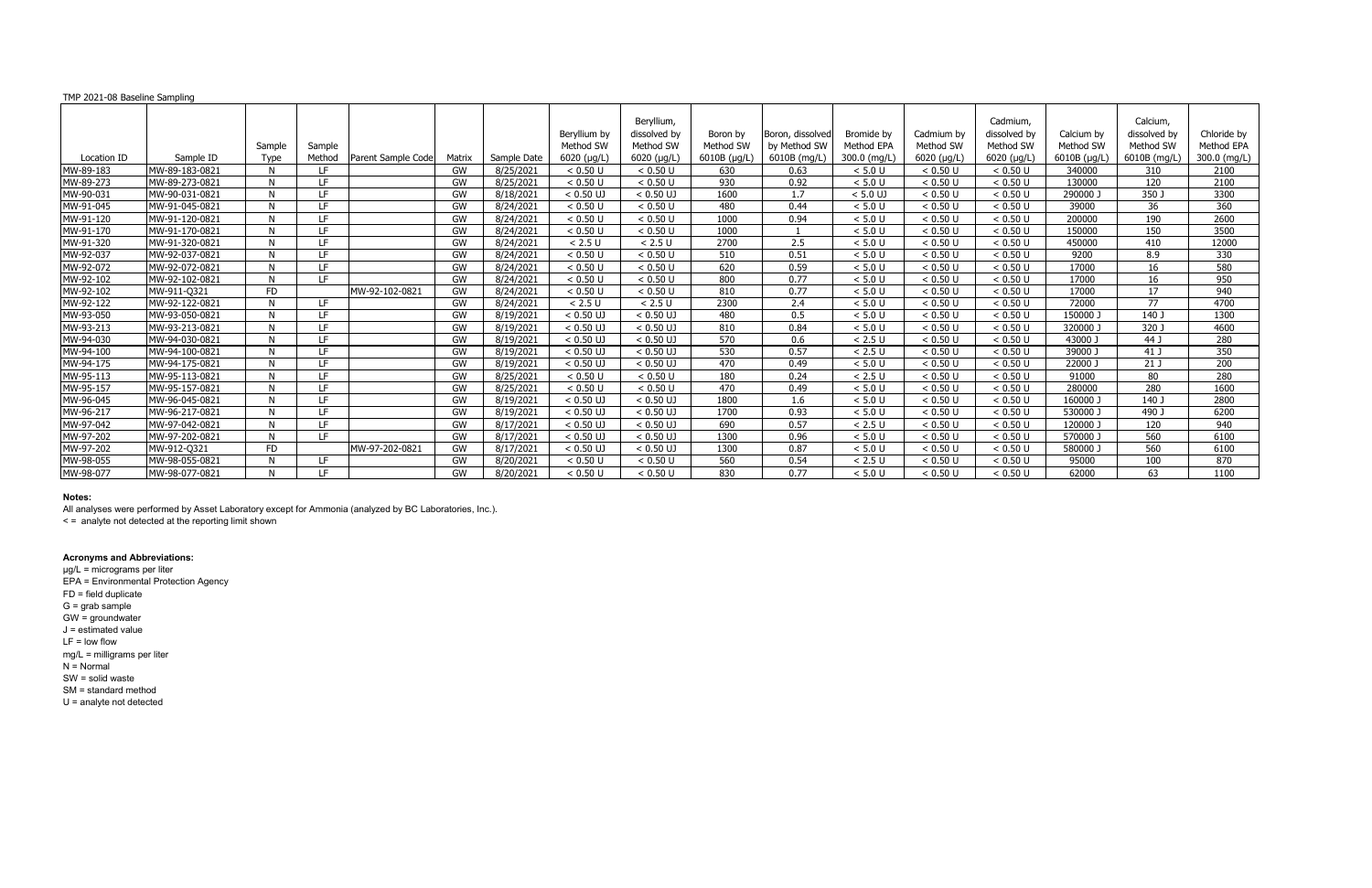#### TMP 2021-08 Baseline Sampling

### **Notes:**

All analyses were performed by Asset Laboratory except for Ammonia (analyzed by BC Laboratories, Inc.).

< = analyte not detected at the reporting limit shown

### **Acronyms and Abbreviations:**

µg/L = micrograms per liter EPA = Environmental Protection Agency FD = field duplicate G = grab sample GW = groundwater J = estimated value LF = low flow mg/L = milligrams per liter  $N =$  Normal SW = solid waste SM = standard method

U = analyte not detected

|             |                |             |        |                    |        |             | Chromium.            |                     | Chromium, total |                     | Cobalt.             |                     | Copper,             |              |                |                 |
|-------------|----------------|-------------|--------|--------------------|--------|-------------|----------------------|---------------------|-----------------|---------------------|---------------------|---------------------|---------------------|--------------|----------------|-----------------|
|             |                |             |        |                    |        |             | Hexavalent by        | Chromium, total     | dissolved by    | Cobalt by           | dissolved by        | Copper by           | dissolved by        | Fluoride by  | Iron by Method | Iron, dissolved |
|             |                | Sample      | Sample |                    |        |             | Method EPA           | by Method SW        | Method SW       | Method SW           | Method SW           | Method SW           | Method SW           | Method EPA   | SW 6010B       | by Method SW    |
| Location ID | Sample ID      | <b>Type</b> | Method | Parent Sample Code | Matrix | Sample Date | $218.6$ ( $\mu$ g/L) | $6020$ ( $\mu$ g/L) | 6020 (µg/L)     | $6020$ ( $\mu$ g/L) | $6020$ ( $\mu$ g/L) | $6020$ ( $\mu$ g/L) | $6020$ ( $\mu$ g/L) | 300.0 (mg/L) | $(\mu g/L)$    | 6010B (µg/L)    |
| MW-89-183   | MW-89-183-0821 | N           | IF.    |                    | GW     | 8/25/2021   | 0.93                 | $6.2$               | 1.5             | 0.57                | < 0.50 U            | < 1.0 U             | $< 1.0$ UJ          | 3.2          | 320 J          | 31 J            |
| MW-89-273   | MW-89-273-0821 | N           | LF.    |                    | GW     | 8/25/2021   | 0.51                 | 2.9                 | < 1.0 U         | < 0.50 U            | < 0.50 U            | < 1.0 U             | $< 1.0$ UJ          | 4.8          | 80 J           | 64 J            |
| MW-90-031   | MW-90-031-0821 | N           | LE.    |                    | GW     | 8/18/2021   | < 1.0 U              | 7.4J                | < 1.0 U         | 0.54                | < 0.50 U            | 1.1 <sub>J</sub>    | $< 1.0$ UJ          | $1.6\,$      | 6700 J         | 7100 J          |
| MW-91-045   | MW-91-045-0821 | N           | LE.    |                    | GW     | 8/24/2021   | < 0.20 U             | < 1.0 U             | < 1.0 U         | < 0.50 U            | < 0.50 U            | < 1.0 U             | $< 1.0$ UJ          | 3.2          | 510 J          | $< 20$ UJ       |
| MW-91-120   | MW-91-120-0821 | N           | IF.    |                    | GW     | 8/24/2021   | < 0.20 U             | 2.2                 | < 1.0 U         | 0.88                | 0.73                | < 1.0 U             | $< 1.0$ UJ          | 2.5          | 64 J           | $< 20$ UJ       |
| MW-91-170   | MW-91-170-0821 | N           | LF.    |                    | GW     | 8/24/2021   | < 1.0 U              | 2.1                 | < 1.0 U         | < 0.50 U            | < 0.50 U            | < 1.0 U             | $< 1.0$ UJ          | 3.9          | 140 J          | 200J            |
| MW-91-320   | MW-91-320-0821 | N           | IF.    |                    | GW     | 8/24/2021   | < 1.0 U              | 1.6                 | < 1.0 U         | < 0.50 U            | < 0.50 U            | 2.9                 | $< 1.0$ UJ          | 2.9          | 770 J          | 660 J           |
| MW-92-037   | MW-92-037-0821 | N.          | LE.    |                    | GW     | 8/24/2021   | 0.21                 | < 1.0 U             | < 1.0 U         | < 0.50 U            | < 0.50 U            | < 1.0 U             | 1.8 <sub>J</sub>    | 4.4          | 69 J           | 41 J            |
| MW-92-072   | MW-92-072-0821 | N           | IF.    |                    | GW     | 8/24/2021   | < 0.20 U             | < 1.0 U             | < 1.0 U         | < 0.50 U            | < 0.50 U            | < 1.0 U             | $< 1.0$ UJ          | 4.5          | 32J            | $< 20$ UJ       |
| MW-92-102   | MW-92-102-0821 | N           | IF.    |                    | GW     | 8/24/2021   |                      | < 1.0 U             | 1.3             | < 0.50 U            | < 0.50 U            | < 1.0 U             | $< 1.0$ UJ          | 5.6          | $< 20$ UJ      | $< 20$ UJ       |
| MW-92-102   | MW-911-0321    | <b>FD</b>   |        | MW-92-102-0821     | GW     | 8/24/2021   |                      | < 1.0 U             | 1.1             | < 0.50 U            | < 0.50 U            | < 1.0 U             | $< 1.0$ UJ          | 5.4          | 43 J           | $< 20$ UJ       |
| MW-92-122   | MW-92-122-0821 | N           | IF.    |                    | GW     | 8/24/2021   | < 1.0 U              | < 1.0 U             | < 1.0 U         | < 0.50 U            | < 0.50 U            | < 1.0 U             | $< 1.0$ UJ          | 6.6          | 160 J          | 160 J           |
| MW-93-050   | MW-93-050-0821 | N           | IF.    |                    | GW     | 8/19/2021   | 12                   | 15 J                | 13              | < 0.50 U            | < 0.50 U            | $< 1.0$ UJ          | < 1.0 U             | 2.8          | 180 J          | 46              |
| MW-93-213   | MW-93-213-0821 | N           | LF.    |                    | GW     | 8/19/2021   | < 1.0 U              | 4.6 <sub>J</sub>    | 1.5             | < 0.50 U            | < 0.50 U            | $< 1.0$ UJ          | < 1.0 U             | 3.6          | 130 J          | 25              |
| MW-94-030   | MW-94-030-0821 | N           | IF.    |                    | GW     | 8/19/2021   | 20                   | 21J                 | 20              | < 0.50 U            | < 0.50 U            | $< 1.0$ UJ          | < 1.0 U             | Δ            | 150 J          | < 20 U          |
| MW-94-100   | MW-94-100-0821 | N           | IF.    |                    | GW     | 8/19/2021   | 9.1                  | 24 J                | 9.8             | 0.83                | < 0.50 U            | $< 1.0$ UJ          | < 1.0 U             | 3.4          | 1400 J         | < 20 U          |
| MW-94-175   | MW-94-175-0821 | N           | IF.    |                    | GW     | 8/19/2021   | 15                   | 24 J                | 15              | < 0.50 U            | < 0.50 U            | $< 1.0$ UJ          | < 1.0 U             | 4.1          | 360 J          | < 20 U          |
| MW-95-113   | MW-95-113-0821 | N           | IF.    |                    | GW     | 8/25/2021   | 2.1                  | 4.7                 | 2.3             | < 0.50 U            | < 0.50 U            | < 1.0 U             | $< 1.0$ UJ          | < 0.50 U     | 820 J          | 31 J            |
| MW-95-157   | MW-95-157-0821 | N           | LF.    |                    | GW     | 8/25/2021   | 8.7                  | 13                  | 9.9             | < 0.50 U            | < 0.50 U            | < 1.0 U             | $< 1.0$ UJ          | $<1.0$ U     | 79 J           | 56 J            |
| MW-96-045   | MW-96-045-0821 | N           | LE.    |                    | GW     | 8/19/2021   | < 0.20 U             | 6.7 <sub>J</sub>    | < 1.0 U         | 0.51                | < 0.50 U            | $< 1.0$ UJ          | < 1.0 U             | 6.6          | 520 J          | 44              |
| MW-96-217   | MW-96-217-0821 | N.          | IF.    |                    | GW     | 8/19/2021   | < 1.0 U              | 18 J                | < 1.0 U         | < 0.50 U            | < 0.50 U            | $< 1.0$ UJ          | < 1.0 U             | 3.5          | 78 J           | < 20 U          |
| MW-97-042   | MW-97-042-0821 | N           | IE.    |                    | GW     | 8/17/2021   | 3.3                  | 5.8                 | 3.4             | < 0.50 U            | < 0.50 U            | < 1.0 U             | < 1.0 U             | 2.1          | 170 J          | 45              |
| MW-97-202   | MW-97-202-0821 | N           | LF.    |                    | GW     | 8/17/2021   | < 1.0 U              | 8.1                 | -२              | < 0.50 U            | < 0.50 U            | < 1.0 U             | < 1.0 U             | 2.9          | 470 J          | 520             |
| MW-97-202   | MW-912-0321    | <b>FD</b>   |        | MW-97-202-0821     | GW     | 8/17/2021   | < 1.0 U              | 8                   | २               | < 0.50 U            | < 0.50 U            | < 1.0 U             | < 1.0 U             | 3            | 470 J          | 460             |
| MW-98-055   | MW-98-055-0821 | N           | IE.    |                    | GW     | 8/20/2021   | 84                   | 110 J               | 93              | 0.71                | < 0.50 U            | < 1.0 U             | < 1.0 U             | 1.4          | 270 J          | 29 J            |
| MW-98-077   | MW-98-077-0821 | N           | LE.    |                    | GW     | 8/20/2021   | 340                  | 400 J               | 390             | < 0.50 U            | < 0.50 U            | < 1.0 U             | < 1.0 U             | 2.6          | 85 J           | 30 <sub>1</sub> |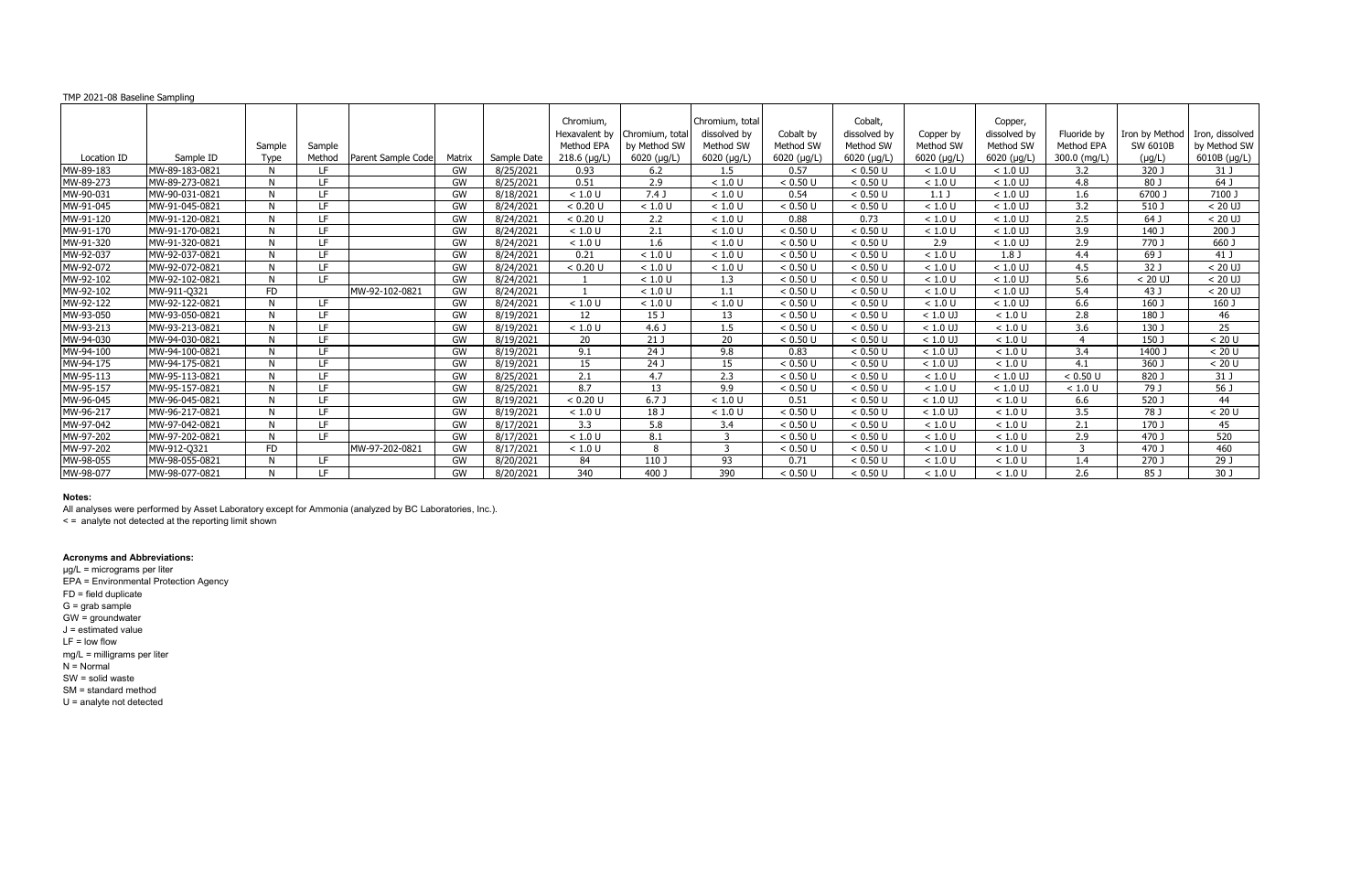All analyses were performed by Asset Laboratory except for Ammonia (analyzed by BC Laboratories, Inc.).

< = analyte not detected at the reporting limit shown

### **Acronyms and Abbreviations:**

| TMP 2021-08 Baseline Sampling |                |                       |                  |                    |        |             |                                          |                                                |                                           |                                                         |                                                  |                                                        |                                          |                                                        |                                                  |                                                         |
|-------------------------------|----------------|-----------------------|------------------|--------------------|--------|-------------|------------------------------------------|------------------------------------------------|-------------------------------------------|---------------------------------------------------------|--------------------------------------------------|--------------------------------------------------------|------------------------------------------|--------------------------------------------------------|--------------------------------------------------|---------------------------------------------------------|
| Location ID                   | Sample ID      | Sample<br><b>Type</b> | Sample<br>Method | Parent Sample Code | Matrix | Sample Date | Lead by Method<br>$SW 6020$ ( $\mu$ g/L) | Lead, dissolved<br>by Method SW<br>6020 (µg/L) | Magnesium by<br>Method SW<br>6010B (µg/L) | Magnesium,<br>dissolved by<br>Method SW<br>6010B (mg/L) | Manganese by<br>Method SW<br>$6020$ ( $\mu$ g/L) | Manganese,<br>dissolved by<br>Method SW<br>6020 (µg/L) | Mercury by<br>Method EPA<br>7470A (µg/L) | Mercury,<br>dissolved by<br>Method EPA<br>7470A (µg/L) | Molybdenum b<br>Method SW<br>$6020$ ( $\mu$ g/L) | Molybdenum,<br>dissolved by<br>Method SW<br>6020 (µg/L) |
| MW-89-183                     | MW-89-183-0821 | N.                    | LF.              |                    | GW     | 8/25/2021   | < 1.0 U                                  | < 1.0 U                                        | 51000                                     | 48                                                      | 37                                               | $< 0.50$ UJ                                            | < 0.20 U                                 | < 0.20 U                                               | q                                                | 8.3                                                     |
| MW-89-273                     | MW-89-273-0821 | N.                    | TE.              |                    | GW     | 8/25/2021   | < 1.0 U                                  | < 1.0 U                                        | 6500                                      | 6.1                                                     | 2.2                                              | $< 0.50$ UJ                                            | < 0.20 U                                 | < 0.20 U                                               | 34                                               | 33                                                      |
| MW-90-031                     | MW-90-031-0821 | N.                    | TE.              |                    | GW     | 8/18/2021   | < 1.0 U                                  | < 1.0 U                                        | 170000 J                                  | 190 J                                                   | 290                                              | 270                                                    | < 0.20 U                                 | < 0.20 U                                               | 16                                               | 13                                                      |
| MW-91-045                     | MW-91-045-0821 | N.                    | LF               |                    | GW     | 8/24/2021   | < 1.0 U                                  | < 1.0 U                                        | 12000                                     | 13                                                      | 110                                              | 89 J                                                   | 0.23                                     | < 0.20 U                                               | 9.8                                              | 9.4                                                     |
| MW-91-120                     | MW-91-120-0821 | N.                    | IF.              |                    | GW     | 8/24/2021   | < 1.0 U                                  | < 1.0 U                                        | 63000                                     | 67                                                      | 1100                                             | 1000                                                   | < 0.20 U                                 | < 0.20 U                                               | 26                                               | 25                                                      |
| MW-91-170                     | MW-91-170-0821 | N.                    | IF.              |                    | GW     | 8/24/2021   | < 1.0 U                                  | < 1.0 U                                        | 4800                                      | 5.1                                                     | 280                                              | 270 J                                                  | < 0.20 U                                 | < 0.20 U                                               | 96                                               | 94                                                      |
| MW-91-320                     | MW-91-320-0821 | N.                    | IF.              |                    | GW     | 8/24/2021   | < 1.0 U                                  | < 1.0 U                                        | 12000                                     | 13                                                      | 1500                                             | 1500 J                                                 | < 0.20 U                                 | < 0.20 U                                               | 62                                               | 60                                                      |
| MW-92-037                     | MW-92-037-0821 | N.                    | IF.              |                    | GW     | 8/24/2021   | < 1.0 U                                  | < 1.0 U                                        | 1200                                      | 1.3                                                     | 22                                               | 22 J                                                   | < 0.20 U                                 | < 0.20 U                                               | 17                                               | 16                                                      |
| MW-92-072                     | MW-92-072-0821 | N                     | LF               |                    | GW     | 8/24/2021   | < 1.0 U                                  | < 1.0 U                                        | 1400                                      | 1.4                                                     | 15                                               | 14 <sub>1</sub>                                        | < 0.20 U                                 | < 0.20 U                                               | 24                                               | 23                                                      |
| MW-92-102                     | MW-92-102-0821 | N.                    | LE.              |                    | GW     | 8/24/2021   | < 1.0 U                                  | < 1.0 U                                        | 1100                                      | 1.1                                                     | 5                                                | $< 0.50$ UJ                                            | < 0.20 U                                 | < 0.20 U                                               | 46                                               | 1.5 <sub>J</sub>                                        |
| MW-92-102                     | MW-911-Q321    | <b>FD</b>             |                  | MW-92-102-0821     | GW     | 8/24/2021   | < 1.0 U                                  | < 1.0 U                                        | 1100                                      | 1.2                                                     | 5.1                                              | 5 J                                                    | < 0.20 U                                 | < 0.20 U                                               | 47                                               | 45 J                                                    |
| MW-92-122                     | MW-92-122-0821 | N                     | <b>IF</b>        |                    | GW     | 8/24/2021   | $<1.0$ U                                 | < 1.0 U                                        | 3200                                      | 3.5                                                     | 210                                              | 190 J                                                  | < 0.20 U                                 | < 0.20 U                                               | 230                                              | 210                                                     |
| MW-93-050                     | MW-93-050-0821 | N.                    | LF               |                    | GW     | 8/19/2021   | < 1.0 U                                  | < 1.0 U                                        | 39000 J                                   | 35 J                                                    | 14                                               | 1.5                                                    | < 0.20 U                                 | < 0.20 U                                               | 23                                               | 22                                                      |
| MW-93-213                     | MW-93-213-0821 | N.                    | LF.              |                    | GW     | 8/19/2021   | < 1.0 U                                  | < 1.0 U                                        | 58000 J                                   | 55 J                                                    | 290                                              | 250                                                    | < 0.20 U                                 | < 0.20 U                                               | 68                                               | 66                                                      |
| MW-94-030                     | MW-94-030-0821 | N.                    | IF.              |                    | GW     | 8/19/2021   | < 1.0 U                                  | < 1.0 U                                        | 9800 J                                    | 10 <sub>J</sub>                                         | 20                                               | 1.3                                                    | < 0.20 U                                 | < 0.20 U                                               | 16                                               | 16                                                      |
| MW-94-100                     | MW-94-100-0821 | N                     | TE.              |                    | GW     | 8/19/2021   | < 1.0 U                                  | < 1.0 U                                        | 6100 J                                    | 6 J                                                     | 35                                               | < 0.50 U                                               | < 0.20 U                                 | < 0.20 U                                               | 22                                               | 23                                                      |
| MW-94-175                     | MW-94-175-0821 | N.                    | TE.              |                    | GW     | 8/19/2021   | < 1.0 U                                  | < 1.0 U                                        | 1700 J                                    | 1.7J                                                    | 6.5                                              | 0.61                                                   | 0.28                                     | < 0.20 U                                               | 13                                               | 12                                                      |
| MW-95-113                     | MW-95-113-0821 | N.                    | LF               |                    | GW     | 8/25/2021   | < 1.0 U                                  | < 1.0 U                                        | 23000                                     | 21                                                      | 85                                               | 18 J                                                   | < 0.20 U                                 | < 0.20 U                                               | 4.1                                              | $\boldsymbol{\Delta}$                                   |
| MW-95-157                     | MW-95-157-0821 | N                     | IF.              |                    | GW     | 8/25/2021   | < 1.0 U                                  | < 1.0 U                                        | 60000                                     | 57                                                      | 15                                               | 2J                                                     | < 0.20 U                                 | < 0.20 U                                               | 4.3                                              | 4.1                                                     |
| MW-96-045                     | MW-96-045-0821 | N.                    | IF.              |                    | GW     | 8/19/2021   | < 1.0 U                                  | < 1.0 U                                        | 73000 J                                   | 58 J                                                    | 200                                              | 94                                                     | < 0.20 U                                 | < 0.20 U                                               | 94                                               | 93                                                      |
| MW-96-217                     | MW-96-217-0821 | N.                    | LF               |                    | GW     | 8/19/2021   | < 1.0 U                                  | < 1.0 U                                        | 37000J                                    | 49 J                                                    | 500                                              | 510                                                    | < 0.20 U                                 | < 0.20 U                                               | 59                                               | 59                                                      |
| MW-97-042                     | MW-97-042-0821 | N.                    | LE.              |                    | GW     | 8/17/2021   | < 1.0 U                                  | < 1.0 U                                        | 19000                                     | 21 <sub>J</sub>                                         | 140                                              | 110                                                    | < 0.20 U                                 | $< 0.20$ UJ                                            | 18                                               | 16                                                      |
| MW-97-202                     | MW-97-202-0821 | N.                    | LE.              |                    | GW     | 8/17/2021   | < 1.0 U                                  | < 5.0 U                                        | 70000 J                                   | 65 J                                                    | 1900                                             | 1700                                                   | < 0.20 U                                 | $< 0.20$ UJ                                            | 36                                               | 30                                                      |
| MW-97-202                     | MW-912-Q321    | <b>FD</b>             |                  | MW-97-202-0821     | GW     | 8/17/2021   | < 1.0 U                                  | < 1.0 U                                        | 63000 J                                   | 63 J                                                    | 1800                                             | 1700                                                   | < 0.20 U                                 | $< 0.20$ UJ                                            | 36                                               | 29                                                      |
| MW-98-055                     | MW-98-055-0821 | N                     | LE.              |                    | GW     | 8/20/2021   | < 1.0 U                                  | < 1.0 U                                        | 19000                                     | 19 J                                                    | 40                                               | 31                                                     | < 0.20 U                                 | < 0.20 U                                               | 18                                               | 18                                                      |
| MW-98-077                     | MW-98-077-0821 | N                     | TE.              |                    | GW     | 8/20/2021   | < 1.0 U                                  | < 1.0 U                                        | 4000                                      | 3.9J                                                    | 7.8                                              |                                                        | < 0.20 U                                 | < 0.20 U                                               | 28                                               | 28                                                      |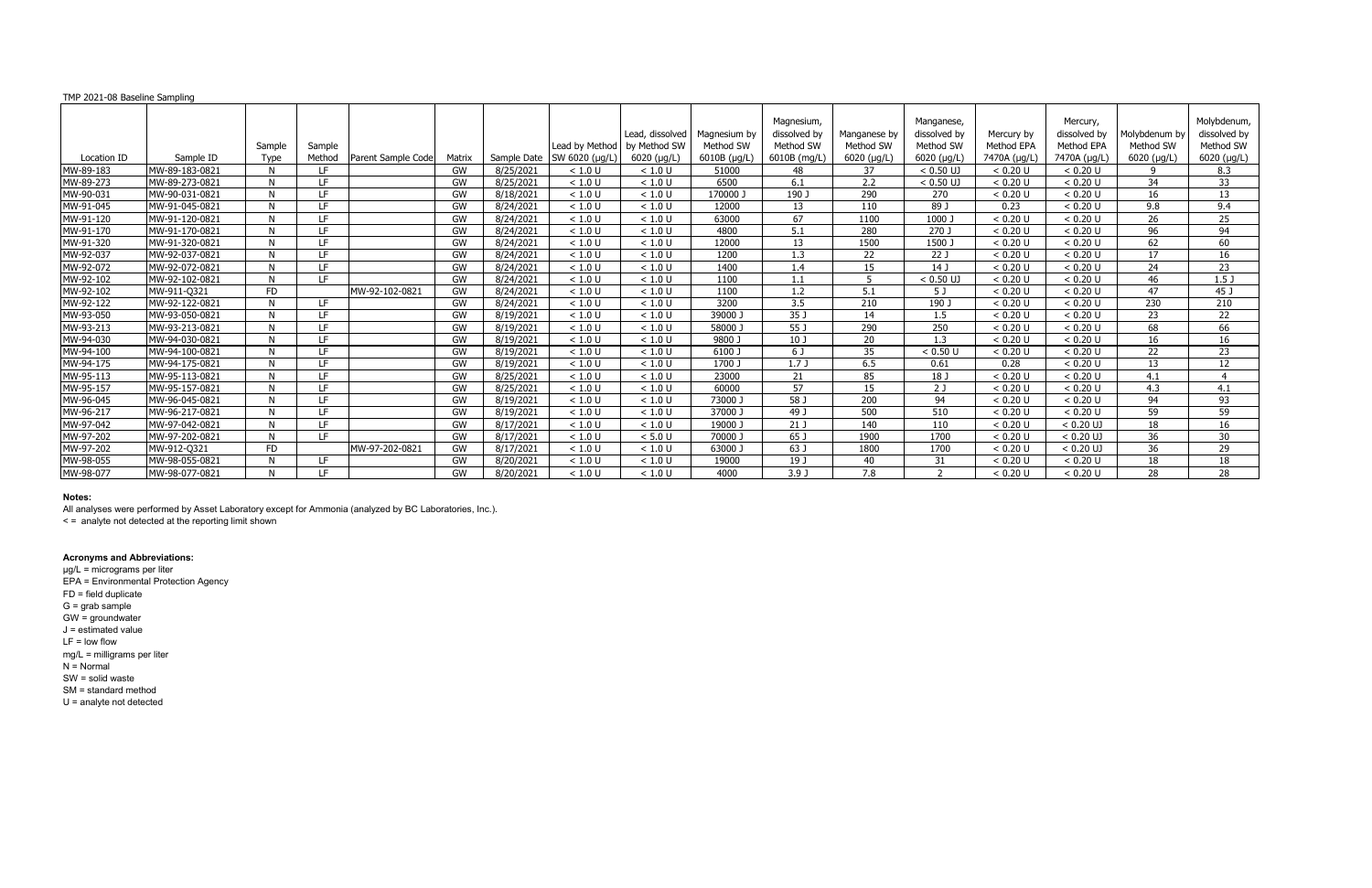All analyses were performed by Asset Laboratory except for Ammonia (analyzed by BC Laboratories, Inc.).

< = analyte not detected at the reporting limit shown

# **Acronyms and Abbreviations:**

| TMP 2021-08 Baseline Sampling |                |                |                  |                    |        |             |                                               |                                                          |                                                                 |                                                |                                                         |                                                 |                                                               |                                               |                                                          |                                                      |
|-------------------------------|----------------|----------------|------------------|--------------------|--------|-------------|-----------------------------------------------|----------------------------------------------------------|-----------------------------------------------------------------|------------------------------------------------|---------------------------------------------------------|-------------------------------------------------|---------------------------------------------------------------|-----------------------------------------------|----------------------------------------------------------|------------------------------------------------------|
| Location ID                   | Sample ID      | Sample<br>Type | Sample<br>Method | Parent Sample Code | Matrix | Sample Date | Nickel by<br>Method SW<br>$6020$ ( $\mu$ g/L) | Nickel, dissolved<br>by Method SW<br>$6020$ ( $\mu$ g/L) | Nitrate/Nitrite<br>as Nitrogen by<br>Method EPA<br>353.2 (mg/L) | pH by Method<br><b>FIELD DATA</b><br>(PHUNITS) | Potassium,<br>dissolved by<br>Method SW<br>6010B (mg/L) | Selenium by<br>Method SW<br>$6020$ ( $\mu$ g/L) | Selenium,<br>dissolved by<br>Method SW<br>$6020$ ( $\mu$ g/L) | Silver by<br>Method SW<br>$6020$ ( $\mu$ g/L) | Silver, dissolved<br>by Method SW<br>$6020$ ( $\mu$ g/L) | Sodium,<br>dissolved by<br>Method SW<br>6010B (mg/L) |
| MW-89-183                     | MW-89-183-0821 | N.             | LF.              |                    | GW     | 8/25/2021   | $< 1.0$ UJ                                    | $< 1.0$ UJ                                               | 2.7J                                                            | 7.39                                           | 21J                                                     | 2.6                                             | 2.8                                                           | < 0.50 U                                      | < 0.50 U                                                 | 1300                                                 |
| MW-89-273                     | MW-89-273-0821 | N.             | IF.              |                    | GW     | 8/25/2021   | $< 1.0$ UJ                                    | $< 1.0$ UJ                                               | 2.8 <sub>J</sub>                                                | 7.78                                           | 26 J                                                    | 3.6                                             | 3.7                                                           | < 0.50 U                                      | < 0.50 U                                                 | 1600                                                 |
| MW-90-031                     | MW-90-031-0821 | N.             | LE.              |                    | GW     | 8/18/2021   | $< 1.0$ UJ                                    | $< 1.0$ UJ                                               | < 0.10 U                                                        | 7.17                                           | 16                                                      | < 0.50 U                                        | < 0.50 U                                                      | < 0.50 U                                      | < 0.50 U                                                 | 2900                                                 |
| MW-91-045                     | MW-91-045-0821 | N.             | LF               |                    | GW     | 8/24/2021   | $< 1.0$ UJ                                    | $< 1.0$ UJ                                               | 0.19                                                            | 7.57                                           | 5.5 <sub>J</sub>                                        | < 0.50 U                                        | < 0.50 U                                                      | < 0.50 U                                      | < 0.50 U                                                 | 310                                                  |
| MW-91-120                     | MW-91-120-0821 | N.             | IF.              |                    | GW     | 8/24/2021   | $< 1.0$ UJ                                    | $< 1.0$ UJ                                               | 0.83                                                            | 7.44                                           | 18 J                                                    | < 0.50 U                                        | < 0.50 U                                                      | < 0.50 U                                      | < 0.50 U                                                 | 2100                                                 |
| MW-91-170                     | MW-91-170-0821 | N.             | IF.              |                    | GW     | 8/24/2021   | $< 1.0$ UJ                                    | $< 1.0$ UJ                                               | 0.2                                                             |                                                | 24 J                                                    | < 0.50 U                                        | < 0.50 U                                                      | < 0.50 U                                      | < 0.50 U                                                 | 2900                                                 |
| MW-91-320                     | MW-91-320-0821 | N.             | IF.              |                    | GW     | 8/24/2021   | $< 1.0$ UJ                                    | $< 1.0$ UJ                                               | < 0.10 U                                                        |                                                | 89 J                                                    | < 0.50 U                                        | < 0.50 U                                                      | < 0.50 U                                      | < 0.50 U                                                 | 7900                                                 |
| MW-92-037                     | MW-92-037-0821 | N.             | IF.              |                    | GW     | 8/24/2021   | $< 1.0$ UJ                                    | $< 1.0$ UJ                                               | < 0.10 U                                                        | 8.33                                           | 5 J                                                     | < 0.50 U                                        | < 0.50 U                                                      | < 0.50 U                                      | < 0.50 U                                                 | 330                                                  |
| MW-92-072                     | MW-92-072-0821 | N              | LF               |                    | GW     | 8/24/2021   | $< 1.0$ UJ                                    | $< 1.0$ UJ                                               | 0.26                                                            | 8.26                                           | 14J                                                     | < 0.50 U                                        | < 0.50 U                                                      | < 0.50 U                                      | < 0.50 U                                                 | 540                                                  |
| MW-92-102                     | MW-92-102-0821 | N.             | LE.              |                    | GW     | 8/24/2021   | $< 1.0$ UJ                                    | $< 1.0$ UJ                                               | 0.84                                                            | 8.36                                           | 11J                                                     | 0.65                                            | < 0.50 U                                                      | < 0.50 U                                      | < 0.50 U                                                 | 560                                                  |
| MW-92-102                     | MW-911-Q321    | <b>FD</b>      |                  | MW-92-102-0821     | GW     | 8/24/2021   | $< 1.0$ UJ                                    | $< 1.0$ UJ                                               | 0.86                                                            |                                                | 13J                                                     | 0.62                                            | 0.77                                                          | < 0.50 U                                      | < 0.50 U                                                 | 700                                                  |
| MW-92-122                     | MW-92-122-0821 | N              | <b>IF</b>        |                    | GW     | 8/24/2021   | $< 1.0$ UJ                                    | $< 1.0$ UJ                                               | < 0.10 U                                                        | 7.89                                           | 46 J                                                    | < 0.50 U                                        | < 0.50 U                                                      | < 0.50 U                                      | < 0.50 U                                                 | 4400                                                 |
| MW-93-050                     | MW-93-050-0821 | N.             | LF               |                    | GW     | 8/19/2021   | $< 1.0$ UJ                                    | $< 1.0$ UJ                                               | 2.6                                                             |                                                | 9.5                                                     | 1.8                                             | 1.5                                                           | < 0.50 U                                      | < 0.50 U                                                 | 580 J                                                |
| MW-93-213                     | MW-93-213-0821 | N.             | LF.              |                    | GW     | 8/19/2021   | $< 1.0$ UJ                                    | $< 1.0$ UJ                                               | 1.5                                                             |                                                | 18                                                      | 1.1                                             | 0.99                                                          | < 0.50 U                                      | < 0.50 U                                                 | 3300 J                                               |
| MW-94-030                     | MW-94-030-0821 | N.             | IF.              |                    | GW     | 8/19/2021   | $< 1.0$ UJ                                    | $< 1.0$ UJ                                               | 3.5                                                             | 7.81                                           | 5.6                                                     | 3.4                                             | 3.5                                                           | < 0.50 U                                      | < 0.50 U                                                 | 230 J                                                |
| MW-94-100                     | MW-94-100-0821 | N              | IF.              |                    | GW     | 8/19/2021   | $< 1.0$ UJ                                    | $< 1.0$ UJ                                               |                                                                 | 7.87                                           | 6.4                                                     | 0.58                                            | 0.59                                                          | < 0.50 U                                      | < 0.50 U                                                 | 270 J                                                |
| MW-94-175                     | MW-94-175-0821 | N.             | TE.              |                    | GW     | 8/19/2021   | $2.1$ J                                       | $< 1.0$ UJ                                               | 2.5                                                             | 7.91                                           | 4.9                                                     | 0.51                                            | 0.51                                                          | < 0.50 U                                      | < 0.50 U                                                 | 190 J                                                |
| MW-95-113                     | MW-95-113-0821 | N.             | LF               |                    | GW     | 8/25/2021   | $< 1.0$ UJ                                    | $< 1.0$ UJ                                               | 6.2J                                                            | 7.41                                           | 12 <sub>J</sub>                                         | 5.2                                             | 4.7                                                           | < 0.50 U                                      | < 0.50 U                                                 | 160                                                  |
| MW-95-157                     | MW-95-157-0821 | N              | IF.              |                    | GW     | 8/25/2021   | $< 1.0$ UJ                                    | $< 1.0$ UJ                                               | 9.3J                                                            | 7.26                                           | 27J                                                     |                                                 | $\overline{ }$                                                | < 0.50 U                                      | < 0.50 U                                                 | 910                                                  |
| MW-96-045                     | MW-96-045-0821 | N.             | IF.              |                    | GW     | 8/19/2021   | $< 1.0$ UJ                                    | $< 1.0$ UJ                                               | 0.71                                                            |                                                | 7.7                                                     |                                                 | 1.1                                                           | $< 0.50$ U                                    | < 0.50 U                                                 | 2600 J                                               |
| MW-96-217                     | MW-96-217-0821 | N.             | LF               |                    | GW     | 8/19/2021   | $< 1.0$ UJ                                    | $< 1.0$ UJ                                               | 0.86                                                            |                                                | 22                                                      | < 0.50 U                                        | < 0.50 U                                                      | $< 0.50$ U                                    | < 0.50 U                                                 | 3800 J                                               |
| MW-97-042                     | MW-97-042-0821 | N.             | LE.              |                    | GW     | 8/17/2021   | $< 1.0$ UJ                                    | $< 1.0$ UJ                                               | 0.47                                                            | 7.55                                           | 8.9 <sup>°</sup>                                        |                                                 | < 0.50 U                                                      | < 0.50 U                                      | < 0.50 U                                                 | 610 J                                                |
| MW-97-202                     | MW-97-202-0821 | N.             | TE.              |                    | GW     | 8/17/2021   | $< 1.0$ UJ                                    | $< 1.0$ UJ                                               | 0.21                                                            | 7.52                                           | 31 J                                                    | < 0.50 U                                        | < 0.50 U                                                      | < 0.50 U                                      | < 0.50 U                                                 | 3900 J                                               |
| MW-97-202                     | MW-912-Q321    | <b>FD</b>      |                  | MW-97-202-0821     | GW     | 8/17/2021   | $< 1.0$ UJ                                    | $< 1.0$ UJ                                               | 0.18                                                            |                                                | 26 J                                                    | < 0.50 U                                        | < 0.50 U                                                      | < 0.50 U                                      | < 0.50 U                                                 | 3900 J                                               |
| MW-98-055                     | MW-98-055-0821 | N              | IF.              |                    | GW     | 8/20/2021   | < 1.0 U                                       | < 1.0 U                                                  | 6                                                               | 7.63                                           | 13J                                                     | 5.8                                             | 5.7                                                           | < 0.50 U                                      | < 0.50 U                                                 | $560$ J                                              |
| MW-98-077                     | MW-98-077-0821 | N              | TE.              |                    | GW     | 8/20/2021   | < 1.0 U                                       | < 1.0 U                                                  | 7.9                                                             | 7.82                                           | 9.3J                                                    | 20                                              | 18                                                            | < 0.50 U                                      | < 0.50 U                                                 | 870 J                                                |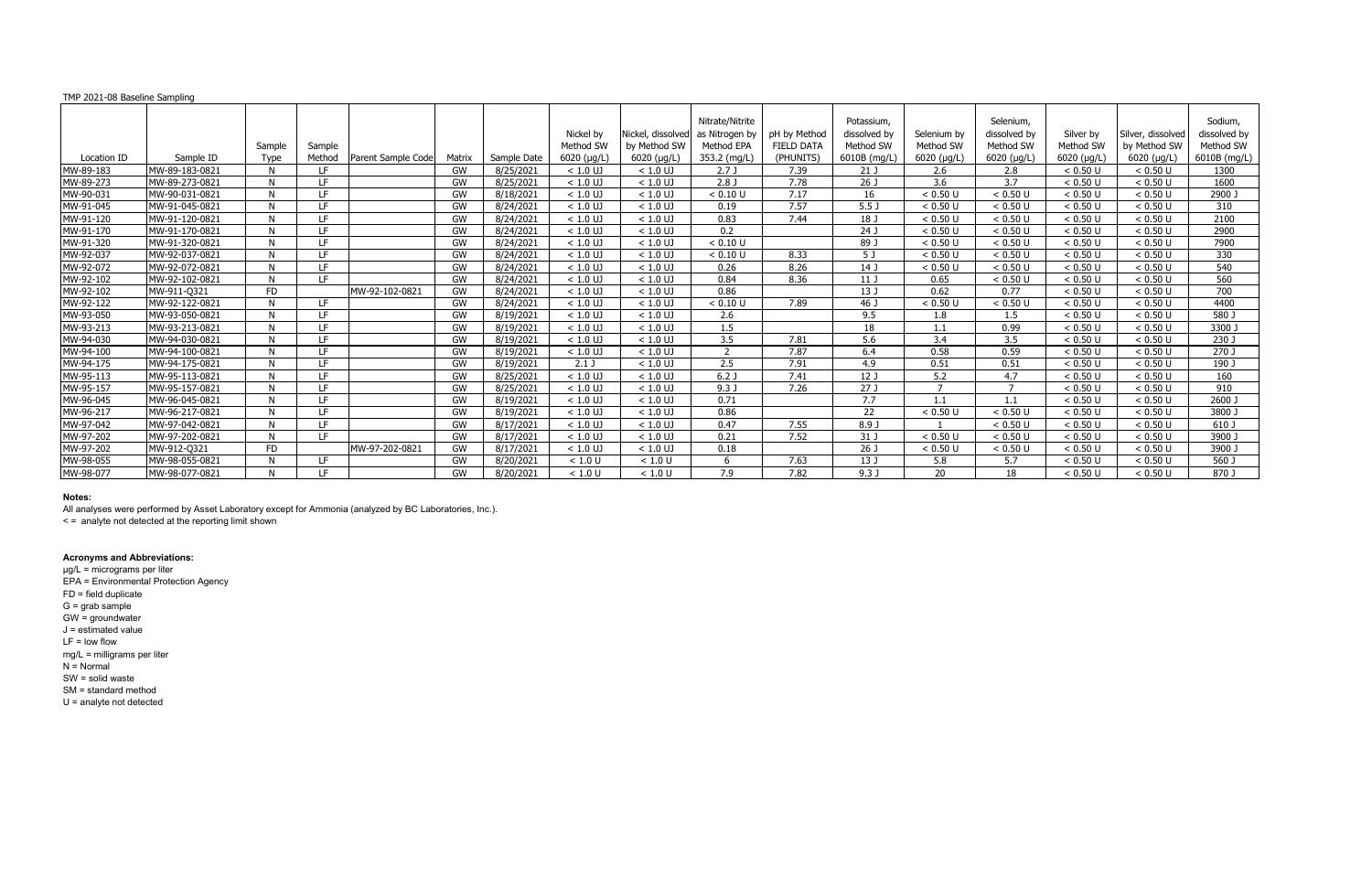All analyses were performed by Asset Laboratory except for Ammonia (analyzed by BC Laboratories, Inc.).

< = analyte not detected at the reporting limit shown

# **Acronyms and Abbreviations:**

| TMP 2021-08 Baseline Sampling |                |                |                  |                    |           |             |                                          |                                                 |                                                               |                                                            |                                                          |                                                 |                                                            |                                  |                                                |
|-------------------------------|----------------|----------------|------------------|--------------------|-----------|-------------|------------------------------------------|-------------------------------------------------|---------------------------------------------------------------|------------------------------------------------------------|----------------------------------------------------------|-------------------------------------------------|------------------------------------------------------------|----------------------------------|------------------------------------------------|
| Location ID                   | Sample ID      | Sample<br>Type | Sample<br>Method | Parent Sample Code | Matrix    | Sample Date | Sulfate by<br>Method EPA<br>300.0 (mg/L) | Thallium by<br>Method SW<br>$6020$ ( $\mu$ g/L) | Thallium,<br>dissolved by<br>Method SW<br>$6020$ ( $\mu$ g/L) | Total dissolved<br>solids by<br>Method SM<br>2540 C (mg/L) | Total organic<br>carbon by<br>Method SM<br>5310 C (mg/L) | Vanadium by<br>Method SW<br>$6020$ ( $\mu$ g/L) | Vanadium,<br>dissolved by<br>Method SW<br>6020 $(\mu g/L)$ | Zinc by Method<br>SW 6020 (µg/L) | Zinc, dissolved<br>by Method SW<br>6020 (µg/L) |
| MW-89-183                     | MW-89-183-0821 | N              | LF.              |                    | GW        | 8/25/2021   | 490                                      | < 0.50 U                                        | < 0.50 U                                                      | 5000                                                       | < 1.0 U                                                  | 4.9                                             | 4.3                                                        | < 10 U                           | < 10 U                                         |
| MW-89-273                     | MW-89-273-0821 | N              | <b>IF</b>        |                    | GW        | 8/25/2021   | 460                                      | < 0.50 U                                        | < 0.50 U                                                      | 4300                                                       | < 1.0 U                                                  | 17                                              | 17                                                         | < 10 U                           | < 10 U                                         |
| MW-90-031                     | MW-90-031-0821 | N              | <b>IF</b>        |                    | <b>GW</b> | 8/18/2021   | 1500                                     | < 0.50 U                                        | < 0.50 U                                                      | 8200                                                       | $\overline{2.5}$                                         | $\overline{3.5}$                                | $\overline{2.8}$                                           | $< 10$ UJ                        | $< 10$ UJ                                      |
| MW-91-045                     | MW-91-045-0821 | N              | LF               |                    | <b>GW</b> | 8/24/2021   | 100                                      | < 0.50 U                                        | < 0.50 U                                                      | 910                                                        | < 1.0 U                                                  | 2.2                                             | 2.1                                                        | < 10 U                           | < 10 U                                         |
| MW-91-120                     | MW-91-120-0821 | N              | <b>IF</b>        |                    | <b>GW</b> | 8/24/2021   | 850                                      | < 0.50 U                                        | < 0.50 U                                                      | 6500                                                       | < 1.0 U                                                  | 2                                               | 1.7                                                        | < 10 U                           | < 10 U                                         |
| MW-91-170                     | MW-91-170-0821 | N              | LF               |                    | <b>GW</b> | 8/24/2021   | 590                                      | < 0.50 U                                        | < 0.50 U                                                      | 7500                                                       | < 1.0 U                                                  | 1.5                                             | 1.1                                                        | < 10 U                           | < 10 U                                         |
| MW-91-320                     | MW-91-320-0821 | N              | LF               |                    | GW        | 8/24/2021   | 1800                                     | < 0.50 U                                        | < 0.50 U                                                      | 19000                                                      | < 1.0 U                                                  | < 1.0 U                                         | < 1.0 U                                                    | < 10 U                           | < 10 U                                         |
| MW-92-037                     | MW-92-037-0821 | N              | <b>IF</b>        |                    | <b>GW</b> | 8/24/2021   | 80                                       | < 0.50 U                                        | < 0.50 U                                                      | 810                                                        | < 5.0 U                                                  | < 1.0 U                                         | < 1.0 U                                                    | < 10 U                           | < 10 U                                         |
| MW-92-072                     | MW-92-072-0821 | N              | LF               |                    | <b>GW</b> | 8/24/2021   | 100                                      | < 0.50 U                                        | < 0.50 U                                                      | 1200                                                       | < 1.0 U                                                  | 7.4                                             | 7.2                                                        | < 10 U                           | < 10 U                                         |
| MW-92-102                     | MW-92-102-0821 | N              | <b>IF</b>        |                    | <b>GW</b> | 8/24/2021   | 130                                      | < 0.50 U                                        | < 0.50 U                                                      | 1900                                                       | < 1.0 U                                                  | 13                                              | 1 J                                                        | < 10 U                           | < 10 U                                         |
| MW-92-102                     | MW-911-0321    | FD.            |                  | MW-92-102-0821     | <b>GW</b> | 8/24/2021   | 130                                      | < 0.50 U                                        | < 0.50 U                                                      | 1900                                                       | < 1.0 U                                                  | 13                                              | 12 <sub>J</sub>                                            | < 10 U                           | < 10 U                                         |
| MW-92-122                     | MW-92-122-0821 | N              | LF               |                    | GW        | 8/24/2021   | 410                                      | < 0.50 U                                        | < 0.50 U                                                      | 8500                                                       | < 1.0 U                                                  | < 1.0 U                                         | < 1.0 U                                                    | < 10 U                           | < 10 U                                         |
| MW-93-050                     | MW-93-050-0821 | N              | LF               |                    | <b>GW</b> | 8/19/2021   | $\overline{220}$                         | < 0.50 U                                        | < 0.50 U                                                      | 2900                                                       | < 1.0 U                                                  | 3.8                                             | 2.8                                                        | $< 10$ UJ                        | $< 10$ UJ                                      |
| MW-93-213                     | MW-93-213-0821 | N              | <b>IF</b>        |                    | GW        | 8/19/2021   | 790                                      | < 0.50 U                                        | < 0.50 U                                                      | 9200                                                       | < 1.0 U                                                  | 1.3                                             | < 1.0 U                                                    | $< 10$ UJ                        | $< 10$ UJ                                      |
| MW-94-030                     | MW-94-030-0821 | N              | <b>IF</b>        |                    | <b>GW</b> | 8/19/2021   | 130                                      | < 0.50 U                                        | < 0.50 U                                                      | 780                                                        | < 1.0 U                                                  | 17                                              | 14                                                         | $< 10$ UJ                        | $< 10$ UJ                                      |
| MW-94-100                     | MW-94-100-0821 | N              | <b>IF</b>        |                    | <b>GW</b> | 8/19/2021   | 90                                       | < 0.50 U                                        | < 0.50 U                                                      | 830                                                        | < 1.0 U                                                  | 20                                              | 15                                                         | $< 10$ UJ                        | $< 10$ UJ                                      |
| MW-94-175                     | MW-94-175-0821 | N              | <b>IF</b>        |                    | GW        | 8/19/2021   | 56                                       | < 0.50 U                                        | < 0.50 U                                                      | 550                                                        | < 5.0 U                                                  | 18                                              | 15                                                         | $< 10$ UJ                        | $< 10$ UJ                                      |
| MW-95-113                     | MW-95-113-0821 | N              | LF               |                    | GW        | 8/25/2021   | 140                                      | < 0.50 U                                        | < 0.50 U                                                      | 910                                                        | < 1.0 U                                                  | 13                                              | 11                                                         | < 10 U                           | < 10 U                                         |
| MW-95-157                     | MW-95-157-0821 | N              | <b>IF</b>        |                    | <b>GW</b> | 8/25/2021   | 300                                      | < 0.50 U                                        | < 0.50 U                                                      | 4000                                                       | < 1.0 U                                                  | 8.1                                             | 7.4                                                        | < 10 U                           | < 10 U                                         |
| MW-96-045                     | MW-96-045-0821 | N              | <b>IF</b>        |                    | GW        | 8/19/2021   | 1100                                     | < 0.50 U                                        | < 0.50 U                                                      | 6700                                                       | < 1.0 U                                                  | 12                                              | 9.9                                                        | $< 10$ UJ                        | $< 10$ UJ                                      |
| MW-96-217                     | MW-96-217-0821 | N              | LF               |                    | <b>GW</b> | 8/19/2021   | 1200                                     | < 0.50 U                                        | < 0.50 U                                                      | 13000                                                      | < 1.0 U                                                  | 1.9                                             | 1.4                                                        | $< 10$ UJ                        | $< 10$ UJ                                      |
| MW-97-042                     | MW-97-042-0821 | N              | <b>IF</b>        |                    | <b>GW</b> | 8/17/2021   | 210                                      | < 0.50 U                                        | < 0.50 U                                                      | 2100                                                       | < 1.0 U                                                  | 2.4                                             | 1.4                                                        | $< 10$ UJ                        | < 10 U                                         |
| MW-97-202                     | MW-97-202-0821 | N              | <b>IF</b>        |                    | GW        | 8/17/2021   | 970                                      | < 0.50 U                                        | < 2.5 U                                                       | 13000                                                      | < 1.0 U                                                  | < 1.0 U                                         | < 1.0 U                                                    | $< 10$ UJ                        | < 10 U                                         |
| MW-97-202                     | MW-912-Q321    | FD.            |                  | MW-97-202-0821     | GW        | 8/17/2021   | 980                                      | < 0.50 U                                        | < 0.50 U                                                      | 14000                                                      | < 1.0 U                                                  | < 1.0 U                                         | < 1.0 U                                                    | $< 10$ UJ                        | < 10 U                                         |
| MW-98-055                     | MW-98-055-0821 | N              | <b>IF</b>        |                    | <b>GW</b> | 8/20/2021   | 470                                      | < 0.50 U                                        | < 0.50 U                                                      | 2200                                                       | < 1.0 U                                                  | 5.2                                             | 4.7                                                        | < 10 U                           | < 10 U                                         |
| MW-98-077                     | MW-98-077-0821 | N              | <b>IF</b>        |                    | GW        | 8/20/2021   | 470                                      | < 0.50 U                                        | < 0.50 U                                                      | 2600                                                       | < 1.0 U                                                  | 8.3                                             | 8                                                          | < 10 U                           | < 10 U                                         |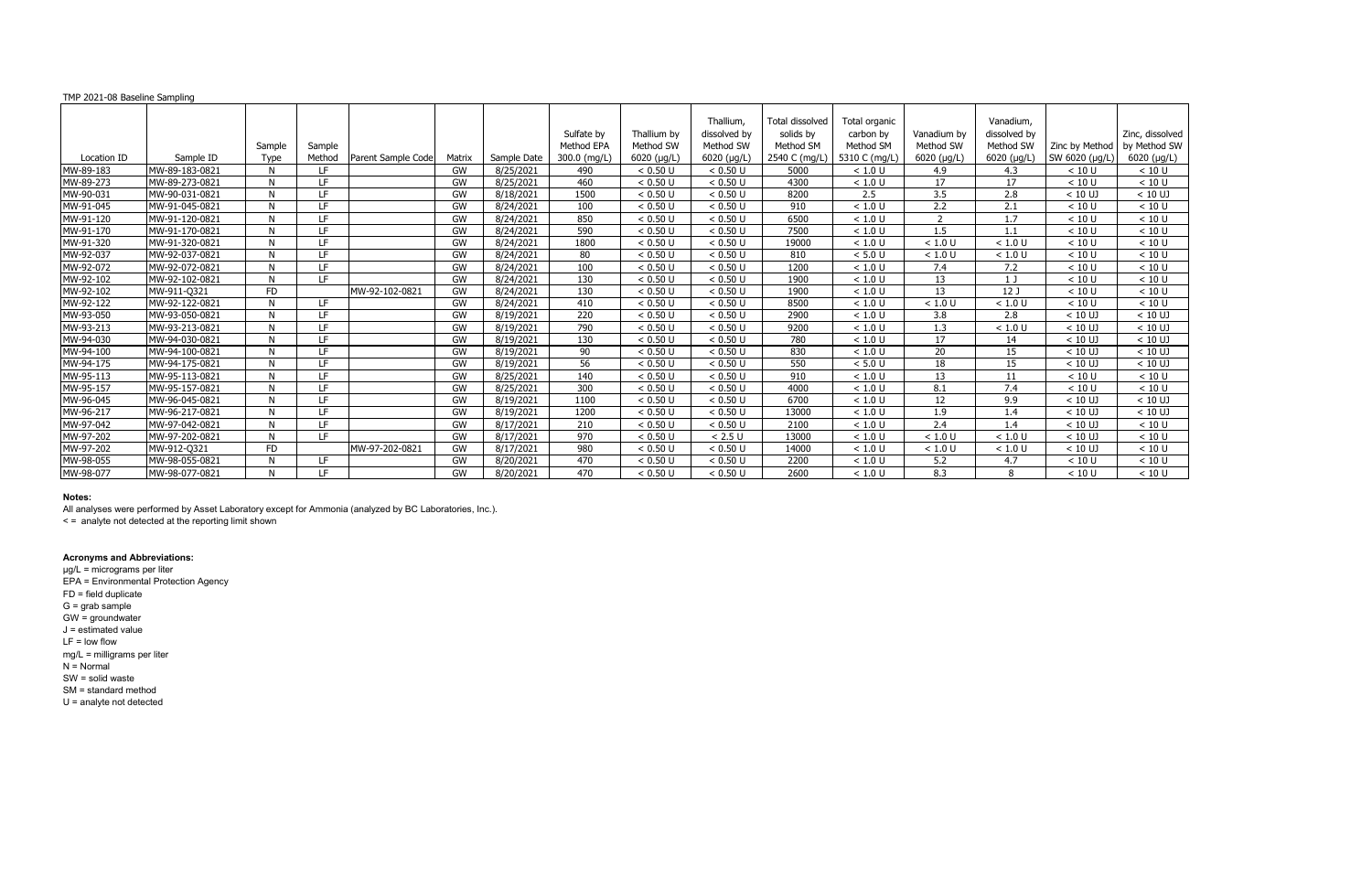|              |                    |        |        |          |             | Arsenic,      | Calcium,     |              |                  |                  | Magnesium,   | Manganese,   | Molybdenum,         |
|--------------|--------------------|--------|--------|----------|-------------|---------------|--------------|--------------|------------------|------------------|--------------|--------------|---------------------|
|              |                    |        |        |          |             | dissolved by  | dissolved by | Chloride by  | Eosine by        | Fluorescein by   | dissolved by | dissolved by | dissolved by        |
|              |                    | Sample | Sample |          |             | Method SW     | Method SW    | Method EPA   | Method Dye       | Method Dye       | Method SW    | Method SW    | Method SW           |
| Location ID  | Sample ID          | Type   | Method | Matrix   | Sample Date | $6020$ (µg/L) | 6010B (mg/L) | 300.0 (mg/L) | Test $(\mu g/L)$ | Test $(\mu g/L)$ | 6010B (mg/L) | 6020 (µg/L)  | $6020$ ( $\mu$ g/L) |
| <b>TW-01</b> | TW-01-M2W6-0821    |        | FD     | GW       | 8/3/2021    | < 0.10 U      | 240          | 1600         | $< 0.015$ L      | < 0.0020 U       |              | < 0.50 U     |                     |
| <b>TW-01</b> | TW-01-M2W6-0821-CS |        |        | Charcoal | 8/9/2021    |               |              |              | < 0.015          | < 0.0020 U       |              |              |                     |

# **Notes:**

All analyses were performed by Asset Laboratory.

< = analyte not detected at the reporting limit shown

# **Acronyms and Abbreviations:**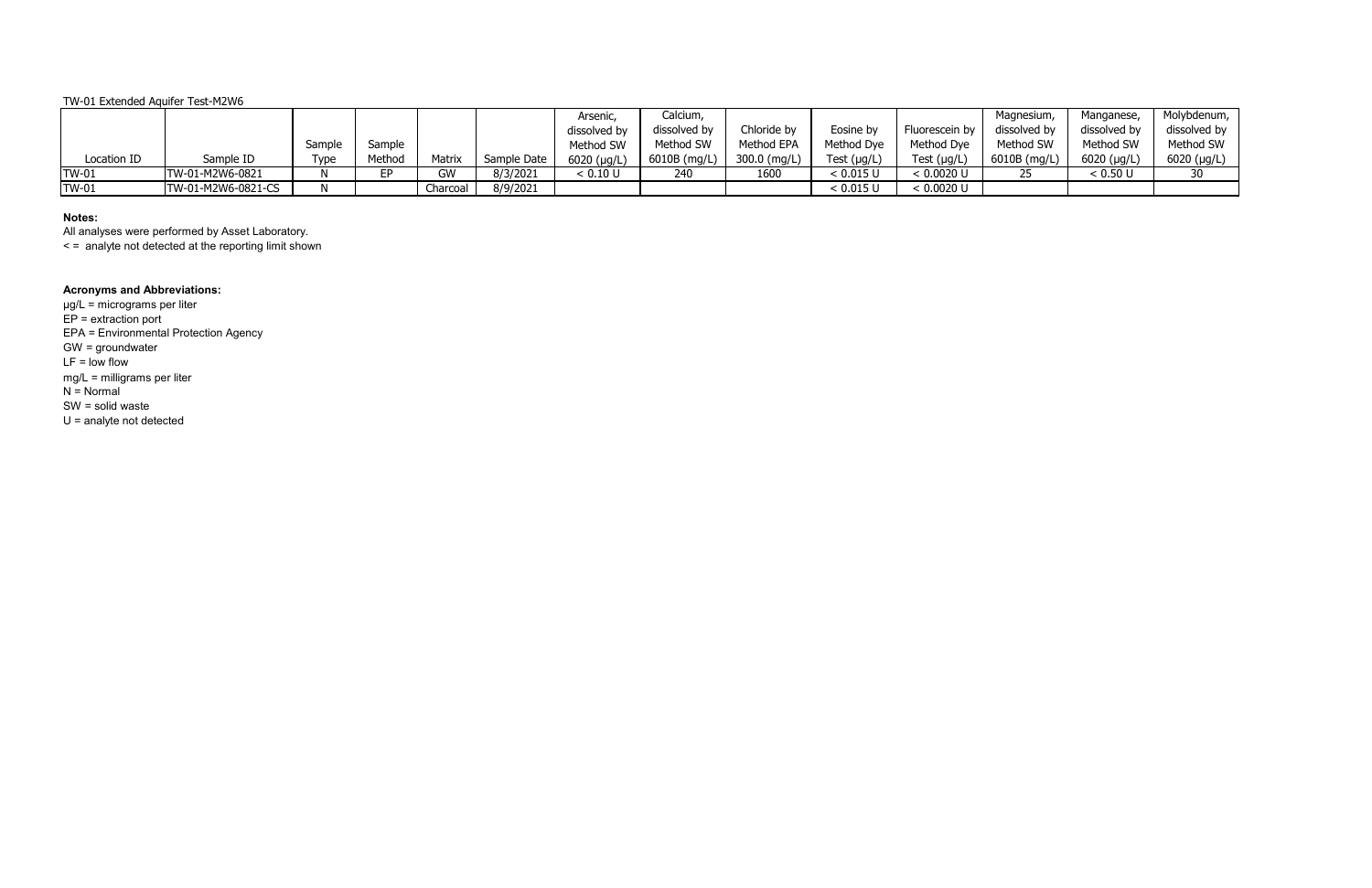# **Notes:**

All analyses were performed by Asset Laboratory.

< = analyte not detected at the reporting limit shown

# **Acronyms and Abbreviations:**

|              |                    |        |        |          |             | Nitrate/Nitrite | Potassium,     |               | Selenium,    | Sodium,      |              |
|--------------|--------------------|--------|--------|----------|-------------|-----------------|----------------|---------------|--------------|--------------|--------------|
|              |                    |        |        |          |             | as Nitrogen by  | dissolved by   | Rhodamine-clc | dissolved by | dissolved by | Sulfate by   |
|              |                    | Sample | Sample |          |             | Method EPA      | Method SW      | by Method Dye | Method SW    | Method SW    | Method EPA   |
| Location ID  | Sample ID          | Type   | Method | Matrix   | Sample Date | 353.2 (mg/L)    | $6010B$ (mg/L) | Test (µg/L)   | 6020 (µg/L)  | 6010B (mg/L) | 300.0 (mg/L) |
| <b>TW-01</b> | TW-01-M2W6-0821    |        | EР     | GW       | 8/3/2021    |                 | 18             | < 0.015 U     |              | 1100         | 520          |
| <b>TW-01</b> | TW-01-M2W6-0821-CS |        |        | Charcoal | 8/9/2021    |                 |                | < 0.015 U     |              |              |              |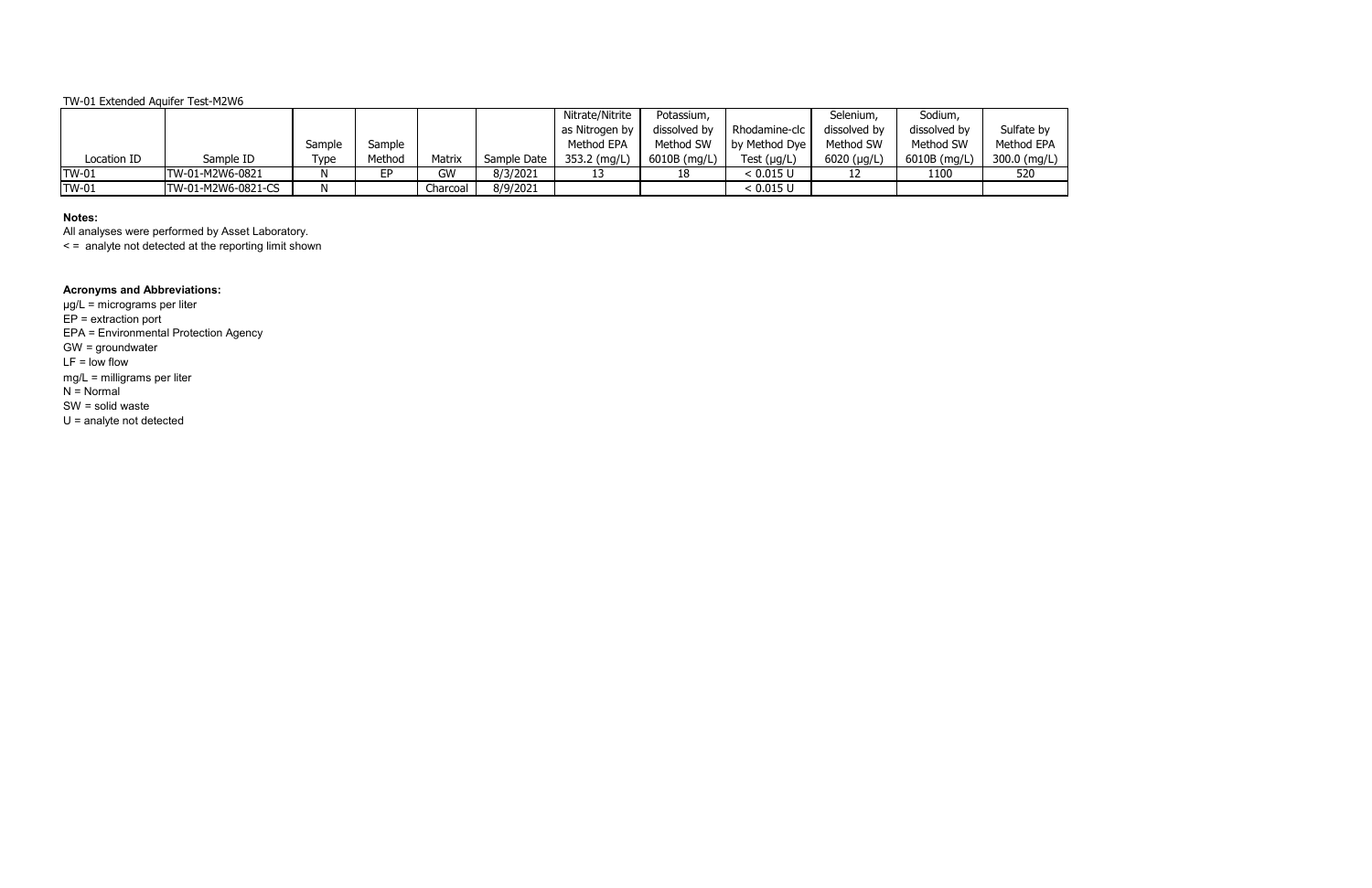| TW-01 Extended Aquifer Test-M2W7 |                     |                |                  |                     |          |             |                                                        |                                                            |                                                       |                                                      |                                                     |                                                        |                                                     |                                                        |                                                       |                                           |                                                            |
|----------------------------------|---------------------|----------------|------------------|---------------------|----------|-------------|--------------------------------------------------------|------------------------------------------------------------|-------------------------------------------------------|------------------------------------------------------|-----------------------------------------------------|--------------------------------------------------------|-----------------------------------------------------|--------------------------------------------------------|-------------------------------------------------------|-------------------------------------------|------------------------------------------------------------|
| Location ID                      | Sample ID           | Sample<br>Type | Sample<br>Method | Parent Sample Code  | Matrix   | Sample Date | Aluminum,<br>dissolved by<br>Method SW<br>6010B (µg/L) | Ammonia as<br>nitrogen by<br>Method<br>A4500NH3G<br>(mg/L) | Antimony,<br>dissolved by<br>Method SW<br>6020 (µg/L) | Arsenic,<br>dissolved by<br>Method SW<br>6020 (µg/L) | Barium,<br>dissolved by<br>Method SW<br>6020 (µg/L) | Beryllium,<br>dissolved by<br>Method SW<br>6020 (µg/L) | Boron,<br>dissolved by<br>Method SW<br>6010B (mg/L) | Cadmium.<br>dissolved by<br>Method SW<br>$6020$ (µg/L) | Calcium.<br>dissolved by<br>Method SW<br>6010B (mg/L) | Chloride by<br>Method EPA<br>300.0 (mg/L) | Chromium,<br>Hexavalent by<br>Method EPA<br>$218.6$ (µg/L) |
| <b>MW-24A</b>                    | MW-24A-M2W7-0821    | N              | IF.              |                     | GW       | 8/11/2021   |                                                        |                                                            |                                                       |                                                      |                                                     |                                                        |                                                     |                                                        |                                                       |                                           |                                                            |
| <b>MW-24B</b>                    | MW-24B-M2W7-0821    | N              | LE.              |                     | GW       | 8/11/2021   |                                                        |                                                            |                                                       |                                                      |                                                     |                                                        |                                                     |                                                        |                                                       |                                           |                                                            |
| MW-34-055                        | MW-34-055-M2W7-0821 | N              | IF.              |                     | GW       | 8/10/2021   |                                                        |                                                            |                                                       |                                                      |                                                     |                                                        |                                                     |                                                        |                                                       |                                           | < 0.20 U                                                   |
| MW-34-080                        | MW-34-080-M2W7-0821 | N              | LE.              |                     | GW       | 8/10/2021   |                                                        |                                                            |                                                       |                                                      |                                                     |                                                        |                                                     |                                                        |                                                       |                                           | < 0.20 U                                                   |
| MW-34-100                        | MW-34-100-M2W7-0821 | N              | LE.              |                     | GW       | 8/10/2021   |                                                        |                                                            |                                                       |                                                      |                                                     |                                                        |                                                     |                                                        |                                                       |                                           | < 0.20 U                                                   |
| MW-36-020                        | MW-36-020-M2W7-0821 | N              | LF.              |                     | GW       | 8/9/2021    |                                                        |                                                            |                                                       |                                                      |                                                     |                                                        |                                                     |                                                        |                                                       |                                           | < 0.20 U                                                   |
| MW-36-040                        | MW-36-040-M2W7-0821 | N              | LF.              |                     | GW       | 8/9/2021    |                                                        |                                                            |                                                       |                                                      |                                                     |                                                        |                                                     |                                                        |                                                       |                                           | < 0.20 U                                                   |
| MW-36-050                        | MW-36-050-M2W7-0821 | N              |                  |                     | GW       | 8/9/2021    |                                                        |                                                            |                                                       |                                                      |                                                     |                                                        |                                                     |                                                        |                                                       |                                           | < 0.20 U                                                   |
| MW-36-070                        | MW-36-070-M2W7-0821 | N.             | I F.             |                     | GW       | 8/9/2021    |                                                        |                                                            |                                                       |                                                      |                                                     |                                                        |                                                     |                                                        |                                                       |                                           | < 0.20 U                                                   |
| MW-36-090                        | MW-36-090-M2W7-0821 | N              | LE.              |                     | GW       | 8/9/2021    |                                                        |                                                            |                                                       |                                                      |                                                     |                                                        |                                                     |                                                        |                                                       |                                           | < 0.20 U                                                   |
| MW-36-100                        | MW-36-100-M2W7-0821 | N              | LE.              |                     | GW       | 8/9/2021    |                                                        |                                                            |                                                       |                                                      |                                                     |                                                        |                                                     |                                                        |                                                       |                                           | < 0.20 U                                                   |
| <b>MW-38D</b>                    | MW-38D-M2W7-0821    | N              | LE.              |                     | GW       | 8/11/2021   |                                                        |                                                            |                                                       |                                                      |                                                     |                                                        |                                                     |                                                        |                                                       |                                           |                                                            |
| <b>MW-38S</b>                    | MW-38S-M2W7-0821    | N              | LF.              |                     | GW       | 8/11/2021   |                                                        |                                                            |                                                       |                                                      |                                                     |                                                        |                                                     |                                                        |                                                       |                                           |                                                            |
| MW-44-070                        | MW-44-070-M2W7-0821 | N.             | IF.              |                     | GW       | 8/10/2021   |                                                        |                                                            |                                                       |                                                      |                                                     |                                                        |                                                     |                                                        |                                                       |                                           | < 0.20 U                                                   |
| MW-44-070                        | MW-917-M2W7-Q321    | <b>FD</b>      |                  | MW-44-070-M2W7-0821 | GW       | 8/10/2021   |                                                        |                                                            |                                                       |                                                      |                                                     |                                                        |                                                     |                                                        |                                                       |                                           | < 0.20 U                                                   |
| MW-44-115                        | MW-44-115-M2W7-0821 | N              | I F.             |                     | GW       | 8/10/2021   |                                                        |                                                            |                                                       |                                                      |                                                     |                                                        |                                                     |                                                        |                                                       |                                           | 0.99                                                       |
| MW-44-125                        | MW-44-125-M2W7-0821 | N              | LE.              |                     | GW       | 8/10/2021   |                                                        |                                                            |                                                       |                                                      |                                                     |                                                        |                                                     |                                                        |                                                       |                                           | < 0.20 U                                                   |
| MW-46-175                        | MW-46-175-M2W7-0821 | N              | LE.              |                     | GW       | 8/10/2021   |                                                        |                                                            |                                                       |                                                      |                                                     |                                                        |                                                     |                                                        |                                                       |                                           | 5.3                                                        |
| MW-67-185                        | MW-67-185-M2W7-0821 | N              | LE.              |                     | GW       | 8/17/2021   |                                                        |                                                            |                                                       |                                                      |                                                     |                                                        |                                                     |                                                        |                                                       |                                           |                                                            |
| MW-67-225                        | MW-67-225-M2W7-0821 | N              | LF.              |                     | GW       | 8/17/2021   |                                                        |                                                            |                                                       |                                                      |                                                     |                                                        |                                                     |                                                        |                                                       |                                           |                                                            |
| MW-68-180                        | MW-68-180-M2-0821   | N.             |                  |                     | GW       | 8/16/2021   |                                                        |                                                            |                                                       |                                                      |                                                     |                                                        |                                                     |                                                        |                                                       |                                           | 47000                                                      |
| PT7D                             | PT7D-M2W7-0821      | N              | LE.              |                     | GW       | 8/11/2021   |                                                        |                                                            |                                                       |                                                      |                                                     |                                                        |                                                     |                                                        |                                                       |                                           |                                                            |
| PT7M                             | PT7M-M2W7-0821      | N              | LE.              |                     | GW       | 8/11/2021   |                                                        |                                                            |                                                       |                                                      |                                                     |                                                        |                                                     |                                                        |                                                       |                                           |                                                            |
| PT7S                             | PT7S-M2W7-0821      | N              | LF.              |                     | GW       | 8/11/2021   |                                                        |                                                            |                                                       |                                                      |                                                     |                                                        |                                                     |                                                        |                                                       |                                           |                                                            |
| PT8D                             | PT8D-M2W7-0821      | N              | LE.              |                     | GW       | 8/16/2021   |                                                        |                                                            |                                                       |                                                      |                                                     |                                                        |                                                     |                                                        |                                                       |                                           |                                                            |
| PT8D                             | MW-915-M2W7-Q321    | <b>FD</b>      |                  | PT8D-M2W7-0821      | GW       | 8/16/2021   |                                                        |                                                            |                                                       |                                                      |                                                     |                                                        |                                                     |                                                        |                                                       |                                           |                                                            |
| PT8M                             | PT8M-M2W7-0821      | N.             | LE.              |                     | GW       | 8/16/2021   |                                                        |                                                            |                                                       |                                                      |                                                     |                                                        |                                                     |                                                        |                                                       |                                           |                                                            |
| PT8S                             | PT8S-M2W7-0821      | N.             | LE.              |                     | GW       | 8/16/2021   |                                                        |                                                            |                                                       |                                                      |                                                     |                                                        |                                                     |                                                        |                                                       |                                           |                                                            |
| PT9D                             | PT9D-M2W7-0821      | N              | LE.              |                     | GW       | 8/16/2021   |                                                        |                                                            |                                                       |                                                      |                                                     |                                                        |                                                     |                                                        |                                                       |                                           |                                                            |
| PT9M                             | PT9M-M2W7-0821      | N              | LE.              |                     | GW       | 8/16/2021   |                                                        |                                                            |                                                       |                                                      |                                                     |                                                        |                                                     |                                                        |                                                       |                                           |                                                            |
| PT9S                             | PT9S-M2W7-0821      | N              | LE.              |                     | GW       | 8/16/2021   |                                                        |                                                            |                                                       |                                                      |                                                     |                                                        |                                                     |                                                        |                                                       |                                           |                                                            |
| <b>TW-01</b>                     | TW-01-M2W7-0821     | N              | <b>FP</b>        |                     | GW       | 8/16/2021   | < 50 U                                                 | < 0.20 U                                                   | < 0.50 U                                              | < 0.10 U                                             | 35                                                  | $< 0.50$ UJ                                            | 1.3                                                 | < 0.50 U                                               | 230                                                   | 1700                                      | 1400                                                       |
| <b>TW-01</b>                     | MW-918-M2W7-Q321    | <b>FD</b>      |                  | TW-01-M2W7-0821     | GW       | 8/16/2021   | < 50 U                                                 | < 0.20 U                                                   | $< 0.50$ U                                            | < 0.10 U                                             | 34                                                  | $< 0.50$ UJ                                            | 1.3                                                 | < 0.50 U                                               | 220                                                   | 1700                                      | 1400                                                       |
| <b>TW-01</b>                     | TW-01-M2W7-0821-CS  | N              |                  |                     | Charcoal | 8/16/2021   |                                                        |                                                            |                                                       |                                                      |                                                     |                                                        |                                                     |                                                        |                                                       |                                           |                                                            |

All analyses were performed by Asset Laboratory.

< = analyte not detected at the reporting limit shown

#### **Acronyms and Abbreviations:**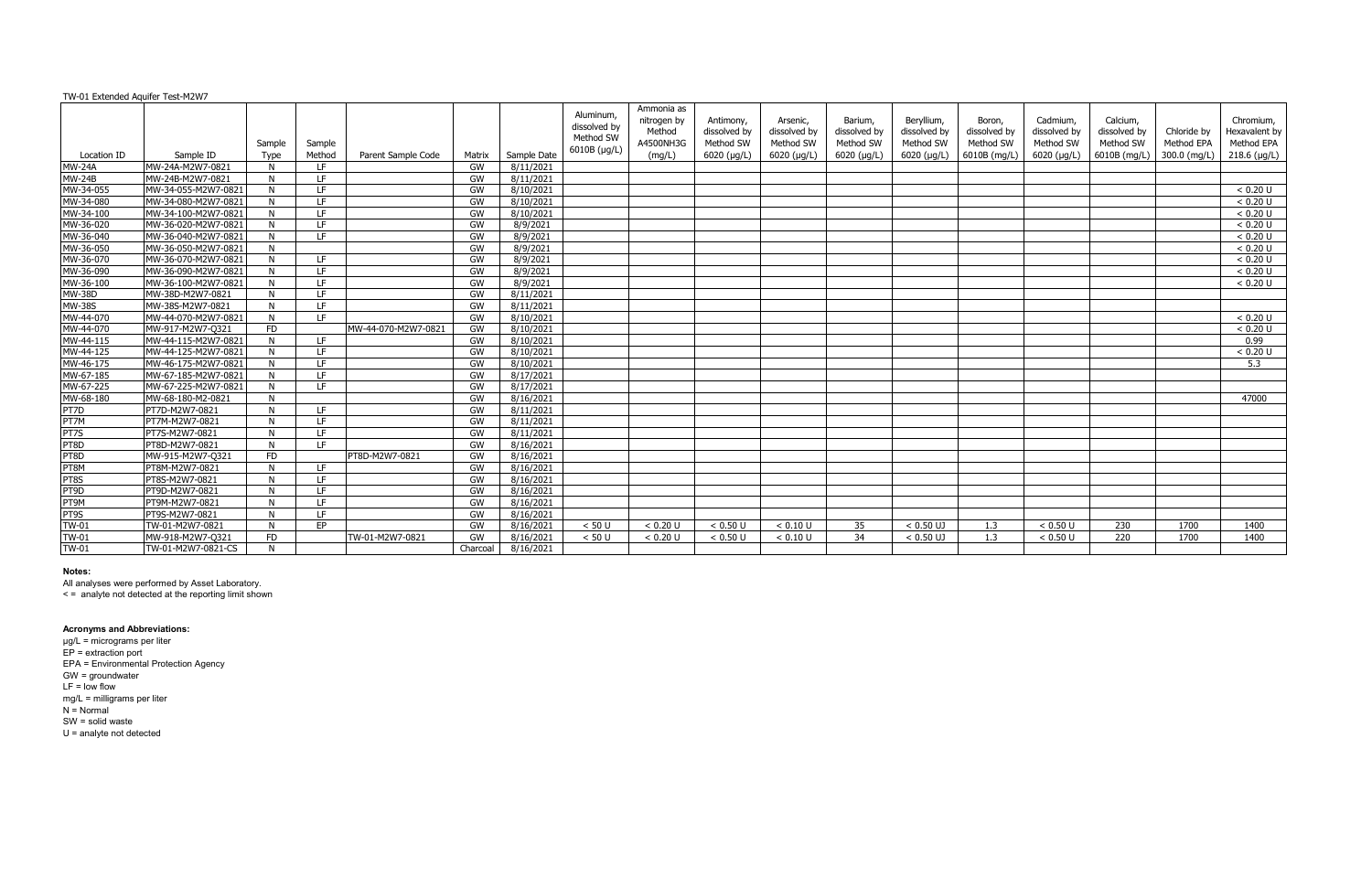|               |                     | Sample      | Sample    |                     |          |             | Chromium.<br>total dissolved<br>by Method SW | Cobalt,<br>dissolved by<br>Method SW | Copper,<br>dissolved by<br>Method SW | Eosine by<br>Method Dye | Fluorescein by<br>Method Dye | Fluoride by<br>Method EPA | by Method SW   by Method SW | Iron, dissolved Lead, dissolved | Magnesium,<br>dissolved by<br>Method SW | Manganese,<br>dissolved by<br>Method SW | Mercury,<br>dissolved by<br>Method EPA |
|---------------|---------------------|-------------|-----------|---------------------|----------|-------------|----------------------------------------------|--------------------------------------|--------------------------------------|-------------------------|------------------------------|---------------------------|-----------------------------|---------------------------------|-----------------------------------------|-----------------------------------------|----------------------------------------|
| Location ID   | Sample ID           | Type        | Method    | Parent Sample Code  | Matrix   | Sample Date | $6020$ ( $\mu$ g/L)                          | $6020$ (µg/L)                        | $6020$ (µg/L)                        | Test $(\mu g/L)$        | Test $(\mu g/L)$             |                           | 300.0 (mg/L) 6010B (µg/L)   | 6020 (µg/L)                     | 6010B (mg/L)                            | $6020$ (µg/L)                           | 7470A (µg/L)                           |
| <b>MW-24A</b> | MW-24A-M2W7-0821    | N           | LF.       |                     | GW       | 8/11/2021   |                                              |                                      |                                      | < 0.015 U               | 6.8                          |                           |                             |                                 |                                         |                                         |                                        |
| <b>MW-24B</b> | MW-24B-M2W7-0821    | N           | LE.       |                     | GW       | 8/11/2021   |                                              |                                      |                                      | < 0.015 U               | 0.216                        |                           |                             |                                 |                                         |                                         |                                        |
| MW-34-055     | MW-34-055-M2W7-0821 | N           | LE.       |                     | GW       | 8/10/2021   |                                              |                                      |                                      |                         |                              |                           |                             |                                 |                                         |                                         |                                        |
| MW-34-080     | MW-34-080-M2W7-0821 |             | LE.       |                     | GW       | 8/10/2021   |                                              |                                      |                                      |                         |                              |                           |                             |                                 |                                         |                                         |                                        |
| MW-34-100     | MW-34-100-M2W7-0821 | N           | LE.       |                     | GW       | 8/10/2021   |                                              |                                      |                                      |                         |                              |                           |                             |                                 |                                         |                                         |                                        |
| MW-36-020     | MW-36-020-M2W7-0821 | N           | LE.       |                     | GW       | 8/9/2021    |                                              |                                      |                                      |                         |                              |                           |                             |                                 |                                         |                                         |                                        |
| MW-36-040     | MW-36-040-M2W7-0821 | N           | LE.       |                     | GW       | 8/9/2021    |                                              |                                      |                                      |                         |                              |                           |                             |                                 |                                         |                                         |                                        |
| MW-36-050     | MW-36-050-M2W7-0821 | N           |           |                     | GW       | 8/9/2021    |                                              |                                      |                                      |                         |                              |                           |                             |                                 |                                         |                                         |                                        |
| MW-36-070     | MW-36-070-M2W7-0821 |             | LE.       |                     | GW       | 8/9/2021    |                                              |                                      |                                      |                         |                              |                           |                             |                                 |                                         |                                         |                                        |
| MW-36-090     | MW-36-090-M2W7-0821 | $\mathbf N$ | LF.       |                     | GW       | 8/9/2021    |                                              |                                      |                                      |                         |                              |                           |                             |                                 |                                         |                                         |                                        |
| MW-36-100     | MW-36-100-M2W7-0821 | N.          | IF.       |                     | GW       | 8/9/2021    |                                              |                                      |                                      |                         |                              |                           |                             |                                 |                                         |                                         |                                        |
| <b>MW-38D</b> | MW-38D-M2W7-0821    | N           | LE.       |                     | GW       | 8/11/2021   |                                              |                                      |                                      | < 0.015 U               | 16900                        |                           |                             |                                 |                                         |                                         |                                        |
| <b>MW-38S</b> | MW-38S-M2W7-0821    | N           | LF.       |                     | GW       | 8/11/2021   |                                              |                                      |                                      | < 0.015 U               | $< 0.0020$ U                 |                           |                             |                                 |                                         |                                         |                                        |
| MW-44-070     | MW-44-070-M2W7-0821 | N           | LE.       |                     | GW       | 8/10/2021   |                                              |                                      |                                      |                         |                              |                           |                             |                                 |                                         |                                         |                                        |
| MW-44-070     | MW-917-M2W7-Q321    | <b>FD</b>   |           | MW-44-070-M2W7-0821 | GW       | 8/10/2021   |                                              |                                      |                                      |                         |                              |                           |                             |                                 |                                         |                                         |                                        |
| MW-44-115     | MW-44-115-M2W7-0821 | N.          | IF.       |                     | GW       | 8/10/2021   |                                              |                                      |                                      |                         |                              |                           |                             |                                 |                                         |                                         |                                        |
| MW-44-125     | MW-44-125-M2W7-0821 | N           | LE.       |                     | GW       | 8/10/2021   |                                              |                                      |                                      |                         |                              |                           |                             |                                 |                                         |                                         |                                        |
| MW-46-175     | MW-46-175-M2W7-0821 | N           | LF.       |                     | GW       | 8/10/2021   |                                              |                                      |                                      |                         |                              |                           |                             |                                 |                                         |                                         |                                        |
| MW-67-185     | MW-67-185-M2W7-0821 | N           | LF.       |                     | GW       | 8/17/2021   |                                              |                                      |                                      | < 0.015 U               | $< 0.0020$ U                 |                           |                             |                                 |                                         |                                         |                                        |
| MW-67-225     | MW-67-225-M2W7-0821 | N           | LF.       |                     | GW       | 8/17/2021   |                                              |                                      |                                      | < 0.015 U               | $< 0.0020$ U                 |                           |                             |                                 |                                         |                                         |                                        |
| MW-68-180     | MW-68-180-M2-0821   | N           |           |                     | GW       | 8/16/2021   |                                              |                                      |                                      |                         |                              |                           |                             |                                 |                                         |                                         |                                        |
| PT7D          | PT7D-M2W7-0821      | N           | LE.       |                     | GW       | 8/11/2021   |                                              |                                      |                                      | < 0.015 U               | 114                          |                           |                             |                                 |                                         |                                         |                                        |
| PT7M          | PT7M-M2W7-0821      | N           | LF.       |                     | GW       | 8/11/2021   |                                              |                                      |                                      | < 0.015 U               | 91.5                         |                           |                             |                                 |                                         |                                         |                                        |
| PT7S          | PT7S-M2W7-0821      | N           | LE.       |                     | GW       | 8/11/2021   |                                              |                                      |                                      | < 0.015 U               | 0.377                        |                           |                             |                                 |                                         |                                         |                                        |
| PT8D          | PT8D-M2W7-0821      | N.          | TE.       |                     | GW       | 8/16/2021   |                                              |                                      |                                      | < 0.015 U               | 0.369                        |                           |                             |                                 |                                         |                                         |                                        |
| PT8D          | MW-915-M2W7-Q321    | FD.         |           | PT8D-M2W7-0821      | GW       | 8/16/2021   |                                              |                                      |                                      | < 0.015 U               | 0.371                        |                           |                             |                                 |                                         |                                         |                                        |
| PT8M          | PT8M-M2W7-0821      | N           | LE.       |                     | GW       | 8/16/2021   |                                              |                                      |                                      | < 0.015 U               | 25.1                         |                           |                             |                                 |                                         |                                         |                                        |
| PT8S          | PT8S-M2W7-0821      | <b>N</b>    | LE.       |                     | GW       | 8/16/2021   |                                              |                                      |                                      | < 0.015 U               | 0.045                        |                           |                             |                                 |                                         |                                         |                                        |
| PT9D          | PT9D-M2W7-0821      | N           | LE.       |                     | GW       | 8/16/2021   |                                              |                                      |                                      | 0.151                   | 0.076                        |                           |                             |                                 |                                         |                                         |                                        |
| PT9M          | PT9M-M2W7-0821      | N           | LE.       |                     | GW       | 8/16/2021   |                                              |                                      |                                      | < 0.015 U               | 84.1                         |                           |                             |                                 |                                         |                                         |                                        |
| PT9S          | PT9S-M2W7-0821      | N           | LE.       |                     | GW       | 8/16/2021   |                                              |                                      |                                      | < 0.015 U               | < 0.0020 U                   |                           |                             |                                 |                                         |                                         |                                        |
| $TW-01$       | TW-01-M2W7-0821     | N           | <b>FP</b> |                     | GW       | 8/16/2021   | 1400                                         | < 0.50 U                             | < 1.0 U                              | $< 0.015$ U             | $< 0.0020$ U                 | 3.4                       | < 20 U                      | < 1.0 U                         | 24 J                                    | < 0.50 U                                | $< 0.20$ UJ                            |
| <b>TW-01</b>  | MW-918-M2W7-Q321    | <b>FD</b>   |           | TW-01-M2W7-0821     | GW       | 8/16/2021   | 1500                                         | < 0.50 U                             | < 1.0 U                              | < 0.015 L               | < 0.0020 U                   | 3.2                       | < 20 U                      | < 1.0 U                         | 24J                                     | < 0.50 U                                | $< 0.20$ UJ                            |
| <b>TW-01</b>  | TW-01-M2W7-0821-CS  | N           |           |                     | Charcoal | 8/16/2021   |                                              |                                      |                                      | < 0.015 U               | < 0.0020 U                   |                           |                             |                                 |                                         |                                         |                                        |
|               |                     |             |           |                     |          |             |                                              |                                      |                                      |                         |                              |                           |                             |                                 |                                         |                                         |                                        |

#### **Notes:**

All analyses were performed by Asset Laboratory.

< = analyte not detected at the reporting limit shown

#### **Acronyms and Abbreviations:**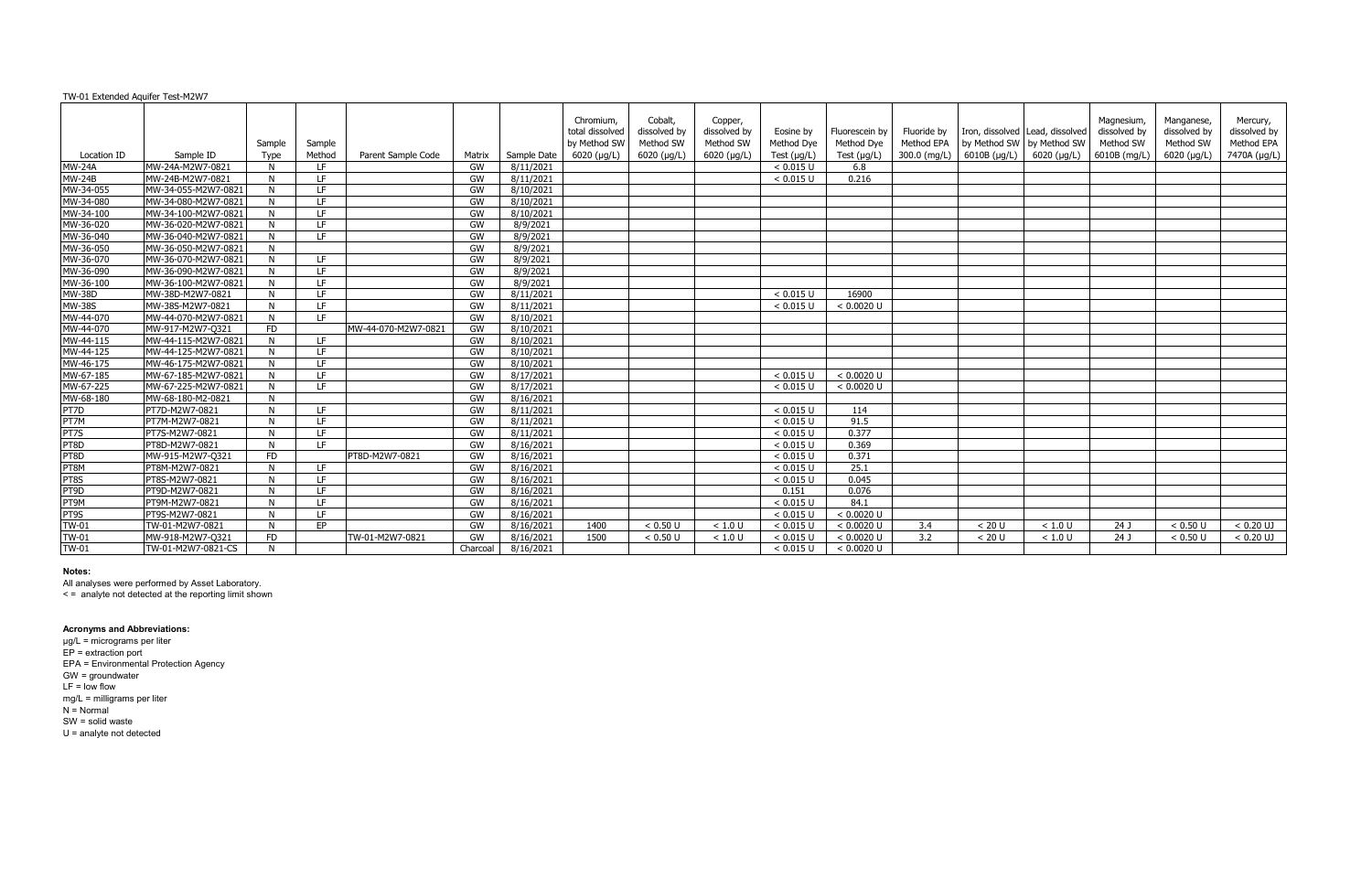| TW-01 Extended Aquifer Test-M2W7 |                     |           |           |                     |          |             |                                          |                                      |                               |                                                             |              |                                         |                                |                                        |                                      |                                      |                                          |
|----------------------------------|---------------------|-----------|-----------|---------------------|----------|-------------|------------------------------------------|--------------------------------------|-------------------------------|-------------------------------------------------------------|--------------|-----------------------------------------|--------------------------------|----------------------------------------|--------------------------------------|--------------------------------------|------------------------------------------|
|                                  |                     | Sample    | Sample    |                     |          |             | Molybdenum,<br>dissolved by<br>Method SW | Nickel,<br>dissolved by<br>Method SW | Nitrate/Nitrite<br>Method EPA | as Nitrogen by   Oil and Grease   pH by Method<br>by Method | SM 4500-H+ B | Potassium,<br>dissolved by<br>Method SW | Rhodamine-clc<br>by Method Dye | Selenium.<br>dissolved by<br>Method SW | Silver,<br>dissolved by<br>Method SW | Sodium,<br>dissolved by<br>Method SW | Specific<br>conductance by<br>Method EPA |
| Location ID                      | Sample ID           | Type      | Method    | Parent Sample Code  | Matrix   | Sample Date | $6020$ (µg/L)                            | $6020$ ( $\mu$ g/L)                  |                               | 353.2 (mg/L)   1664B (mg/L)                                 | (PHUNITS)    | 6010B (mg/L)                            | Test $(\mu g/L)$               | 6020 (µg/L)                            | $6020$ ( $\mu$ g/L)                  |                                      | 6010B (mg/L)   120.1 ( $\mu$ S/cm)       |
| <b>MW-24A</b>                    | MW-24A-M2W7-0821    | N         | IF.       |                     | GW       | 8/11/2021   |                                          |                                      |                               |                                                             |              |                                         | 49.5                           |                                        |                                      |                                      |                                          |
| MW-24B                           | MW-24B-M2W7-0821    | N.        | LE.       |                     | GW       | 8/11/2021   |                                          |                                      |                               |                                                             |              |                                         | < 0.015 U                      |                                        |                                      |                                      |                                          |
| MW-34-055                        | MW-34-055-M2W7-0821 | N.        | LF.       |                     | GW       | 8/10/2021   |                                          |                                      |                               |                                                             |              |                                         |                                |                                        |                                      |                                      |                                          |
| MW-34-080                        | MW-34-080-M2W7-0821 | N         | LE.       |                     | GW       | 8/10/2021   |                                          |                                      |                               |                                                             |              |                                         |                                |                                        |                                      |                                      |                                          |
| MW-34-100                        | MW-34-100-M2W7-0821 | N         | LE.       |                     | GW       | 8/10/2021   |                                          |                                      |                               |                                                             |              |                                         |                                |                                        |                                      |                                      |                                          |
| MW-36-020                        | MW-36-020-M2W7-0821 | N         | LE.       |                     | GW       | 8/9/2021    |                                          |                                      |                               |                                                             |              |                                         |                                |                                        |                                      |                                      |                                          |
| MW-36-040                        | MW-36-040-M2W7-0821 | N         | LF.       |                     | GW       | 8/9/2021    |                                          |                                      |                               |                                                             |              |                                         |                                |                                        |                                      |                                      |                                          |
| MW-36-050                        | MW-36-050-M2W7-0821 | N         |           |                     | GW       | 8/9/2021    |                                          |                                      |                               |                                                             |              |                                         |                                |                                        |                                      |                                      |                                          |
| MW-36-070                        | MW-36-070-M2W7-0821 | N.        | LE.       |                     | GW       | 8/9/2021    |                                          |                                      |                               |                                                             |              |                                         |                                |                                        |                                      |                                      |                                          |
| MW-36-090                        | MW-36-090-M2W7-0821 | N         | LE.       |                     | GW       | 8/9/2021    |                                          |                                      |                               |                                                             |              |                                         |                                |                                        |                                      |                                      |                                          |
| MW-36-100                        | MW-36-100-M2W7-0821 | N         | LE.       |                     | GW       | 8/9/2021    |                                          |                                      |                               |                                                             |              |                                         |                                |                                        |                                      |                                      |                                          |
| <b>MW-38D</b>                    | MW-38D-M2W7-0821    | N         | LE.       |                     | GW       | 8/11/2021   |                                          |                                      |                               |                                                             |              |                                         | < 0.015 U                      |                                        |                                      |                                      |                                          |
| <b>MW-38S</b>                    | MW-38S-M2W7-0821    | N         | LE.       |                     | GW       | 8/11/2021   |                                          |                                      |                               |                                                             |              |                                         | < 0.015 U                      |                                        |                                      |                                      |                                          |
| MW-44-070                        | MW-44-070-M2W7-0821 | N         | TF.       |                     | GW       | 8/10/2021   |                                          |                                      |                               |                                                             |              |                                         |                                |                                        |                                      |                                      |                                          |
| MW-44-070                        | MW-917-M2W7-Q321    | <b>FD</b> |           | MW-44-070-M2W7-0821 | GW       | 8/10/2021   |                                          |                                      |                               |                                                             |              |                                         |                                |                                        |                                      |                                      |                                          |
| MW-44-115                        | MW-44-115-M2W7-0821 | N.        | LE.       |                     | GW       | 8/10/2021   |                                          |                                      |                               |                                                             |              |                                         |                                |                                        |                                      |                                      |                                          |
| MW-44-125                        | MW-44-125-M2W7-0821 | N         | IF.       |                     | GW       | 8/10/2021   |                                          |                                      |                               |                                                             |              |                                         |                                |                                        |                                      |                                      |                                          |
| MW-46-175                        | MW-46-175-M2W7-0821 | N.        | LE.       |                     | GW       | 8/10/2021   |                                          |                                      |                               |                                                             |              |                                         |                                |                                        |                                      |                                      |                                          |
| MW-67-185                        | MW-67-185-M2W7-0821 | N         | LE.       |                     | GW       | 8/17/2021   |                                          |                                      |                               |                                                             |              |                                         | 239000                         |                                        |                                      |                                      |                                          |
| MW-67-225                        | MW-67-225-M2W7-0821 | N         | LF.       |                     | GW       | 8/17/2021   |                                          |                                      |                               |                                                             |              |                                         | < 0.015 U                      |                                        |                                      |                                      |                                          |
| MW-68-180                        | MW-68-180-M2-0821   | N.        |           |                     | GW       | 8/16/2021   |                                          |                                      |                               |                                                             |              |                                         |                                |                                        |                                      |                                      |                                          |
| PT7D                             | PT7D-M2W7-0821      | N         | LE.       |                     | GW       | 8/11/2021   |                                          |                                      |                               |                                                             |              |                                         | < 0.015 U                      |                                        |                                      |                                      |                                          |
| PT7M                             | PT7M-M2W7-0821      | N         | LE.       |                     | GW       | 8/11/2021   |                                          |                                      |                               |                                                             |              |                                         | < 0.015 U                      |                                        |                                      |                                      |                                          |
| PT7S                             | PT7S-M2W7-0821      | N         | LF.       |                     | GW       | 8/11/2021   |                                          |                                      |                               |                                                             |              |                                         | < 0.015 U                      |                                        |                                      |                                      |                                          |
| PT8D                             | PT8D-M2W7-0821      | N         | LE.       |                     | GW       | 8/16/2021   |                                          |                                      |                               |                                                             |              |                                         | < 0.015 U                      |                                        |                                      |                                      |                                          |
| PT8D                             | MW-915-M2W7-Q321    | <b>FD</b> |           | PT8D-M2W7-0821      | GW       | 8/16/2021   |                                          |                                      |                               |                                                             |              |                                         | < 0.015 U                      |                                        |                                      |                                      |                                          |
| PT8M                             | PT8M-M2W7-0821      | N         | LE.       |                     | GW       | 8/16/2021   |                                          |                                      |                               |                                                             |              |                                         | < 0.015 U                      |                                        |                                      |                                      |                                          |
| PT8S                             | PT8S-M2W7-0821      | N.        | IF.       |                     | GW       | 8/16/2021   |                                          |                                      |                               |                                                             |              |                                         | < 0.015 U                      |                                        |                                      |                                      |                                          |
| PT9D                             | PT9D-M2W7-0821      | N.        | LE.       |                     | GW       | 8/16/2021   |                                          |                                      |                               |                                                             |              |                                         | < 0.015 U                      |                                        |                                      |                                      |                                          |
| PT9M                             | PT9M-M2W7-0821      | N         | LE.       |                     | GW       | 8/16/2021   |                                          |                                      |                               |                                                             |              |                                         | < 0.015 U                      |                                        |                                      |                                      |                                          |
| PT9S                             | PT9S-M2W7-0821      | N         | LE.       |                     | GW       | 8/16/2021   |                                          |                                      |                               |                                                             |              |                                         | < 0.015 U                      |                                        |                                      |                                      |                                          |
| <b>TW-01</b>                     | TW-01-M2W7-0821     | N         | <b>FP</b> |                     | GW       | 8/16/2021   | 30                                       | $< 5.0$ UJ                           | 12                            | $< 4.0$ UJ                                                  | 7.3          | 17                                      | < 0.015 U                      | 12                                     | < 0.50 U                             | 1100                                 | 6700                                     |
| <b>TW-01</b>                     | MW-918-M2W7-Q321    | <b>FD</b> |           | TW-01-M2W7-0821     | GW       | 8/16/2021   | 29                                       | $< 1.0$ UJ                           | 13                            | $< 4.0$ UJ                                                  | 7.3          | 24                                      | < 0.015 U                      | 12                                     | < 0.50 U                             | 1300                                 | 6600                                     |
| <b>TW-01</b>                     | TW-01-M2W7-0821-CS  | N         |           |                     | Charcoal | 8/16/2021   |                                          |                                      |                               |                                                             |              |                                         | < 0.015 U                      |                                        |                                      |                                      |                                          |

All analyses were performed by Asset Laboratory.

< = analyte not detected at the reporting limit shown

#### **Acronyms and Abbreviations:**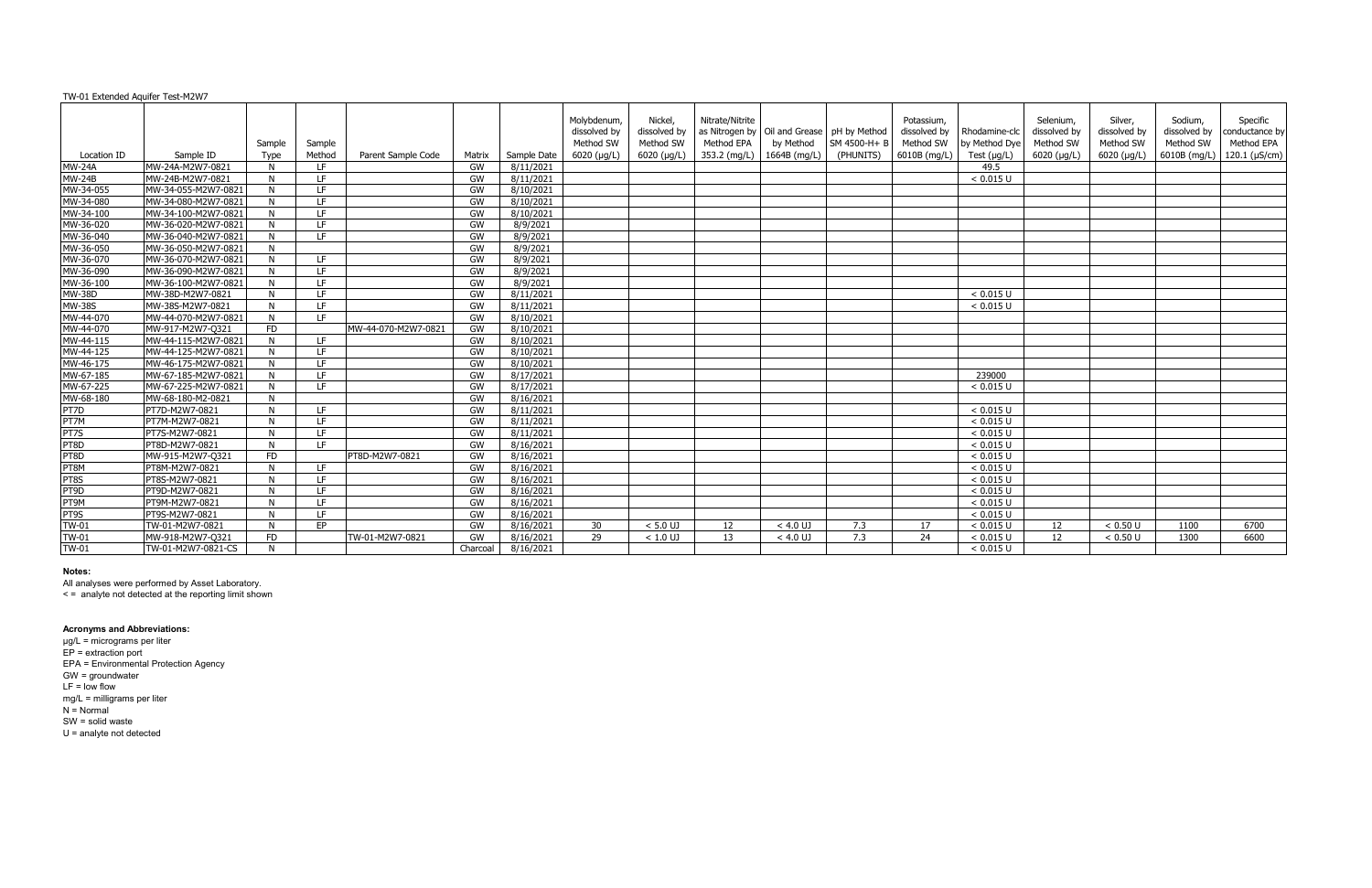| TW-01 Extended Aquifer Test-M2W7 |                     |              |        |                     |          |                    |              |              |                 |               |                                               |              |                 |
|----------------------------------|---------------------|--------------|--------|---------------------|----------|--------------------|--------------|--------------|-----------------|---------------|-----------------------------------------------|--------------|-----------------|
|                                  |                     |              |        |                     |          |                    |              |              |                 |               | Total                                         |              |                 |
|                                  |                     |              |        |                     |          |                    |              | Thallium,    | Total dissolved | Total organic | Suspended                                     | Vanadium,    |                 |
|                                  |                     |              |        |                     |          |                    | Sulfate by   | dissolved by | solids by       | carbon by     | Solids (TSS) by                               | dissolved by | Zinc, dissolved |
|                                  |                     | Sample       | Sample |                     |          |                    | Method EPA   | Method SW    | Method SM       | Method SM     | Method SM                                     | Method SW    | by Method SW    |
| Location ID                      | Sample ID           | Type         | Method | Parent Sample Code  | Matrix   | Sample Date        | 300.0 (mg/L) | 6020 (µg/L)  |                 |               | 2540 C (mg/L)   5310 C (mg/L)   2540 D (mg/L) | 6020 (µg/L)  | $6020$ (µg/L)   |
| <b>MW-24A</b>                    | MW-24A-M2W7-0821    | N            | LF.    |                     | GW       | 8/11/2021          |              |              |                 |               |                                               |              |                 |
| <b>MW-24B</b>                    | MW-24B-M2W7-0821    | N            | LF.    |                     | GW       | 8/11/2021          |              |              |                 |               |                                               |              |                 |
| MW-34-055                        | MW-34-055-M2W7-0821 | N            | LF     |                     | GW       | 8/10/2021          |              |              |                 |               |                                               |              |                 |
| MW-34-080                        | MW-34-080-M2W7-0821 | N            | LF     |                     | GW       | $\sqrt{8/10/2021}$ |              |              |                 |               |                                               |              |                 |
| MW-34-100                        | MW-34-100-M2W7-0821 | N            | LF     |                     | GW       | 8/10/2021          |              |              |                 |               |                                               |              |                 |
| MW-36-020                        | MW-36-020-M2W7-0821 | N            | LF     |                     | GW       | 8/9/2021           |              |              |                 |               |                                               |              |                 |
| MW-36-040                        | MW-36-040-M2W7-0821 | N            | LF     |                     | GW       | 8/9/2021           |              |              |                 |               |                                               |              |                 |
| MW-36-050                        | MW-36-050-M2W7-0821 | N            |        |                     | GW       | 8/9/2021           |              |              |                 |               |                                               |              |                 |
| MW-36-070                        | MW-36-070-M2W7-0821 | N            | LF.    |                     | GW       | 8/9/2021           |              |              |                 |               |                                               |              |                 |
| MW-36-090                        | MW-36-090-M2W7-0821 | N            | LF     |                     | GW       | $\sqrt{8/9}/2021$  |              |              |                 |               |                                               |              |                 |
| MW-36-100                        | MW-36-100-M2W7-0821 | N            | LF     |                     | GW       | 8/9/2021           |              |              |                 |               |                                               |              |                 |
| <b>MW-38D</b>                    | MW-38D-M2W7-0821    | N            | LF     |                     | GW       | 8/11/2021          |              |              |                 |               |                                               |              |                 |
| <b>MW-38S</b>                    | MW-38S-M2W7-0821    | N            | LF     |                     | GW       | 8/11/2021          |              |              |                 |               |                                               |              |                 |
| MW-44-070                        | MW-44-070-M2W7-0821 | N            | LF.    |                     | GW       | 8/10/2021          |              |              |                 |               |                                               |              |                 |
| MW-44-070                        | MW-917-M2W7-Q321    | <b>FD</b>    |        | MW-44-070-M2W7-0821 | GW       | 8/10/2021          |              |              |                 |               |                                               |              |                 |
| MW-44-115                        | MW-44-115-M2W7-0821 | N            | LF.    |                     | GW       | 8/10/2021          |              |              |                 |               |                                               |              |                 |
| MW-44-125                        | MW-44-125-M2W7-0821 | N            | LF     |                     | GW       | 8/10/2021          |              |              |                 |               |                                               |              |                 |
| MW-46-175                        | MW-46-175-M2W7-0821 | N            | LF     |                     | GW       | 8/10/2021          |              |              |                 |               |                                               |              |                 |
| MW-67-185                        | MW-67-185-M2W7-0821 | $\mathsf{N}$ | LF     |                     | GW       | 8/17/2021          |              |              |                 |               |                                               |              |                 |
| MW-67-225                        | MW-67-225-M2W7-0821 | N            | LF     |                     | GW       | 8/17/2021          |              |              |                 |               |                                               |              |                 |
| MW-68-180                        | MW-68-180-M2-0821   | N            |        |                     | GW       | 8/16/2021          |              |              |                 |               |                                               |              |                 |
| PT7D                             | PT7D-M2W7-0821      | N            | LF.    |                     | GW       | 8/11/2021          |              |              |                 |               |                                               |              |                 |
| PT7M                             | PT7M-M2W7-0821      | N            | LF     |                     | GW       | 8/11/2021          |              |              |                 |               |                                               |              |                 |
| PT7S                             | PT7S-M2W7-0821      | N            | LF     |                     | GW       | 8/11/2021          |              |              |                 |               |                                               |              |                 |
| PT8D                             | PT8D-M2W7-0821      | N            | LE.    |                     | GW       | 8/16/2021          |              |              |                 |               |                                               |              |                 |
| PT8D                             | MW-915-M2W7-Q321    | <b>FD</b>    |        | PT8D-M2W7-0821      | GW       | 8/16/2021          |              |              |                 |               |                                               |              |                 |
| PT8M                             | PT8M-M2W7-0821      | N            | LF     |                     | GW       | 8/16/2021          |              |              |                 |               |                                               |              |                 |
| PT8S                             | PT8S-M2W7-0821      | N            | LF     |                     | GW       | 8/16/2021          |              |              |                 |               |                                               |              |                 |
| PT9D                             | PT9D-M2W7-0821      | N            | LF.    |                     | GW       | 8/16/2021          |              |              |                 |               |                                               |              |                 |
| PT9M                             | PT9M-M2W7-0821      | N            | LF     |                     | GW       | 8/16/2021          |              |              |                 |               |                                               |              |                 |
| PT9S                             | PT9S-M2W7-0821      | N            | LF     |                     | GW       | 8/16/2021          |              |              |                 |               |                                               |              |                 |
| <b>TW-01</b>                     | TW-01-M2W7-0821     | N            | EP     |                     | GW       | 8/16/2021          | 530          | < 0.50 U     | 4000            | $< 5.0 U$     | < 5.0 U                                       | 10           | < 10 U          |
| <b>TW-01</b>                     | MW-918-M2W7-Q321    | <b>FD</b>    |        | TW-01-M2W7-0821     | GW       | 8/16/2021          | 530          | < 0.50 U     | 3900            | < 1.0 U       | < 5.0 U                                       | 10           | < 10 U          |
| <b>TW-01</b>                     | TW-01-M2W7-0821-CS  | N            |        |                     | Charcoal | 8/16/2021          |              |              |                 |               |                                               |              |                 |
|                                  |                     |              |        |                     |          |                    |              |              |                 |               |                                               |              |                 |

All analyses were performed by Asset Laboratory.

< = analyte not detected at the reporting limit shown

#### **Acronyms and Abbreviations:**

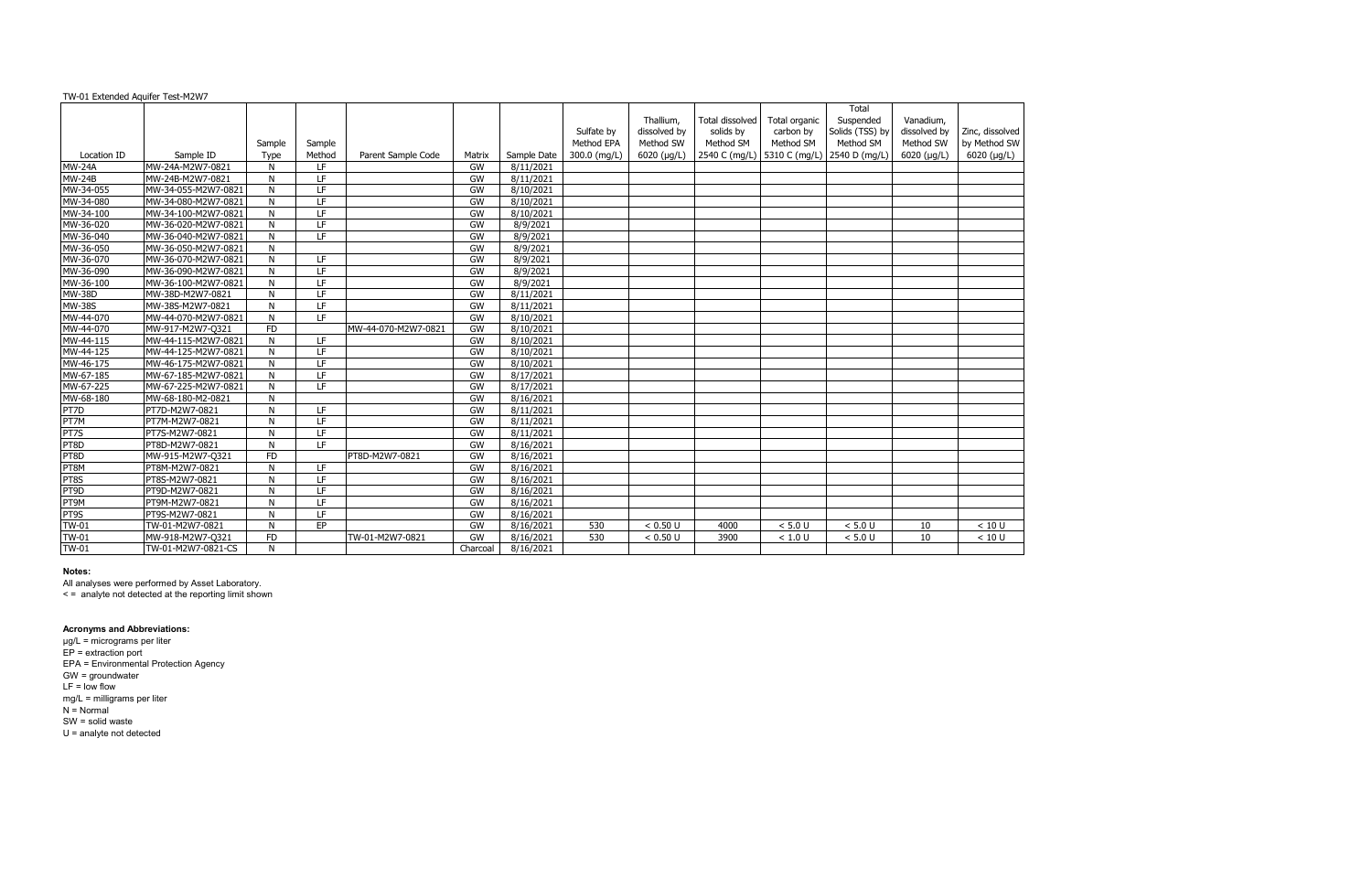| TW-01 Extended Aquifer Test-M2W9 |  |
|----------------------------------|--|
|----------------------------------|--|

|             |                      |           |        |                     |        |             | Arsenic,     | Calcium,     |              |
|-------------|----------------------|-----------|--------|---------------------|--------|-------------|--------------|--------------|--------------|
|             |                      |           |        |                     |        |             | dissolved by | dissolved by | Chloride by  |
|             |                      | Sample    | Sample |                     |        |             | Method SW    | Method SW    | Method EPA   |
| Location ID | Sample ID            | Type      | Method | Parent Sample Code  | Matrix | Sample Date | 6020 (µg/L)  | 6010B (mg/L) | 300.0 (mg/L) |
| MW-34-055   | MW-34-055-M2W9-0821  | N         | LF     |                     | GW     | 8/26/2021   |              |              |              |
| MW-34-080   | MW-34-080-M2W9-0821  | N         | LF     |                     | GW     | 8/26/2021   |              |              |              |
| MW-34-100   | IMW-34-100-M2W9-0821 | N         | LF     |                     | GW     | 8/26/2021   |              |              |              |
| MW-36-020   | MW-36-020-M2W9-0821  | N         | LF     |                     | GW     | 8/25/2021   |              |              |              |
| MW-36-040   | MW-36-040-M2W9-0821  | N         | LF     |                     | GW     | 8/25/2021   |              |              |              |
| MW-36-050   | IMW-36-050-M2W9-0821 | N         | LF     |                     | GW     | 8/25/2021   |              |              |              |
| MW-36-050   | MW-929-0321          | <b>FD</b> |        | MW-36-050-M2W9-0821 | GW     | 8/25/2021   |              |              |              |
| MW-36-070   | MW-36-070-M2W9-0821  | N         |        |                     | GW     | 8/25/2021   |              |              |              |
| MW-36-090   | IMW-36-090-M2W9-0821 | N         | LF     |                     | GW     | 8/25/2021   |              |              |              |
| MW-36-100   | IMW-36-100-M2W9-0821 | N         | LF     |                     | GW     | 8/25/2021   |              |              |              |
| MW-44-070   | IMW-44-070-M2W9-0821 | N         | LF     |                     | GW     | 8/26/2021   |              |              |              |
| MW-44-115   | IMW-44-115-M2W9-0821 | N         | LF.    |                     | GW     | 8/26/2021   |              |              |              |
| MW-44-125   | IMW-44-125-M2W9-0821 | N         | LF     |                     | GW     | 8/26/2021   |              |              |              |
| MW-46-175   | MW-46-175-M2W9-0821  | N         | ΙF     |                     | GW     | 8/26/2021   |              |              |              |
| TW-01       | TW-01-M2W9-0821      | N         | EP     |                     | GW     | 8/25/2021   | $< 0.10$ UJ  | 250          | 1700         |

All analyses were performed by Asset Laboratory. < = analyte not detected at the reporting limit shown

### **Acronyms and Abbreviations:**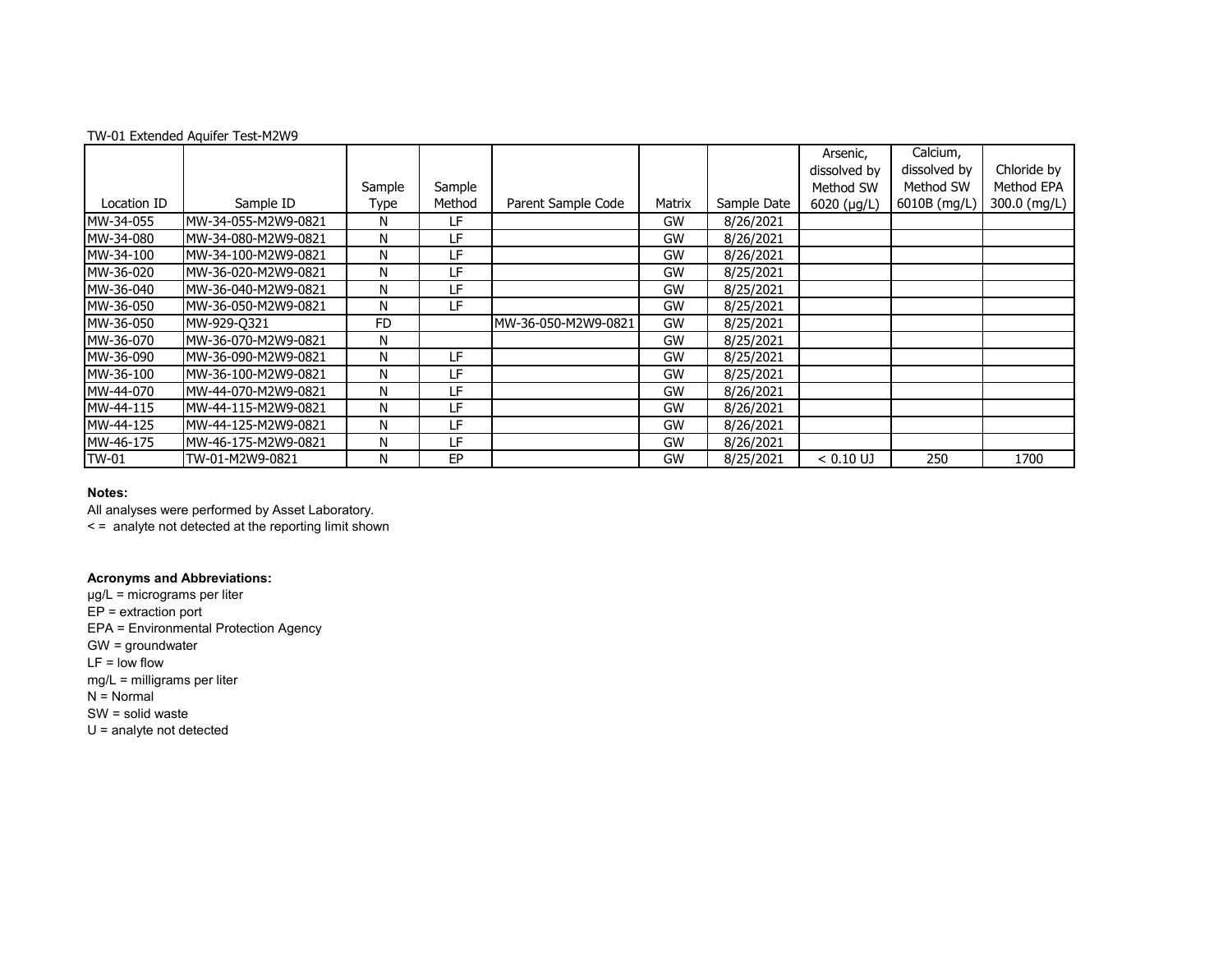| TW-01 Extended Aquifer Test-M2W9 |  |
|----------------------------------|--|
|----------------------------------|--|

|             |                      |        |        |                      |        |             | Chromium,      | Magnesium,   | Manganese,   |
|-------------|----------------------|--------|--------|----------------------|--------|-------------|----------------|--------------|--------------|
|             |                      |        |        |                      |        |             | Hexavalent by  | dissolved by | dissolved by |
|             |                      | Sample | Sample |                      |        |             | Method EPA     | Method SW    | Method SW    |
| Location ID | Sample ID            | Type   | Method | Parent Sample Code   | Matrix | Sample Date | $218.6$ (µg/L) | 6010B (mg/L) | 6020 (µg/L)  |
| MW-34-055   | IMW-34-055-M2W9-0821 | N      | LF     |                      | GW     | 8/26/2021   | < 0.20 U       |              |              |
| MW-34-080   | IMW-34-080-M2W9-0821 | N      | LF     |                      | GW     | 8/26/2021   | < 0.20 U       |              |              |
| MW-34-100   | IMW-34-100-M2W9-0821 | N      | LF     |                      | GW     | 8/26/2021   | < 0.20 U       |              |              |
| MW-36-020   | MW-36-020-M2W9-0821  | N      | LF     |                      | GW     | 8/25/2021   | < 0.20 U       |              |              |
| MW-36-040   | IMW-36-040-M2W9-0821 | N      | LF     |                      | GW     | 8/25/2021   | < 0.20 U       |              |              |
| MW-36-050   | IMW-36-050-M2W9-0821 | N      | LF     |                      | GW     | 8/25/2021   | < 0.20 U       |              |              |
| MW-36-050   | MW-929-0321          | FD     |        | IMW-36-050-M2W9-0821 | GW     | 8/25/2021   | < 0.20 U       |              |              |
| MW-36-070   | MW-36-070-M2W9-0821  | N      |        |                      | GW     | 8/25/2021   | < 0.20 U       |              |              |
| MW-36-090   | IMW-36-090-M2W9-0821 | N      | LF     |                      | GW     | 8/25/2021   | < 0.20 U       |              |              |
| MW-36-100   | IMW-36-100-M2W9-0821 | N      | LF     |                      | GW     | 8/25/2021   | 8.7            |              |              |
| MW-44-070   | IMW-44-070-M2W9-0821 | N      | LF     |                      | GW     | 8/26/2021   | < 0.20 U       |              |              |
| MW-44-115   | IMW-44-115-M2W9-0821 | N      | LF.    |                      | GW     | 8/26/2021   | < 1.0 U        |              |              |
| MW-44-125   | IMW-44-125-M2W9-0821 | N      | LF     |                      | GW     | 8/26/2021   | < 0.20 U       |              |              |
| MW-46-175   | IMW-46-175-M2W9-0821 | N      | LF     |                      | GW     | 8/26/2021   | 5.2            |              |              |
| TW-01       | TW-01-M2W9-0821      | N      | EP     |                      | GW     | 8/25/2021   |                | 23           | < 0.50 U     |

All analyses were performed by Asset Laboratory. < = analyte not detected at the reporting limit shown

### **Acronyms and Abbreviations:**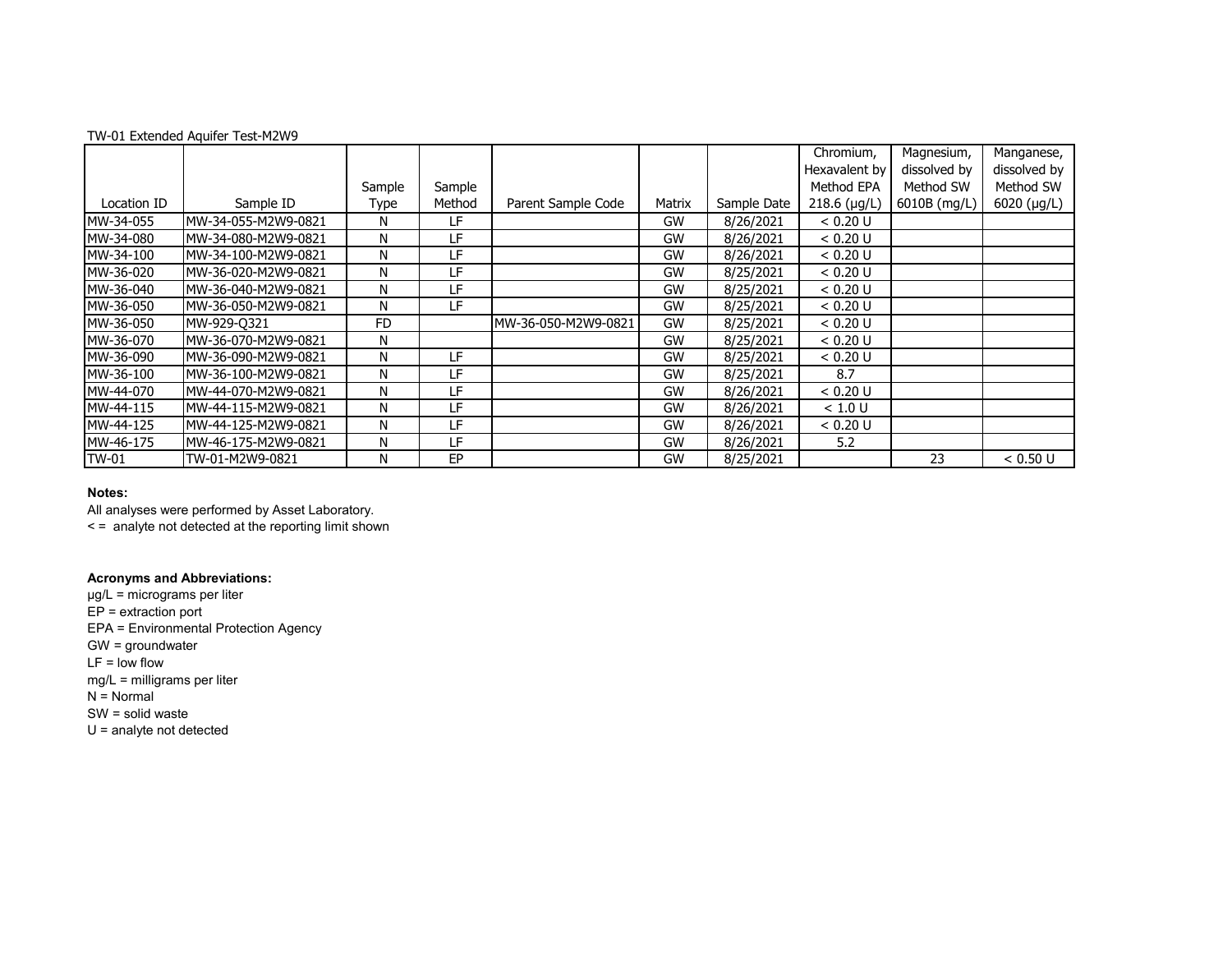| TW-01 Extended Aquifer Test-M2W9 |  |
|----------------------------------|--|
|----------------------------------|--|

|             |                      |           |        |                     |        |             | Molybdenum,  | Nitrate/Nitrite | Potassium,   |
|-------------|----------------------|-----------|--------|---------------------|--------|-------------|--------------|-----------------|--------------|
|             |                      |           |        |                     |        |             | dissolved by | as Nitrogen by  | dissolved by |
|             |                      | Sample    | Sample |                     |        |             | Method SW    | Method EPA      | Method SW    |
| Location ID | Sample ID            | Type      | Method | Parent Sample Code  | Matrix | Sample Date | 6020 (µg/L)  | 353.2 (mg/L)    | 6010B (mg/L) |
| MW-34-055   | MW-34-055-M2W9-0821  | N         | LF     |                     | GW     | 8/26/2021   |              |                 |              |
| MW-34-080   | MW-34-080-M2W9-0821  | N         | LF     |                     | GW     | 8/26/2021   |              |                 |              |
| MW-34-100   | MW-34-100-M2W9-0821  | N         | LF     |                     | GW     | 8/26/2021   |              |                 |              |
| MW-36-020   | MW-36-020-M2W9-0821  | N         | LF     |                     | GW     | 8/25/2021   |              |                 |              |
| MW-36-040   | MW-36-040-M2W9-0821  | N         | LF     |                     | GW     | 8/25/2021   |              |                 |              |
| MW-36-050   | IMW-36-050-M2W9-0821 | N         | LF     |                     | GW     | 8/25/2021   |              |                 |              |
| MW-36-050   | MW-929-0321          | <b>FD</b> |        | MW-36-050-M2W9-0821 | GW     | 8/25/2021   |              |                 |              |
| MW-36-070   | MW-36-070-M2W9-0821  | N         |        |                     | GW     | 8/25/2021   |              |                 |              |
| MW-36-090   | IMW-36-090-M2W9-0821 | N         | LF     |                     | GW     | 8/25/2021   |              |                 |              |
| MW-36-100   | IMW-36-100-M2W9-0821 | N         | LF     |                     | GW     | 8/25/2021   |              |                 |              |
| MW-44-070   | IMW-44-070-M2W9-0821 | N         | LF     |                     | GW     | 8/26/2021   |              |                 |              |
| MW-44-115   | IMW-44-115-M2W9-0821 | N         | LF     |                     | GW     | 8/26/2021   |              |                 |              |
| MW-44-125   | IMW-44-125-M2W9-0821 | N         | LF     |                     | GW     | 8/26/2021   |              |                 |              |
| MW-46-175   | MW-46-175-M2W9-0821  | N         | ΙF     |                     | GW     | 8/26/2021   |              |                 |              |
| TW-01       | TW-01-M2W9-0821      | N         | EP.    |                     | GW     | 8/25/2021   | 31           | 12              | 18           |

All analyses were performed by Asset Laboratory. < = analyte not detected at the reporting limit shown

**Acronyms and Abbreviations:**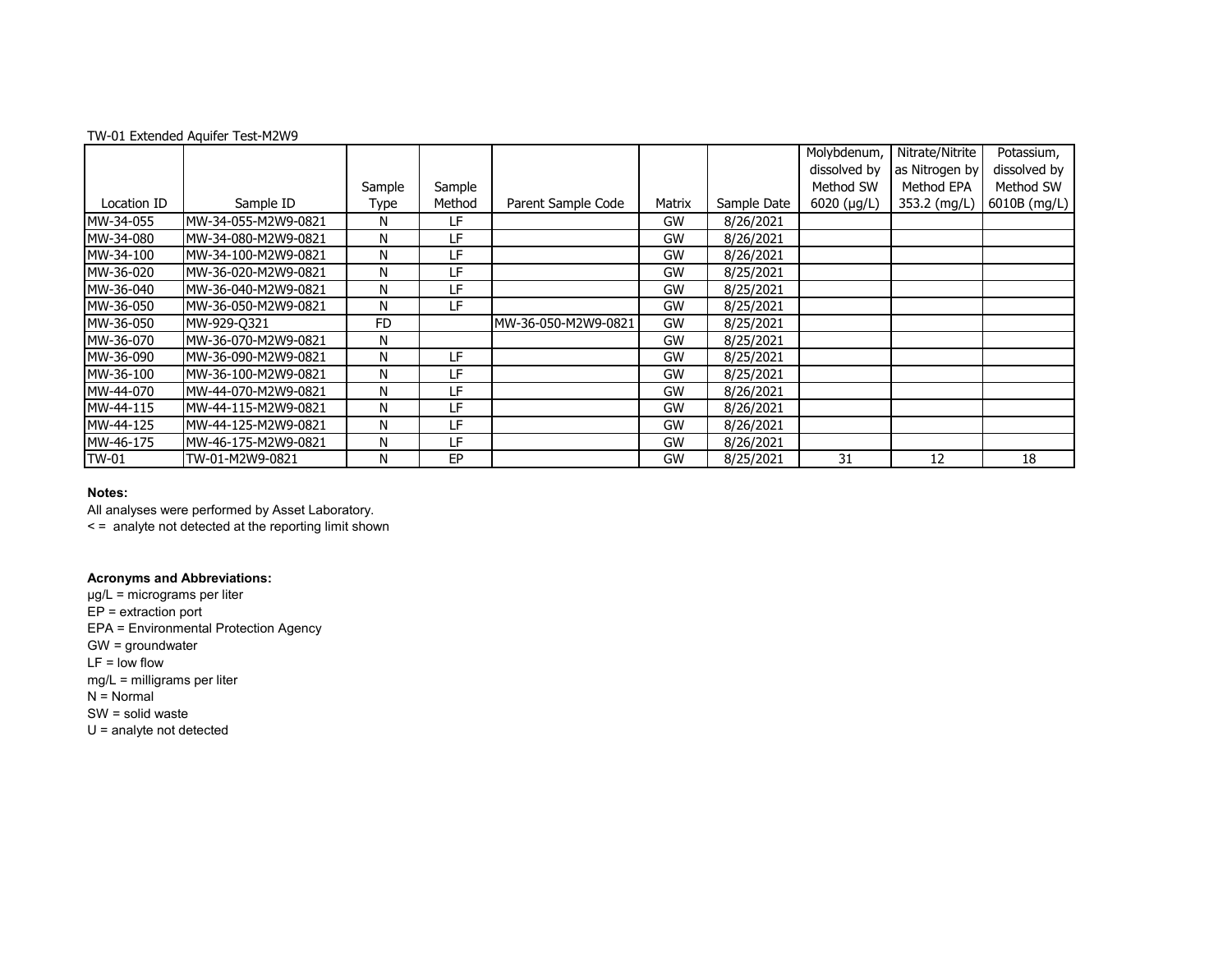| TW-01 Extended Aquifer Test-M2W9 |  |
|----------------------------------|--|
|----------------------------------|--|

|             |                      |           |        |                     |        |             | Selenium,    | Sodium,      |              |
|-------------|----------------------|-----------|--------|---------------------|--------|-------------|--------------|--------------|--------------|
|             |                      |           |        |                     |        |             | dissolved by | dissolved by | Sulfate by   |
|             |                      | Sample    | Sample |                     |        |             | Method SW    | Method SW    | Method EPA   |
| Location ID | Sample ID            | Type      | Method | Parent Sample Code  | Matrix | Sample Date | 6020 (µg/L)  | 6010B (mg/L) | 300.0 (mg/L) |
| MW-34-055   | MW-34-055-M2W9-0821  | N         | LF     |                     | GW     | 8/26/2021   |              |              |              |
| MW-34-080   | MW-34-080-M2W9-0821  | N         | LF     |                     | GW     | 8/26/2021   |              |              |              |
| MW-34-100   | IMW-34-100-M2W9-0821 | N         | LF     |                     | GW     | 8/26/2021   |              |              |              |
| MW-36-020   | MW-36-020-M2W9-0821  | N         | LF     |                     | GW     | 8/25/2021   |              |              |              |
| MW-36-040   | MW-36-040-M2W9-0821  | N         | LF     |                     | GW     | 8/25/2021   |              |              |              |
| MW-36-050   | IMW-36-050-M2W9-0821 | N         | LF     |                     | GW     | 8/25/2021   |              |              |              |
| MW-36-050   | MW-929-0321          | <b>FD</b> |        | MW-36-050-M2W9-0821 | GW     | 8/25/2021   |              |              |              |
| MW-36-070   | MW-36-070-M2W9-0821  | N         |        |                     | GW     | 8/25/2021   |              |              |              |
| MW-36-090   | IMW-36-090-M2W9-0821 | N         | LF     |                     | GW     | 8/25/2021   |              |              |              |
| MW-36-100   | IMW-36-100-M2W9-0821 | N         | LF     |                     | GW     | 8/25/2021   |              |              |              |
| MW-44-070   | IMW-44-070-M2W9-0821 | N         | LF     |                     | GW     | 8/26/2021   |              |              |              |
| MW-44-115   | IMW-44-115-M2W9-0821 | N         | LF.    |                     | GW     | 8/26/2021   |              |              |              |
| MW-44-125   | IMW-44-125-M2W9-0821 | N         | LF     |                     | GW     | 8/26/2021   |              |              |              |
| MW-46-175   | MW-46-175-M2W9-0821  | N         | ΙF     |                     | GW     | 8/26/2021   |              |              |              |
| TW-01       | TW-01-M2W9-0821      | N         | EP     |                     | GW     | 8/25/2021   | 12           | 1100         | 510          |

All analyses were performed by Asset Laboratory. < = analyte not detected at the reporting limit shown

### **Acronyms and Abbreviations:**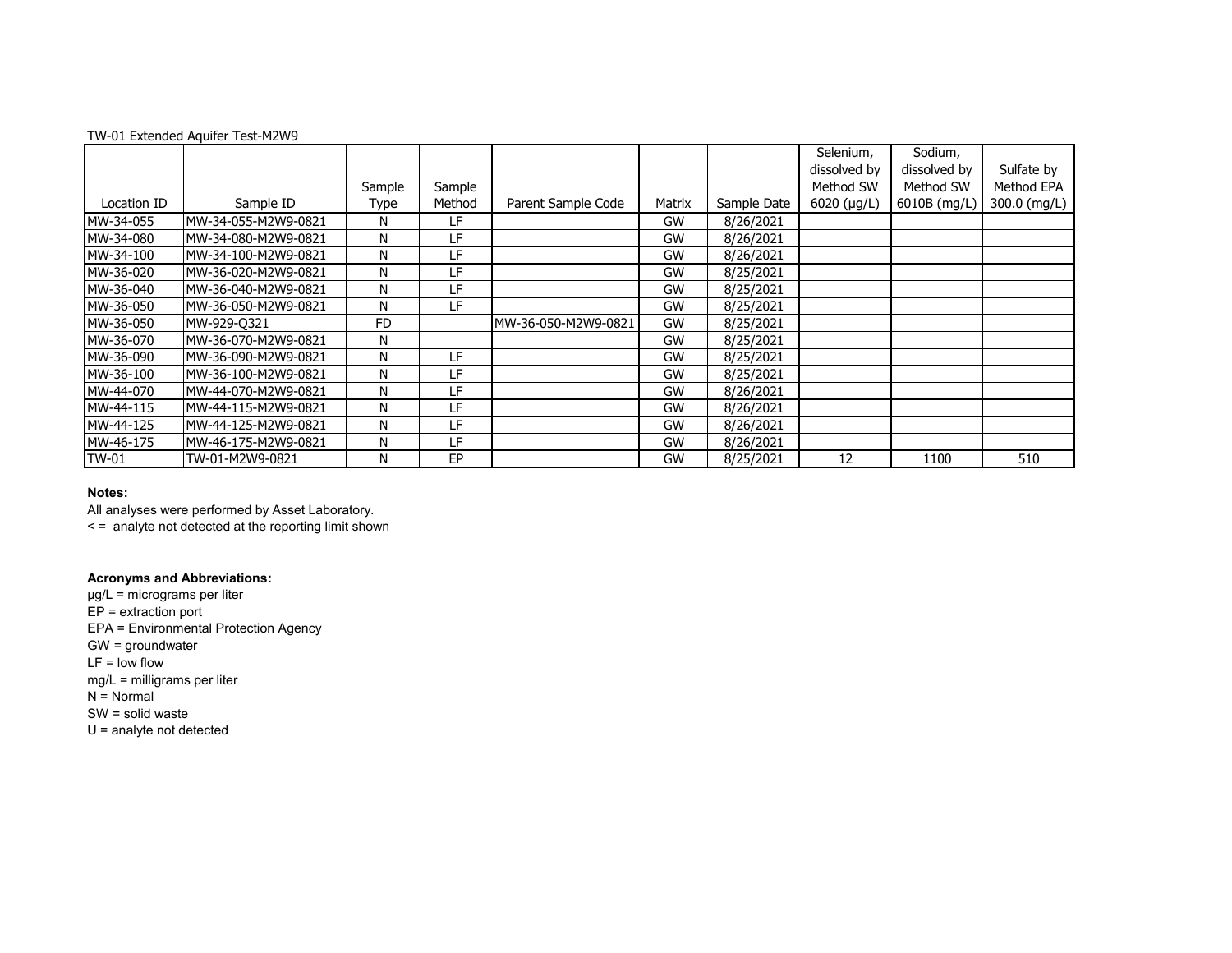| Location ID  | Sample ID           | Sample<br>Type | Sample<br>Method | Matrix   | Sample Date | Arsenic,<br>dissolved by<br>Method SW<br>6020 (µg/L) | Calcium,<br>dissolved by<br>Method SW |      | Chromium, | Chromium,<br>Chloride by   Hexavalent by   total dissolved   Eosine by   Fluorescein by   Fluoride by  <br>Method EPA   Method EPA   by Method SW   Method Dye   Method Dye   Method EPA  <br>  6010B (mg/L)   300.0 (mg/L)   218.6 (µg/L)   6020 (µg/L) | Test (µg/L) |              |     | Magnesium,<br>dissolved by<br>Method SW<br>Test (µg/L)   300.0 (mg/L)   6010B (mg/L) |
|--------------|---------------------|----------------|------------------|----------|-------------|------------------------------------------------------|---------------------------------------|------|-----------|----------------------------------------------------------------------------------------------------------------------------------------------------------------------------------------------------------------------------------------------------------|-------------|--------------|-----|--------------------------------------------------------------------------------------|
| <b>TW-01</b> | TW-01-M2W10-0821    |                | EP.              | GW       | 9/1/2021    | < 0.10 U                                             | 240                                   | 1700 |           | 1500 J                                                                                                                                                                                                                                                   | < 0.015 U   | < 0.0020 U   | 3.5 | 23                                                                                   |
| $TW-01$      | TW-01-M2W10-0821-CS | N              |                  | Charcoal | 9/1/2021    |                                                      |                                       |      |           |                                                                                                                                                                                                                                                          | 5.58        | $< 0.0020$ U |     |                                                                                      |
| <b>TW-01</b> | TW-01-M2W10-090221  |                | EР               | GW       | 9/2/2021    |                                                      |                                       |      | 1200      |                                                                                                                                                                                                                                                          |             |              |     |                                                                                      |

# **Notes:**

All analyses were performed by Asset Laboratory.

< = analyte not detected at the reporting limit shown

# **Acronyms and Abbreviations:**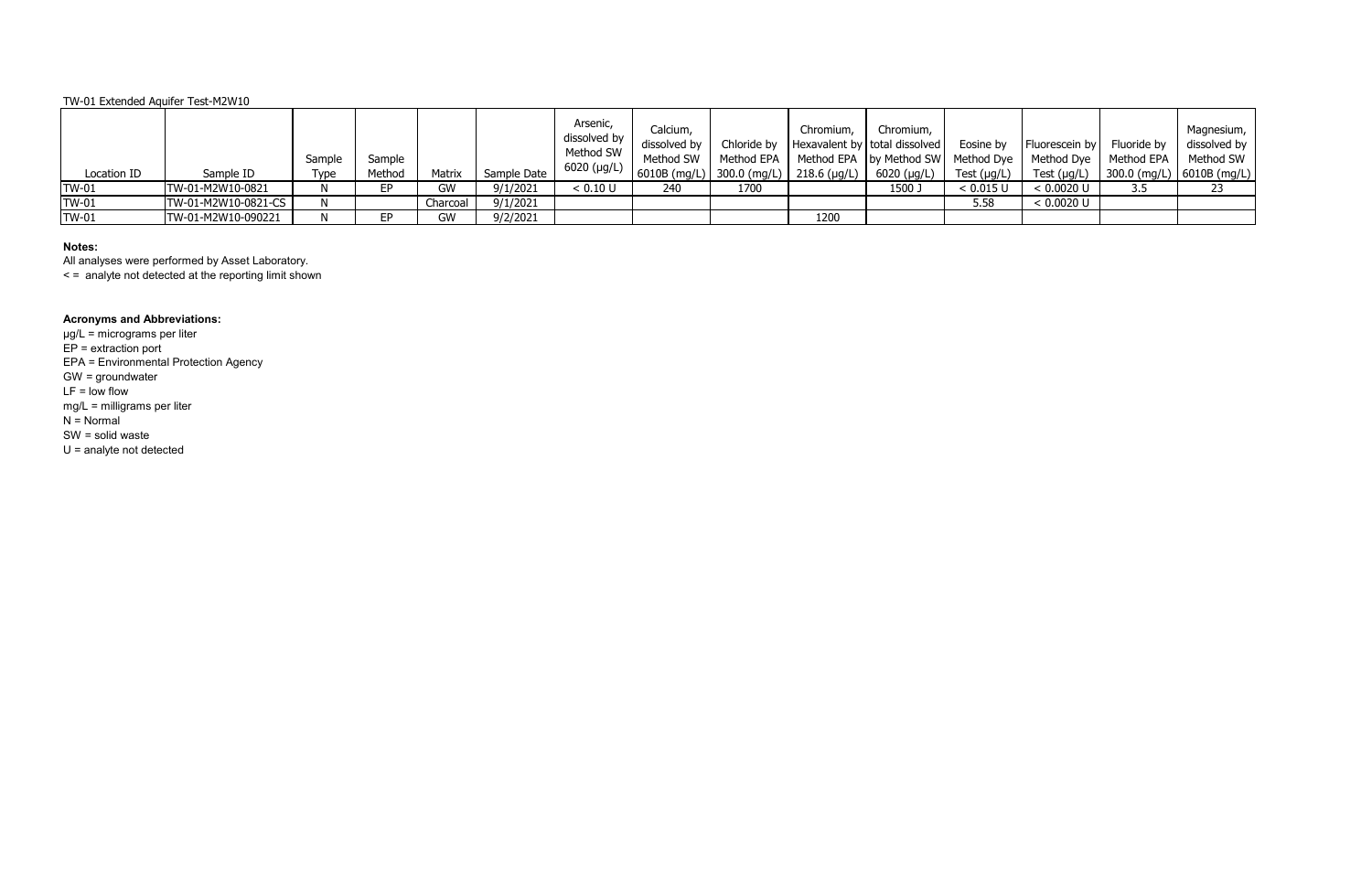# **Notes:**

All analyses were performed by Asset Laboratory.

< = analyte not detected at the reporting limit shown

# **Acronyms and Abbreviations:**

|              |                     |        |        |          |             |             |           |                                                                               |           |                          |              |                                  | Specific     |              |
|--------------|---------------------|--------|--------|----------|-------------|-------------|-----------|-------------------------------------------------------------------------------|-----------|--------------------------|--------------|----------------------------------|--------------|--------------|
|              |                     |        |        |          |             | Manganese,  |           | Molybdenum,   Nitrate/Nitrite                                                 |           | Potassium, Rhodamine-clc | Selenium,    | Sodium,                          | conductance  |              |
|              |                     |        |        |          |             |             |           | dissolved by $\vert$ dissolved by $\vert$ as Nitrogen by $\vert$ dissolved by |           | by Method                | dissolved by | dissolved by                     | by Method    | Sulfate by   |
|              |                     | Sample | Sample |          |             | Method SW   | Method SW | Method EPA                                                                    | Method SW | Dye Test                 | Method SW    | Method SW                        | EPA 120.1    | Method EPA   |
| Location ID  | Sample ID           | Type   | Method | Matrix   | Sample Date | 6020 (µg/L) |           | 6020 (µg/L)   353.2 (mg/L)   6010B (mg/L)                                     |           | $(\mu g/L)$              |              | 6020 ( $\mu$ g/L)   6010B (mg/L) | $(\mu S/cm)$ | 300.0 (mg/L) |
| <b>TW-01</b> | TW-01-M2W10-0821    | N      | EР     | GW       | 9/1/2021    | < 0.50 U    | 22        |                                                                               | 18        | < 0.015 U                | 9.2          | 1200                             | 6200         | 510          |
| <b>TW-01</b> | TW-01-M2W10-0821-CS |        |        | Charcoal | 9/1/2021    |             |           |                                                                               |           | < 0.015 U                |              |                                  |              |              |
| $TW-01$      | TW-01-M2W10-090221  |        | FP.    | GW       | 9/2/2021    |             |           |                                                                               |           |                          |              |                                  |              |              |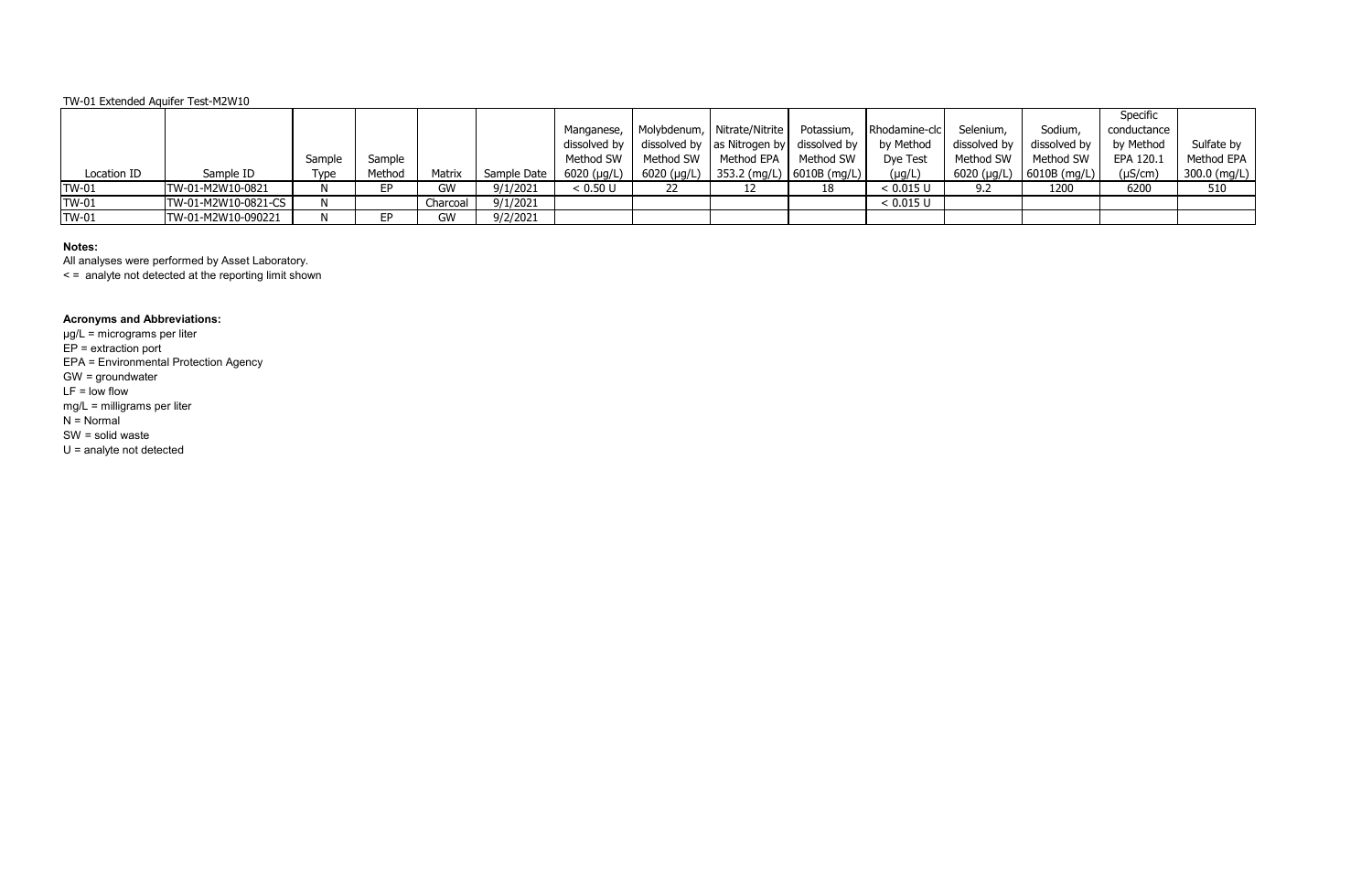## **Notes:**

All analyses were performed by Asset Laboratory.

< = analyte not detected at the reporting limit shown

| Location ID  | Sample ID           | Sample<br>Type | Sample<br>Method | Matrix   | Sample Date | Total dissolved<br>solids by<br>Method SM<br> 2540 C (mg/L) |
|--------------|---------------------|----------------|------------------|----------|-------------|-------------------------------------------------------------|
|              |                     |                |                  |          |             |                                                             |
| <b>TW-01</b> | TW-01-M2W10-0821    | N              | EP               | GW       | 9/1/2021    | 4000                                                        |
| <b>TW-01</b> | TW-01-M2W10-0821-CS | Ν              |                  | Charcoal | 9/1/2021    |                                                             |
| <b>TW-01</b> | TW-01-M2W10-090221  | Ν              | EP               | GW       | 9/2/2021    |                                                             |

# **Acronyms and Abbreviations:**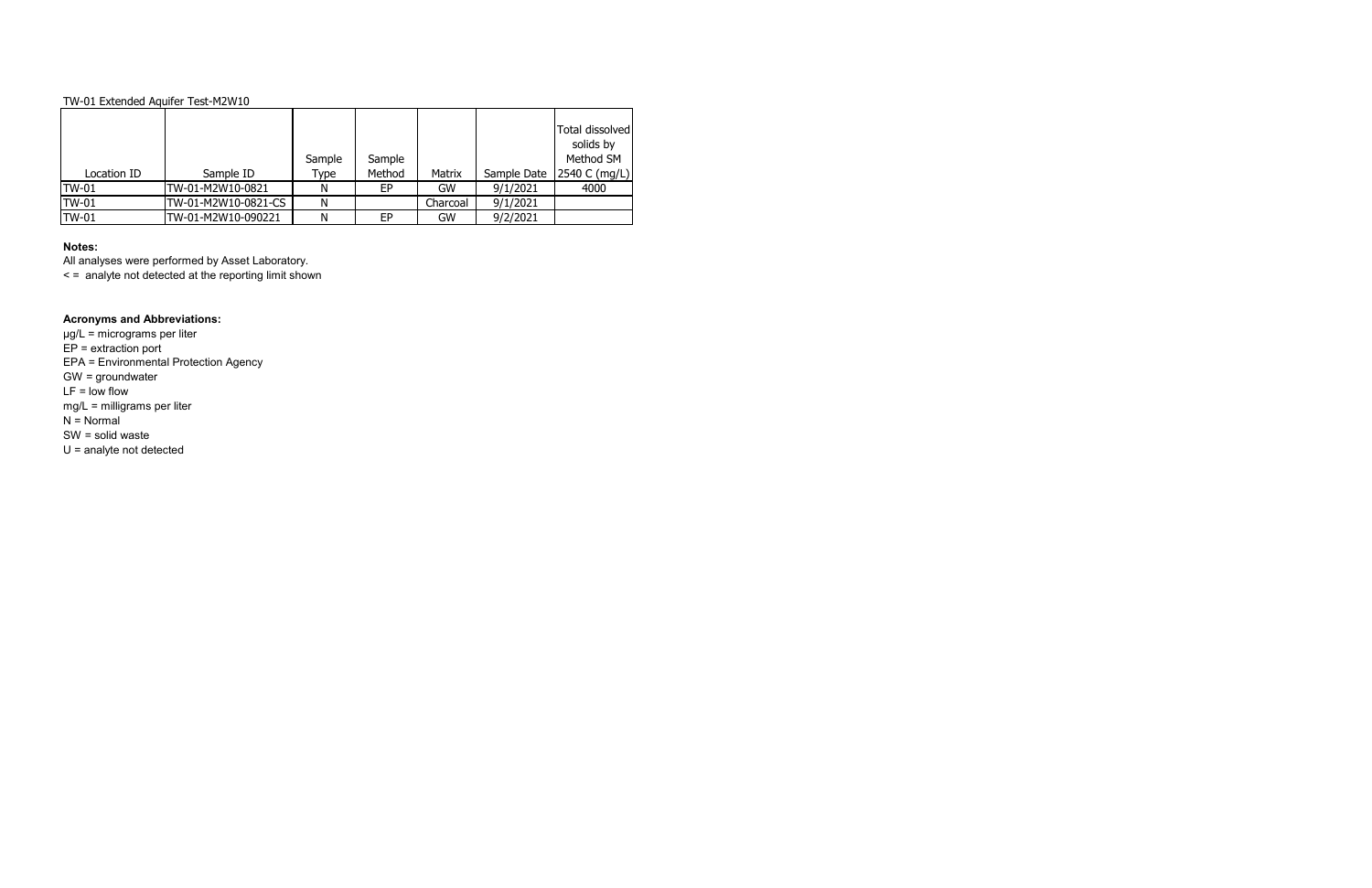|              |                      | Sample      | Sample |                    |        |             | Aluminum,<br>dissolved by<br>Method SW<br> 6010B (µg/L) | Ammonia as<br>nitrogen by<br>Method<br>A4500NH3G | Antimony,<br>dissolved by<br>Method SW | Arsenic,<br>dissolved by<br>Method SW | Barium,<br>Method SW | Beryllium,<br>dissolved by $\vert$ dissolved by<br>Method SW | Boron,<br>dissolved by<br>Method SW<br>6010B | Cadmium,<br>dissolved by<br>Method SW |
|--------------|----------------------|-------------|--------|--------------------|--------|-------------|---------------------------------------------------------|--------------------------------------------------|----------------------------------------|---------------------------------------|----------------------|--------------------------------------------------------------|----------------------------------------------|---------------------------------------|
| Location ID  | Sample ID            | <b>Type</b> | Method | Parent Sample Code | Matrix | Sample Date |                                                         | (mg/L)                                           | $6020$ ( $\mu$ g/L)                    | 6020 (µg/L)                           |                      | 6020 (µg/L)   6020 (µg/L)                                    | (mg/L)                                       | $6020$ (µg/L)                         |
| MW-34-055    | MW-34-055-M3W11-0921 | N           | LF     |                    | GW     | 9/8/2021    |                                                         |                                                  |                                        |                                       |                      |                                                              |                                              |                                       |
| MW-34-080    | MW-34-080-M3W11-0921 | N           | LF     |                    | GW     | 9/8/2021    |                                                         |                                                  |                                        |                                       |                      |                                                              |                                              |                                       |
| MW-34-100    | MW-34-100-M3W11-0921 | N           | LF     |                    | GW     | 9/8/2021    |                                                         |                                                  |                                        |                                       |                      |                                                              |                                              |                                       |
| MW-36-020    | MW-36-020-M3W11-0921 | N           | LF     |                    | GW     | 9/7/2021    |                                                         |                                                  |                                        |                                       |                      |                                                              |                                              |                                       |
| MW-36-040    | MW-36-040-M3W11-0921 | N           | 1F     |                    | GW     | 9/7/2021    |                                                         |                                                  |                                        |                                       |                      |                                                              |                                              |                                       |
| MW-36-050    | MW-36-050-M3W11-0921 | N           | ΙF     |                    | GW     | 9/7/2021    |                                                         |                                                  |                                        |                                       |                      |                                                              |                                              |                                       |
| MW-36-070    | MW-36-070-M3W11-0921 | N           | LF     |                    | GW     | 9/7/2021    |                                                         |                                                  |                                        |                                       |                      |                                                              |                                              |                                       |
| MW-36-090    | MW-36-090-M3W11-0921 | N           | 1F     |                    | GW     | 9/7/2021    |                                                         |                                                  |                                        |                                       |                      |                                                              |                                              |                                       |
| MW-36-100    | MW-36-100-M3W11-0921 | N           | LF     |                    | GW     | 9/7/2021    |                                                         |                                                  |                                        |                                       |                      |                                                              |                                              |                                       |
| MW-44-070    | MW-44-070-M3W11-0921 | N           | LF     |                    | GW     | 9/8/2021    |                                                         |                                                  |                                        |                                       |                      |                                                              |                                              |                                       |
| MW-44-115    | MW-44-115-M3W11-0921 | N           | 1F     |                    | GW     | 9/8/2021    |                                                         |                                                  |                                        |                                       |                      |                                                              |                                              |                                       |
| MW-44-125    | MW-44-125-M3W11-0921 | N           | LF     |                    | GW     | 9/8/2021    |                                                         |                                                  |                                        |                                       |                      |                                                              |                                              |                                       |
| MW-46-175    | MW-46-175-M3W11-0921 | N           | LF     |                    | GW     | 9/9/2021    |                                                         |                                                  |                                        |                                       |                      |                                                              |                                              |                                       |
| MW-68-180    | MW-68-180-M3W11-0921 | N           | 1F     |                    | GW     | 9/9/2021    |                                                         |                                                  |                                        |                                       |                      |                                                              |                                              |                                       |
| <b>TW-01</b> | TW-01-M3W11-0921     | N           | EP     |                    | GW     | 9/9/2021    | < 50 U                                                  | < 0.20 U                                         | < 0.50 U                               | < 0.10 U                              | 42                   | < 0.50 U                                                     | 1.2                                          | < 0.50 U                              |
| <b>TW-01</b> | MW-930-Q321          | <b>FD</b>   |        | TW-01-M3W11-0921   | GW     | 9/9/2021    | < 50 U                                                  | < 0.20 U                                         | < 0.50 U                               | < 0.10 U                              | 42                   | < 0.50 U                                                     | 1.2                                          | < 0.50 U                              |

# **Notes:**

All analyses were performed by Asset Laboratory.

< = analyte not detected at the reporting limit shown

### **Acronyms and Abbreviations:**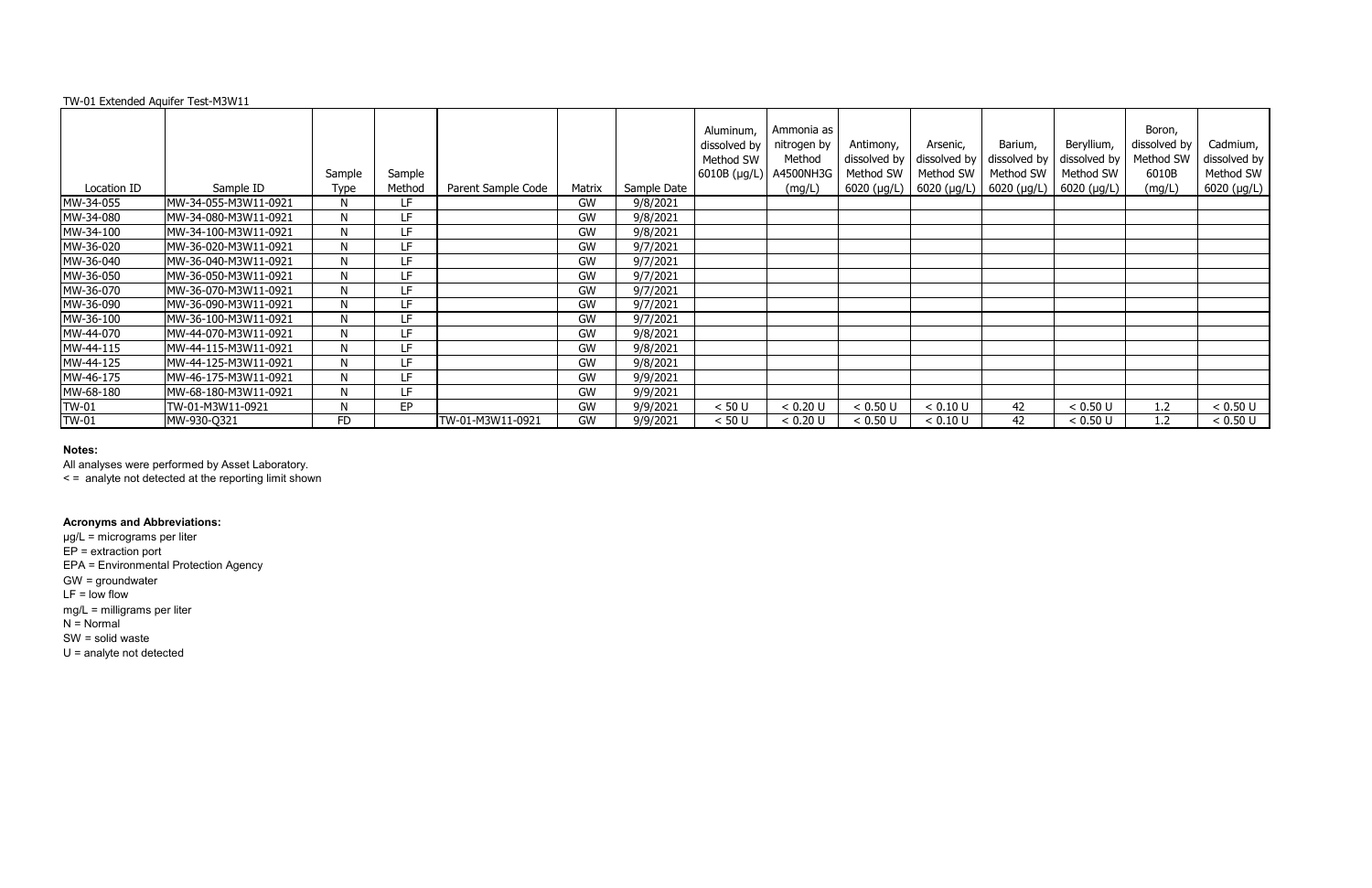# **Notes:**

All analyses were performed by Asset Laboratory.

|              |                      | Sample      | Sample |                    |        |             | Calcium,<br>dissolved by<br>Method SW<br>6010B | Chloride by<br>Method EPA | Chromium,<br>Hexavalent<br>by Method<br>EPA 218.6 | Chromium,<br>total<br>Method SW | Cobalt,<br>dissolved by $\vert$ dissolved by $\vert$ dissolved by $\vert$<br>Method SW | Copper, | Fluoride by<br>Method SW   Method EPA | Iron,<br>dissolved by<br>Method SW                                    |
|--------------|----------------------|-------------|--------|--------------------|--------|-------------|------------------------------------------------|---------------------------|---------------------------------------------------|---------------------------------|----------------------------------------------------------------------------------------|---------|---------------------------------------|-----------------------------------------------------------------------|
| Location ID  | Sample ID            | <b>Type</b> | Method | Parent Sample Code | Matrix | Sample Date | (mg/L)                                         | 300.0 (mg/L)              | $(\mu g/L)$                                       |                                 |                                                                                        |         |                                       | 6020 (µg/L)   6020 (µg/L)   6020 (µg/L)   300.0 (mg/L)   6010B (µg/L) |
| MW-34-055    | MW-34-055-M3W11-0921 | N           | LF.    |                    | GW     | 9/8/2021    |                                                |                           | < 0.20 U                                          |                                 |                                                                                        |         |                                       |                                                                       |
| MW-34-080    | MW-34-080-M3W11-0921 | N           | LF.    |                    | GW     | 9/8/2021    |                                                |                           | < 0.20 U                                          |                                 |                                                                                        |         |                                       |                                                                       |
| MW-34-100    | MW-34-100-M3W11-0921 | N           | LF     |                    | GW     | 9/8/2021    |                                                |                           | < 0.20 U                                          |                                 |                                                                                        |         |                                       |                                                                       |
| MW-36-020    | MW-36-020-M3W11-0921 | N           | LF.    |                    | GW     | 9/7/2021    |                                                |                           | < 0.20 U                                          |                                 |                                                                                        |         |                                       |                                                                       |
| MW-36-040    | MW-36-040-M3W11-0921 | N           | LF.    |                    | GW     | 9/7/2021    |                                                |                           | < 0.20 U                                          |                                 |                                                                                        |         |                                       |                                                                       |
| MW-36-050    | MW-36-050-M3W11-0921 | N           | LF     |                    | GW     | 9/7/2021    |                                                |                           | < 0.20 U                                          |                                 |                                                                                        |         |                                       |                                                                       |
| MW-36-070    | MW-36-070-M3W11-0921 | N           | LF     |                    | GW     | 9/7/2021    |                                                |                           | < 0.20 U                                          |                                 |                                                                                        |         |                                       |                                                                       |
| MW-36-090    | MW-36-090-M3W11-0921 | N           | LF     |                    | GW     | 9/7/2021    |                                                |                           | < 0.20 U                                          |                                 |                                                                                        |         |                                       |                                                                       |
| MW-36-100    | MW-36-100-M3W11-0921 | N           | LF     |                    | GW     | 9/7/2021    |                                                |                           | < 0.20 U                                          |                                 |                                                                                        |         |                                       |                                                                       |
| MW-44-070    | MW-44-070-M3W11-0921 | N           | LF     |                    | GW     | 9/8/2021    |                                                |                           | < 0.20 U                                          |                                 |                                                                                        |         |                                       |                                                                       |
| MW-44-115    | MW-44-115-M3W11-0921 | N           | LF     |                    | GW     | 9/8/2021    |                                                |                           | 1.4                                               |                                 |                                                                                        |         |                                       |                                                                       |
| MW-44-125    | MW-44-125-M3W11-0921 | N           | LF     |                    | GW     | 9/8/2021    |                                                |                           | < 0.20 U                                          |                                 |                                                                                        |         |                                       |                                                                       |
| MW-46-175    | MW-46-175-M3W11-0921 | N           | LF.    |                    | GW     | 9/9/2021    |                                                |                           | 5.4                                               |                                 |                                                                                        |         |                                       |                                                                       |
| MW-68-180    | MW-68-180-M3W11-0921 | N           | LF     |                    | GW     | 9/9/2021    |                                                |                           | 48000                                             |                                 |                                                                                        |         |                                       |                                                                       |
| <b>TW-01</b> | TW-01-M3W11-0921     | N           | EP     |                    | GW     | 9/9/2021    | 240                                            | 1700                      | 1200                                              | 1300                            | < 0.50 U                                                                               | < 1.0 U | 3.5                                   | $< 20$ UJ                                                             |
| <b>TW-01</b> | MW-930-Q321          | <b>FD</b>   |        | TW-01-M3W11-0921   | GW     | 9/9/2021    | 230                                            | 1700                      | 1300                                              | 1500                            | < 0.50 U                                                                               | < 1.0 U | 3.4                                   | < 20 UJ                                                               |

< = analyte not detected at the reporting limit shown

# **Acronyms and Abbreviations:**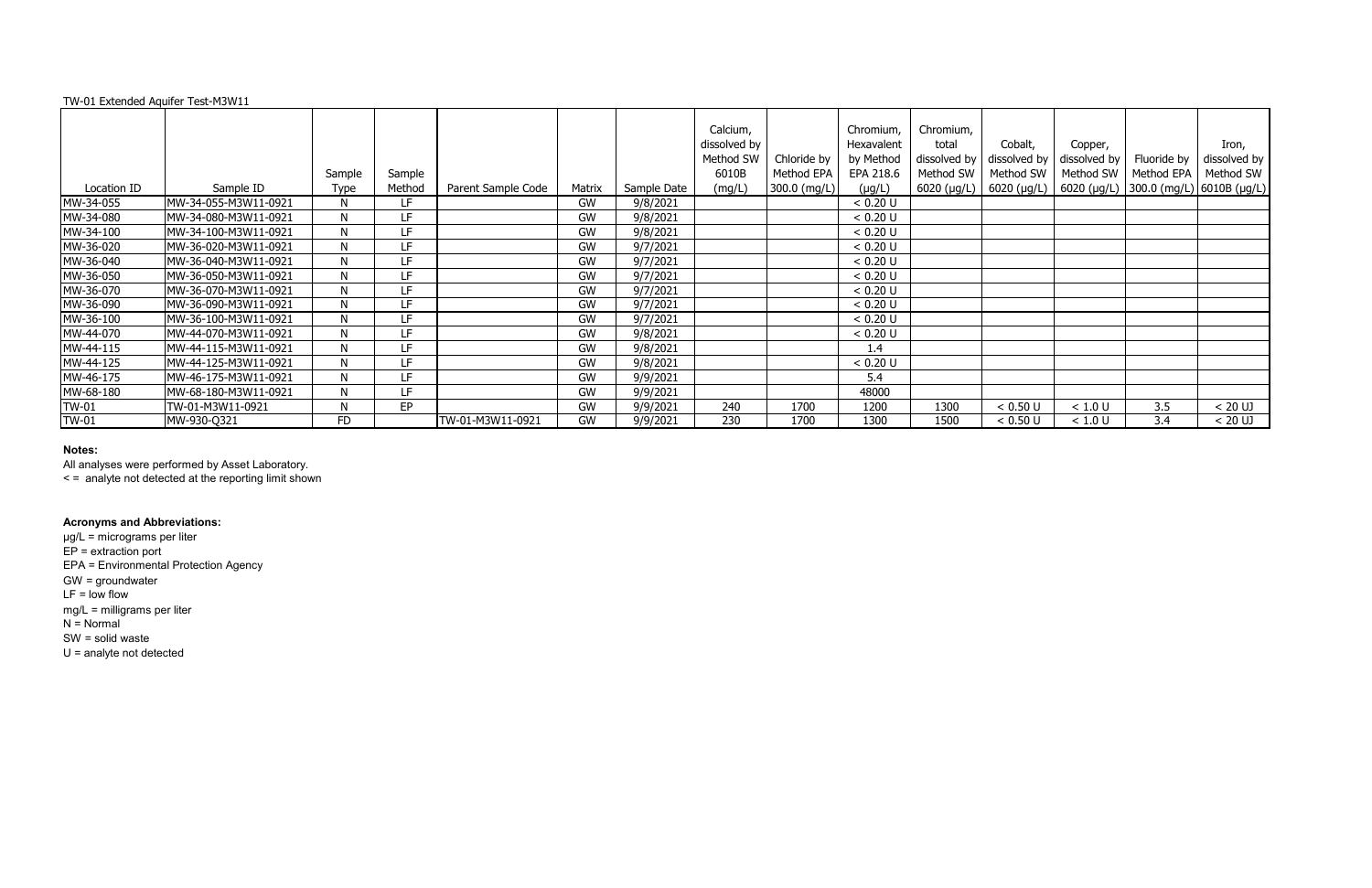### **Notes:**

|              |                      | Sample    | Sample |                    |        |             | Lead,<br>dissolved by<br>Method SW | Magnesium,<br>dissolved by<br>Method SW<br>6010B | Manganese,<br>dissolved by<br>Method SW | Mercury,<br>Method EPA | Molybdenum,<br>dissolved by $\vert$ dissolved by $\vert$ dissolved by<br>Method SW   Method SW | Nickel, | Nitrate/Nitrite<br>as Nitrogen<br>by Method<br>EPA 353.2 | Oil and<br>Grease by<br>Method<br>1664B |
|--------------|----------------------|-----------|--------|--------------------|--------|-------------|------------------------------------|--------------------------------------------------|-----------------------------------------|------------------------|------------------------------------------------------------------------------------------------|---------|----------------------------------------------------------|-----------------------------------------|
| Location ID  | Sample ID            | Type      | Method | Parent Sample Code | Matrix | Sample Date | 6020 (µg/L)                        | (mg/L)                                           |                                         |                        | 6020 (µg/L)   7470A (µg/L)   6020 (µg/L)   6020 (µg/L)                                         |         | (mg/L)                                                   | (mg/L)                                  |
| MW-34-055    | MW-34-055-M3W11-0921 | N         | LF.    |                    | GW     | 9/8/2021    |                                    |                                                  |                                         |                        |                                                                                                |         |                                                          |                                         |
| MW-34-080    | MW-34-080-M3W11-0921 | N         | LF     |                    | GW     | 9/8/2021    |                                    |                                                  |                                         |                        |                                                                                                |         |                                                          |                                         |
| MW-34-100    | MW-34-100-M3W11-0921 | N         | LF     |                    | GW     | 9/8/2021    |                                    |                                                  |                                         |                        |                                                                                                |         |                                                          |                                         |
| MW-36-020    | MW-36-020-M3W11-0921 | N         | LF.    |                    | GW     | 9/7/2021    |                                    |                                                  |                                         |                        |                                                                                                |         |                                                          |                                         |
| MW-36-040    | MW-36-040-M3W11-0921 | N         | LF     |                    | GW     | 9/7/2021    |                                    |                                                  |                                         |                        |                                                                                                |         |                                                          |                                         |
| MW-36-050    | MW-36-050-M3W11-0921 | N         | LF     |                    | GW     | 9/7/2021    |                                    |                                                  |                                         |                        |                                                                                                |         |                                                          |                                         |
| MW-36-070    | MW-36-070-M3W11-0921 | N         | LF     |                    | GW     | 9/7/2021    |                                    |                                                  |                                         |                        |                                                                                                |         |                                                          |                                         |
| MW-36-090    | MW-36-090-M3W11-0921 | N         | LF     |                    | GW     | 9/7/2021    |                                    |                                                  |                                         |                        |                                                                                                |         |                                                          |                                         |
| MW-36-100    | MW-36-100-M3W11-0921 | N         | LF     |                    | GW     | 9/7/2021    |                                    |                                                  |                                         |                        |                                                                                                |         |                                                          |                                         |
| MW-44-070    | MW-44-070-M3W11-0921 | N         | LF.    |                    | GW     | 9/8/2021    |                                    |                                                  |                                         |                        |                                                                                                |         |                                                          |                                         |
| MW-44-115    | MW-44-115-M3W11-0921 | N         | ΙF     |                    | GW     | 9/8/2021    |                                    |                                                  |                                         |                        |                                                                                                |         |                                                          |                                         |
| MW-44-125    | MW-44-125-M3W11-0921 | N         | LF.    |                    | GW     | 9/8/2021    |                                    |                                                  |                                         |                        |                                                                                                |         |                                                          |                                         |
| MW-46-175    | MW-46-175-M3W11-0921 | N         | LF.    |                    | GW     | 9/9/2021    |                                    |                                                  |                                         |                        |                                                                                                |         |                                                          |                                         |
| MW-68-180    | MW-68-180-M3W11-0921 | N         | ΙF     |                    | GW     | 9/9/2021    |                                    |                                                  |                                         |                        |                                                                                                |         |                                                          |                                         |
| <b>TW-01</b> | TW-01-M3W11-0921     | N         | EP     |                    | GW     | 9/9/2021    | < 1.0 U                            | 23J                                              | < 0.50 U                                | < 0.20 U               | 39                                                                                             | < 1.0 U | 12                                                       | < 4.0 U                                 |
| <b>TW-01</b> | MW-930-Q321          | <b>FD</b> |        | TW-01-M3W11-0921   | GW     | 9/9/2021    | < 1.0 U                            | 23J                                              | < 0.50 U                                | < 0.20 U               | 38                                                                                             | < 1.0 U | 11                                                       | < 4.0 U                                 |

All analyses were performed by Asset Laboratory.

< = analyte not detected at the reporting limit shown

### **Acronyms and Abbreviations:**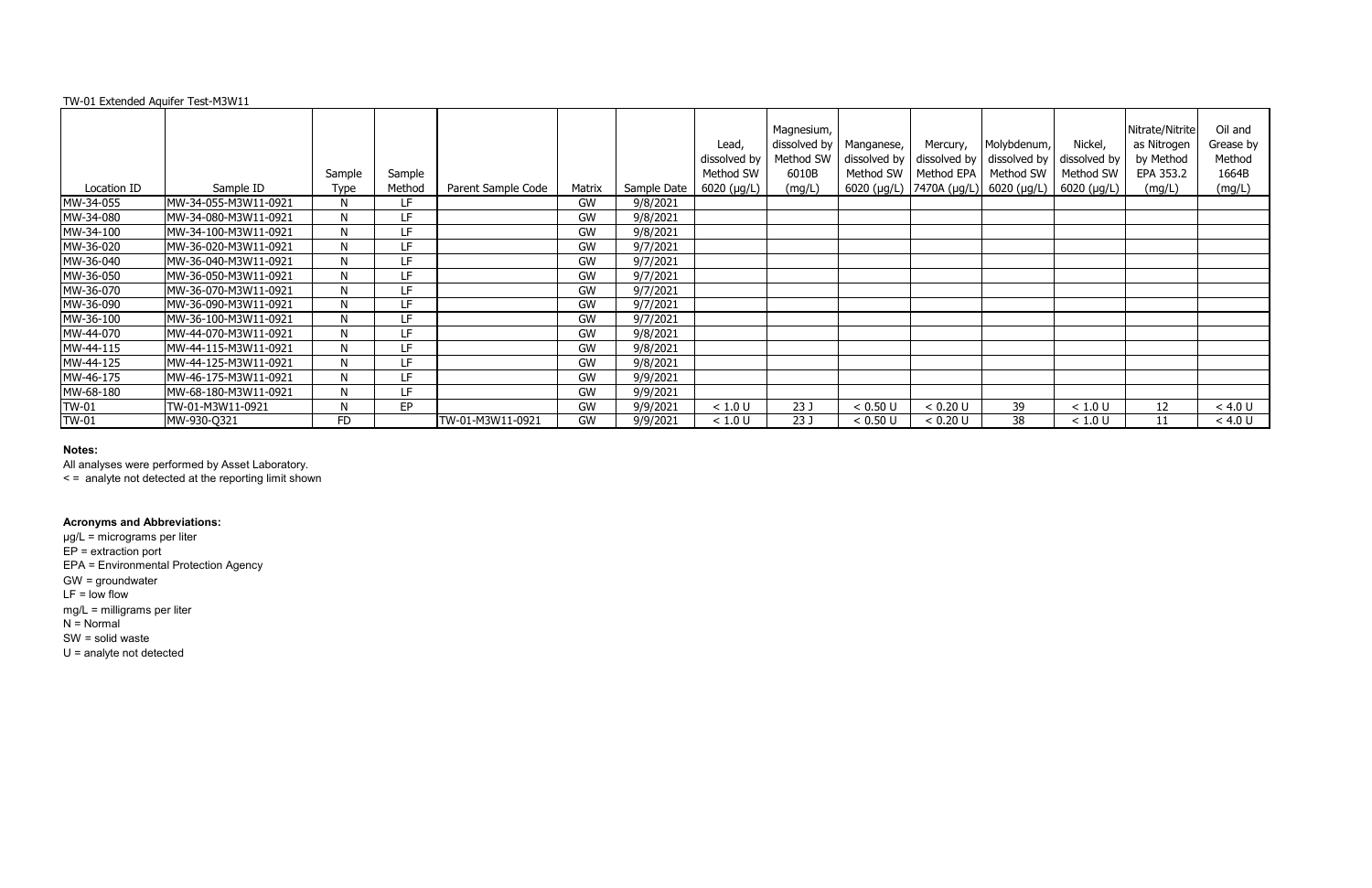|              |                      | Sample      | Sample |                    |           |             | pH by<br>Method SM<br>$4500-H + B$ | Potassium,<br>dissolved by<br>Method SW<br>6010B | Selenium,<br>dissolved by<br>Method SW | Silver,<br>dissolved by<br>Method SW | Sodium,<br>dissolved by<br>Method SW<br>6010B | Specific<br>conductance<br>by Method<br>EPA 120.1 | Sulfate by<br>Method EPA                      | Thallium,<br>dissolved by<br>Method SW |
|--------------|----------------------|-------------|--------|--------------------|-----------|-------------|------------------------------------|--------------------------------------------------|----------------------------------------|--------------------------------------|-----------------------------------------------|---------------------------------------------------|-----------------------------------------------|----------------------------------------|
| Location ID  | Sample ID            | <b>Type</b> | Method | Parent Sample Code | Matrix    | Sample Date | (PHUNITS)                          | (mg/L)                                           | $6020$ ( $\mu$ g/L)                    | $6020$ (µg/L)                        | (mg/L)                                        | $(\mu S/cm)$                                      | $ 300.0 \text{ (mg/L)}  6020 \text{ (µg/L)} $ |                                        |
| MW-34-055    | MW-34-055-M3W11-0921 | N           | LF.    |                    | GW        | 9/8/2021    |                                    |                                                  |                                        |                                      |                                               |                                                   |                                               |                                        |
| MW-34-080    | MW-34-080-M3W11-0921 | N           | LF     |                    | GW        | 9/8/2021    |                                    |                                                  |                                        |                                      |                                               |                                                   |                                               |                                        |
| MW-34-100    | MW-34-100-M3W11-0921 | N           | LF     |                    | GW        | 9/8/2021    |                                    |                                                  |                                        |                                      |                                               |                                                   |                                               |                                        |
| MW-36-020    | MW-36-020-M3W11-0921 | N           | LF.    |                    | GW        | 9/7/2021    |                                    |                                                  |                                        |                                      |                                               |                                                   |                                               |                                        |
| MW-36-040    | MW-36-040-M3W11-0921 | N           | LF     |                    | <b>GW</b> | 9/7/2021    |                                    |                                                  |                                        |                                      |                                               |                                                   |                                               |                                        |
| MW-36-050    | MW-36-050-M3W11-0921 | N           | LF     |                    | GW        | 9/7/2021    |                                    |                                                  |                                        |                                      |                                               |                                                   |                                               |                                        |
| MW-36-070    | MW-36-070-M3W11-0921 | N           | LF.    |                    | GW        | 9/7/2021    |                                    |                                                  |                                        |                                      |                                               |                                                   |                                               |                                        |
| MW-36-090    | MW-36-090-M3W11-0921 | N           | LF     |                    | GW        | 9/7/2021    |                                    |                                                  |                                        |                                      |                                               |                                                   |                                               |                                        |
| MW-36-100    | MW-36-100-M3W11-0921 | N           | LF     |                    | GW        | 9/7/2021    |                                    |                                                  |                                        |                                      |                                               |                                                   |                                               |                                        |
| MW-44-070    | MW-44-070-M3W11-0921 | N           | LF.    |                    | GW        | 9/8/2021    |                                    |                                                  |                                        |                                      |                                               |                                                   |                                               |                                        |
| MW-44-115    | MW-44-115-M3W11-0921 | N           | I F    |                    | GW        | 9/8/2021    |                                    |                                                  |                                        |                                      |                                               |                                                   |                                               |                                        |
| MW-44-125    | MW-44-125-M3W11-0921 | N           | LF     |                    | GW        | 9/8/2021    |                                    |                                                  |                                        |                                      |                                               |                                                   |                                               |                                        |
| MW-46-175    | MW-46-175-M3W11-0921 | N           | LF     |                    | GW        | 9/9/2021    |                                    |                                                  |                                        |                                      |                                               |                                                   |                                               |                                        |
| MW-68-180    | MW-68-180-M3W11-0921 | N           | I F    |                    | GW        | 9/9/2021    |                                    |                                                  |                                        |                                      |                                               |                                                   |                                               |                                        |
| <b>TW-01</b> | TW-01-M3W11-0921     | N           | EP     |                    | GW        | 9/9/2021    | 7.4                                | 18                                               | 14                                     | < 0.50 U                             | 700 J                                         | 6400                                              | 510                                           | < 0.50 U                               |
| <b>TW-01</b> | MW-930-Q321          | <b>FD</b>   |        | TW-01-M3W11-0921   | GW        | 9/9/2021    | 7.4                                | 17                                               | 14                                     | < 0.50 U                             | 1300 J                                        | 6400                                              | 500                                           | < 0.50 U                               |

### **Notes:**

All analyses were performed by Asset Laboratory.

< = analyte not detected at the reporting limit shown

### **Acronyms and Abbreviations:**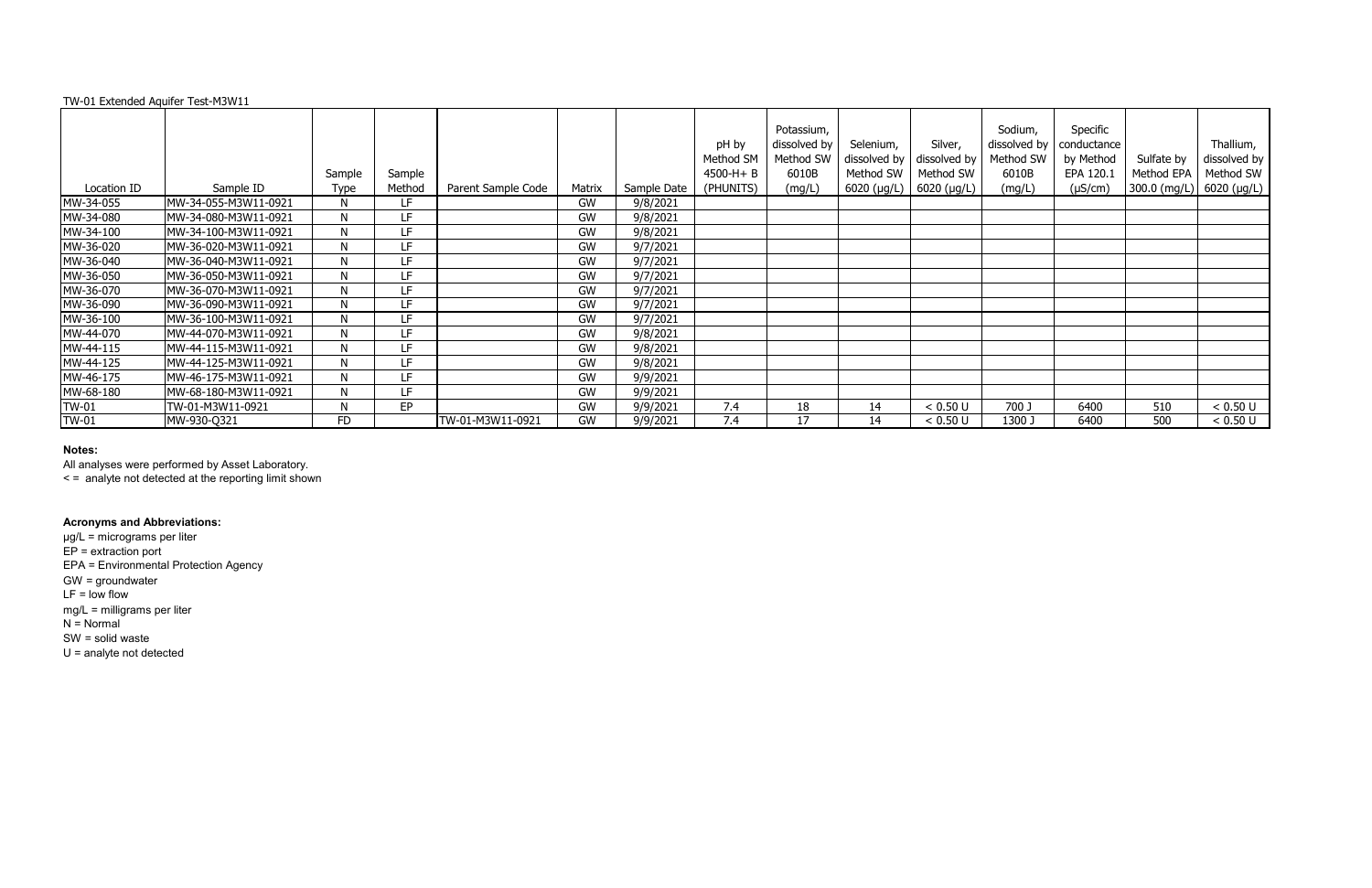|              |                      |              |           |                    |           |             | Total     |               | Total        |              |           |
|--------------|----------------------|--------------|-----------|--------------------|-----------|-------------|-----------|---------------|--------------|--------------|-----------|
|              |                      |              |           |                    |           |             | dissolved | Total organic | Suspended    |              |           |
|              |                      |              |           |                    |           |             | solids by | carbon by     | Solids (TSS) | Vanadium,    | Zinc,     |
|              |                      |              |           |                    |           |             | Method SM | Method SM     | by Method    | dissolved by | dissolved |
|              |                      | Sample       | Sample    |                    |           |             | 2540 C    | 5310 C        | SM 2540 D    | Method SW    | Method S  |
| Location ID  | Sample ID            | Type         | Method    | Parent Sample Code | Matrix    | Sample Date | (mg/L)    | (mg/L)        | (mg/L)       | 6020 (µg/L)  | 6020 (µg  |
| MW-34-055    | MW-34-055-M3W11-0921 | N            | LF        |                    | <b>GW</b> | 9/8/2021    |           |               |              |              |           |
| MW-34-080    | MW-34-080-M3W11-0921 | N            | LF        |                    | GW        | 9/8/2021    |           |               |              |              |           |
| MW-34-100    | MW-34-100-M3W11-0921 | N            | LF        |                    | GW        | 9/8/2021    |           |               |              |              |           |
| MW-36-020    | MW-36-020-M3W11-0921 | N            | LF        |                    | <b>GW</b> | 9/7/2021    |           |               |              |              |           |
| MW-36-040    | MW-36-040-M3W11-0921 | N            | LF        |                    | <b>GW</b> | 9/7/2021    |           |               |              |              |           |
| MW-36-050    | MW-36-050-M3W11-0921 | N            | LF        |                    | GW        | 9/7/2021    |           |               |              |              |           |
| MW-36-070    | MW-36-070-M3W11-0921 | N            | LF        |                    | <b>GW</b> | 9/7/2021    |           |               |              |              |           |
| MW-36-090    | MW-36-090-M3W11-0921 | N            | LF        |                    | GW        | 9/7/2021    |           |               |              |              |           |
| MW-36-100    | MW-36-100-M3W11-0921 | N            | LF        |                    | GW        | 9/7/2021    |           |               |              |              |           |
| MW-44-070    | MW-44-070-M3W11-0921 | N            | <b>LF</b> |                    | <b>GW</b> | 9/8/2021    |           |               |              |              |           |
| MW-44-115    | MW-44-115-M3W11-0921 | N            | LF        |                    | <b>GW</b> | 9/8/2021    |           |               |              |              |           |
| MW-44-125    | MW-44-125-M3W11-0921 | N            | LF        |                    | GW        | 9/8/2021    |           |               |              |              |           |
| MW-46-175    | MW-46-175-M3W11-0921 | $\mathsf{N}$ | <b>LF</b> |                    | <b>GW</b> | 9/9/2021    |           |               |              |              |           |
| MW-68-180    | MW-68-180-M3W11-0921 | N            | LF        |                    | GW        | 9/9/2021    |           |               |              |              |           |
| <b>TW-01</b> | TW-01-M3W11-0921     | N            | EP        |                    | GW        | 9/9/2021    | 4000      | < 1.0 U       | < 5.0 U      | 14           | < 10 U    |
| <b>TW-01</b> | MW-930-Q321          | <b>FD</b>    |           | TW-01-M3W11-0921   | <b>GW</b> | 9/9/2021    | 4100      | < 1.0 U       | < 5.0 U      | 14           | < 10 U    |

### **Notes:**

All analyses were performed by Asset Laboratory.

< = analyte not detected at the reporting limit shown

# **Acronyms and Abbreviations:**

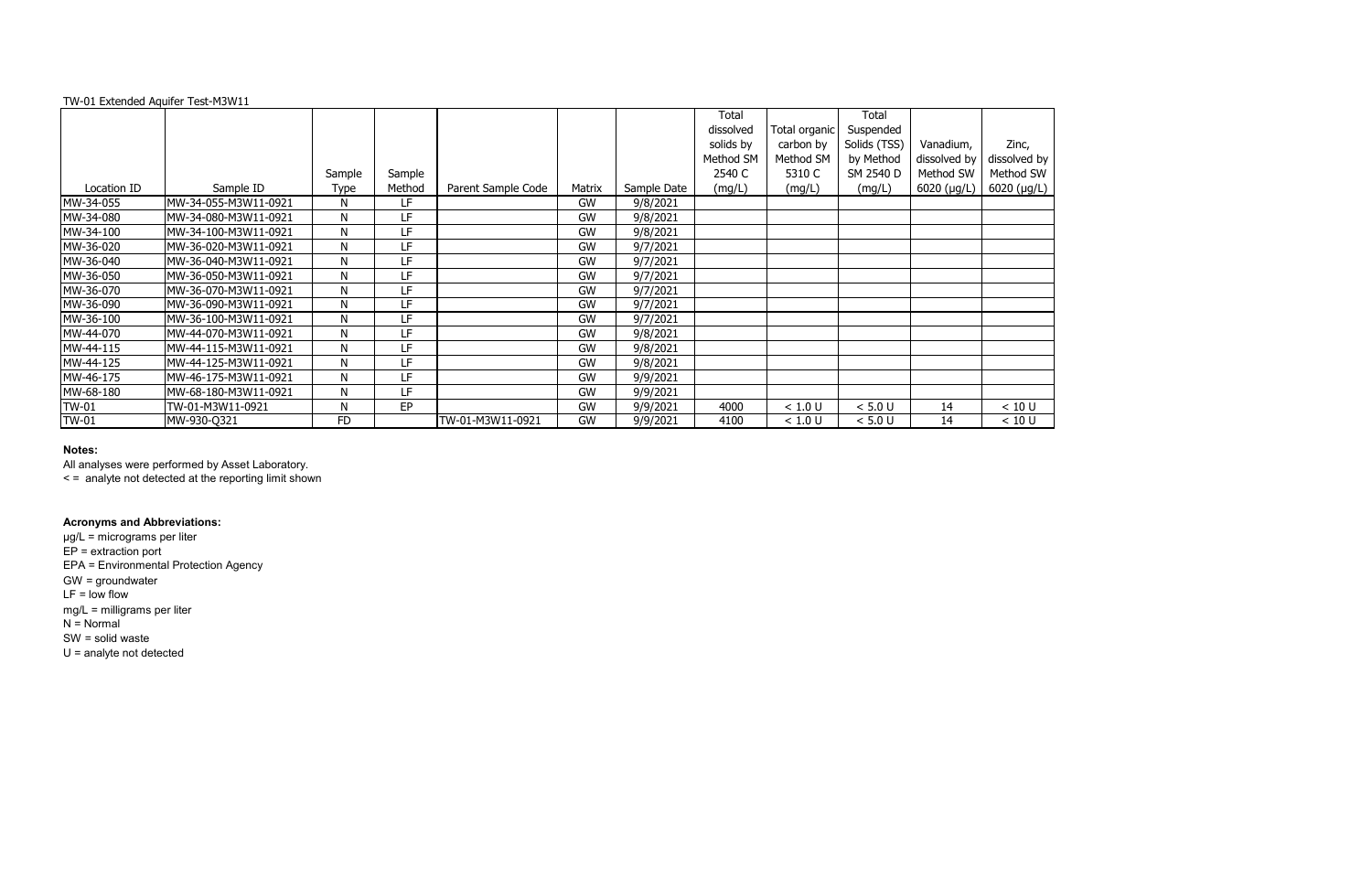| Location ID  | Sample ID           | Sample<br>Type | Sample<br>Method | Matrix   | Sample Date | Arsenic,<br>dissolved by  <br>Method SW<br>6020 (µg/L) | Calcium,<br>dissolved by<br>$\frac{1}{1}$   6010B (mg/L)   300.0 (mg/L)   Test (µg/L) | Chloride by | Eosine by<br>Method SW   Method EPA   Method Dye | Fluorescein<br>by Method<br>Dye Test<br>$(\mu g/L)$ | Magnesium,<br>  dissolved by   dissolved by   dissolved by   by Method<br>$ 6010B \text{ (mg/L)}  6020 \text{ (µg/L)}   6020 \text{ (µg/L)} $ | Manganese,   Molybdenum,   as Nitrogen<br>Method SW   Method SW | Method SW | Nitrate/Nitrite<br>EPA 353.2<br>(mg/L) | Potassium,<br>dissolved by<br>Method SW<br>$6010B$ (mg/L) |
|--------------|---------------------|----------------|------------------|----------|-------------|--------------------------------------------------------|---------------------------------------------------------------------------------------|-------------|--------------------------------------------------|-----------------------------------------------------|-----------------------------------------------------------------------------------------------------------------------------------------------|-----------------------------------------------------------------|-----------|----------------------------------------|-----------------------------------------------------------|
| <b>TW-01</b> | TW-01-M3W12-0921    |                |                  | GW       | 9/15/2021   | < 0.10 U                                               | 240                                                                                   | 1700        | < 0.015 U                                        | < 0.0020 U                                          | 23J                                                                                                                                           | < 0.50 U                                                        |           |                                        | 20 <sub>J</sub>                                           |
| <b>TW-01</b> | TW-01-M3W12-0921-CS |                |                  | Charcoal | 9/15/2021   |                                                        |                                                                                       |             | < 0.015 U                                        | < 0.0020 U                                          |                                                                                                                                               |                                                                 |           |                                        |                                                           |

# **Notes:**

All analyses were performed by Asset Laboratory.

< = analyte not detected at the reporting limit shown

# **Acronyms and Abbreviations:**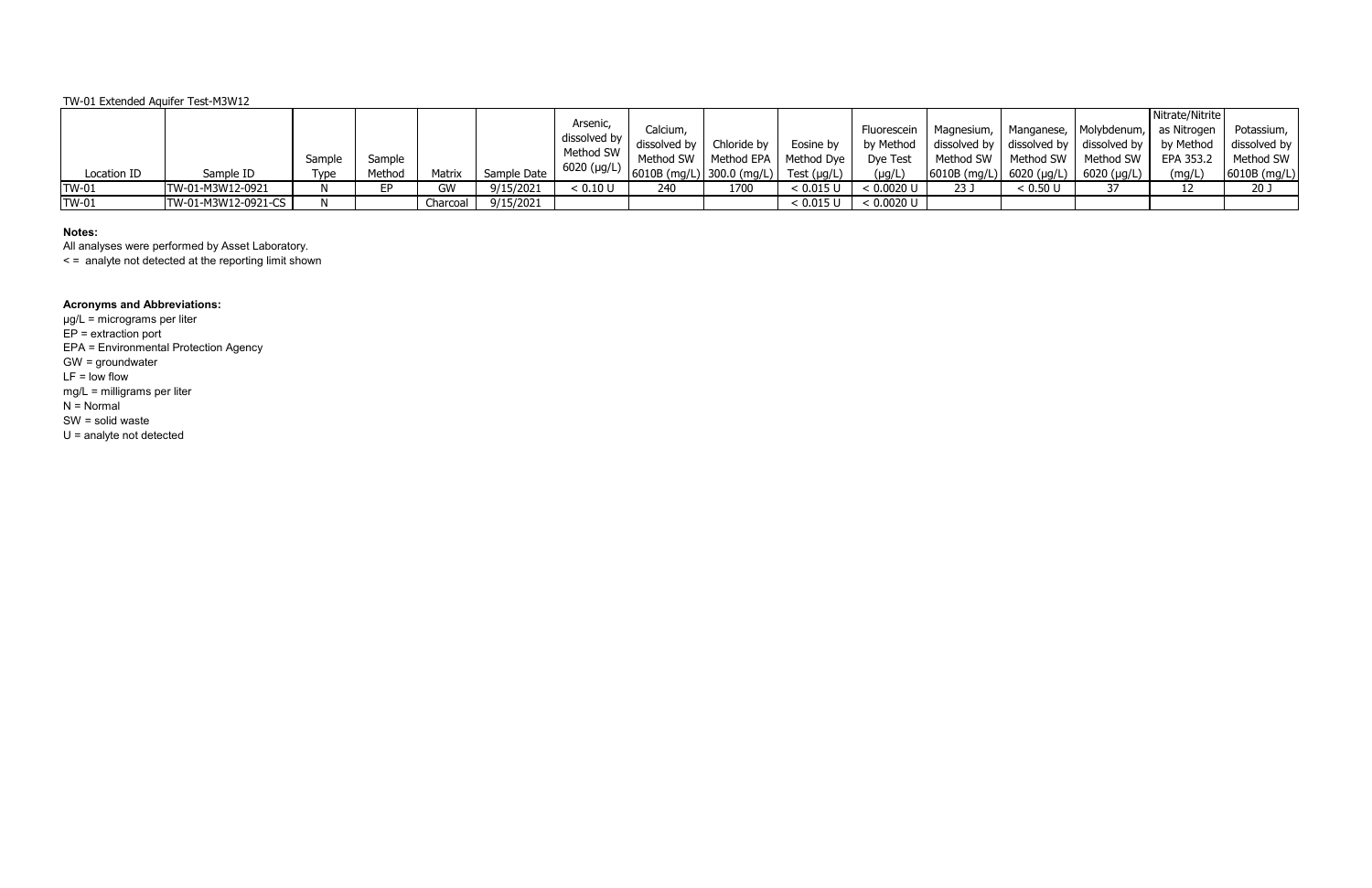# **Notes:**

All analyses were performed by Asset Laboratory.

< = analyte not detected at the reporting limit shown

# **Acronyms and Abbreviations:**

|              |                     |        |        |          |             | Rhodamine-    | Selenium,           | Sodium,                                       |            |
|--------------|---------------------|--------|--------|----------|-------------|---------------|---------------------|-----------------------------------------------|------------|
|              |                     |        |        |          |             | clc by Method | dissolved by        | dissolved by                                  | Sulfate by |
|              |                     | Sample | Sample |          |             | Dye Test      | Method SW           | Method SW                                     | Method EPA |
| Location ID  | Sample ID           | Type   | Method | Matrix   | Sample Date | $(\mu g/L)$   | $6020$ ( $\mu$ g/L) | $ 6010B \text{ (mg/L)} 300.0 \text{ (mg/L)} $ |            |
| <b>TW-01</b> | TW-01-M3W12-0921    | N      | EP     | GW       | 9/15/2021   | < 0.015 U     |                     | 1200 J                                        | 520        |
| <b>TW-01</b> | TW-01-M3W12-0921-CS | N      |        | Charcoal | 9/15/2021   | < 0.015 U     |                     |                                               |            |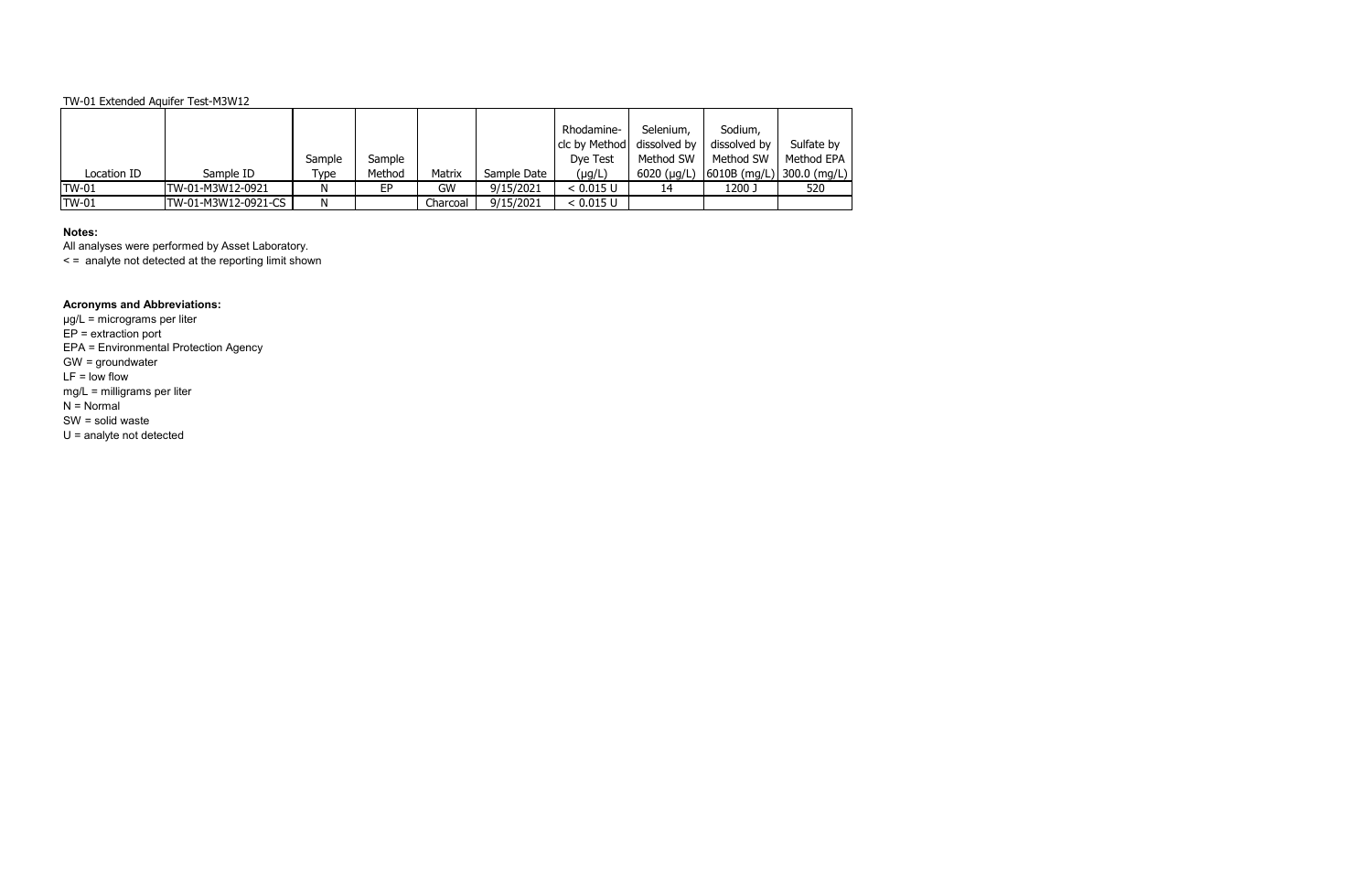|                     |                        |           |           |                      |          |             | Arsenic,         |              |                           | Chromium,       | Chromium.    |                  |             |                  |              |                        | Nitrate/Nitrite |
|---------------------|------------------------|-----------|-----------|----------------------|----------|-------------|------------------|--------------|---------------------------|-----------------|--------------|------------------|-------------|------------------|--------------|------------------------|-----------------|
|                     |                        |           |           |                      |          |             | dissolved by     | Calcium,     |                           | Hexavalent      | total        |                  | Fluorescein | Magnesium,       |              | Manganese, Molybdenum, | as Nitrogen     |
|                     |                        |           |           |                      |          |             | Method SW        | dissolved by | Chloride by               | by Method       | dissolved by | Eosine by        | by Method   | dissolved by     | dissolved by | dissolved by           | by Method       |
|                     |                        | Sample    | Sample    |                      |          |             | 6020 (µg/L)      | Method SW    | Method EPA                | EPA 218.6       | Method SW    | Method Dye       | Dye Test    | Method SW        | Method SW    | Method SW              | EPA 353.2       |
| Location ID         | Sample ID              | Type      | Method    | Parent Sample Code   | Matrix   | Sample Date |                  |              | 6010B (mg/L) 300.0 (mg/L) | $(\mu g/L)$     | 6020 (µg/L)  | Test $(\mu g/L)$ | $(\mu g/L)$ | 6010B (mg/L)     | 6020 (µg/L)  | 6020 (µg/L)            | (mg/L)          |
| <b>MW-10</b>        | MW-10-M3W13-0921       | N         |           |                      | GW       | 9/22/2021   | 1.6 <sub>J</sub> | 150 J        | 710                       | 120             | 140 J        | < 0.015 U        | < 0.0020 U  | 23 J             | < 0.50 U     | 17 J                   | 11              |
| $\overline{MW-10D}$ | MW-10D-M3W13-0921      | N         | IE.       |                      | GW       | 9/22/2021   | $< 0.10$ UJ      | 120 J        | 840                       | 94              | 120 J        | < 0.015 U        | < 0.0020 U  | 22J              | < 0.50 U     | 1.4J                   | 9.5             |
| MW-34-055           | MW-34-055-M3W13-0921   | N         | LE.       |                      | GW       | 9/22/2021   |                  |              |                           | < 0.20 U        |              |                  |             |                  |              |                        |                 |
| MW-34-080           | MW-34-080-M3W13-0921   | N         | LE.       |                      | GW       | 9/22/2021   |                  |              |                           | < 0.20 U        |              |                  |             |                  |              |                        |                 |
| MW-34-100           | MW-34-100-M3W13-0921   | N         | LF.       |                      | GW       | 9/22/2021   |                  |              |                           | < 0.20 U        |              |                  |             |                  |              |                        |                 |
| MW-36-020           | MW-36-020-M3W13-0921   |           | LE.       |                      | GW       | 9/21/2021   |                  |              |                           | < 0.20 U        |              |                  |             |                  |              |                        |                 |
| MW-36-040           | MW-36-040-M3W13-0921   |           | LF.       |                      | GW       | 9/21/2021   |                  |              |                           | < 0.20 U        |              |                  |             |                  |              |                        |                 |
| MW-36-050           | MW-36-050-M3W13-0921   | N         | LF.       |                      | GW       | 9/21/2021   |                  |              |                           | < 0.20 U        |              |                  |             |                  |              |                        |                 |
| MW-36-070           | MW-36-070-M3W13-0921   | N         | IE.       |                      | GW       | 9/21/2021   |                  |              |                           | < 0.20 U        |              |                  |             |                  |              |                        |                 |
| MW-36-090           | MW-36-090-M3W13-0921   | N         | IE.       |                      | GW       | 9/21/2021   |                  |              |                           | < 0.20 U        |              |                  |             |                  |              |                        |                 |
| MW-36-100           | MW-36-100-M3W13-0921   | N         | IE.       |                      | GW       | 9/21/2021   |                  |              |                           | < 0.20 U        |              |                  |             |                  |              |                        |                 |
| MW-38D              | MW-38D-M3W13-0921      | N         | IE.       |                      | GW       | 9/22/2021   | $< 0.10$ UJ      | 550 J        | 7000                      | 30 <sup>°</sup> | 36 J         | < 0.015 U        | 3160        | 11J              | 5.4          | 38 J                   | 0.36            |
| <b>MW-38S</b>       | MW-38S-M3W13-0921      | N         | IE.       |                      | GW       | 9/22/2021   | 9 J              | 18 J         | 140                       | 5.6             | 5.3J         | < 0.015 U        | < 0.0020 U  | 3.3J             | 14           | 16 <sub>J</sub>        | 6.1             |
| MW-44-070           | MW-44-070-M3W13-0921   |           | LE.       |                      | GW       | 9/23/2021   |                  |              |                           | < 0.20 U        |              |                  |             |                  |              |                        |                 |
| MW-44-115           | MW-44-115-M3W13-0921   |           |           |                      | GW       | 9/23/2021   |                  |              |                           |                 |              |                  |             |                  |              |                        |                 |
| MW-44-115           | MW-932-Q321            | <b>FD</b> |           | MW-44-115-M3W13-0921 | GW       | 9/23/2021   |                  |              |                           |                 |              |                  |             |                  |              |                        |                 |
| MW-44-125           | MW-44-125-M3W13-0921   |           | TE.       |                      | GW       | 9/23/2021   |                  |              |                           | < 0.20 U        |              |                  |             |                  |              |                        |                 |
| MW-46-175           | MW-46-175-M3W13-0921   |           |           |                      | GW       | 9/23/2021   |                  |              |                           | 4.3             |              |                  |             |                  |              |                        |                 |
| MW-66-165           | MW-66-165-M3W13-0921   |           | LE.       |                      | GW       | 9/24/2021   | $< 0.10$ UJ      | 230 J        | 820                       | 360             | 410          | < 0.015 U        | < 0.0020 U  | 37 J             | 4.8          | 6.7                    | 19              |
| MW-66-230           | MW-66-230-M3W13-0921   | N         |           |                      | GW       | 9/24/2021   | 3.4J             | 570 J        | 7000                      | 4800            | 5400         | < 0.015 U        | < 0.0020 U  | 5.3 <sub>J</sub> | 14           | 76                     | 8.8             |
| MW-66BR-270         | MW-66BR-270-M3W13-0921 | N         |           |                      | GW       | 10/8/2021   | 0.11             | 280          | 5600                      | < 1.0 U         | < 1.0 U      |                  |             | 18               | 40           | 12                     | < 0.10 U        |
| MW-67-185           | MW-67-185-M3W13-0921   | N         | LE.       |                      | GW       | 9/23/2021   | $2.2$ J          | 190 J        | 910                       | $< 100$ U       | $< 5.0$ UJ   | < 0.015 U        | 2.19        | 29               | 1600         | 89 J                   | 0.12            |
| MW-67-225           | MW-67-225-M3W13-0921   |           |           |                      | GW       | 9/24/2021   | $< 0.10$ UJ      | 140 J        | 1300                      | 2100            | 2400         | < 0.015 U        | 2.21        | 6.3J             | 32           | 72                     | 32              |
| MW-67-260           | MW-67-260-M3W13-0921   | N         |           |                      | GW       | 9/24/2021   | $< 0.10$ UJ      | 340 J        | 5300                      | 770             | 840          | < 0.015 U        | 5.57        | $0.11$ J         | 0.57         | 70                     | 0.61            |
| MW-68-180           | MW-68-180-M3W13-0921   | N         | IE.       |                      | GW       | 9/23/2021   | 1 J              | 680 J        | 1100                      | 46000           | 56000        | < 0.015 U        | 0.285       | 65               | < 0.50 U     | 58 J                   | 34              |
| MW-68-240           | MW-68-240-M3W13-0921   |           | IE.       |                      | GW       | 9/23/2021   | $< 0.10$ UJ      | 660 J        | 5400                      | 1800            | 2000 J       | < 0.015 U        | < 0.0020 U  | 19               | 18           | 28 J                   | 4.8             |
| MW-68BR-280         | MW-68BR-280-M3W13-0921 |           | LF.       |                      | GW       | 9/23/2021   | $< 0.10$ UJ      | 340 J        | 7200                      | < 1.0 U         | $< 1.0$ UJ   | < 0.015 U        | < 0.0020 U  | 2.7              | 68           | $\overline{27J}$       | < 0.10 U        |
| <b>TW-01</b>        | TW-01-M3W13-0921       |           | <b>EP</b> |                      | GW       | 9/23/2021   | $< 0.10$ UJ      | 280 J        | 1700                      | 1200            | 1400 J       | < 0.015 U        | < 0.0020 U  | 25               | < 0.50 U     | 38 J                   | 11              |
| TW-01               | MW-931-0321            | <b>FD</b> |           | TW-01-M3W13-0921     | GW       | 9/23/2021   | $< 0.10$ UJ      | 270 J        | 1700                      | 1200            | 1400         | < 0.015 U        | < 0.0020 U  | 24               | < 0.50 U     | 39 J                   | 11              |
| <b>TW-01</b>        | TW-01-M3W13-0921-CS    | N         |           |                      | Charcoal | 9/23/2021   |                  |              |                           |                 |              | < 0.015 U        | < 0.0020 U  |                  |              |                        |                 |

### **Notes:**

All analyses were performed by Asset Laboratory.

< = analyte not detected at the reporting limit shown

#### **Acronyms and Abbreviations:**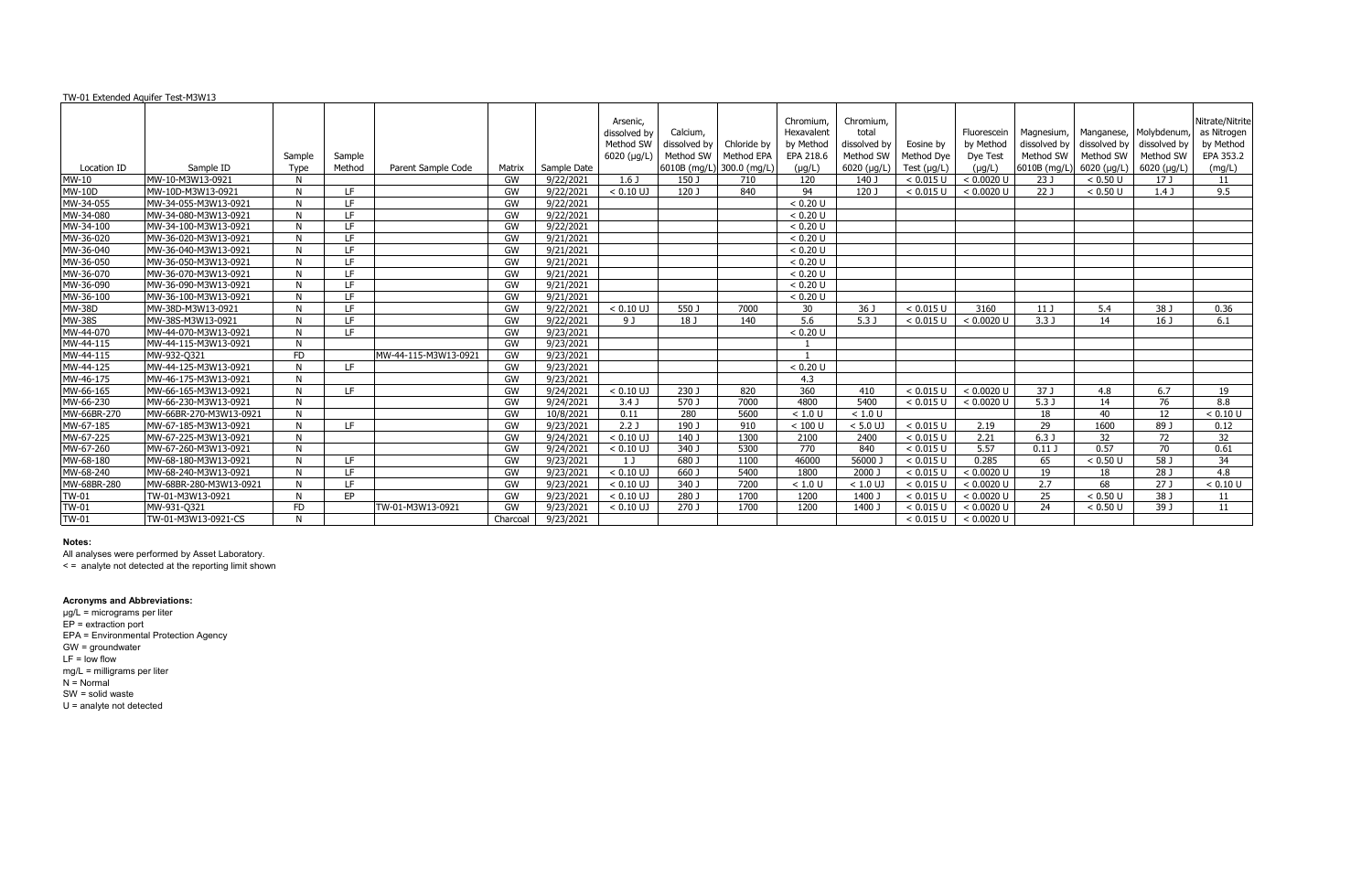|               |                        |           |        |                      |           |                        |                 |                            |                 |              |             |              | Total     |
|---------------|------------------------|-----------|--------|----------------------|-----------|------------------------|-----------------|----------------------------|-----------------|--------------|-------------|--------------|-----------|
|               |                        |           |        |                      |           |                        |                 |                            |                 |              | Specific    |              | dissolved |
|               |                        |           |        |                      |           |                        | Potassium.      | Rhodamine-                 | Selenium,       | Sodium,      | conductance |              | solids by |
|               |                        |           |        |                      |           |                        |                 | dissolved by clc by Method | dissolved by    | dissolved by | by Method   | Sulfate by   | Method SM |
|               |                        | Sample    | Sample |                      |           |                        | Method SW       | Dye Test                   | Method SW       | Method SW    | EPA 120.1   | Method EPA   | 2540 C    |
| Location ID   | Sample ID              | Type      | Method | Parent Sample Code   | Matrix    | Sample Date            | 6010B (mg/L)    | $(\mu q/L)$                | 6020 (µg/L)     | 6010B (mg/L) | (µS/cm)     | 300.0 (mg/L) | (mq/L)    |
| <b>MW-10</b>  | MW-10-M3W13-0921       | N         |        |                      | GW        | 9/22/2021              | 11              | < 0.015 U                  | 7.3             | 500          | 3000        | 280          | 1800      |
| $MW-10D$      | MW-10D-M3W13-0921      | N         | LF.    |                      | GW        | 9/22/2021              | $\overline{12}$ | < 0.015 U                  | 6.6             | 520          | 3400        | 270          | 1900      |
| MW-34-055     | MW-34-055-M3W13-0921   | N         | LF     |                      | <b>GW</b> | 9/22/2021              |                 |                            |                 |              |             |              |           |
| MW-34-080     | MW-34-080-M3W13-0921   | N         | LF     |                      | GW        | 9/22/2021              |                 |                            |                 |              |             |              |           |
| MW-34-100     | MW-34-100-M3W13-0921   | N         | LF     |                      | GW        | 9/22/2021              |                 |                            |                 |              |             |              |           |
| MW-36-020     | MW-36-020-M3W13-0921   | N         | LF     |                      | GW        | 9/21/2021              |                 |                            |                 |              |             |              |           |
| MW-36-040     | MW-36-040-M3W13-0921   | N         | LF     |                      | GW        | 9/21/2021              |                 |                            |                 |              |             |              |           |
| MW-36-050     | MW-36-050-M3W13-0921   | N         | LF     |                      | GW        | 9/21/2021              |                 |                            |                 |              |             |              |           |
| MW-36-070     | MW-36-070-M3W13-0921   | N         | LF     |                      | GW        | 9/21/2021              |                 |                            |                 |              |             |              |           |
| MW-36-090     | MW-36-090-M3W13-0921   | N         | LF     |                      | GW        | 9/21/2021              |                 |                            |                 |              |             |              |           |
| MW-36-100     | MW-36-100-M3W13-0921   | N         | LF     |                      | GW        | 9/21/2021              |                 |                            |                 |              |             |              |           |
| <b>MW-38D</b> | MW-38D-M3W13-0921      | N         | LF     |                      | GW        | 9/22/2021              | 47              | < 0.015 U                  | < 0.50 U        | 5300         | 21000       | 700          | 13000     |
| <b>MW-38S</b> | MW-38S-M3W13-0921      | N         | LF     |                      | GW        | 9/22/2021              | 3.7             | < 0.015 U                  | 2.2             | 190          | 1000        | 81           | 580       |
| MW-44-070     | MW-44-070-M3W13-0921   | N         | LF.    |                      | GW        | 9/23/2021              |                 |                            |                 |              |             |              |           |
| MW-44-115     | MW-44-115-M3W13-0921   | N         |        |                      | GW        | 9/23/2021              |                 |                            |                 |              |             |              |           |
| MW-44-115     | MW-932-Q321            | <b>FD</b> |        | MW-44-115-M3W13-0921 | GW        | 9/23/2021              |                 |                            |                 |              |             |              |           |
| MW-44-125     | MW-44-125-M3W13-0921   | N         | LF.    |                      | GW        | $\frac{1}{9}$ /23/2021 |                 |                            |                 |              |             |              |           |
| MW-46-175     | MW-46-175-M3W13-0921   | N         |        |                      | GW        | 9/23/2021              |                 |                            |                 |              |             |              |           |
| MW-66-165     | MW-66-165-M3W13-0921   | N         | LF.    |                      | GW        | 9/24/2021              | 13              | < 0.015 U                  | 17              | 490          | 3000        | 360          | 2100      |
| MW-66-230     | MW-66-230-M3W13-0921   | N         |        |                      | GW        | 9/24/2021              | 56              | < 0.015 U                  | 7.1             | 5200         | 19000       | 990          | 13000     |
| MW-66BR-270   | MW-66BR-270-M3W13-0921 | N         |        |                      | GW        | 10/8/2021              | $\overline{38}$ |                            | < 0.50 U        | 3600         | 15000       | 250          | 9200      |
| MW-67-185     | MW-67-185-M3W13-0921   | N         | LF     |                      | <b>GW</b> | 9/23/2021              | 18              | 0.015                      | 54              | 330          | 3800        | 360          | 2100      |
| MW-67-225     | MW-67-225-M3W13-0921   | N         |        |                      | GW        | 9/24/2021              | 16              | 0.015                      | $\overline{72}$ | 1400         | 5400        | 990          | 4000      |
| MW-67-260     | MW-67-260-M3W13-0921   | N         |        |                      | GW        | 9/24/2021              | 77              | 0.015                      | 1.4             | 4500         | 15000       | 690          | 11000     |
| MW-68-180     | MW-68-180-M3W13-0921   | N         | LF     |                      | <b>GW</b> | 9/23/2021              | 18              | < 0.015 U                  | 25              | 680          | 5700        | 1400         | 4300      |
| MW-68-240     | MW-68-240-M3W13-0921   | N         | LF     |                      | <b>GW</b> | 9/23/2021              | 43              | < 0.015 U                  | 4.4             | 4300         | 17000       | 890          | 11000     |
| MW-68BR-280   | MW-68BR-280-M3W13-0921 | N         | LF     |                      | <b>GW</b> | 9/23/2021              | 47              | < 0.015 U                  | < 0.50 U        | 5900         | 22000       | 670          | 13000     |
| <b>TW-01</b>  | TW-01-M3W13-0921       | N         | EP     |                      | <b>GW</b> | 9/23/2021              | 19              | < 0.015 U                  | 12              | 1200         | 6500        | 520          | 4100      |
| <b>TW-01</b>  | MW-931-Q321            | <b>FD</b> |        | TW-01-M3W13-0921     | <b>GW</b> | 9/23/2021              | 18              | < 0.015 U                  | 13              | 1200         | 6500        | 510          | 3900      |
| <b>TW-01</b>  | TW-01-M3W13-0921-CS    | N         |        |                      | Charcoal  | 9/23/2021              |                 | < 0.015 U                  |                 |              |             |              |           |
|               |                        |           |        |                      |           |                        |                 |                            |                 |              |             |              |           |

### **Notes:**

All analyses were performed by Asset Laboratory.

< = analyte not detected at the reporting limit shown

### **Acronyms and Abbreviations:**

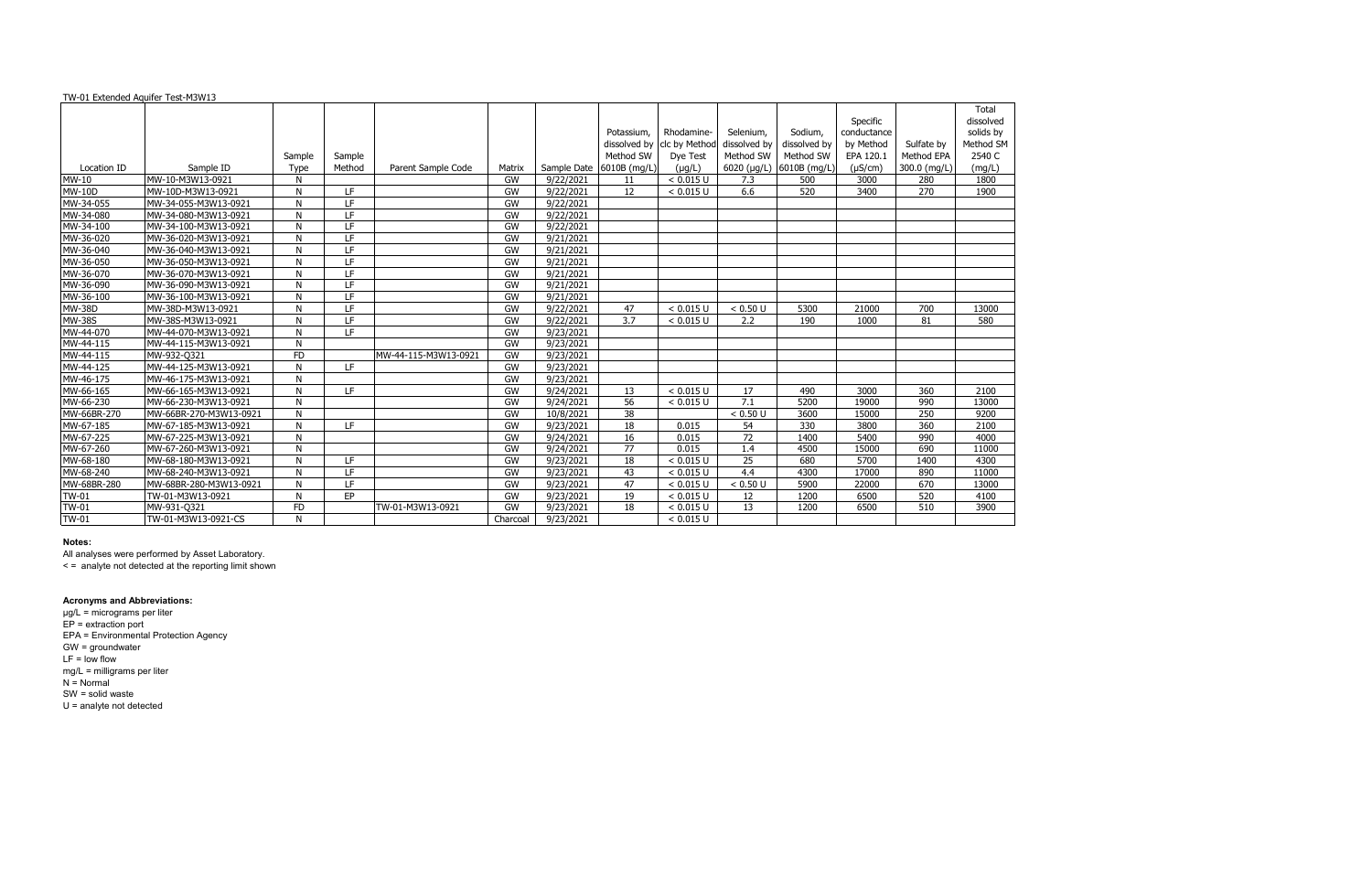| Location ID | Sample ID        | Sample<br>vpe | Sample<br>Method | Matrix    | Sample Date | Arsenic<br>dissolved by<br>Method SW<br>$6020$ ( $\mu$ g/L) | Calcium,<br>dissolved by<br>  6010B (mg/L)   300.0 (mg/L)   6010B (mg/L)   6020 (µg/L)   6020 (µg/L) | Chloride by | Magnesium,   Manganese,   Molybdenum,   as Nitrogen<br>dissolved by dissolved by dissolved by by Method<br>Method SW   Method EPA   Method SW   Method SW   Method SW |          |    | Nitrate/Nitrite<br>EPA 353.2<br>(mq/L) | Potassium,<br>dissolved by dissolved by<br>Method SW   Method SW | Selenium, | Sodium,<br>dissolved by<br>  6010B (mg/L)   6020 (µg/L)   6010B (mg/L)   300.0 (mg/L) | Sulfate by<br>Method SW   Method EPA |
|-------------|------------------|---------------|------------------|-----------|-------------|-------------------------------------------------------------|------------------------------------------------------------------------------------------------------|-------------|-----------------------------------------------------------------------------------------------------------------------------------------------------------------------|----------|----|----------------------------------------|------------------------------------------------------------------|-----------|---------------------------------------------------------------------------------------|--------------------------------------|
| $TW-01$     | TW-01-M3W14-0921 |               |                  | <b>GW</b> | 9/30/2021   | $< 0.10$ UJ                                                 | 310 J                                                                                                | 1700        | 20                                                                                                                                                                    | < 0.50 U | 40 |                                        | 20                                                               |           | 1300                                                                                  | 540                                  |

### **Notes:**

All analyses were performed by Asset Laboratory.

< = analyte not detected at the reporting limit shown

#### **Acronyms and Abbreviations:**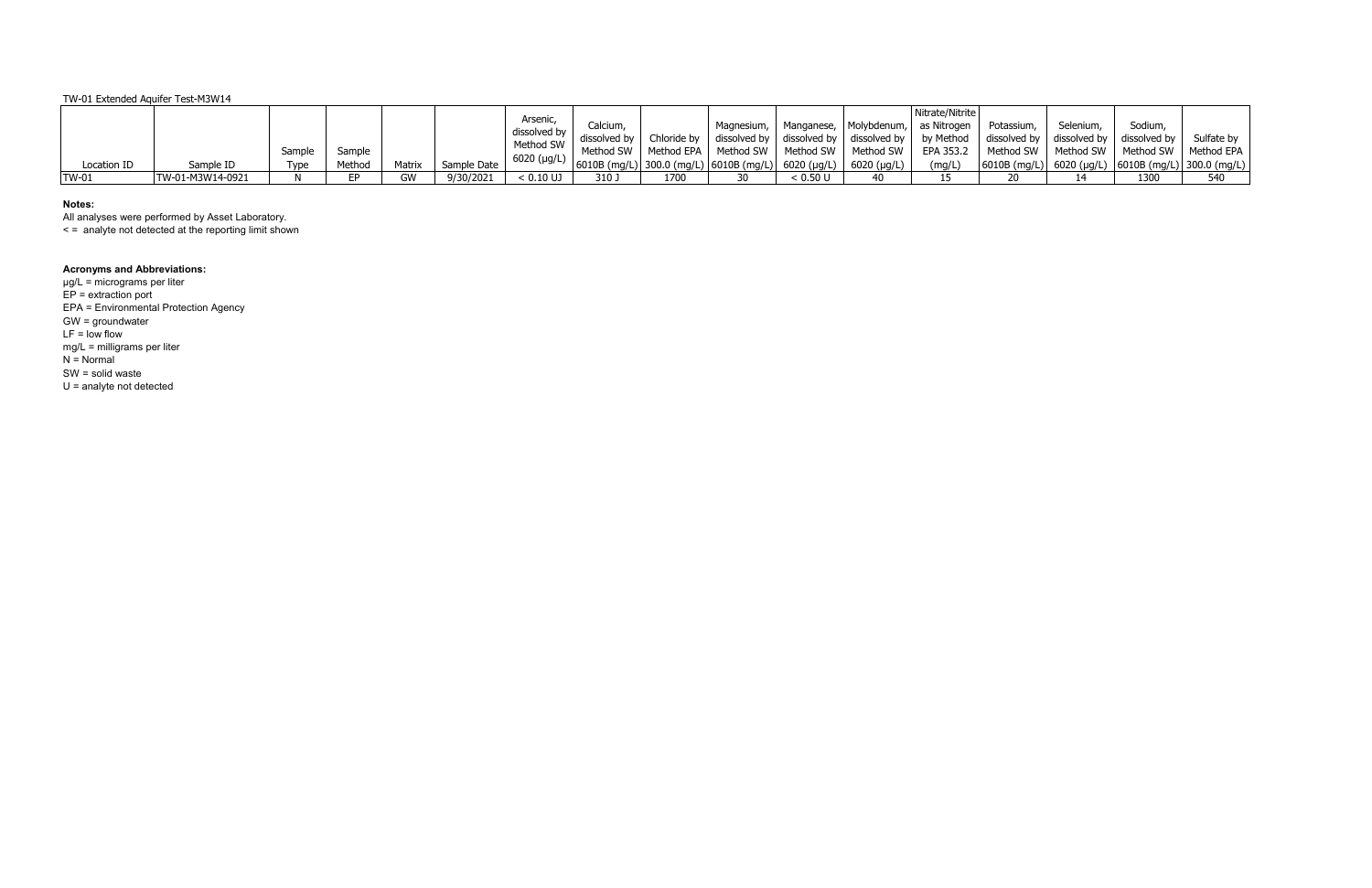| Preliminary TW-01 Extended Aquifer Test-M4W15 |  |
|-----------------------------------------------|--|
|                                               |  |

| Location ID  | Sample ID            | Sample<br><b>Type</b> | Sample<br>Method | Parent Sample Code | Matrix | Sample Date | Aluminum,<br>dissolved by<br>Method SW<br>$6010B$ (µg/L) | Ammonia as<br>nitrogen by<br>Method<br>A4500NH3G<br>(mg/L) | Antimony,<br>dissolved by<br>Method SW<br>$6020$ (µg/L) | Arsenic,<br>dissolved by<br>Method SW<br>6020 (µg/L) | Barium,<br>dissolved by<br>Method SW<br>6020 (µg/L) | Beryllium,<br>dissolved by<br>Method SW | Boron,<br>dissolved by<br>Method SW<br>6020 ( $\mu$ g/L) 6010B (mg/L) | Cadmium,<br>dissolved by<br>Method SW<br>$6020$ (µg/L) |
|--------------|----------------------|-----------------------|------------------|--------------------|--------|-------------|----------------------------------------------------------|------------------------------------------------------------|---------------------------------------------------------|------------------------------------------------------|-----------------------------------------------------|-----------------------------------------|-----------------------------------------------------------------------|--------------------------------------------------------|
| MW-34-055    | MW-34-055-M4W15-1021 | N                     |                  |                    | GW     | 10/6/2021   |                                                          |                                                            |                                                         |                                                      |                                                     |                                         |                                                                       |                                                        |
| MW-34-080    | MW-34-080-M4W15-1021 |                       | LF.              |                    | GW     | 10/6/2021   |                                                          |                                                            |                                                         |                                                      |                                                     |                                         |                                                                       |                                                        |
| MW-34-100    | MW-34-100-M4W15-1021 | N                     | LF.              |                    | GW     | 10/6/2021   |                                                          |                                                            |                                                         |                                                      |                                                     |                                         |                                                                       |                                                        |
| MW-36-020    | MW-36-020-M4W15-1021 | N                     | LF               |                    | GW     | 10/6/2021   |                                                          |                                                            |                                                         |                                                      |                                                     |                                         |                                                                       |                                                        |
| MW-36-040    | MW-36-040-M4W15-1021 | N                     |                  |                    | GW     | 10/6/2021   |                                                          |                                                            |                                                         |                                                      |                                                     |                                         |                                                                       |                                                        |
| MW-36-050    | MW-36-050-M4W15-1021 | N                     | LF.              |                    | GW     | 10/6/2021   |                                                          |                                                            |                                                         |                                                      |                                                     |                                         |                                                                       |                                                        |
| MW-36-070    | MW-36-070-M4W15-1021 | N                     |                  |                    | GW     | 10/6/2021   |                                                          |                                                            |                                                         |                                                      |                                                     |                                         |                                                                       |                                                        |
| MW-36-090    | MW-36-090-M4W15-1021 | N                     |                  |                    | GW     | 10/6/2021   |                                                          |                                                            |                                                         |                                                      |                                                     |                                         |                                                                       |                                                        |
| MW-36-100    | MW-36-100-M4W15-1021 |                       | LF.              |                    | GW     | 10/6/2021   |                                                          |                                                            |                                                         |                                                      |                                                     |                                         |                                                                       |                                                        |
| MW-44-070    | MW-44-070-M4W15-1021 | N                     | LF               |                    | GW     | 10/6/2021   |                                                          |                                                            |                                                         |                                                      |                                                     |                                         |                                                                       |                                                        |
| MW-44-115    | MW-44-115-M4W15-1021 | N                     | LF.              |                    | GW     | 10/6/2021   |                                                          |                                                            |                                                         |                                                      |                                                     |                                         |                                                                       |                                                        |
| MW-44-125    | MW-44-125-M4W15-1021 |                       | LF.              |                    | GW     | 10/6/2021   |                                                          |                                                            |                                                         |                                                      |                                                     |                                         |                                                                       |                                                        |
| MW-46-175    | MW-46-175-M4W15-1021 | N                     | LF.              |                    | GW     | 10/6/2021   |                                                          |                                                            |                                                         |                                                      |                                                     |                                         |                                                                       |                                                        |
| MW-68-180    | MW-68-180-M4W15-1021 | N                     |                  |                    | GW     | 10/7/2021   |                                                          |                                                            |                                                         |                                                      |                                                     |                                         |                                                                       |                                                        |
| <b>TW-01</b> | TW-01-M4W15-1021     | N                     | EP               |                    | GW     | 10/7/2021   | < 50 U                                                   | < 0.20 U                                                   | < 0.50 U                                                | 0.79                                                 | 37                                                  | < 0.50 U                                | 1.4                                                                   | < 0.50 U                                               |
| <b>TW-01</b> | MW-901-Q421          | FD                    |                  | TW-01-M4W15-1021   | GW     | 10/7/2021   | < 50 U                                                   | < 0.20 U                                                   | < 0.50 U                                                | 0.72                                                 | 36                                                  | < 0.50 U                                | 1.5                                                                   | < 0.50 U                                               |

All analyses were performed by Asset Laboratory.

< = analyte not detected at the reporting limit shown

# **Acronyms and Abbreviations:**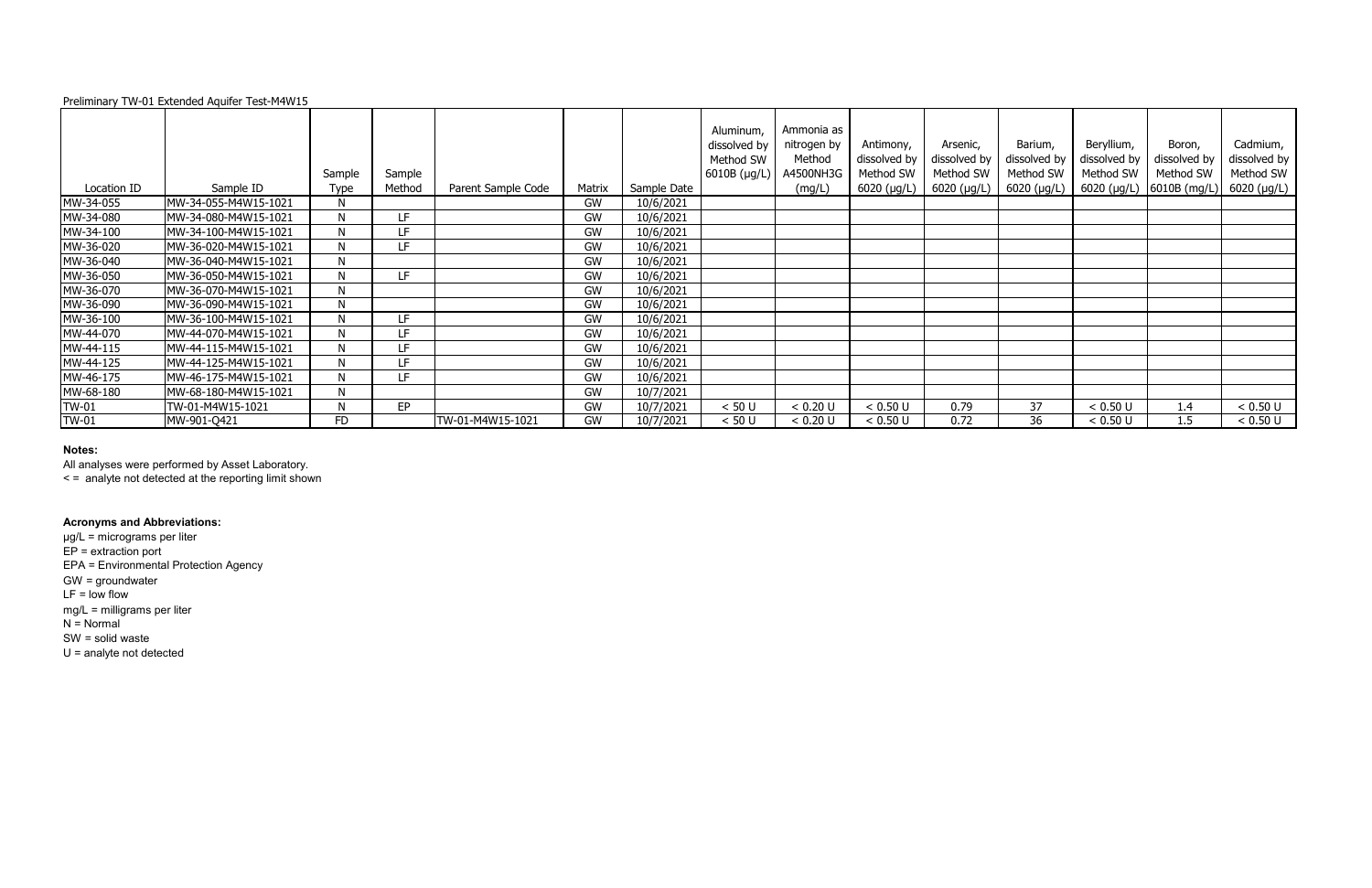| Preliminary TW-01 Extended Aquifer Test-M4W15 |  |  |
|-----------------------------------------------|--|--|
|                                               |  |  |

All analyses were performed by Asset Laboratory.

|              |                      |             |           |                    |        |           | Calcium,<br>dissolved by                                 | Chloride by | Chromium,<br>Hexavalent by | Chromium,<br>total<br>dissolved by | Cobalt,<br>dissolved by | Copper,<br>dissolved by | Eosine by        | Fluorescein<br>by Method |
|--------------|----------------------|-------------|-----------|--------------------|--------|-----------|----------------------------------------------------------|-------------|----------------------------|------------------------------------|-------------------------|-------------------------|------------------|--------------------------|
|              |                      | Sample      | Sample    |                    |        |           | Method SW                                                | Method EPA  | Method EPA                 | Method SW                          | Method SW               | Method SW               | Method Dye       | Dye Test                 |
| Location ID  | Sample ID            | <b>Type</b> | Method    | Parent Sample Code | Matrix |           | Sample Date   6010B (mg/L)   300.0 (mg/L)   218.6 (µg/L) |             |                            | $6020 \; (\mu g/L)$                | 6020 (µg/L)             | 6020 (µg/L)             | Test $(\mu g/L)$ | $(\mu g/L)$              |
| MW-34-055    | MW-34-055-M4W15-1021 | N           |           |                    | GW     | 10/6/2021 |                                                          |             | < 0.20 U                   |                                    |                         |                         |                  |                          |
| MW-34-080    | MW-34-080-M4W15-1021 | N           | LF.       |                    | GW     | 10/6/2021 |                                                          |             | < 0.20 U                   |                                    |                         |                         |                  |                          |
| MW-34-100    | MW-34-100-M4W15-1021 | N           | LF.       |                    | GW     | 10/6/2021 |                                                          |             | < 0.20 U                   |                                    |                         |                         |                  |                          |
| MW-36-020    | MW-36-020-M4W15-1021 | N           | LF.       |                    | GW     | 10/6/2021 |                                                          |             | < 0.20 U                   |                                    |                         |                         |                  |                          |
| MW-36-040    | MW-36-040-M4W15-1021 | N           |           |                    | GW     | 10/6/2021 |                                                          |             | < 0.20 U                   |                                    |                         |                         |                  |                          |
| MW-36-050    | MW-36-050-M4W15-1021 | N           | LF.       |                    | GW     | 10/6/2021 |                                                          |             | < 0.20 U                   |                                    |                         |                         |                  |                          |
| MW-36-070    | MW-36-070-M4W15-1021 | N           |           |                    | GW     | 10/6/2021 |                                                          |             | < 0.20 U                   |                                    |                         |                         |                  |                          |
| MW-36-090    | MW-36-090-M4W15-1021 | N           |           |                    | GW     | 10/6/2021 |                                                          |             | < 0.20 U                   |                                    |                         |                         |                  |                          |
| MW-36-100    | MW-36-100-M4W15-1021 | N           | LF        |                    | GW     | 10/6/2021 |                                                          |             | < 0.20 U                   |                                    |                         |                         |                  |                          |
| MW-44-070    | MW-44-070-M4W15-1021 | N           | LF.       |                    | GW     | 10/6/2021 |                                                          |             | < 0.20 U                   |                                    |                         |                         |                  |                          |
| MW-44-115    | MW-44-115-M4W15-1021 | N           | LF.       |                    | GW     | 10/6/2021 |                                                          |             | 0.9                        |                                    |                         |                         |                  |                          |
| MW-44-125    | MW-44-125-M4W15-1021 | N           | LF.       |                    | GW     | 10/6/2021 |                                                          |             | < 0.20 U                   |                                    |                         |                         |                  |                          |
| MW-46-175    | MW-46-175-M4W15-1021 | N           | LF.       |                    | GW     | 10/6/2021 |                                                          |             | 6.1                        |                                    |                         |                         |                  |                          |
| MW-68-180    | MW-68-180-M4W15-1021 | N           |           |                    | GW     | 10/7/2021 |                                                          |             | 49000                      |                                    |                         |                         |                  |                          |
| TW-01        | TW-01-M4W15-1021     | N           | <b>EP</b> |                    | GW     | 10/7/2021 | 260                                                      | 1800        | 1300                       | 1300                               | < 0.50 U                | < 1.0 U                 | < 0.015 U        | < 0.0020 U               |
| <b>TW-01</b> | MW-901-Q421          | FD          |           | TW-01-M4W15-1021   | GW     | 10/7/2021 | 250                                                      | 1800        | 1300                       | 1300                               | < 0.50 U                | < 1.0 U                 | < 0.015 U        | < 0.0020 U               |

< = analyte not detected at the reporting limit shown

# **Acronyms and Abbreviations:**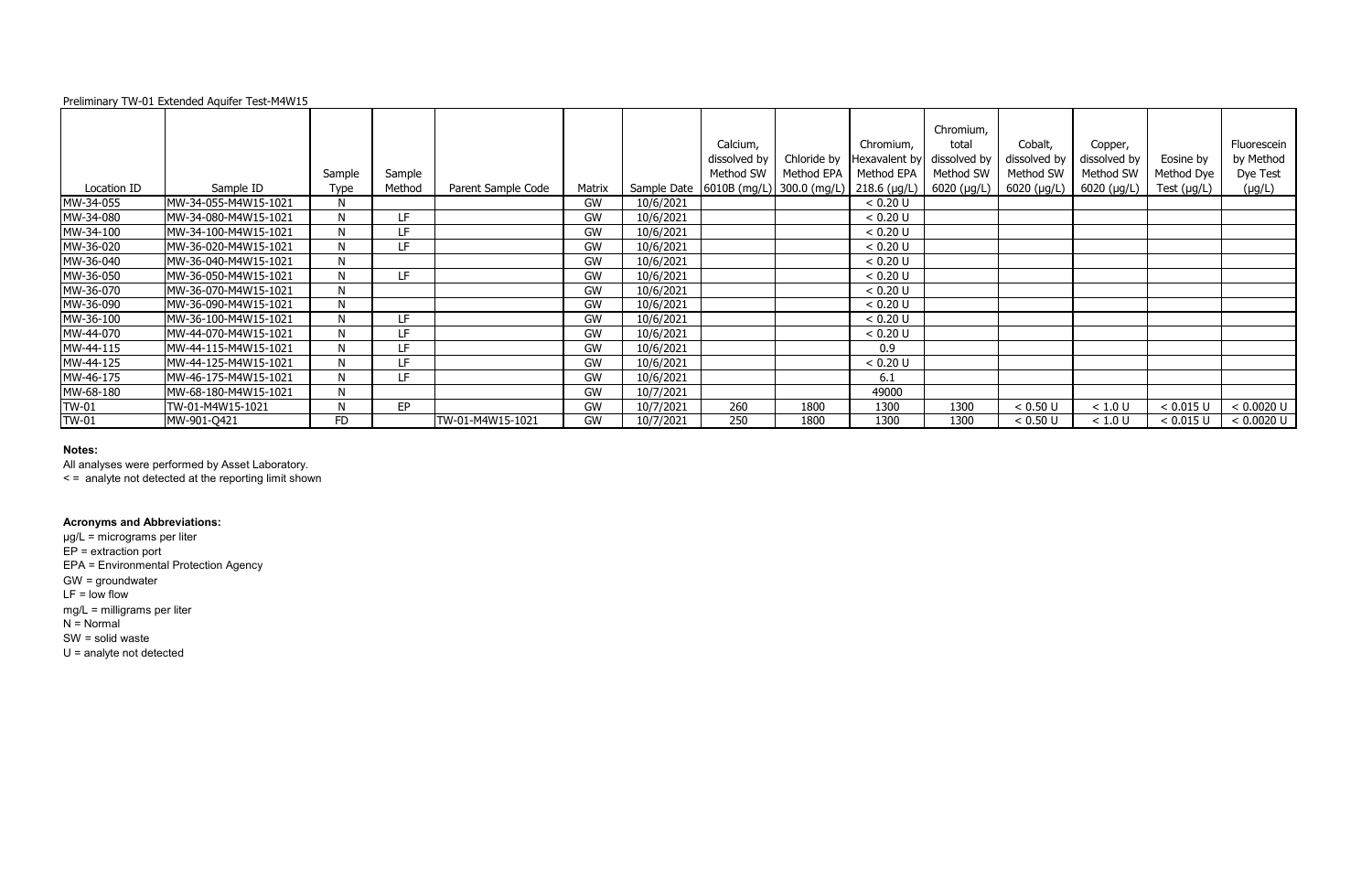| Preliminary TW-01 Extended Aquifer Test-M4W15 |  |  |
|-----------------------------------------------|--|--|
|                                               |  |  |

|              |                      |             |        |                    |           |             |                             | Iron,        | Lead,        | Magnesium,                                            | Manganese,   | Mercury,     | Molybdenum,  | Nickel,       |
|--------------|----------------------|-------------|--------|--------------------|-----------|-------------|-----------------------------|--------------|--------------|-------------------------------------------------------|--------------|--------------|--------------|---------------|
|              |                      |             |        |                    |           |             | Fluoride by                 | dissolved by | dissolved by | dissolved by                                          | dissolved by | dissolved by | dissolved by | dissolved by  |
|              |                      | Sample      | Sample |                    |           |             | Method EPA                  | Method SW    | Method SW    | Method SW                                             | Method SW    | Method EPA   | Method SW    | Method SW     |
| Location ID  | Sample ID            | <b>Type</b> | Method | Parent Sample Code | Matrix    | Sample Date | 300.0 (mg/L)   6010B (µg/L) |              |              | 6020 (μg/L)  6010B (mg/L)  6020 (μg/L)   7470A (μg/L) |              |              | 6020 (µg/L)  | $6020$ (µg/L) |
| MW-34-055    | MW-34-055-M4W15-1021 | N           |        |                    | GW        | 10/6/2021   |                             |              |              |                                                       |              |              |              |               |
| MW-34-080    | MW-34-080-M4W15-1021 | N           | LF.    |                    | GW        | 10/6/2021   |                             |              |              |                                                       |              |              |              |               |
| MW-34-100    | MW-34-100-M4W15-1021 | N           | LF.    |                    | GW        | 10/6/2021   |                             |              |              |                                                       |              |              |              |               |
| MW-36-020    | MW-36-020-M4W15-1021 | N           | LF     |                    | <b>GW</b> | 10/6/2021   |                             |              |              |                                                       |              |              |              |               |
| MW-36-040    | MW-36-040-M4W15-1021 | N           |        |                    | GW        | 10/6/2021   |                             |              |              |                                                       |              |              |              |               |
| MW-36-050    | MW-36-050-M4W15-1021 | N           | LF.    |                    | GW        | 10/6/2021   |                             |              |              |                                                       |              |              |              |               |
| MW-36-070    | MW-36-070-M4W15-1021 | N           |        |                    | <b>GW</b> | 10/6/2021   |                             |              |              |                                                       |              |              |              |               |
| MW-36-090    | MW-36-090-M4W15-1021 | N           |        |                    | <b>GW</b> | 10/6/2021   |                             |              |              |                                                       |              |              |              |               |
| MW-36-100    | MW-36-100-M4W15-1021 | N           | LF     |                    | GW        | 10/6/2021   |                             |              |              |                                                       |              |              |              |               |
| MW-44-070    | MW-44-070-M4W15-1021 | N           | LF     |                    | GW        | 10/6/2021   |                             |              |              |                                                       |              |              |              |               |
| MW-44-115    | MW-44-115-M4W15-1021 | N           | LF.    |                    | <b>GW</b> | 10/6/2021   |                             |              |              |                                                       |              |              |              |               |
| MW-44-125    | MW-44-125-M4W15-1021 | N           | LF     |                    | <b>GW</b> | 10/6/2021   |                             |              |              |                                                       |              |              |              |               |
| MW-46-175    | MW-46-175-M4W15-1021 | N           | LF.    |                    | GW        | 10/6/2021   |                             |              |              |                                                       |              |              |              |               |
| MW-68-180    | MW-68-180-M4W15-1021 | N           |        |                    | <b>GW</b> | 10/7/2021   |                             |              |              |                                                       |              |              |              |               |
| <b>TW-01</b> | TW-01-M4W15-1021     | N           | EP     |                    | GW        | 10/7/2021   | 3.9                         | < 20 U       | < 1.0 U      | 25                                                    | < 0.50 U     | < 0.20 U     | 34           | < 5.0 U       |
| <b>TW-01</b> | MW-901-Q421          | FD          |        | TW-01-M4W15-1021   | <b>GW</b> | 10/7/2021   | 4.2                         | < 20 U       | < 1.0 U      | 26                                                    | < 0.50 U     | < 0.20 U     | 34           | < 1.0 U       |

All analyses were performed by Asset Laboratory.

< = analyte not detected at the reporting limit shown

# **Acronyms and Abbreviations:**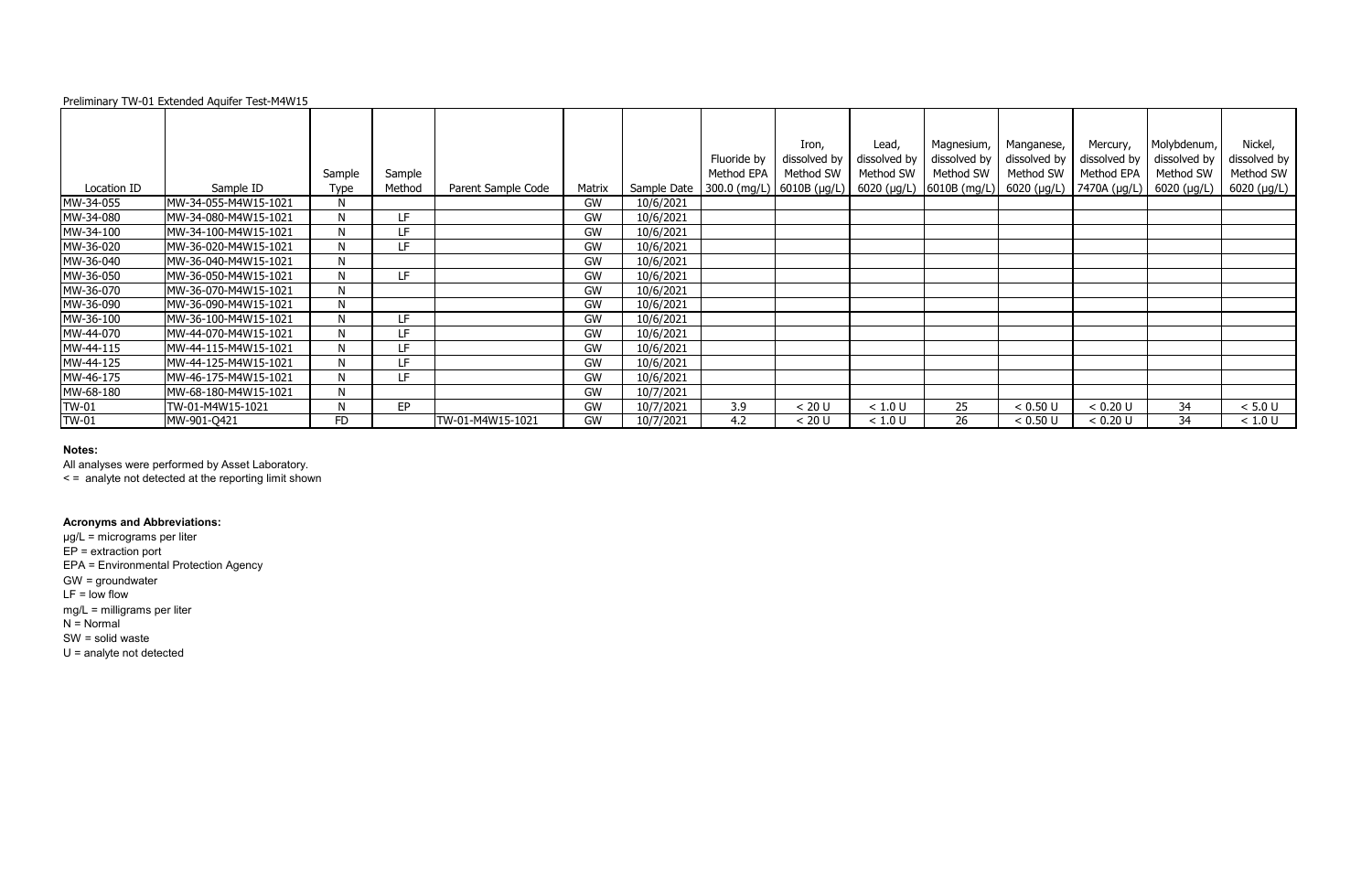| Preliminary TW-01 Extended Aquifer Test-M4W15 |  |
|-----------------------------------------------|--|
|                                               |  |

| Location ID  | Sample ID            | Sample<br><b>Type</b> | Sample<br>Method | Parent Sample Code | Matrix    | Sample Date | Nitrate/Nitrite<br>as Nitrogen<br>by Method<br>EPA 353.2<br>(mg/L) | Oil and<br>Grease by<br>Method | pH by Method<br>SM 4500-H+<br>1664B (mg/L)   B (PHUNITS)   6010B (mg/L) | Potassium,<br>dissolved by<br>Method SW | Rhodamine-<br>clc by Method<br>Dye Test<br>$(\mu g/L)$ | Selenium,<br>dissolved by<br>Method SW<br>$6020$ ( $\mu$ g/L) | Silver,<br>dissolved by<br>Method SW<br>6020 (µg/L) | Sodium,<br>dissolved by<br>Method SW<br>$6010B$ (mg/L) |
|--------------|----------------------|-----------------------|------------------|--------------------|-----------|-------------|--------------------------------------------------------------------|--------------------------------|-------------------------------------------------------------------------|-----------------------------------------|--------------------------------------------------------|---------------------------------------------------------------|-----------------------------------------------------|--------------------------------------------------------|
| MW-34-055    | MW-34-055-M4W15-1021 | N                     |                  |                    | GW        | 10/6/2021   |                                                                    |                                |                                                                         |                                         |                                                        |                                                               |                                                     |                                                        |
| MW-34-080    | MW-34-080-M4W15-1021 | N                     | LF.              |                    | <b>GW</b> | 10/6/2021   |                                                                    |                                |                                                                         |                                         |                                                        |                                                               |                                                     |                                                        |
| MW-34-100    | MW-34-100-M4W15-1021 | N                     | LF.              |                    | GW        | 10/6/2021   |                                                                    |                                |                                                                         |                                         |                                                        |                                                               |                                                     |                                                        |
| MW-36-020    | MW-36-020-M4W15-1021 | N                     | LF               |                    | GW        | 10/6/2021   |                                                                    |                                |                                                                         |                                         |                                                        |                                                               |                                                     |                                                        |
| MW-36-040    | MW-36-040-M4W15-1021 | N                     |                  |                    | <b>GW</b> | 10/6/2021   |                                                                    |                                |                                                                         |                                         |                                                        |                                                               |                                                     |                                                        |
| MW-36-050    | MW-36-050-M4W15-1021 | N                     | LF.              |                    | <b>GW</b> | 10/6/2021   |                                                                    |                                |                                                                         |                                         |                                                        |                                                               |                                                     |                                                        |
| MW-36-070    | MW-36-070-M4W15-1021 | N                     |                  |                    | GW        | 10/6/2021   |                                                                    |                                |                                                                         |                                         |                                                        |                                                               |                                                     |                                                        |
| MW-36-090    | MW-36-090-M4W15-1021 | N                     |                  |                    | <b>GW</b> | 10/6/2021   |                                                                    |                                |                                                                         |                                         |                                                        |                                                               |                                                     |                                                        |
| MW-36-100    | MW-36-100-M4W15-1021 | N                     | LF.              |                    | GW        | 10/6/2021   |                                                                    |                                |                                                                         |                                         |                                                        |                                                               |                                                     |                                                        |
| MW-44-070    | MW-44-070-M4W15-1021 | N                     | LF               |                    | GW        | 10/6/2021   |                                                                    |                                |                                                                         |                                         |                                                        |                                                               |                                                     |                                                        |
| MW-44-115    | MW-44-115-M4W15-1021 | N                     | LF.              |                    | <b>GW</b> | 10/6/2021   |                                                                    |                                |                                                                         |                                         |                                                        |                                                               |                                                     |                                                        |
| MW-44-125    | MW-44-125-M4W15-1021 | N                     | LF               |                    | <b>GW</b> | 10/6/2021   |                                                                    |                                |                                                                         |                                         |                                                        |                                                               |                                                     |                                                        |
| MW-46-175    | MW-46-175-M4W15-1021 | N                     | LF.              |                    | GW        | 10/6/2021   |                                                                    |                                |                                                                         |                                         |                                                        |                                                               |                                                     |                                                        |
| MW-68-180    | MW-68-180-M4W15-1021 | N                     |                  |                    | <b>GW</b> | 10/7/2021   |                                                                    |                                |                                                                         |                                         |                                                        |                                                               |                                                     |                                                        |
| <b>TW-01</b> | TW-01-M4W15-1021     | N                     | EP               |                    | GW        | 10/7/2021   | 11                                                                 | < 4.0 U                        | 7.4                                                                     | 22                                      | < 0.015 U                                              | 12                                                            | < 0.50 U                                            | 1200                                                   |
| <b>TW-01</b> | MW-901-Q421          | FD                    |                  | TW-01-M4W15-1021   | <b>GW</b> | 10/7/2021   | 12                                                                 | < 4.0 U                        | 7.4                                                                     | 21                                      | < 0.015 U                                              | 12                                                            | < 0.50 U                                            | 1200                                                   |

All analyses were performed by Asset Laboratory.

< = analyte not detected at the reporting limit shown

### **Acronyms and Abbreviations:**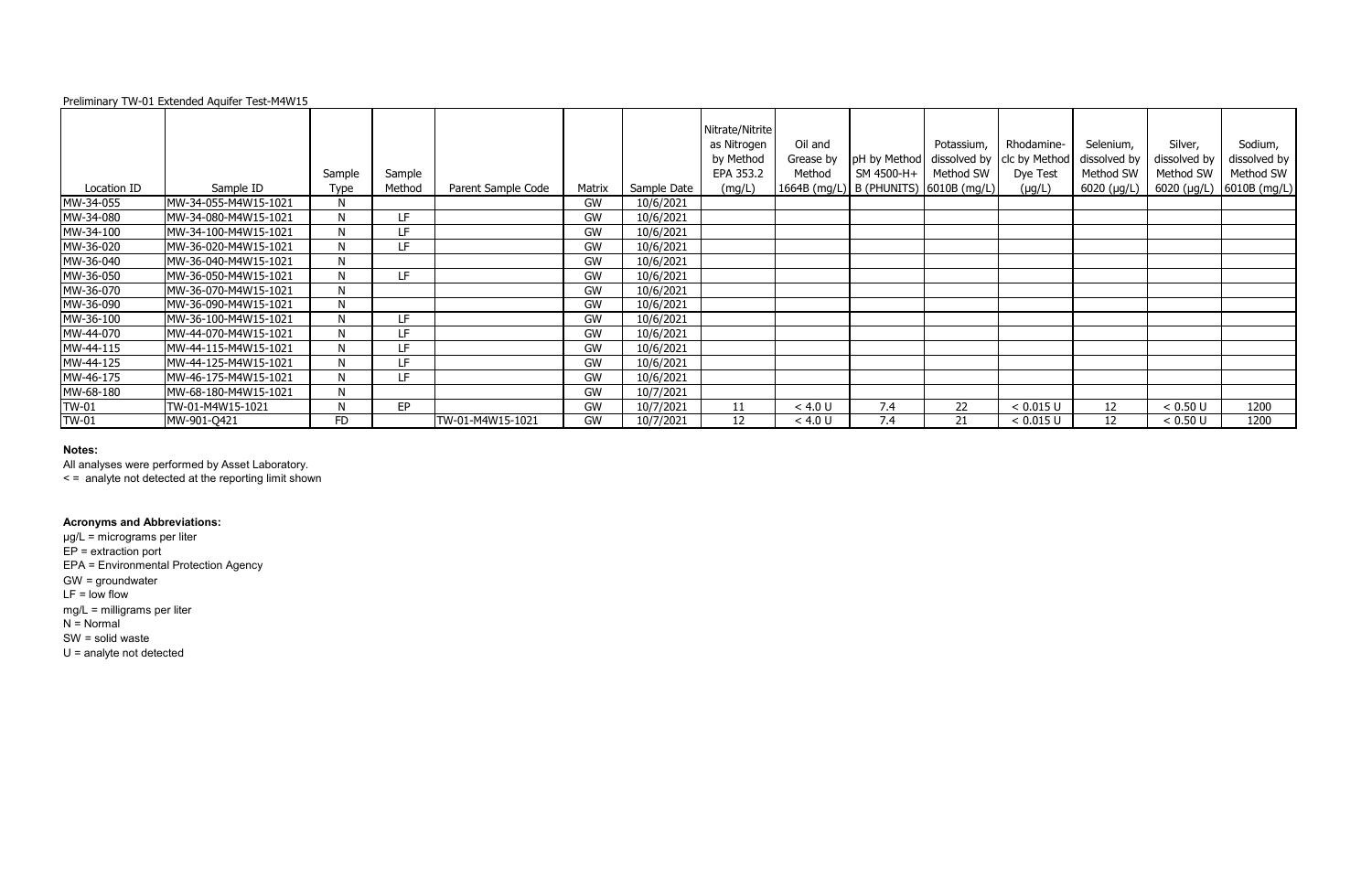| Preliminary TW-01 Extended Aquifer Test-M4W15 |  |  |
|-----------------------------------------------|--|--|
|                                               |  |  |

|              |                      |             |        |                    |        |             | Specific<br>conductance<br>by Method | Sulfate by   | Thallium,<br>dissolved by | Total<br>dissolved<br>solids by<br>Method SM | Total organic<br>carbon by<br>Method SM | Total<br>Suspended<br>Solids (TSS)<br>by Method SM | Vanadium,<br>dissolved by | Zinc,<br>dissolved by |
|--------------|----------------------|-------------|--------|--------------------|--------|-------------|--------------------------------------|--------------|---------------------------|----------------------------------------------|-----------------------------------------|----------------------------------------------------|---------------------------|-----------------------|
|              |                      | Sample      | Sample |                    |        |             | EPA 120.1                            | Method EPA   | Method SW                 | 2540 C                                       | 5310 C                                  | 2540 D                                             | Method SW                 | Method SW             |
| Location ID  | Sample ID            | <b>Type</b> | Method | Parent Sample Code | Matrix | Sample Date | $(\mu S/cm)$                         | 300.0 (mg/L) | 6020 (µg/L)               | (mg/L)                                       | (mg/L)                                  | (mg/L)                                             | $6020$ ( $\mu$ g/L)       | $6020$ (µg/L)         |
| MW-34-055    | MW-34-055-M4W15-1021 | N           |        |                    | GW     | 10/6/2021   |                                      |              |                           |                                              |                                         |                                                    |                           |                       |
| MW-34-080    | MW-34-080-M4W15-1021 |             | LF     |                    | GW     | 10/6/2021   |                                      |              |                           |                                              |                                         |                                                    |                           |                       |
| MW-34-100    | MW-34-100-M4W15-1021 |             | LF.    |                    | GW     | 10/6/2021   |                                      |              |                           |                                              |                                         |                                                    |                           |                       |
| MW-36-020    | MW-36-020-M4W15-1021 | N           | LF.    |                    | GW     | 10/6/2021   |                                      |              |                           |                                              |                                         |                                                    |                           |                       |
| MW-36-040    | MW-36-040-M4W15-1021 | N           |        |                    | GW     | 10/6/2021   |                                      |              |                           |                                              |                                         |                                                    |                           |                       |
| MW-36-050    | MW-36-050-M4W15-1021 |             | LF.    |                    | GW     | 10/6/2021   |                                      |              |                           |                                              |                                         |                                                    |                           |                       |
| MW-36-070    | MW-36-070-M4W15-1021 | N           |        |                    | GW     | 10/6/2021   |                                      |              |                           |                                              |                                         |                                                    |                           |                       |
| MW-36-090    | MW-36-090-M4W15-1021 |             |        |                    | GW     | 10/6/2021   |                                      |              |                           |                                              |                                         |                                                    |                           |                       |
| MW-36-100    | MW-36-100-M4W15-1021 | N           | LF.    |                    | GW     | 10/6/2021   |                                      |              |                           |                                              |                                         |                                                    |                           |                       |
| MW-44-070    | MW-44-070-M4W15-1021 | N           | LF.    |                    | GW     | 10/6/2021   |                                      |              |                           |                                              |                                         |                                                    |                           |                       |
| MW-44-115    | MW-44-115-M4W15-1021 |             | LF.    |                    | GW     | 10/6/2021   |                                      |              |                           |                                              |                                         |                                                    |                           |                       |
| MW-44-125    | MW-44-125-M4W15-1021 |             | LF.    |                    | GW     | 10/6/2021   |                                      |              |                           |                                              |                                         |                                                    |                           |                       |
| MW-46-175    | MW-46-175-M4W15-1021 | N           | LF.    |                    | GW     | 10/6/2021   |                                      |              |                           |                                              |                                         |                                                    |                           |                       |
| MW-68-180    | MW-68-180-M4W15-1021 | N           |        |                    | GW     | 10/7/2021   |                                      |              |                           |                                              |                                         |                                                    |                           |                       |
| TW-01        | TW-01-M4W15-1021     | N           | EP     |                    | GW     | 10/7/2021   | 6200                                 | 520          | < 0.50 U                  | 3800                                         | < 1.0 U                                 | < 5.0 U                                            | 12                        | < 10 U                |
| <b>TW-01</b> | MW-901-Q421          | FD          |        | TW-01-M4W15-1021   | GW     | 10/7/2021   | 6400                                 | 510          | < 0.50 U                  | 4000                                         | < 1.0 U                                 | < 5.0 U                                            | 12                        | < 10 U                |

All analyses were performed by Asset Laboratory.

< = analyte not detected at the reporting limit shown

### **Acronyms and Abbreviations:**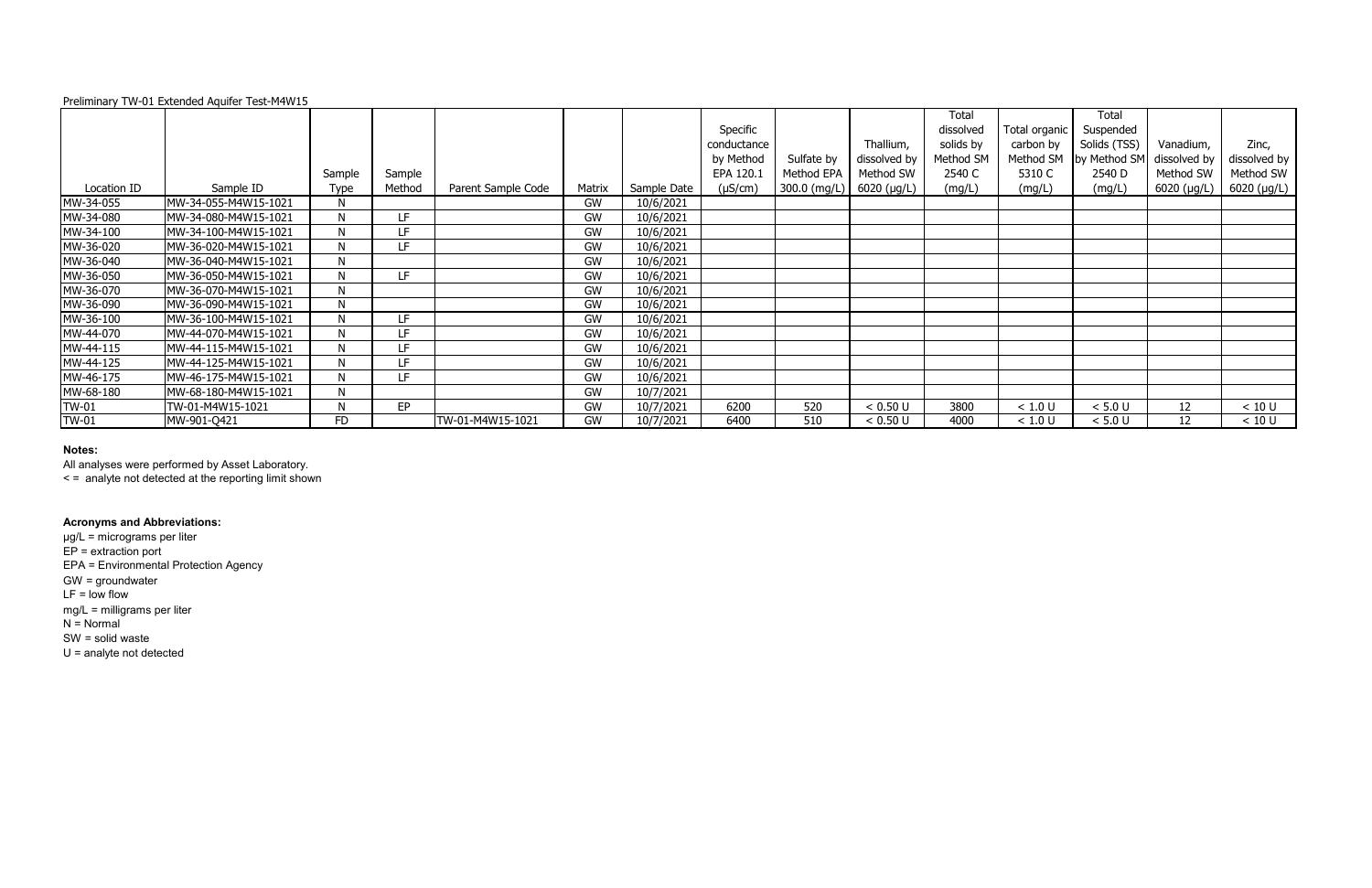### Preliminary TW-01 Extended Aquifer Test-M4W17

| nromium,<br>avalent by<br>thod EPA<br>3.6 (μg/L) | Chromium,<br>total<br>dissolved by<br>Method SW<br>6020 (µg/L) | Eosine by<br>Method Dye<br>Test $(\mu g/L)$ | Fluorescein<br>by Method<br>Dye Test<br>$(\mu g/L)$ |
|--------------------------------------------------|----------------------------------------------------------------|---------------------------------------------|-----------------------------------------------------|
| $< 0.20$ U                                       |                                                                |                                             |                                                     |
| ፡ 0.20 U                                         |                                                                |                                             |                                                     |
| ፡ 0.20 U                                         |                                                                |                                             |                                                     |
| < 1.0 U                                          |                                                                |                                             |                                                     |
| < 0.20 U                                         |                                                                |                                             |                                                     |
| $< 0.20$ U                                       |                                                                |                                             |                                                     |
| ፡ 0.20 U                                         |                                                                |                                             |                                                     |
| < 0.20 U                                         |                                                                |                                             |                                                     |
| $< 0.20$ U                                       |                                                                |                                             |                                                     |
| < 0.20 U                                         |                                                                |                                             |                                                     |
| $< 0.20$ U                                       |                                                                |                                             |                                                     |
| 1.4                                              |                                                                |                                             |                                                     |
| $< 0.20$ U                                       |                                                                |                                             |                                                     |
| 3.6                                              |                                                                |                                             |                                                     |
| 3.6                                              |                                                                |                                             |                                                     |
| 1300                                             | 1400                                                           | < 0.015 U                                   | 0.017                                               |
| 1300                                             | 1400                                                           | < 0.015 U                                   | 0.019                                               |

|              |                       | Sample    | Sample |                       |        |             | Arsenic,<br>dissolved by<br>Method SW<br>6020 (µg/L) | Calcium,<br>dissolved by<br>Method SW | Chloride by<br>Method EPA              | Chromium,<br>Hexavalent by<br>Method EPA | Chromium,<br>total<br>dissolved by<br>Method SW | Eosine by<br>Method Dye | Fluoresc<br>by Meth<br>Dye Te |
|--------------|-----------------------|-----------|--------|-----------------------|--------|-------------|------------------------------------------------------|---------------------------------------|----------------------------------------|------------------------------------------|-------------------------------------------------|-------------------------|-------------------------------|
| Location ID  | Sample ID             | Type      | Method | Parent Sample Code    | Matrix | Sample Date |                                                      |                                       | 6010B (mg/L) 300.0 (mg/L) 218.6 (µg/L) |                                          | $6020$ (µg/L)                                   | Test (µg/L)             | $(\mu g/L)$                   |
| MW-34-055    | MW-34-055-M4W17-1021  | N         | LF.    |                       | GW     | 10/20/2021  |                                                      |                                       |                                        | < 0.20 U                                 |                                                 |                         |                               |
| MW-34-080    | MW-34-080-M4W17-1021  | N         | LF.    |                       | GW     | 10/20/2021  |                                                      |                                       |                                        | < 0.20 U                                 |                                                 |                         |                               |
| MW-34-100    | MW-34-100-M4W17-1021  | N         | LF.    |                       | GW     | 10/20/2021  |                                                      |                                       |                                        | < 0.20 U                                 |                                                 |                         |                               |
| MW-34-100    | MW-903-Q421           | <b>FD</b> |        | MW-34-100-M4W17-1021  | GW     | 10/20/2021  |                                                      |                                       |                                        | < 1.0 U                                  |                                                 |                         |                               |
| MW-36-020    | MW-36-020-M4W17-1021  | N         | LF.    |                       | GW     | 10/18/2021  |                                                      |                                       |                                        | < 0.20 U                                 |                                                 |                         |                               |
| MW-36-040    | MW-36-040-M4W17-1021  | N         | LF.    |                       | GW     | 10/18/2021  |                                                      |                                       |                                        | < 0.20 U                                 |                                                 |                         |                               |
| MW-36-050    | MW-36-050-M4W17-1021  | N         | LF.    |                       | GW     | 10/18/2021  |                                                      |                                       |                                        | < 0.20 U                                 |                                                 |                         |                               |
| MW-36-070    | MW-36-070-M4W17-1021  | N         | LF.    |                       | GW     | 10/18/2021  |                                                      |                                       |                                        | < 0.20 U                                 |                                                 |                         |                               |
| MW-36-090    | MW-36-090-M4W17-1021  | N         | LF.    |                       | GW     | 10/18/2021  |                                                      |                                       |                                        | < 0.20 U                                 |                                                 |                         |                               |
| MW-36-100    | MW-36-100-M4W17-1021  | N         | LF.    |                       | GW     | 10/18/2021  |                                                      |                                       |                                        | < 0.20 U                                 |                                                 |                         |                               |
| MW-44-070    | MW-44-070-M4W17-1021  | N         | LE.    |                       | GW     | 10/20/2021  |                                                      |                                       |                                        | < 0.20 U                                 |                                                 |                         |                               |
| MW-44-115    | IMW-44-115-M4W17-1021 | N         | LF.    |                       | GW     | 10/20/2021  |                                                      |                                       |                                        | 1.4                                      |                                                 |                         |                               |
| MW-44-125    | MW-44-125-M4W17-1021  | N         | LF.    |                       | GW     | 10/20/2021  |                                                      |                                       |                                        | < 0.20 U                                 |                                                 |                         |                               |
| MW-46-175    | MW-46-175-M4W17-1021  | N         | LF.    |                       | GW     | 10/20/2021  |                                                      |                                       |                                        | 3.6                                      |                                                 |                         |                               |
| MW-46-175    | MW-904-Q421           | <b>FD</b> |        | IMW-46-175-M4W17-1021 | GW     | 10/20/2021  |                                                      |                                       |                                        | 3.6                                      |                                                 |                         |                               |
| TW-01        | TW-01-M4W17-1021      | N         | EP     |                       | GW     | 10/20/2021  | 0.92                                                 | 270                                   | 1800                                   | 1300                                     | 1400                                            | < 0.015 U               | 0.017                         |
| <b>TW-01</b> | MW-902-Q421           | <b>FD</b> |        | TW-01-M4W17-1021      | GW     | 10/20/2021  |                                                      | 290                                   | 1800                                   | 1300                                     | 1400                                            | < 0.015 U               | 0.019                         |

### **Notes:**

All analyses were performed by Asset Laboratory.

< = analyte not detected at the reporting limit shown

# **Acronyms and Abbreviations:**